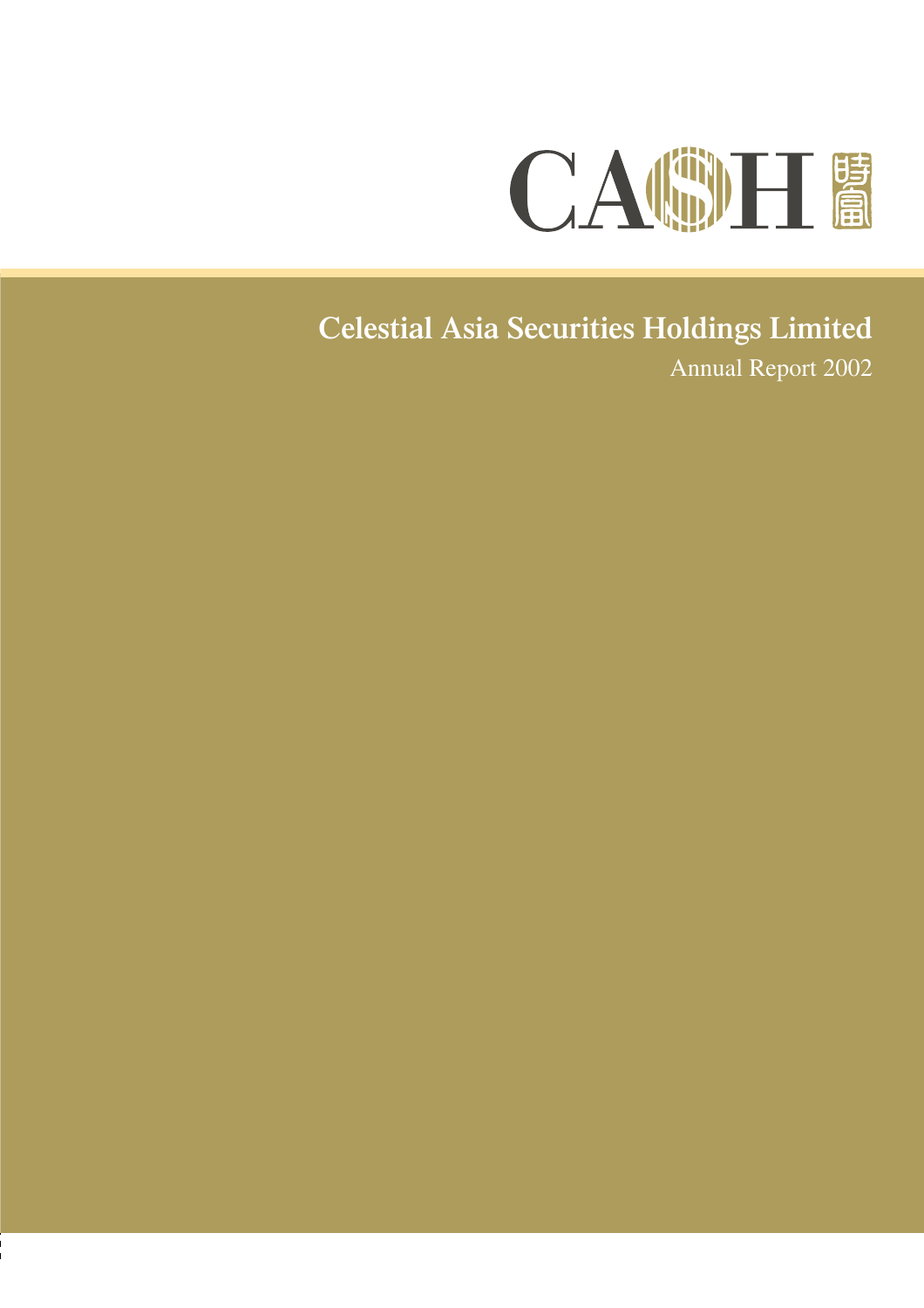## **Contents**

| Corporate Information                       | $\overline{c}$ |
|---------------------------------------------|----------------|
| Corporate Profile                           | 3              |
| Chairman's Letter                           | 4              |
| <b>Financial Review</b>                     | 13             |
| Employee Information                        | 15             |
| Directors' Profile                          | 16             |
| Directors' Report                           | 18             |
| Auditors' Report                            | 29             |
| Consolidated Income Statement               | 30             |
| <b>Consolidated Balance Sheet</b>           | 31             |
| <b>Balance Sheet</b>                        | 33             |
| Consolidated Statement of Changes in Equity | 34             |
| Consolidated Cash Flow Statement            | 35             |
| Notes to the Financial Statements           | 38             |
| Five-Year Financial Summary                 | 93             |
| Notice of Annual General Meeting            | 95             |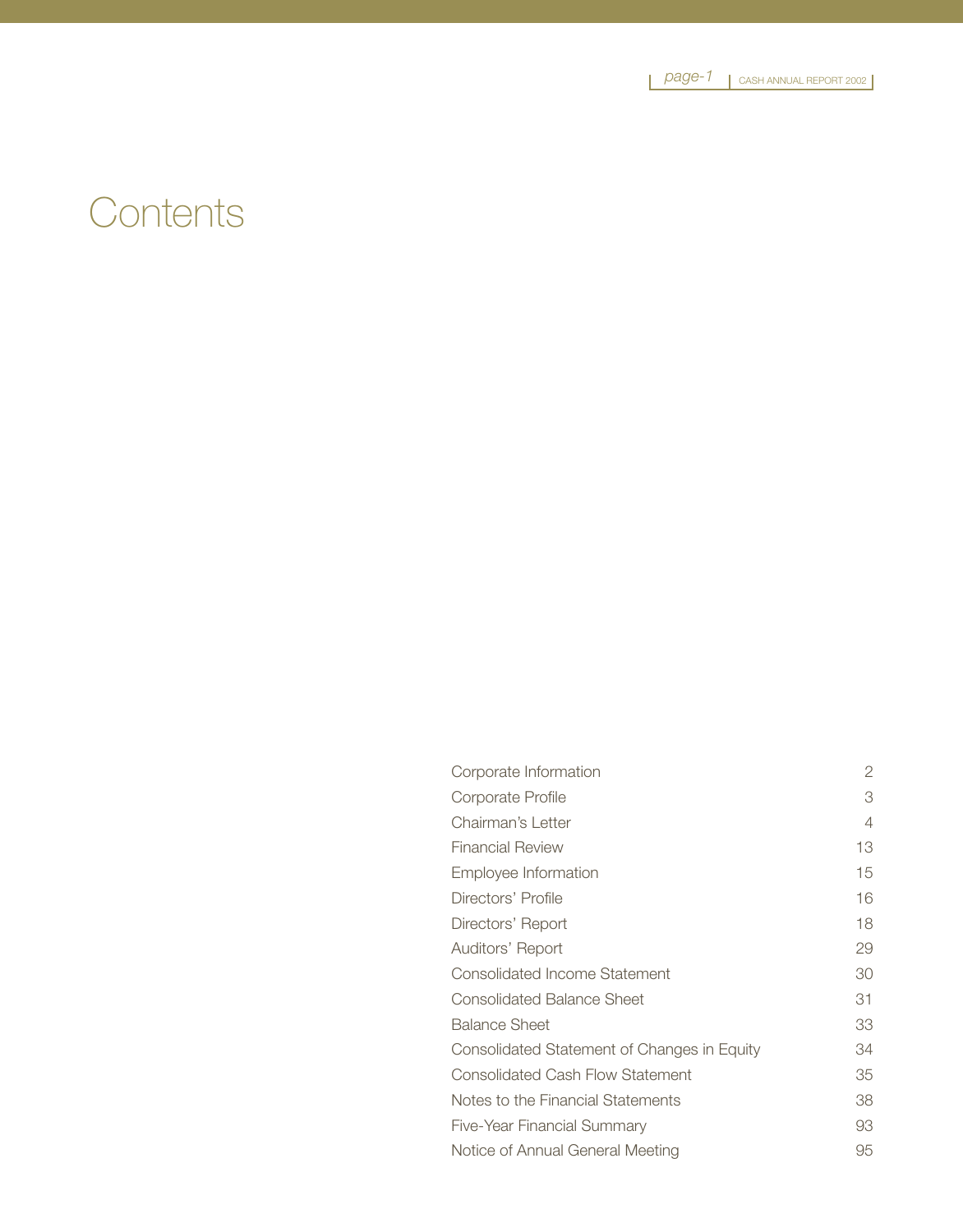## Corporate Information

## Board of Directors

*Executive:* KWAN Pak Hoo Bankee *(Chairman & CEO)* LAW Ping Wah Bernard *(CFO)* CHAN Yau Ching Bob KWOK Oi Kuen Joan Elmond LAW Ka Kin Eugene LI Yuen Cheuk Thomas

*Independent Non-executive:* WONG Chuk Yan CHAN Hak Sin LEUNG Ka Kui Johnny

#### Principal Bankers

The Hongkong and Shanghai Banking Corporation Limited Standard Chartered Bank Wing Hang Bank, Limited Nanyang Commercial Bank, Limited DBS Kwong On Bank Limited Industrial and Commercial Bank of China (Asia) Limited

#### **Solicitors**

Richards Butler Sidley Austin Brown & Wood

## Auditors

Deloitte Touche Tohmatsu *Certified Public Accountants*

## Company Secretary KWOK Oi Kuen Joan Elmond, *ACIS*

Audit Committee CHAN Hak Sin LEUNG Ka Kui Johnny

#### Registered Office

Clarendon House 2 Church Street Hamilton HM 11 Bermuda

#### Head Office and Principal Place of Business

21/F The Center 99 Queen's Road Central Hong Kong

#### Registrars and Transfer Office in Hong Kong

Standard Registrars Limited G/F Bank of East Asia Harbour View Centre 56 Gloucester Road **Wanchai** Hong Kong

#### **Contacts**

Telephone: (852) 2287 8888 Facsimile : (852) 2287 8000 Website : *www.cash.com.hk*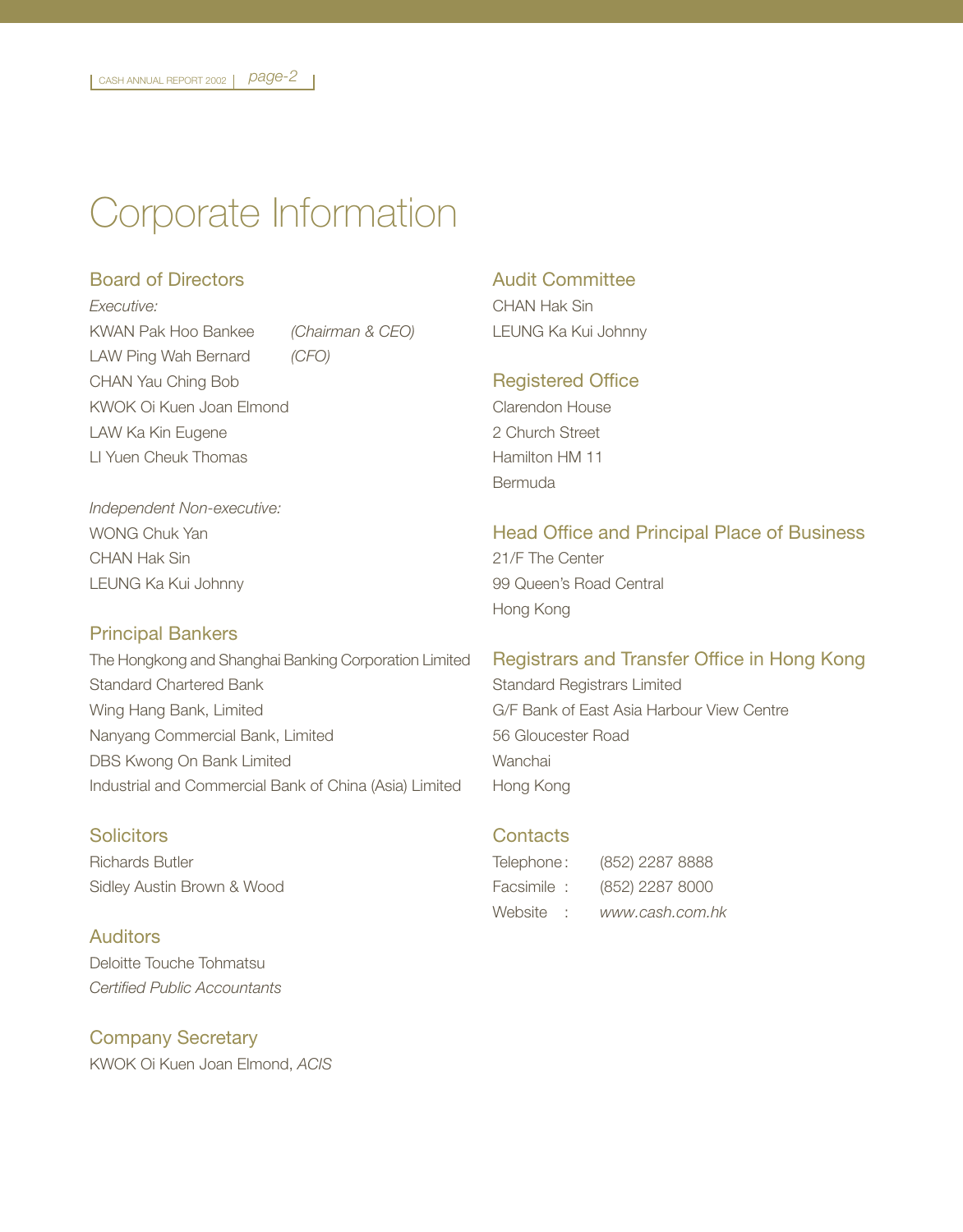## Corporate Profile

CASH Group is a multi-faceted service conglomerate that addresses modern consumer needs in investment, finance, home improvement, as well as lifestyle products and services.

All our businesses share a common mission that our customers' interests always come first. Our brands are synonymous with good customer services, great quality and fabulous value.

### FINANCIAL SERVICES

CASH Financial Services Group is one of Hong Kong's most prominent financial services conglomerates. It operates a premier securities and commodities brokerage. Its investment banking division serves regional corporations on a broad range of corporate finance and advisory matters.

#### HOME IMPROVEMENT

Pricerite Group is one of the region's leading furniture and household retailers. Through its comprehensive store network and its own Internet shopping channel, Pricerite offers the best service and value to its customers.

### TECHNOLOGY SOLUTIONS

Halo Group provides both bespoke systems integration and consultancy services or deploy generic modular platforms to clients to enhance the efficiency of their business processes and profitability.

#### **CASH family of listed companies**

(as at 31 December 2002)

|                                                                                                                            | 50.08% | <b>CASH Financial Services Group Limited ("CFSG")</b><br>Listed on GEM of the Hong Kong Stock Exchange<br>(Stock code #8122) |
|----------------------------------------------------------------------------------------------------------------------------|--------|------------------------------------------------------------------------------------------------------------------------------|
| <b>Celestial Asia Securities Holdings Limited ("CASH")</b><br>Listed on the Hong Kong Stock Exchange<br>(Stock code #1049) |        |                                                                                                                              |
|                                                                                                                            | 68.35% | Pricerite Group Limited ("Pricerite")<br>Listed on the Hong Kong Stock Exchange<br>(Stock code #996)                         |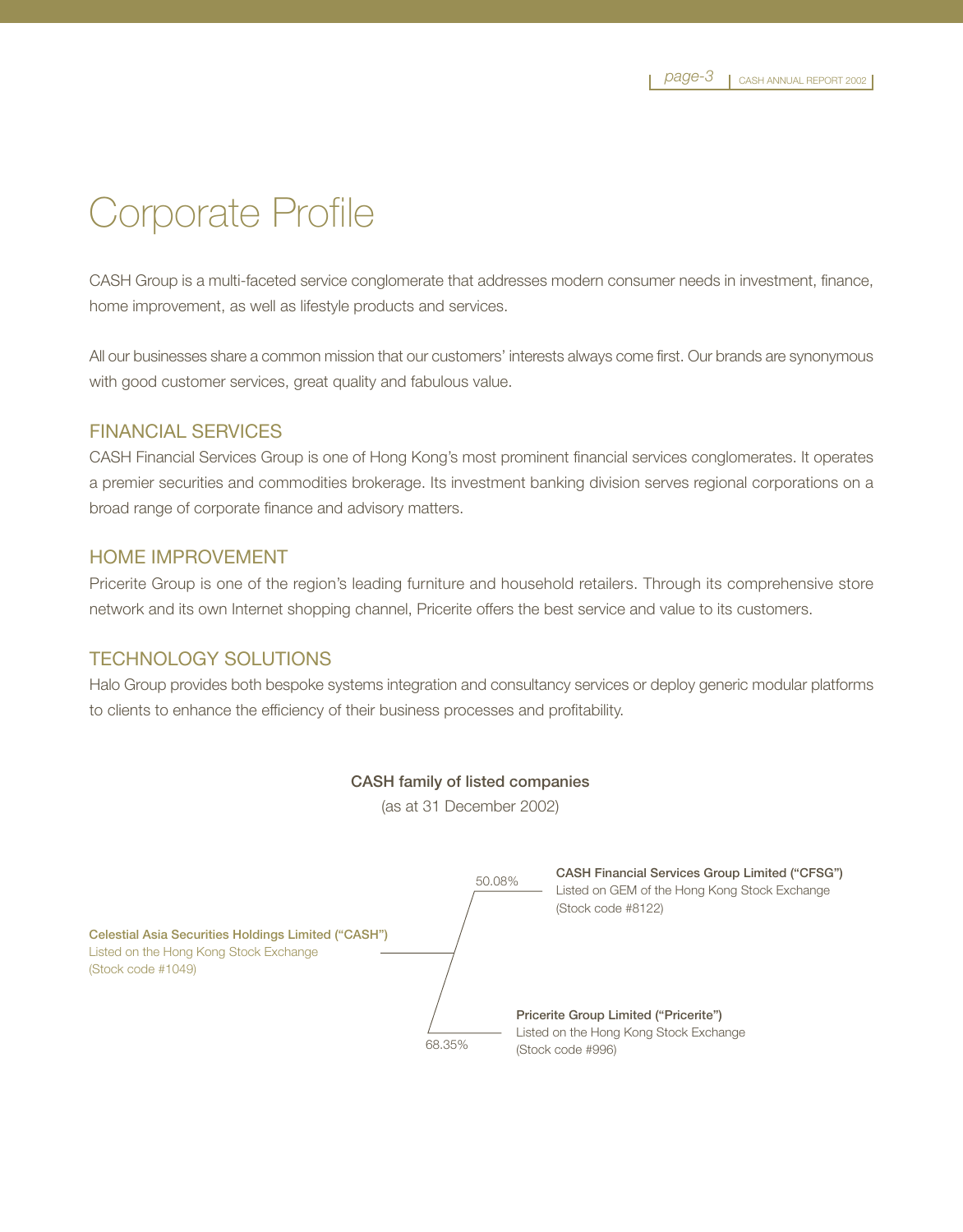#### **Dear fellow shareholders,**

It gives me great pleasure to present our 2002 annual results.

Last year we had greater difficulties than 2001. However, it was also a year when our previous work sheltered us from the adverse impact of the market place and enabled us to remain viable for the future.

The beginning of 2002 saw a continuous decline in the economic and the retail environment. The prolonged hardships experienced in Hong Kong precipitated in a vicious circle that resulted in increasingly cautious consumer spending.

Deflation created increasing pricing pressure that in turn precipitated progressively more difficult retail environment. Hong Kong's economy was more depressed than anytime in recent years. The unemployment rate as well as the number of personal bankruptcies reached its historic high to 7.2% and 6,973 in the fourth quarter of 2002.

Economic figures released by the Government's Census and Statistics Department indicated that the total retail sales in December 2002 dropped by 1.9% in value and 0.7% in volume when compared with December 2001. The figures of furniture and fixture sector were even worse, 13.4% and 10.5% drop in value and volume respectively were found. Weak property market persists, number of first hand and second hand residential transactions dropped by 3.8% in value and 3.0% in volume in 2002 when compared with the prior year. The Composite Consumer Price Index for December 2002 declined by 1.5% when compared with December 2001.

Needless to say, all our businesses suffered as a consequence. However, despite the difficulties, we are happy to report that by the end of the year, all the necessary steps have been taken to minimize our cost base and at the same time, all the necessary reforms and restructuring were completed to safeguard our future.

#### FINANCIAL SERVICES – CFSG GROUP

During the first quarter of 2002 the global economy showed a brief recovery, but investment appetite continued to be weak as fallouts such as the Enron debacle and poor corporate results from last year's recession continued to undermine investors' confidence. Locally, the poor market environment in 2001 led to the consolidation of pure Internet securities brokerages beginning the first quarter of 2002.

In 2002, CFSG continued its efforts to secure the position as a multiple financial services provider and investment services house of choice. We extended our core brokerage capabilities and offerings as well as further diversified our financial services offerings.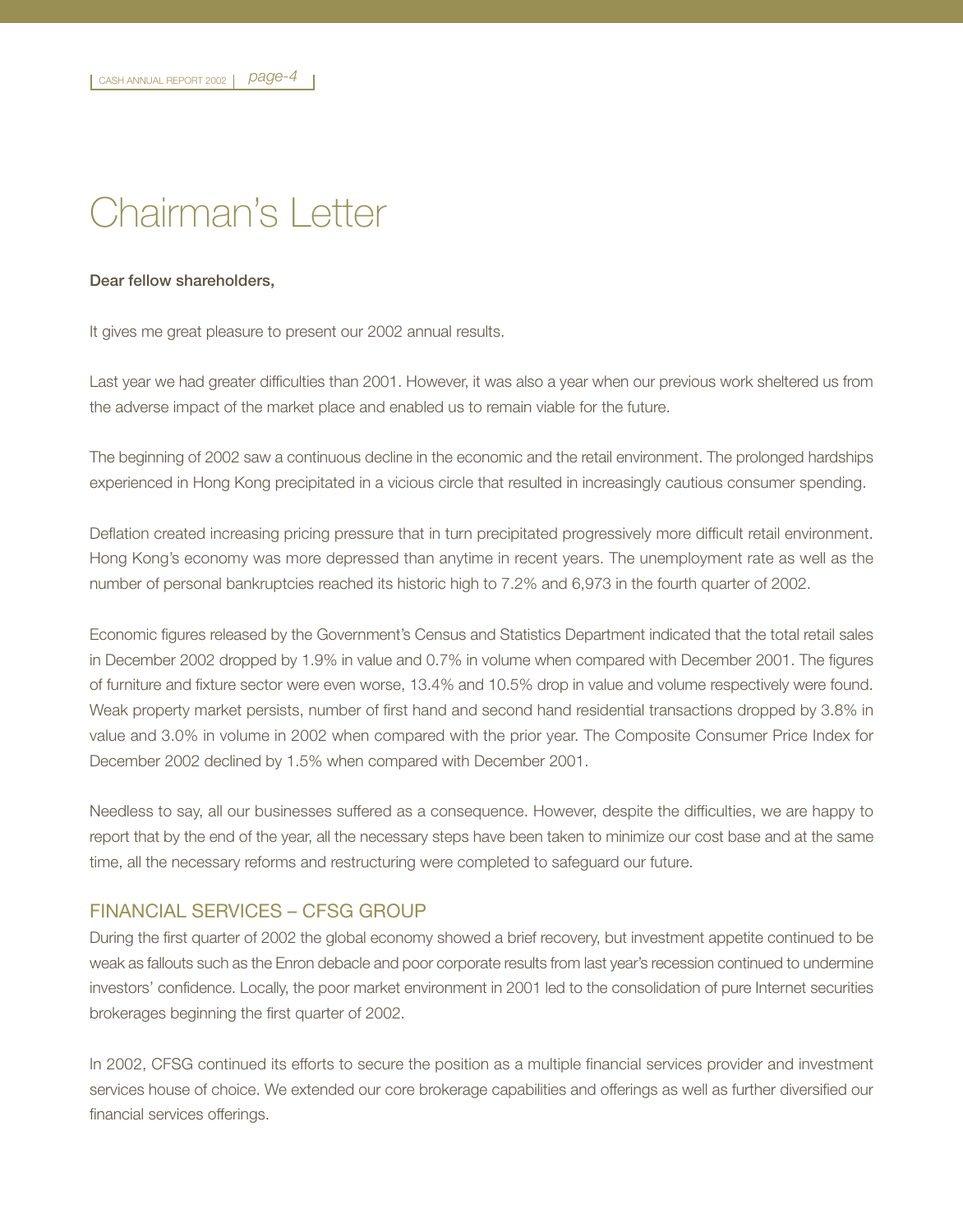CFSG commenced the integration of our online and offline retail presence and extended our service coverage for our electronic trading clients by rolling out electronic trading stations into our entire traditional branch network. Simultaneously, we finalised our corporate restructuring and rationalisation effort by closing our two cyber café demonstration outlets to reduce overlap in our geographic network coverage.

The local stock market staged a brief rebound at the beginning of 2002, stimulated in part by a price surge in technologyrelated shares in US. However, by the second quarter, market sentiments were weighed down by concern over rising unemployment and an uncertain business outlook. Consumer spending remained subdued, amidst record high unemployment rate and wage restraint. Investment sentiments, with concerns about job security, income uncertainty and protracted weakness in the asset markets, continued to be subdued. The global and regional economic environment also remained severe and indeterminate during the first half of 2002.

With China's accession into WTO, we focused significant efforts during the year to develop our expertise and business reach within the Mainland. Our Mainland reach together with the teams under development in our Shanghai liaison office will spearhead our Mainland business strategy.

The austere global and regional economic environment and local market uncertainties continued unabated throughout the second half of 2002.

As the weak investment sentiments prolonged, the Group faced difficult market conditions throughout the year. The subsequent weak consumer sentiments were further aggravated by the persistent sluggish property market and stock market. As a result, out of prudence, we made a provision for doubtful receivables from our accounts receivables amounting to HK\$95.7 million.

#### **Serving clients with new products**

In January 2002, the Group successfully developed the requisite systems and gained approval from The Stock Exchange of Hong Kong Limited ("Stock Exchange") to act as a market maker for warrants trading. As a result, we became a designated market maker for premier partners such as KBC. By forming the partnership with these warrant specialists, we actively participated in the market of this new Stock Exchange product with great success.

We continued to develop our international trading hub through link-ups with regional and international brokerage partners. We further broadened the market coverage for securities trading services to stocks listed in Taiwan, Korea, Singapore and London, albeit only via traditional channels initially, upgrading the futures and options trading platform to extend trading services of futures and options products in eight overseas markets.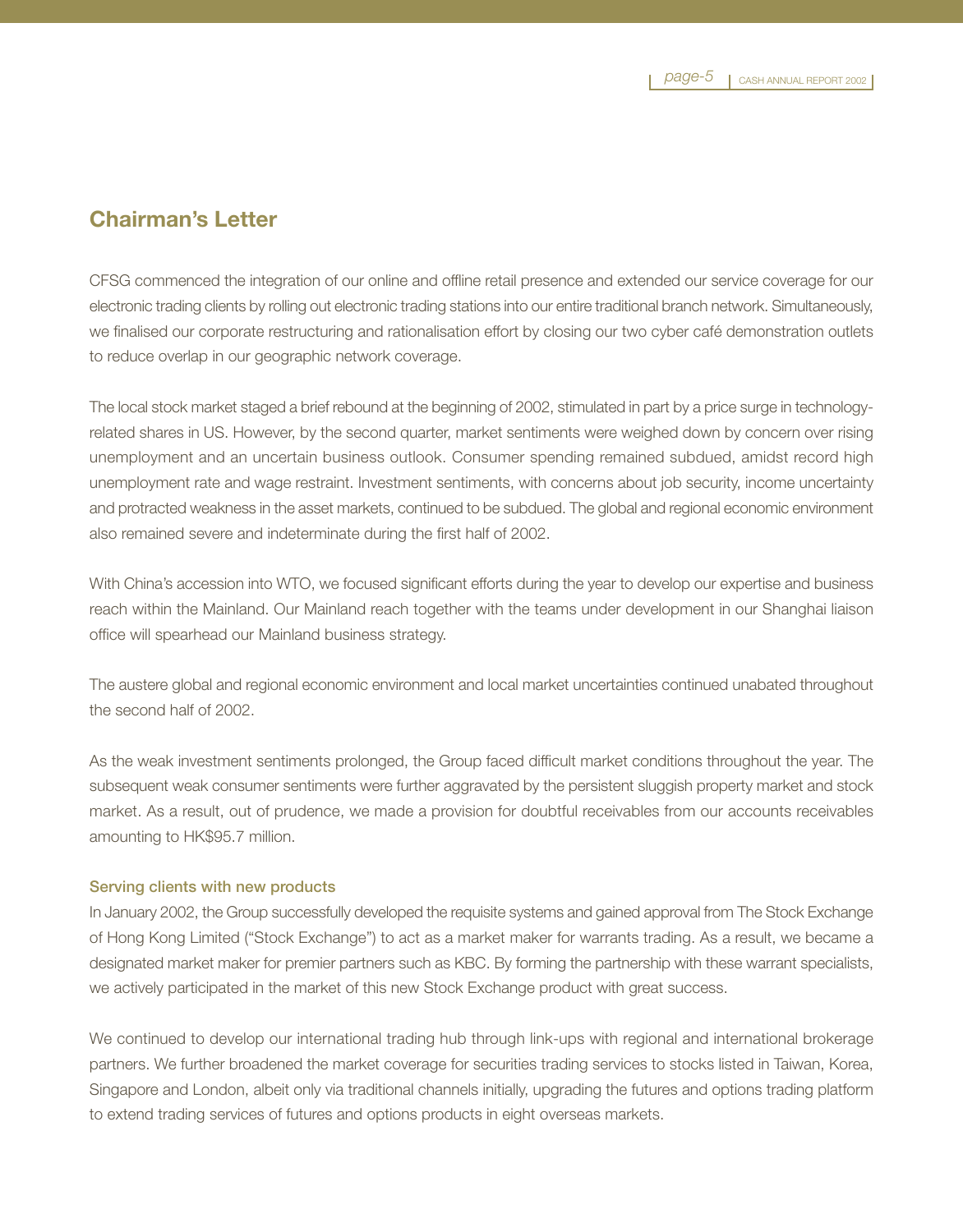Through the new partnerships, we offered fixed-income trading services that cover a wide range of bonds including US government treasury bonds, perpetual corporate bonds, and Hong Kong and US corporate bonds. Complemented by the link-ups to the market information of bond trading with the CASH on-line website, our investors were able to capture concrete and timely information through our platform.

The launch of our international commodities electronic trading platform in the third quarter represented a further step towards our Group's development to become an international trading hub through link-ups with regional and international brokerage partners.

We were the first to provide an electronic channel for international commodities trading in Hong Kong. The development of the platform is consistent with our aim to become the financial services house of choice for our clients. We extend our capabilities of technological advancement on financial services by providing our investors with a more convenient and flexible way of trading, and a comprehensive range of financial products and services, to fit their investment and wealth management needs.

Our new trading platform enables investors to trade existing futures and options products provided by the Hong Kong exchanges, as well as facilitates commodities trading services covering futures and options products of 12 overseas markets, including US, Germany, UK, France, Singapore, Korea and Australia, etc.

#### **New face**

To pave way for the increasing role Mainland investors would play in the Hong Kong market, the Group revamped the CASH on-line website that was completed in May 2002. Through the revamp of the website, we developed a simplified Chinese version of *www.cashon-line.com* and our electronic trading platform.

#### **APICTA: the fruit of our endeavours**

In September, we were awarded the prestigious Asia Pacific ICT Awards ("APICTA") under the e-commerce category for our electronic trading platform. The award was bestowed upon us after thorough review on entries from all over the Asia Pacific region. As our electronic trading platform is one of the vital elements supporting our business success and service offering, the receipt of the award further acknowledged the standards of our electronic trading platform and hence our quality of service.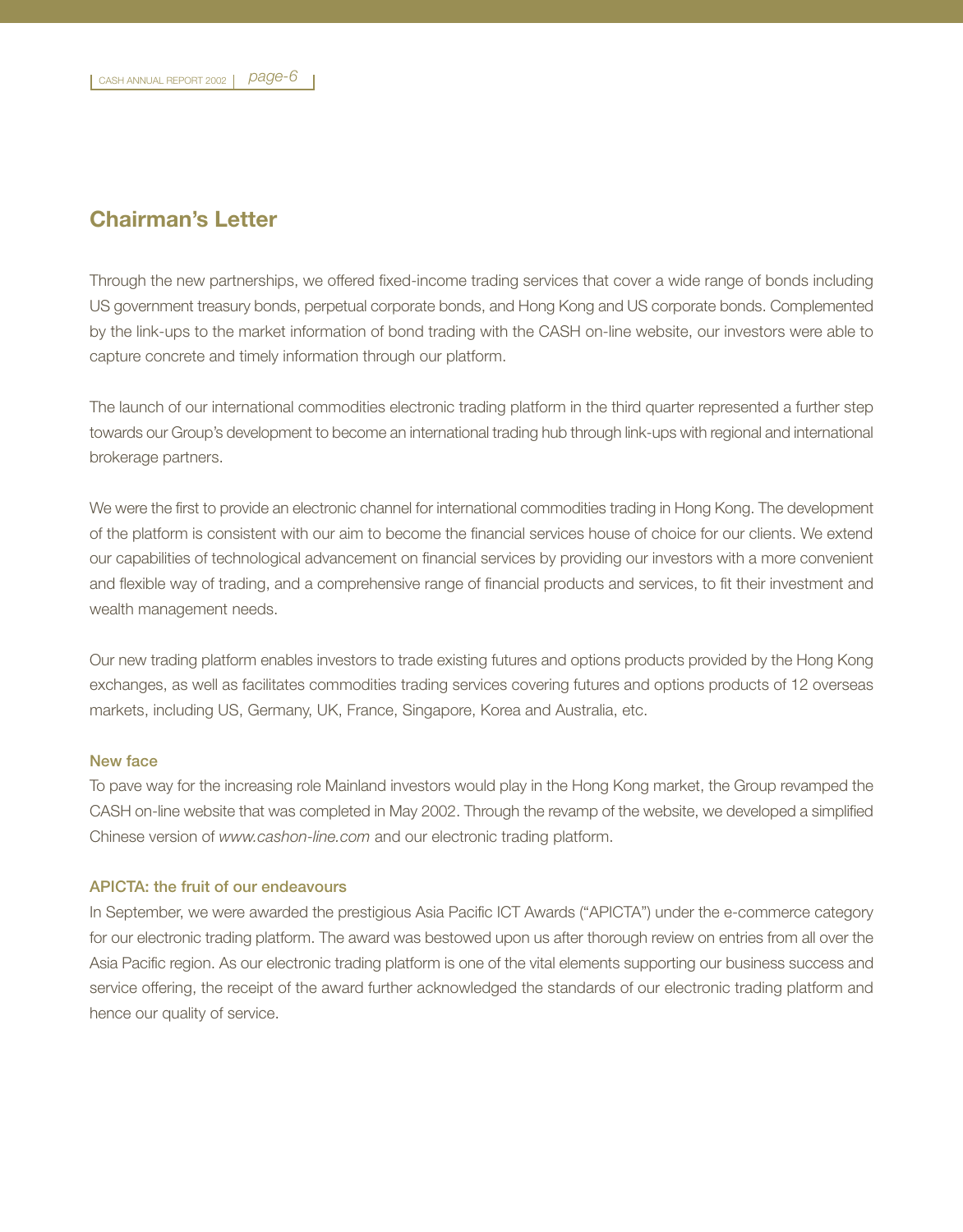#### **Cost control measures**

We have maintained over the past two years the importance of preserving our financial strength in light of the challenging global and local economic environment. Our focus has been consistently on maintaining cost leadership and our capital strength. Due to the poor market environment, we during the year had to conduct further rounds of rationalisation in our staffing amounting to around 32% of our total headcount of the prior year. The rationalisation that took place was unfortunate but necessary for the Group to weather the prevalent market conditions and forthcoming challenges.

It is again the very same principle of capital strength preservation that we opted to refrain from renewing the lease for some of our branches. Under such difficult market conditions, we see little possibility for such branches to achieve profitability.

We will continue to review closely the market developments and continue our policy and dedication to be a secure and credible financial institution for our clients to entrust with their investment needs and our partners to work with.

### HOME IMPROVEMENT – PRICERITE

In terms of our product mix, furniture and household products accounted for HK\$335.1 million or 37.7% and HK\$554.8 million or 62.3% respectively of our total sales of HK\$889.9 million for the year under review. The five largest product categories by sales value for our household products were (1) Ready to Assembled Furniture, (2) Small Electrical Appliances, (3) Bathroom, Laundry and Cleaning, (4) DIY Products, and (5) Home Fashion. According to a recent market survey conducted by ACNielsen, our (1) Sofas, (2) Dining Tables or Chairs, (3) Guest Room Cabinets, (4) Tools, (5) Racks, (6) Movable Storage Accessories, and (7) Washroom Products enjoyed leading market share in terms of value in Hong Kong. In particular, our market share in Movable Storage Accessories is over 40%, which is almost 3 times of the follower in the 2nd rank.

During the year under review, we opened 5 new retail outlets in strategic locations at Metro Plaza, Carnarvon Plaza, Olympian City, Sau Mau Ping and Yau Oi. We conducted in-depth research to confirm high customer traffic. Our network was covered by a total of 48 outlets in Hong Kong at year end. We also opened our first retail outlet in Guangzhou in September, marking our first venture outside of the Hong Kong territory.

We continued to develop and operate our business according to the five key weapons for the retail world: brand power, product mix, logistic strength, customer service and shopping environment.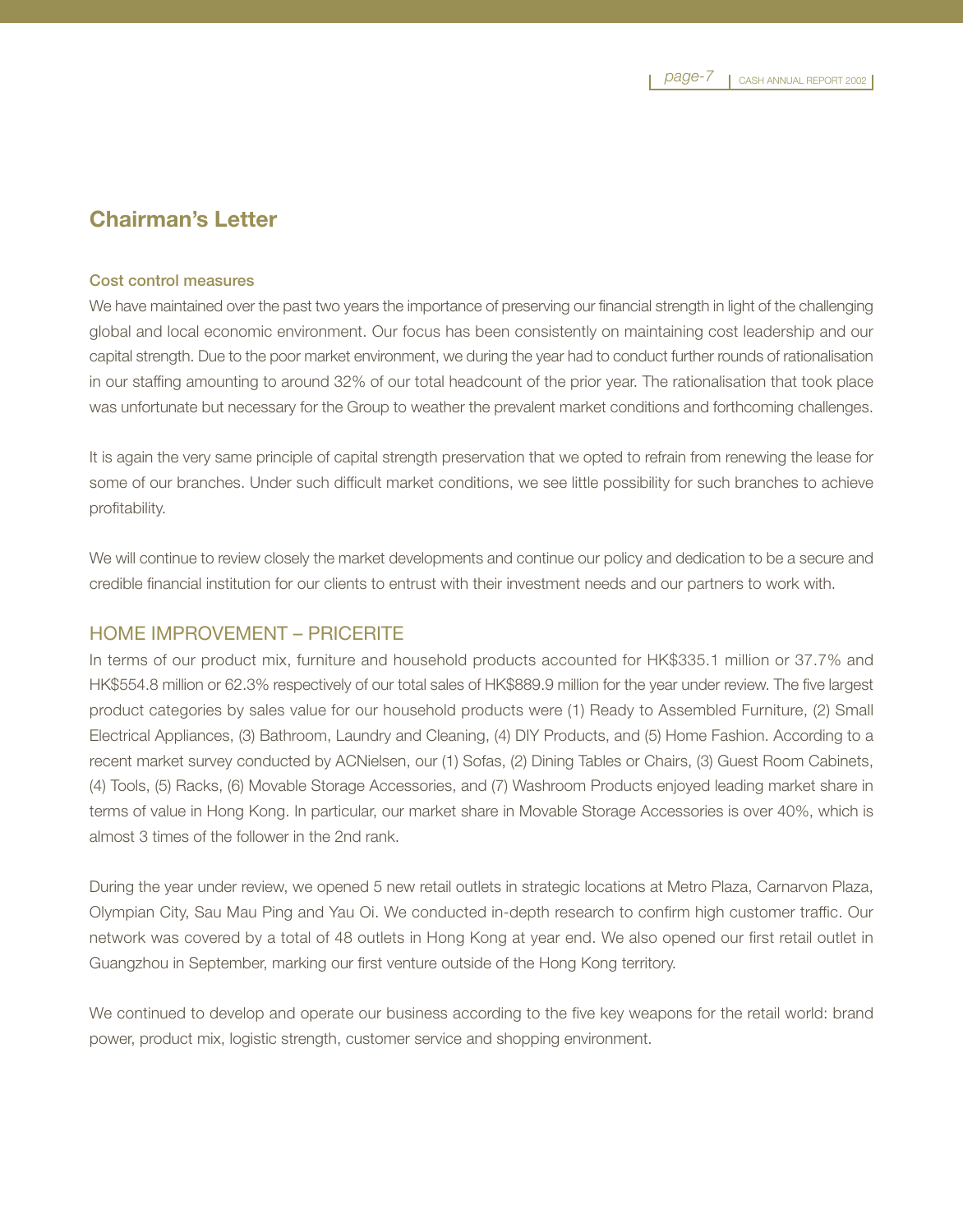#### **Mapping our strategy**

To cope with the increasingly challenging environment, we continued to engage independent market research agencies to conduct market studies to enhance our appreciation of changing customer needs and expectations in order to review and refine our market positioning and strategy. Ongoing "Mystery Shopper" Surveys at our stores conducted by these agencies helped us monitor and gauge customers' shopping experience and our customer service.

#### **Strengthening our brand power**

Despite concerns with the state of our economy, consumers continued to raise their expectations and their standard of living. During 2002, we focused on repositioning Pricerite's brand positioning among value-seeking consumers.

Pricerite is one of the most well-known and leading retailer chain stores in areas of home furnishings and household products in Hong Kong. During the year, we continued our efforts to build Pricerite into the most preferred brand in the furnishing and household categories in the Greater China Region.

In order to safeguard our operating margins and to maintain our pursuit of brand leadership, we invested substantial efforts and resources to realign Pricerite from its previous "price-driven" positioning into a "value-driven" brand.

To overcome the difficulties imposed by the harsh business environment, we further integrated our brand building efforts with enhancements in our shopping environments and our merchandise.

#### **Enriching our product mix**

During the year, we continued to build our ability to deliver value, quality and lifestyle solutions to our customers. We formed a new dedicated Product Planning Team. Staffed by well experienced and qualified professionals, this team began our drive to enhance our merchandise through strategic product sourcing.

We continued to increase our level of global direct sourcing to further reduce our middleman's cost in the supply chain.

We launched a product mix improvement programme together with new store categorisation for our Furniture Department. Our broader furniture range can now be clearly demarcated for those consumers seeking modern and contemporary design or the more traditional designs.

We further enhanced our house-brand items that enjoyed tremendous consumer goodwill. We increased the breadth of the range as well as redesigned the packaging to better leverage on our increasing brand value.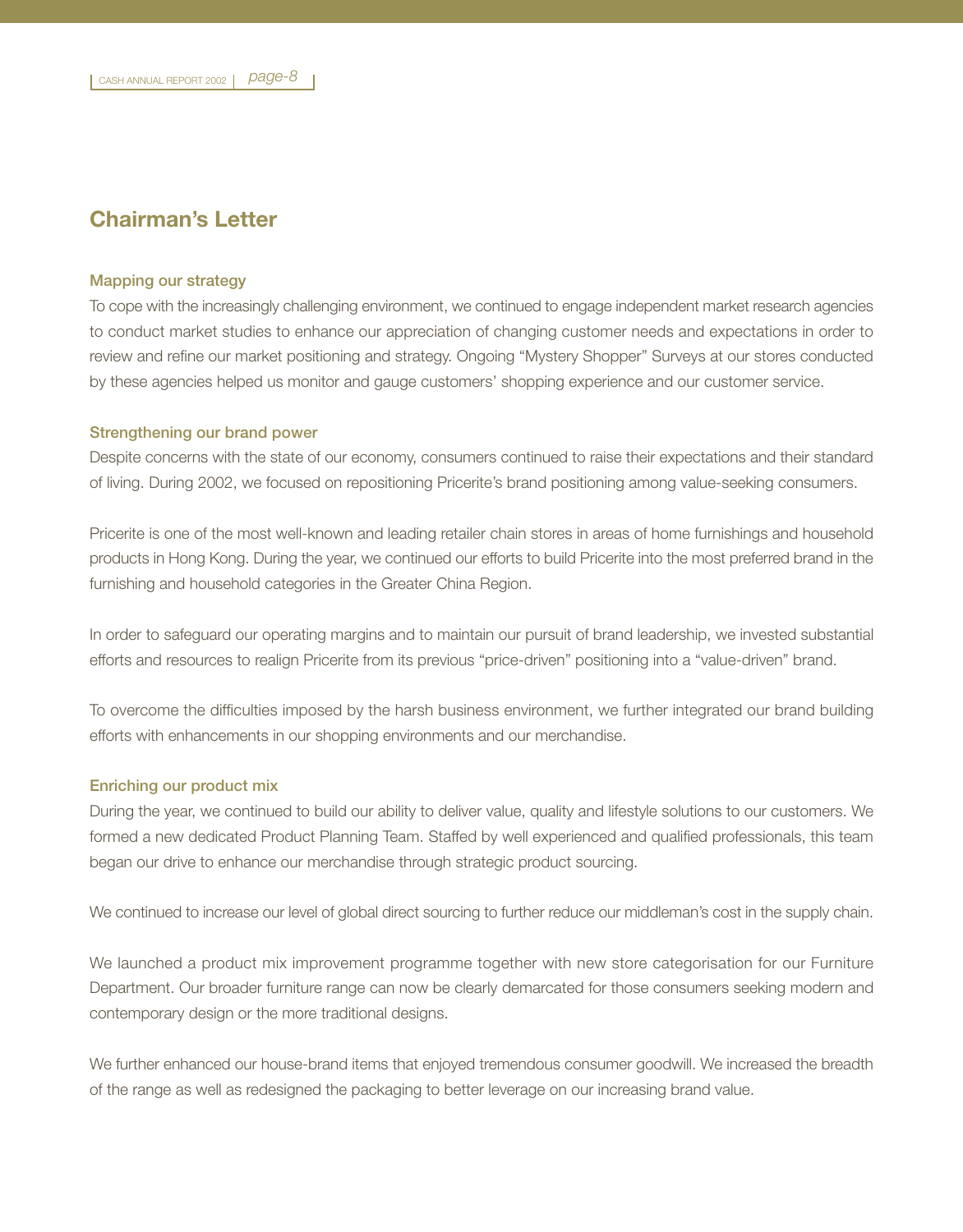We continued to expand our product ranges to seek out vacant niches and to fulfil customers' needs. In the household product category, we introduced the SOHO series (Small Office, Home Office) of stylish products to tap the increasing trend for small and medium sized enterprises and home offices. Along with the overall revamping of our furniture range, we further introduced our Kids series of children furniture.

#### **Building our logistic strength**

We maintained our logistic enhancement programme during the year with improvements in our electronic stock replenishment system maintaining supplier fulfilment rate maintained at a high level of 95.0%, an improvement of 0.8% over the previous year.

We further introduced morning fills to complement existing night fills to ensure that our network was well stocked. We also reviewed our partnership with our logistic distribution agency and a new agreement was signed to further enhance distribution efficiency and cost control.

#### **Enhancing our customer service**

To improve customer service and to enhance our team spirit, a leading training consultancy firm was invited to conduct a tailor made "Service with Hearts" company-wide training programme. A total of 600 frontline staff attended with additional "Train-the-Trainers" Workshop conducted to improve training skill of our supervisory staff.

A further Top Management Alignment Workshop was conducted for our executive team to ensure that our management team share the mission of the Group. An additional Winning Team Seminar was delivered to our back-office staff to enhance team spirit.

To supplement the training from the professional consultancy, our in-house training team conducted further hard skills workshops to our frontline staff during the year including: professional service standards, complaints and rejections handling, professional selling and social style selling. All workshops were reinforced with additional field coaching in stores.

To encourage our staff to further enhance our customer service, a series of incentive and goal setting programmes were organised. These included the outstanding store of the month and customer service goal for the month. External and internal mystery shoppers were arranged to give rating. A further best service staff award was launched to provide recognition and encouragement to outstanding service frontline staff.

In addition, we increased our frontline staff positions to include trained product demonstrators to enhance DIY product knowledge of customers.

We also created Customer Service Centre to provide priority handling and follow up on customer requests and feedbacks.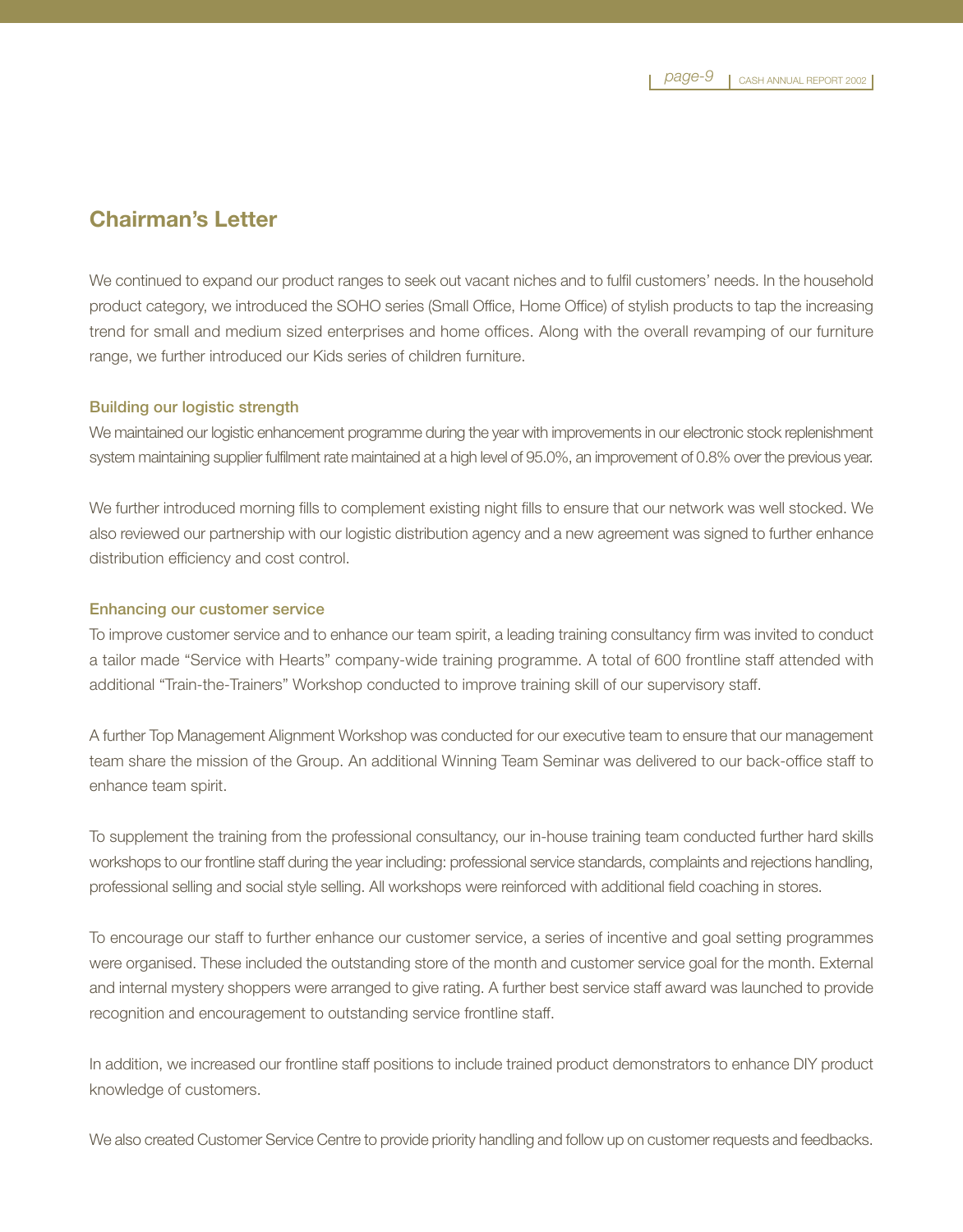We completed our specification and planning for our CRM programme to increase customer loyalty. We aim to launch the programme in 2003.

A review and planning for a major site enhancement for our e-shop was completed. The enhanced site will be launched during the first quarter of 2003. We planned to introduce our CRM programme via our e-shop ahead of our offline retailing operation. This CRM programme will be introduced at store level soon after we have gathered consumer feedbacks and systems fine-tuning.

We have also extended our customer base to corporate clientele to leverage on our merchandising ability and our buying power. A dedicated team of senior staff was put in charge of the development of this B2B programme.

#### **Improving our shopping environment**

During 2002, our Visual Merchandising Team continued to upgrade our store environment. Room setting was introduced to display our furniture products to provide additional ideas and inspirations to customers. We began our development of a model shop to provide a standardisation platform for product displays for our network.

Our new store design concept was implemented in our 5 new stores. Feedback on the contemporary design with the use of plasma, digital display pillar, special lighting and colour-mix were encouraging.

#### **Pricerite China**

We opened our first store in the Mainland with the opening of our Guangzhou store in September 2002. With the different consumer demographics, we utilised this opportunity to enlarge our overall product mix. To better position ourselves for the broad demographic profiles and significantly different consumer requirements, a new Chinese brand name was created together with new store layout and designs developed specifically for the Mainland market.

#### TECHNOLOGY SOLUTIONS – HALO GROUP

The lack of development funds in the market resulted in us taking a cautious view for the Halo Group. During the year, we pursued three major business streams: web services, bespoke solutions development and IT solutions consultancy. Our web services remain the most successful, and were able to retain blue chip corporate clients for development work on their websites.

### OPTICAL FIBRE MANUFACTURING – TRANSTECH GROUP

Our development work for the Transtech Group was completed on schedule and within budget. By mid-year, we were able to successfully produce the preform production as well as the fibre drawing technology we set out to develop and were able to produce preform utilising MCVD technology as well as the single mode optical fibres (G652).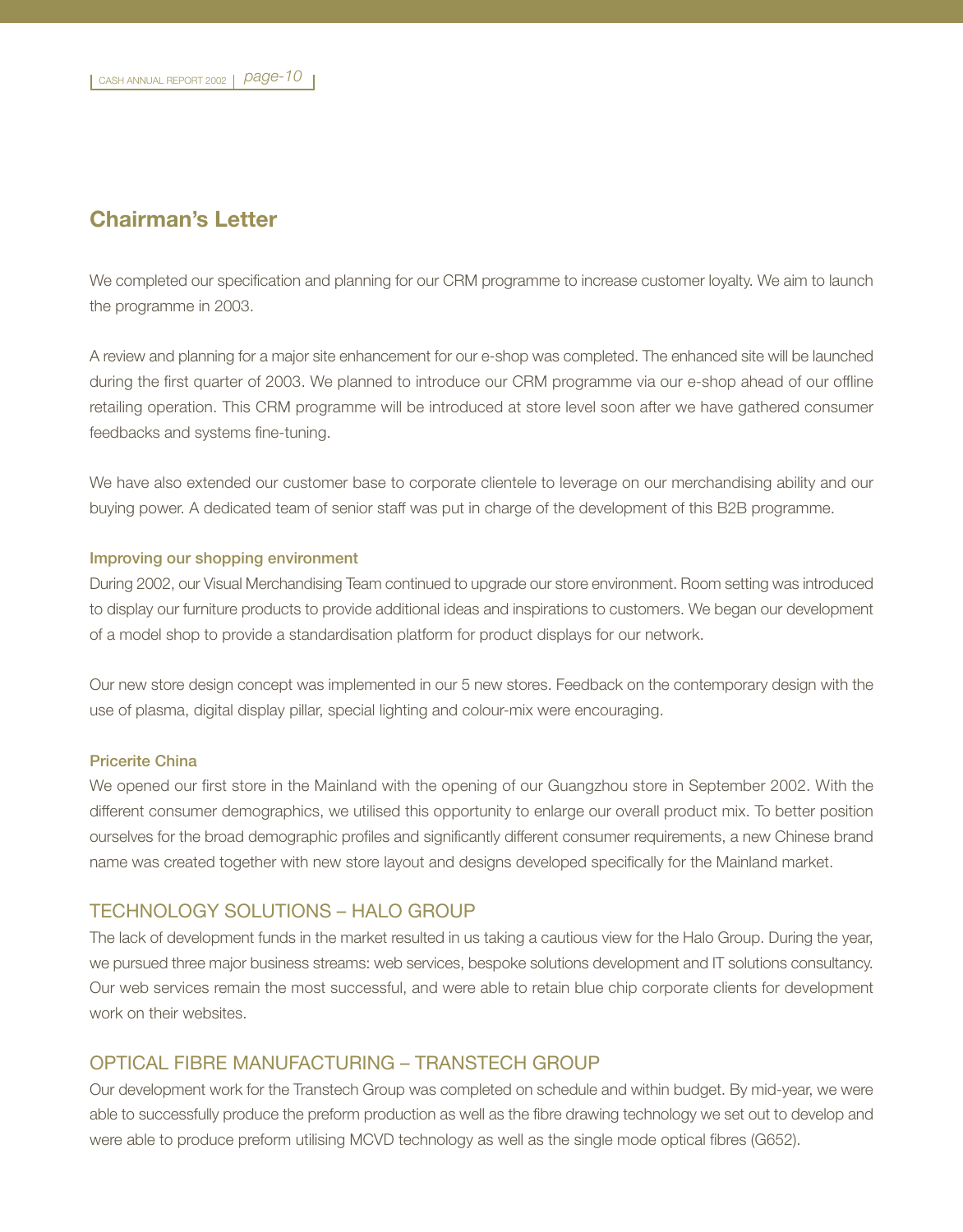However, due to the global telecommunications industry shakeout, established manufacturers initiated dumping strategies to stay afloat. Single mode optical fibre prices declined from the historic high in 2001 of over US\$40 per km to around US\$10 which would be below our operating cost. At this level of pricing, the Transtech operation would draw much capital to fund its operation and would have become a major cash drain on our Group's financial position.

Thus, after serious deliberations, the Board decided to put our manufacturing operation into hiatus, until such date that the supply and demand in the global market place normalise. We stress that we remain committed to our optical fibre investment. This is merely a prudent and necessary slowdown in the development timeline of Transtech.

#### THE FUTURE

We are currently weathering a global recession. It is imprudent for any of our Directors to assume speedy recovery in any particular sectors.

For CFSG, with Hong Kong being an international financial centre, is suffering from a similar crisis of confidence as in markets elsewhere. In particular, with our close link to the US market, we are certain that the financial services industry here will be hard hit. We do not anticipate any significant improvement in our business environment in the foreseeable future. As such, we hold little expectation, if any, for improvements in our revenue picture for the first half of 2003.

Nonetheless, we remain positive over the longer term, and are confident that the rationalisation being or already put in place, would lay us on a cost and resource base that will enable us to ride out the current market doldrums.

As the landscape of the securities industry alters, catalysed by recent regulatory and market changes, apart from maintaining a highly robust and cost-effective operational structure, it is also important that we seek to revamp our business model so as to achieve the agility that is essential for business to prevail in the currently austere market environment. As such, among other rationalisation moves, we have begun to significantly consolidate our branch network, which we believe would be of diminishing value in terms of revenue generation going forward. In fact, we believe that a compact network would put us in a much better position to focus our resources to service our most valued high net worth clients with personalised professional service, improving incoming generation efficiency.

While we seek to become leaner, we will also continue with our strategy of diversifying revenue sources to reduce our reliance on the securities business income stream. Since embarking on the strategy a few years back, we have now achieved a core revenue mix that encompasses, on top of securities broking, commodities broking and investment banking related incomes. As the latter two revenues become increasingly significant, moderating the impact on our business from the currently sluggish market turnover in securities trading, we are continuing to broaden our core competence within the financial services domain with a view to add on to our revenue mix incomes of a higher profit margin and of a more "anti-cyclical" nature.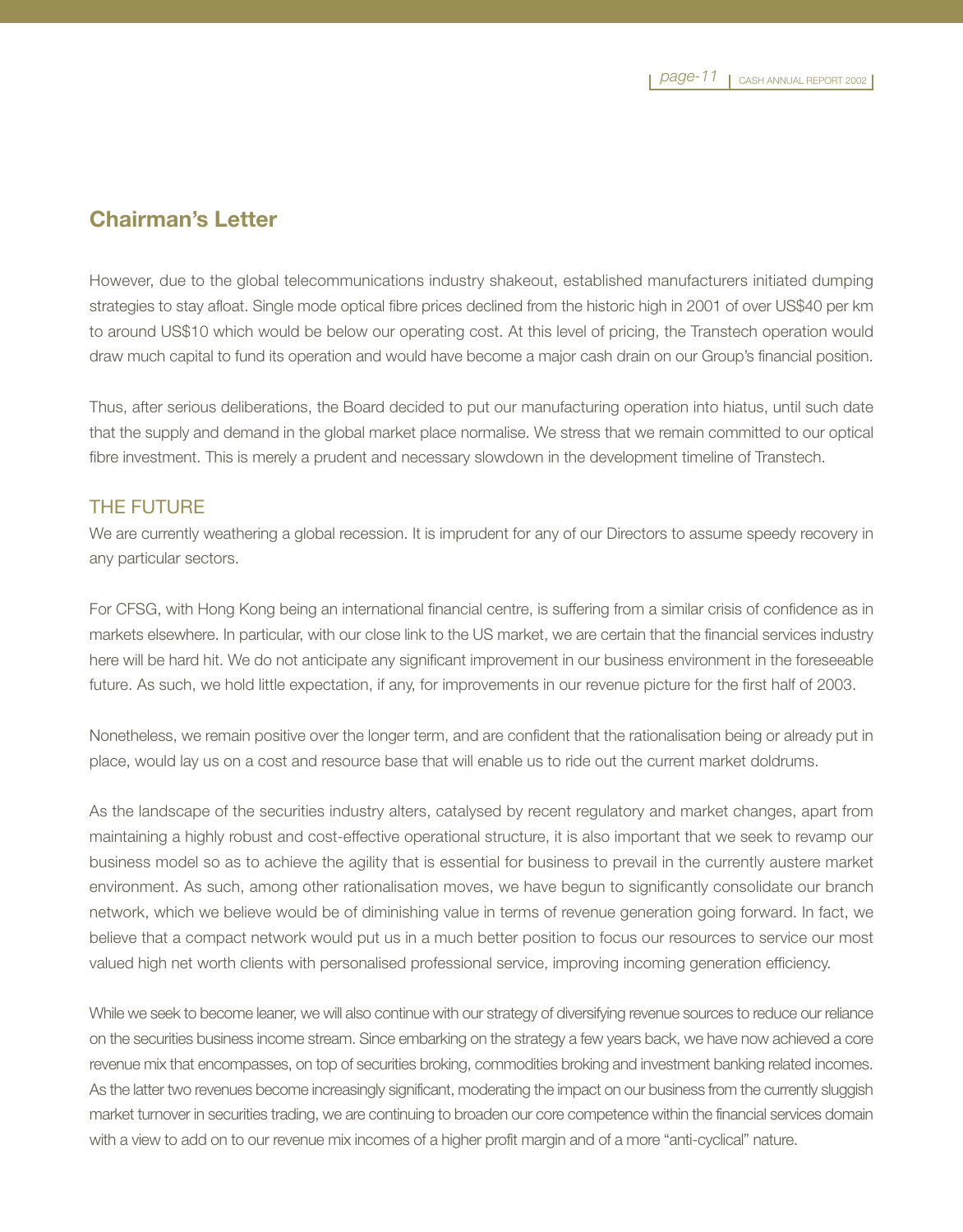For Pricerite, the future will be a challenge for delivering and retaining value as price becomes the key denominator in the retail formula. We will continue to increase our competitiveness in the challenging market place through improvements in our five key weapons.

We will review network strategy with greater considerations on demographic, household income, rental trend, customer traffic and store distribution factors. We aim to consolidate our network to bring greater focus on enhancement of store efficiency and sales per footage.

We will continue to upgrade our store environment and shopping experience through improving product signage, POP, merchandise display, display equipment and re-design of store layout. We plan to renovate selected major stores to provide more enjoyable store environment to customers. We may consider closing some of the stores with less traffic or overlapped location coverage and aim to roll out our new brand image implemented in 2002 in our new store across the entire network during the course of 2003 and onwards.

Pricerite China will be a main focus for development as it remains the principle area with potential for significant growth. Moving forward, Pricerite will focus on testing out new ideas as well as fine tuning its retail model be it the merchandise, promotion strategies as well as shopping environment. Its intention is to arrive at an appropriate model using its Guangzhou store during next year before rolling out to other major centres.

For Halo and Transtech, while the business sectors will remain difficult, we are confident that the operation now as at a level where we will not be suffering from any significant cash drain. We will continue to monitor market demands closely and will leverage on the existing infrastructure to move forward rapidly when demand returns.

Yours sincerely,

myntpr

**Bankee P Kwan** *Chairman & CEO*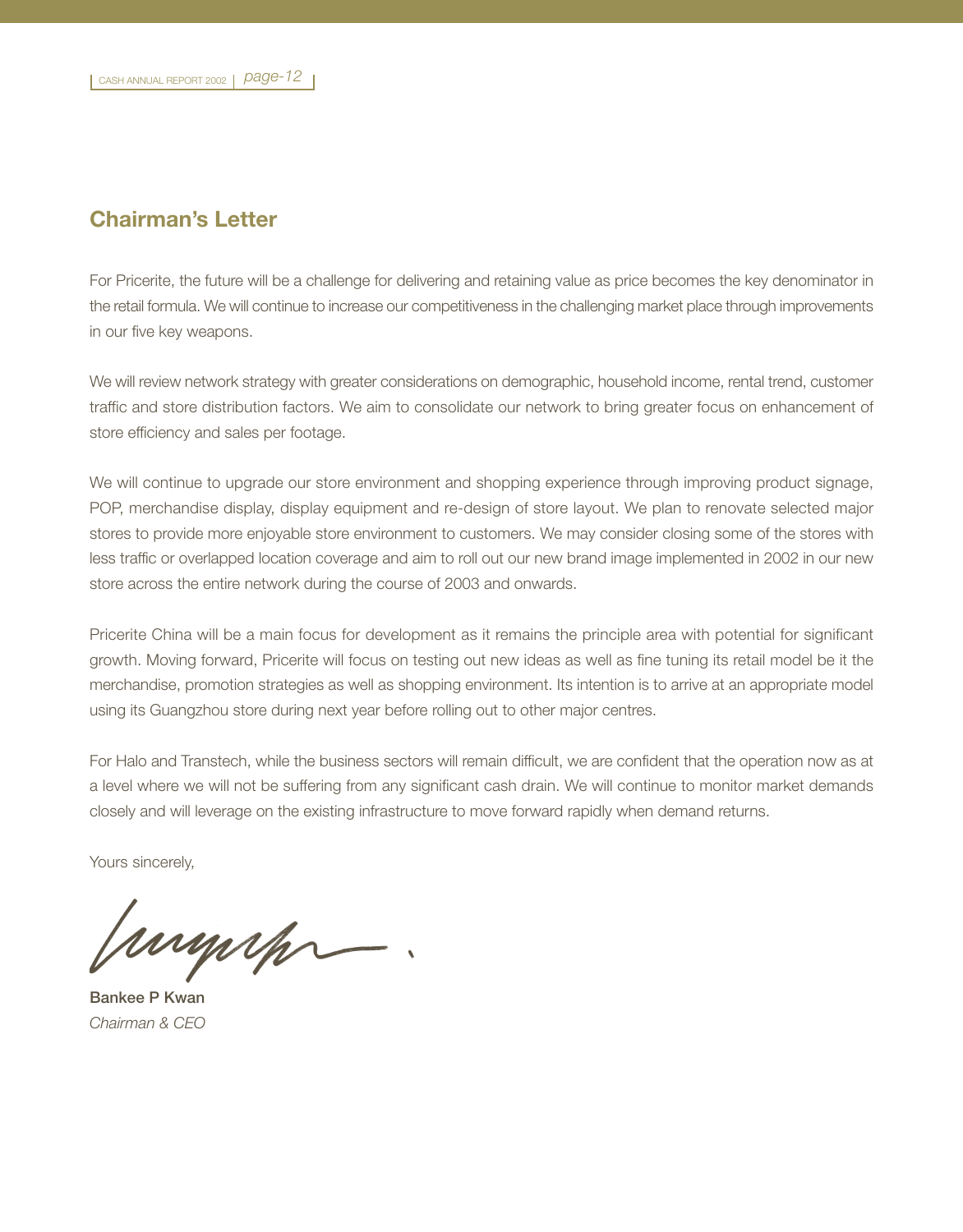## Financial Review

For the year ended 31 December 2002, our Group recorded a 12.7% increase in turnover to HK\$1,097.0 million as compared with the prior year. This was mainly attributable to the consolidation of the whole year results of Pricerite which was acquired in March 2001.

Even though we reported an increase in turnover over prior year, deteriorating economic conditions in Hong Kong hit our Group severely as most of our Group's revenue was derived from the territory. Our Financial Services Group providing diversified financial services to its clients recorded a decrease of 12.1% in revenue as the local securities market had been worst hit by the prolonged recession and the unfavorable investment environment. Deterioration of employment market, deflationary pressure, sluggish property market together with the weak demand in local consumer market had seriously impacted the Group's retail business for the whole year. Cut-throat pricing reduction prevailing in the retail market amid the economic downturn had exerted great pressure on our retail prices, further squeezing the already thin gross margins of our retail goods. Forced dumping the optical fibre at deep discounts by the international giant players as a result of the rapid deterioration in the global telecommunication business environment had caused the selling prices of the fibre products in the market to fall below the production costs. The Group's optical fibre joint venture had inevitably suffered from the unexpectedly hard times in the telecommunication industry. The plant completed trial runs in the first half of the year but the productions came to a halt in the second half in the light of the dire business environment. These, together with one-off provision for all technology investments, including our interest in the optical fibre plant, and elimination of the goodwill for previously acquired businesses, held in hand, led to a net loss attributable to shareholders of HK\$440.6 million for 2002. After the provision, our Group's investment in Internet-related business had been fully provided.

Our Group's total shareholders' equity amounted to HK\$375.8 million on 31 December 2002 as compared to HK\$902.6 million at the end of prior year. The decrease was attributable to the net loss reported for the year and the share repurchases made during the year.

On 31 December 2002, our cash and bank balances totaled HK\$569.6 million, representing a reduction of HK\$192.1 million as compared with the prior year. The reduction was primarily a result of the loss incurred during the year by the Group and start-up investment of retailing business in China. On 31 December 2002, the Group's listed investment securities were valued at HK\$52.5 million. With a decline in the investment sentiment, the Group recorded a loss on the listed investment of HK\$5.6 million. The future performance of the listed securities investment is still clouded by the growing deficit, the recent tax rises across all sectors and rising unemployment. However, the liquidity ratio remained healthy at 1.2 times on 31 December 2002 as compared to 1.5 times on 31 December 2001. Despite the economic ordeal in 2002, our Group remained financially sound.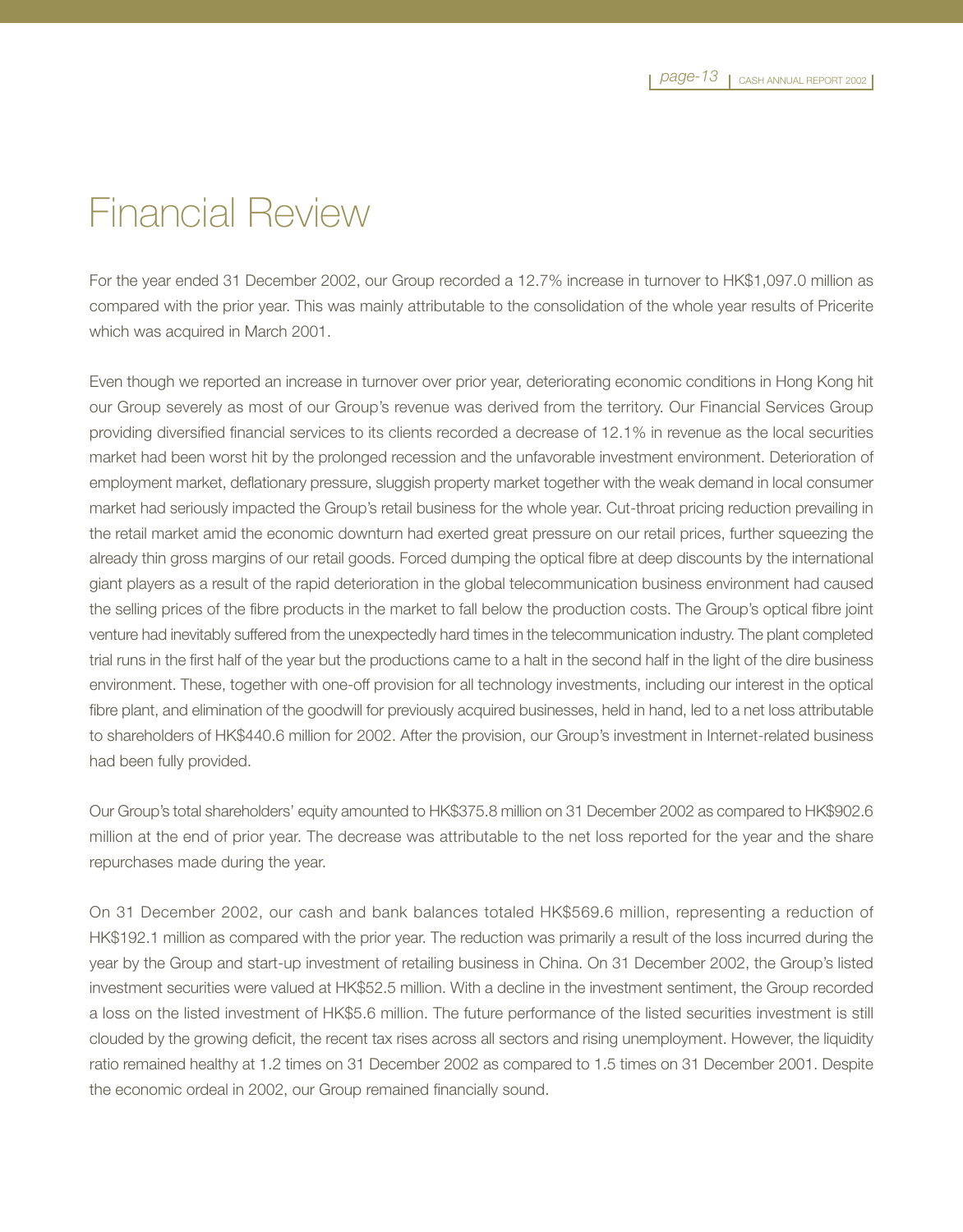## **Financial Review**

Our total bank borrowings increased to HK\$205.5 million on 31 December 2002 from HK\$155.6 million on 31 December 2001. This increase in bank borrowings was one of the effects brought into being when we adjusted our merchandising strategy to extend our sourcing origin to Eastern China. During the year, the ratio of the total bank borrowings to shareholders' equity reached 54.7% on 31 December 2002 from 17.2% on 31 December 2001. We are confident that the gearing was maintained at a prudent level, especially when the majority of our borrowings were used to finance the margin trading clients of CFSG while the inventory turn of Pricerite was in line with other Hong Kong retailers. We were therefore able to comfortably set-off client borrowings against our bank financing together with a net interest margin earned from our margin book. As such, we were not exposed to material interest rate risk during 2002.

As both our borrowings and operating revenue were mainly in Hong Kong dollar, our exposure to foreign currency mismatch during the year was limited. However, we entered into US\$/HK\$ forward contract to address the increasing concern from market on the peg rate triggered by the Budget Deficit. Together with the currency future entered for hedging Yen exposure, the aggregate contractual value amounted to HK\$26.1 million at the end of 2002.

On 31 December 2002, the following assets were pledged to secure general banking facilities granted to two subsidiaries and an associate:

- (1) leasehold properties at their carrying value of approximately HK\$44.8 million;
- (2) cash and bank balances of approximately HK\$26.9 million; and
- (3) listed investment securities valued at HK\$129.3 million.

At the end of the year, our Group had contingent liabilities amounted to approximately HK\$17.8 million, which included a guarantee given to a bank for general banking facilities granted to an associate.

In December 2002, our Group entered the provisional sales and purchase agreement to dispose the leasehold properties at the consideration of HK\$15 million. The disposal transaction was subsequently completed in March 2003. Other than that, we do not have any future plans for material investments or capital assets during the year.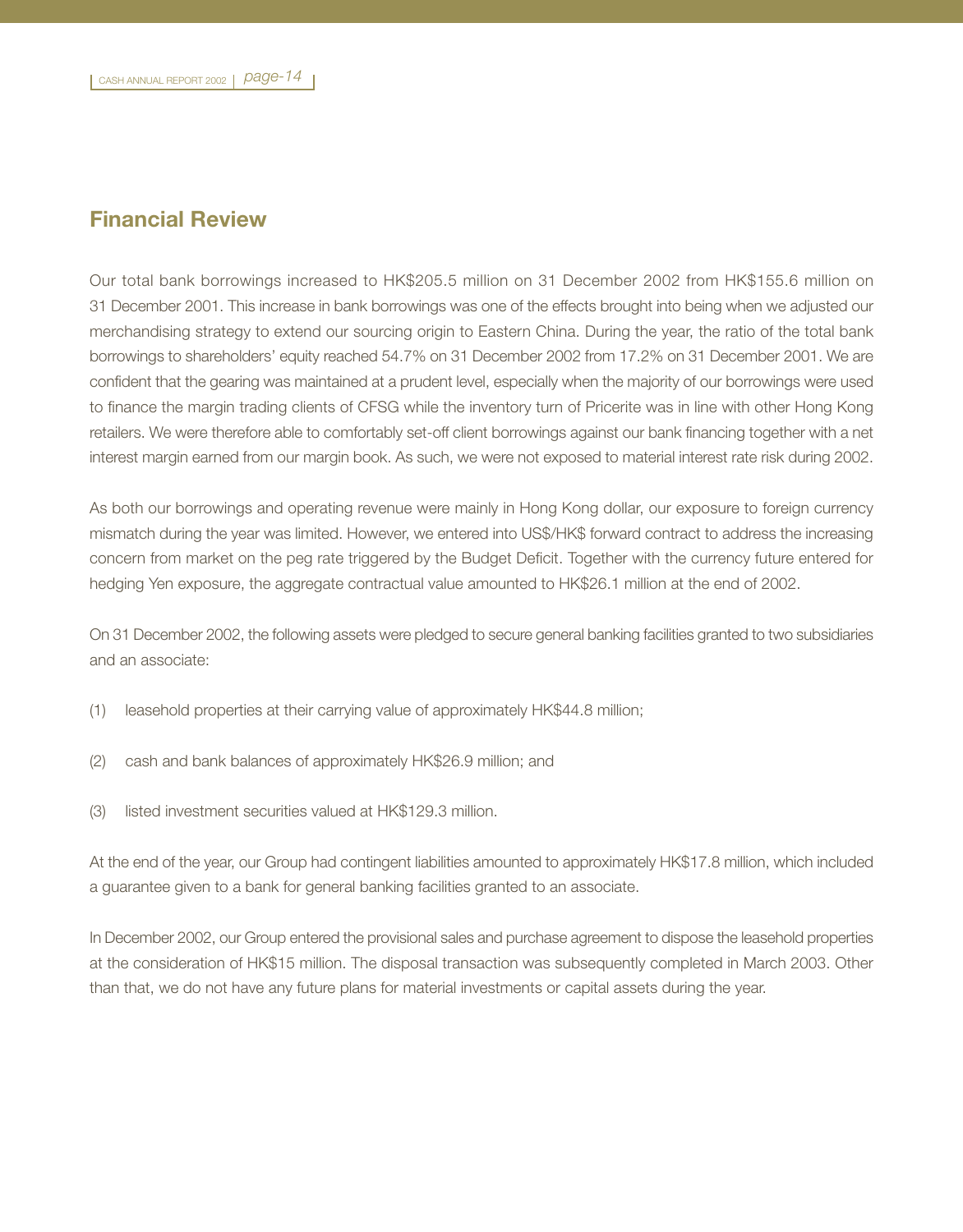## Employee Information

At 31 December 2002, the Group had 1,185 employees, of which 176 were at CFSG and 946 at Pricerite Group. Our employees were remunerated according to their performance, working experience and market conditions. In addition to basic salaries and Mandatory Provident Fund scheme, we also offered staff benefits including medical schemes, discretionary share options, performance bonus and sales commission. We continue to organise training to employees in areas such as mandatory professional development programmes required by regulatory bodies, computer application, product knowledge, customer services, selling techniques, problem solving, Putonghua training, time management, train-the-trainer and coaching, etc.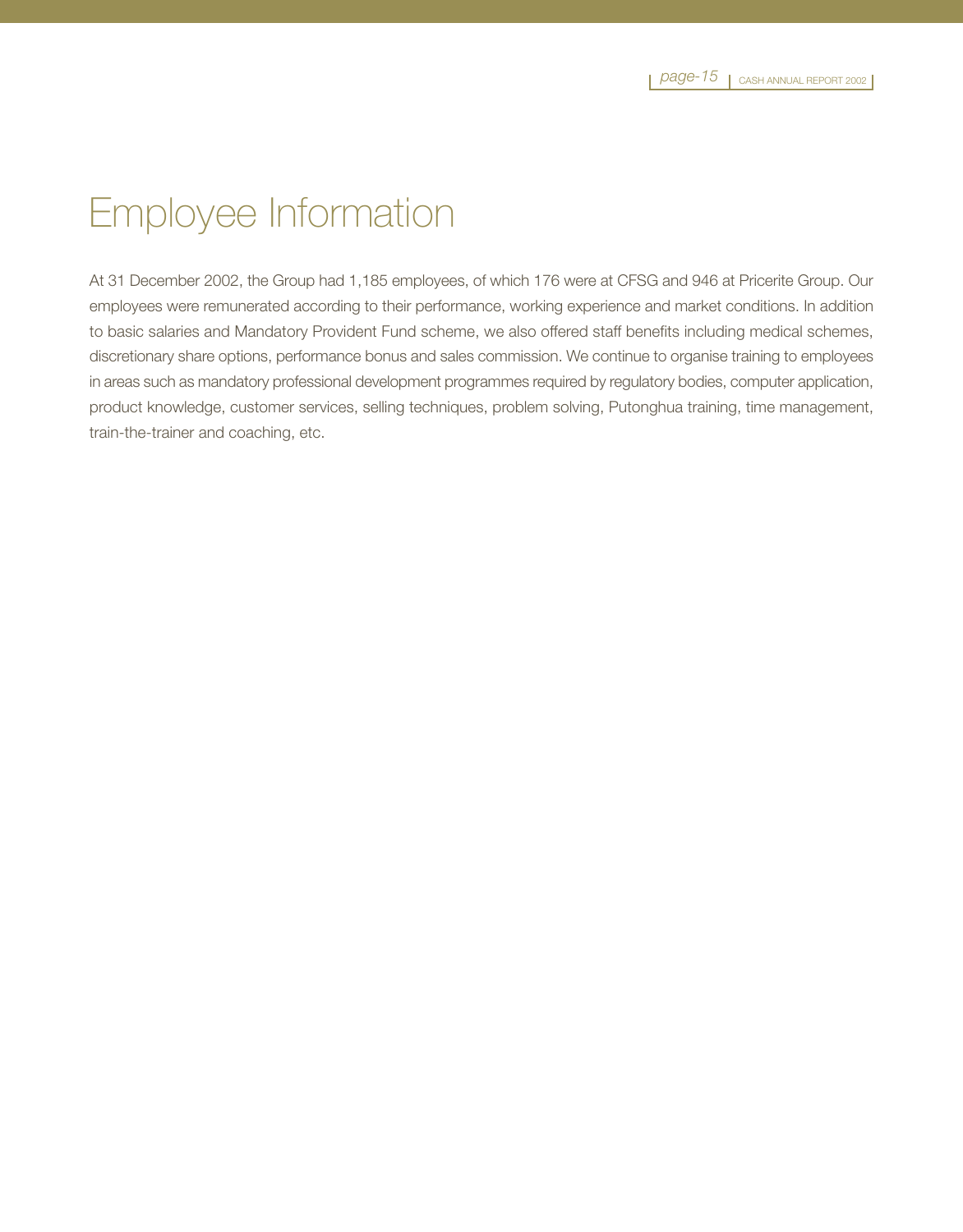## Directors' Profile

## EXECUTIVE DIRECTORS

#### **Bankee Pak-hoo KWAN**

#### *Chairman & CEO, 43, MBA, BBA, FFA, CMP(HK), MHKIM, MHKSI*

Mr Bankee Kwan joined the Board on 9 March 1998. Mr Kwan has extensive experience in corporate management, strategic planning, marketing management, financial advisory and banking. Before joining the Group, he served as the managing director of a number of Hong Kong listed companies and held senior executive positions in several leading international banks in Hong Kong. Mr Kwan is a firm believer of education and public affairs and actively participates in philanthropic activities in these areas. He is a John Harvard fellow of Harvard University, USA, a member of the Harvard University Asia Center Advisory Committee, USA, a trustee of New Asia College of The Chinese University of Hong Kong, and an honorary member of the Board of Trustees of Nanjing University, PRC. He is also an honorary advisor to LiPACE of The Open University of Hong Kong and Academy of Oriental Studies of Peking University, PRC, an advisory professor of Nanjing University, PRC, and an honorary university fellow of The Open University of Hong Kong. Mr Kwan is also a member of the Chinese People's Political Consultative Conference, Shanghai Committee. Mr Kwan is also the substantial shareholder of the Company and the chairman of CFSG and Pricerite.

#### **Bernard Ping-wah LAW**

#### *CFO, 44, MBA, FCCA, FHKSA, MHKSI*

Mr Bernard Law joined the Board on 9 March 1998. Mr Law has extensive experience in financial management and accountancy. Before joining the Group, he served as finance director and group financial controller for several Hong Kong listed companies and corporations. Mr Law is also the CFO of CFSG and Pricerite.

#### **Bob Yau-ching CHAN**

#### *Executive Director, 40, PhD, MBA, BBA, CFA, MHKSI*

Dr Bob Chan joined the Group on 1 September 2000 and was appointed to the Board on 1 August 2002. Dr Chan has extensive experience in corporate development and financial management of high-growth companies. Before joining the Group, he was a finance professor and an active researcher and consultant. He served as a consultant for the United Nations, Asian Development Bank, Pacific Economic Cooperation Committee and numerous local and international financial institutions.

#### **Joan Elmond Oi-kuen KWOK**

#### *Executive Director, 34, MBA, BA, ACIS*

Ms Joan Kwok joined the Group on 20 March 1998 and was appointed to the Board on 3 October 2000. Ms Kwok has extensive experience in the company secretarial profession, corporate finance and corporate development. Before joining the Group, she served as the company secretary of several Hong Kong listed companies and held senior executive positions in the fields of corporate development and general management. Ms Kwok is also the Company Secretary of the Company and an executive director and the company secretary of CFSG and Pricerite.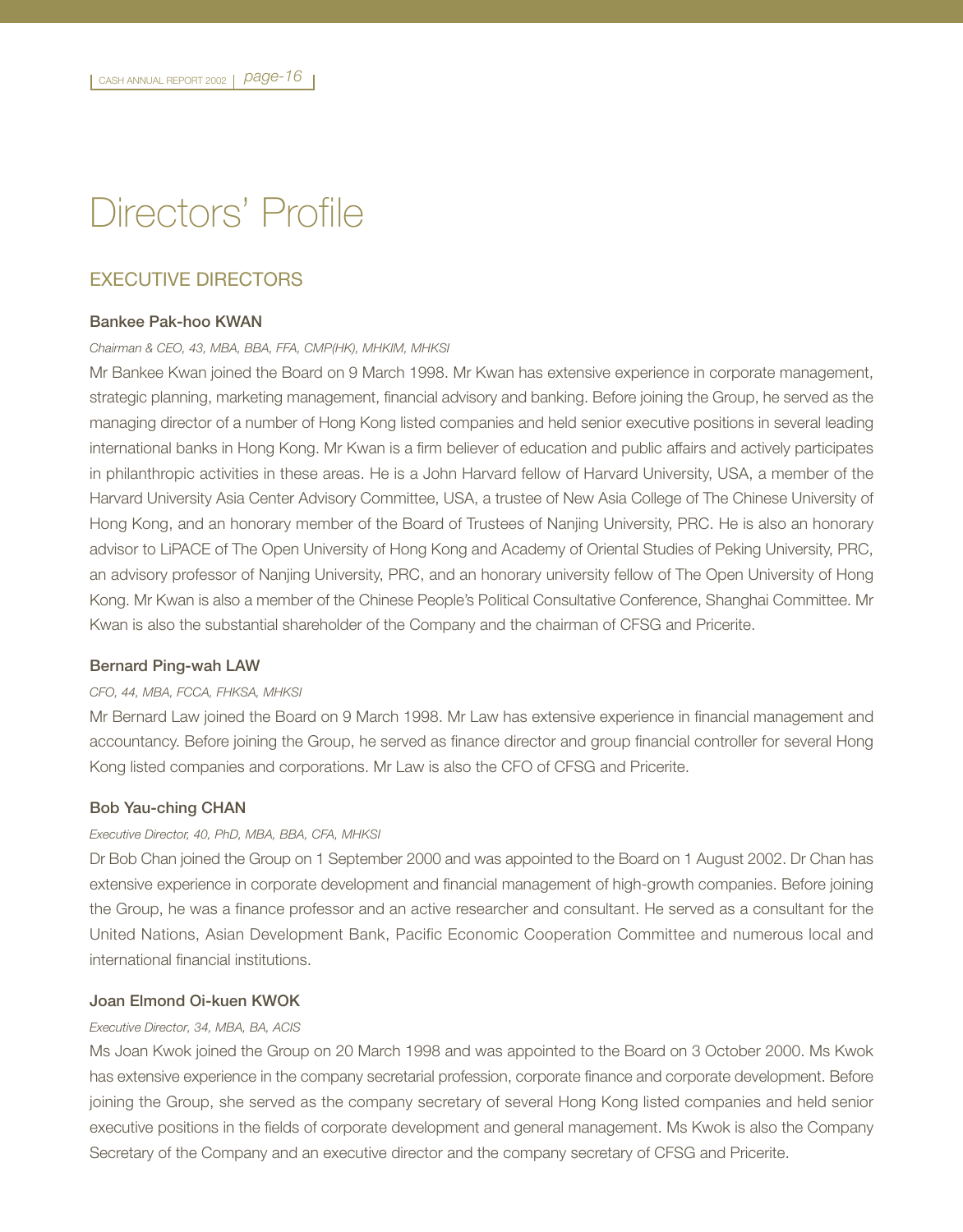## **Directors' Profile**

#### **Eugene Ka-kin LAW**

#### *Executive Director, 42, BA, MHKSI*

Mr Eugene Law joined the Group on 17 December 1998 and was appointed to the Board on 12 June 2000. Mr Law has extensive experience in stockbroking, financial research, investment advisory, strategic planning and business management. Before joining the Group, he held senior management positions in a number of regional stockbroking firms. Mr Law is also the deputy chairman of CFSG.

#### **Thomas Yuen-cheuk LI**

#### *Executive Director, 41, MBA, BBA, MHKSI*

Mr Thomas Li joined the Board on 6 May 1998. Mr Li has extensive experience in marketing and general management. Before joining the Group, he held senior executive positions of several leading international banks in Hong Kong and was responsible for business and marketing development, and corporate management. He is an executive committee member of the Hong Kong Retail Management Association. Mr Li is also the Managing Director (PRC operation) of Pricerite.

## INDEPENDENT NON-EXECUTIVE DIRECTORS

#### **Chuk-yan WONG**

#### *Independent Non-executive Director, 41, MSc(BA), BBA, CFA, CGA*

Mr Wong joined the Independent Board on 3 June 1998. Mr Wong has extensive financial experience in the global financial markets and is a portfolio manager of a large renowned investment counsel in Toronto, Canada and is responsible for the company's equity investments in the Asia Pacific region.

#### **Hak-sin CHAN**

#### *Independent Non-executive Director, 41, PhD, MBA, BBA*

Dr Chan joined the Independent Board on 25 October 2000. Dr Chan has extensive experience in the academia in the USA as professor, researcher and consultant in the fields of corporate finance and international marketing and is a faculty member of the Department of Marketing at The Chinese University of Hong Kong. Dr Chan is also a member of the Audit Committee of the Company.

#### **Johnny Ka-kui LEUNG**

#### *Independent Non-executive Director, 45, LL.B*

Mr Johnny Leung joined the Independent Board on 25 October 2000. Mr Leung has extensive experience in the legal field and is the managing partner of a legal firm in Hong Kong. Mr Leung is also a member of the Audit Committee of the Company.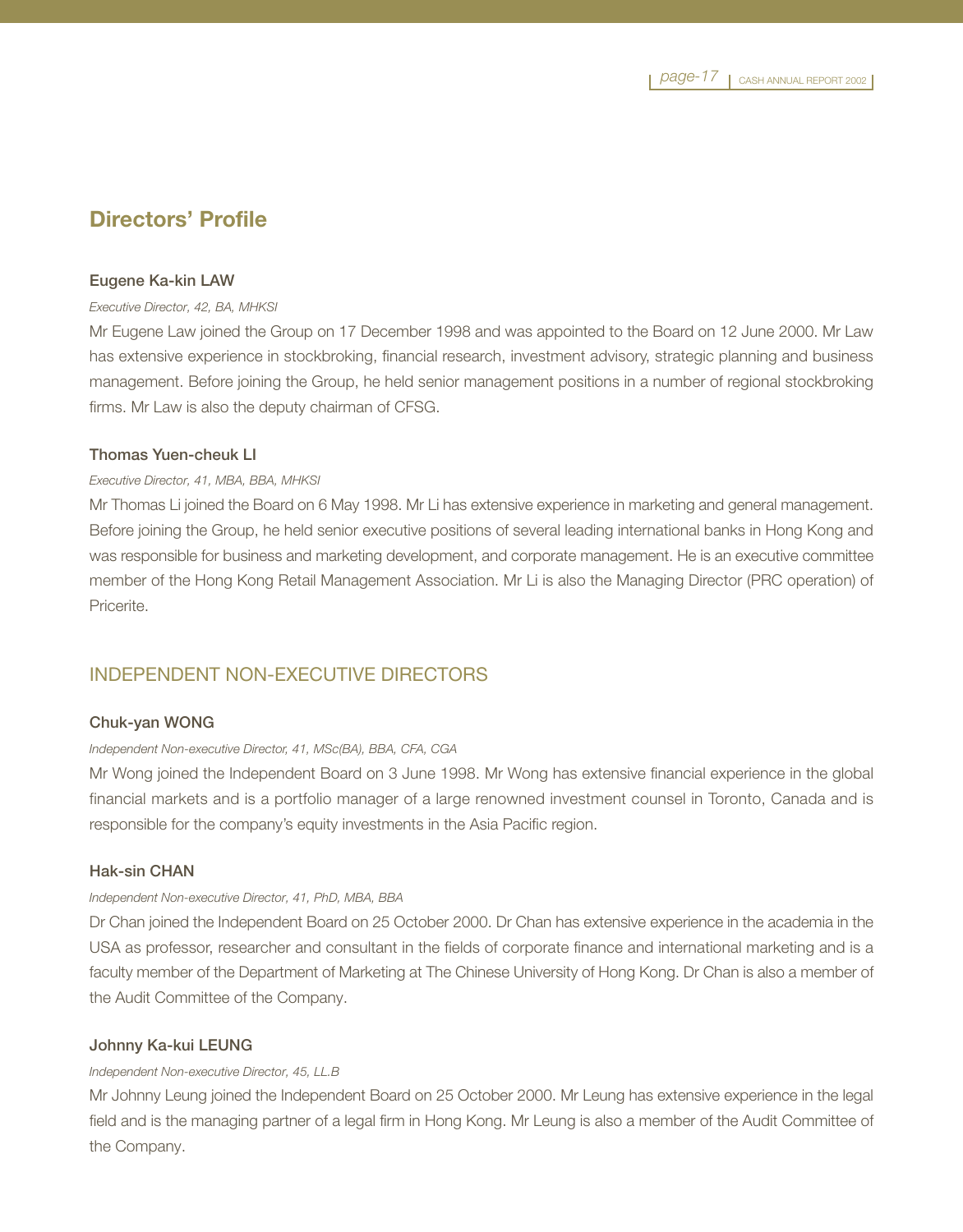The Directors are pleased to present their report and the audited financial statements of the Company and of the Group for the year ended 31 December 2002.

### PRINCIPAL ACTIVITIES

The principal activity of the Company is investment holding. The principal activities of the Group consist of (a) financial services provided via CFSG including online and traditional brokerage and trading of securities, futures, commodities and options, margin financing and corporate finance, (b) retailing of furniture and household items provided via Pricerite, (c) technology development projects, and (d) other investment holding.

#### RESULTS

The results of the Group for the year ended 31 December 2002 are set out in the consolidated income statement on page 30 of this Annual Report.

### FIVE YEAR FINANCIAL SUMMARY

A summary of the audited results and the assets and liabilities of the Group for the last five financial years ended 31 December 2002 is set out on pages 93 to 94 of this Annual Report.

## PROPERTY AND EQUIPMENT

Details of movements during the year in the property and equipment of the Company and the Group are set out in note 15 to the financial statements.

## **SUBSIDIARIES**

Particulars of the Company's principal subsidiaries are set out in note 16 to the financial statements.

### SHARE CAPITAL AND WARRANTS

Details of movements in the share capital and warrants of the Company during the year are set out in note 29 to the financial statements.

### RESERVES AND DISTRIBUTABLE RESERVES

Details of movements in the reserves of the Company and the Group during the year are set out in note 30 to the financial statements.

As at 31 December 2002, the reserves of the Company available for distribution to shareholders were approximately HK\$77,517,000 and the Company's share premium available for distribution in the form of fully paid bonus shares was HK\$266,810,000.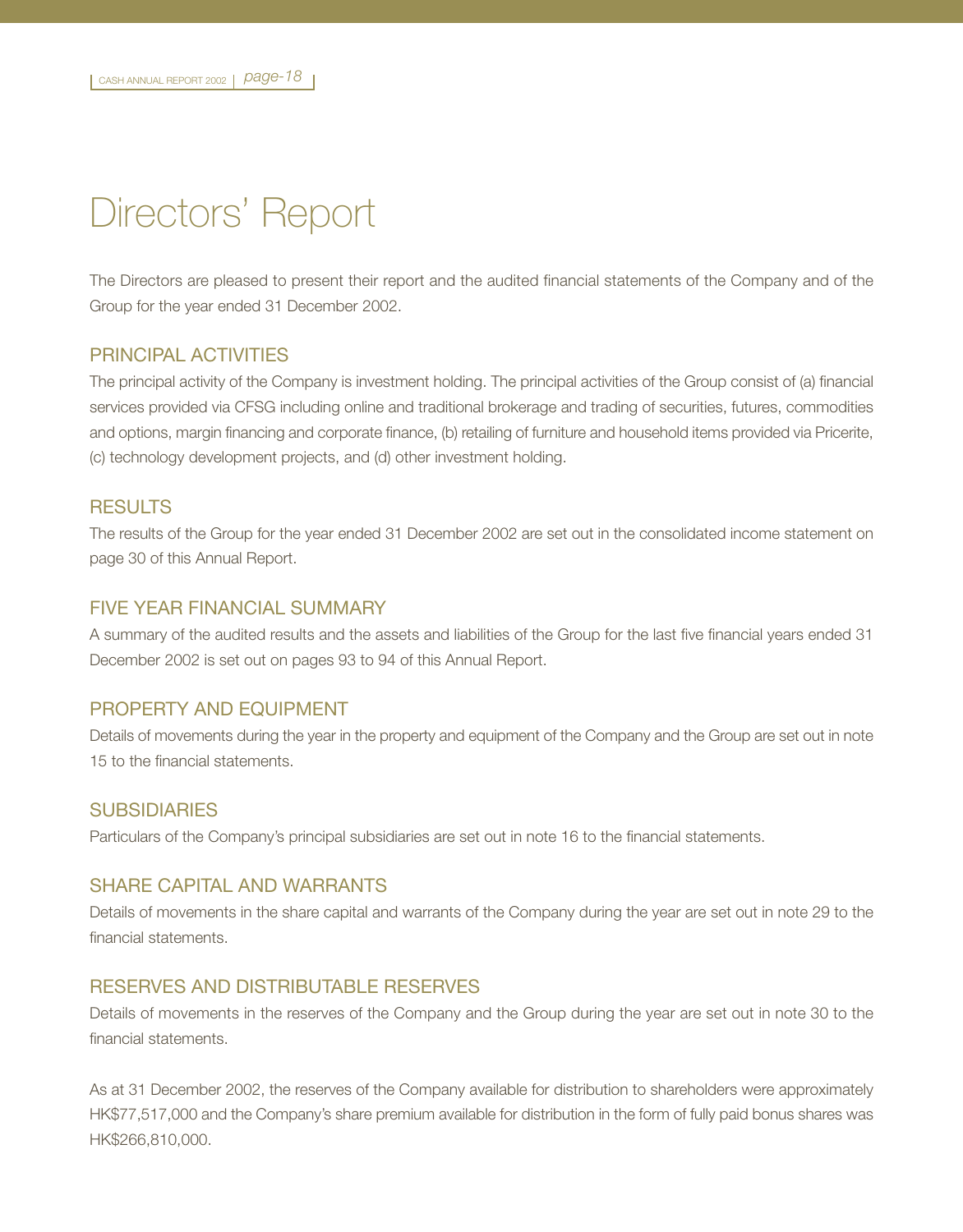### CHARITABLE DONATIONS

The Company had made charitable donations of HK\$2,563,000 for the year ended 31 December 2002.

## PRE-EMPTIVE RIGHTS

There are no provisions for pre-emptive rights under the Company's Bye-laws or the Laws of Bermuda which would oblige the Company to offer new shares on a pro rata basis to existing shareholders.

### MAJOR CUSTOMERS AND SUPPLIERS

The percentages of purchases for the year attributable to the Group's largest suppliers are as follows:

|  | Purchases - the largest supplier | 12%  |
|--|----------------------------------|------|
|  | - five largest suppliers         | -33% |

The Group had no major customer due to the nature of principal activities of the Group.

None of the Directors, their associates or any shareholders (which to the knowledge of the Directors) owns more than 5% of the Company's share capital had an interest in the major suppliers above.

#### **DIRECTORS**

The Directors of the Company during the year and up to the date of this Annual Report were as follows:

| Executive Directors:     |                              |
|--------------------------|------------------------------|
| Kwan Pak Hoo Bankee      |                              |
| Law Ping Wah Bernard     |                              |
| Chan Yau Ching Bob       | (appointed on 1 August 2002) |
| Kwok Oi Kuen Joan Flmond |                              |
| Law Ka Kin Eugene        |                              |
| Li Yuen Cheuk Thomas     |                              |
| Khoo Ken Wee             | (resigned on 18 June 2002)   |
|                          |                              |

*Independent Non-executive Directors:* Wong Chuk Yan Chan Hak Sin Leung Ka Kui Johnny

In accordance with Bye-law 86(2) of the Company's Bye-laws, Dr Chan Yau Ching Bob shall retire and, being eligible, offer himself for re-election at the forthcoming annual general meeting.

In accordance with Bye-laws 87(1) and 87(2) of the Company's Bye-laws, Mr Law Ka Kin Eugene and Mr Wong Chuk Yan shall retire and, being eligible, offer themselves for re-election at the forthcoming annual general meeting.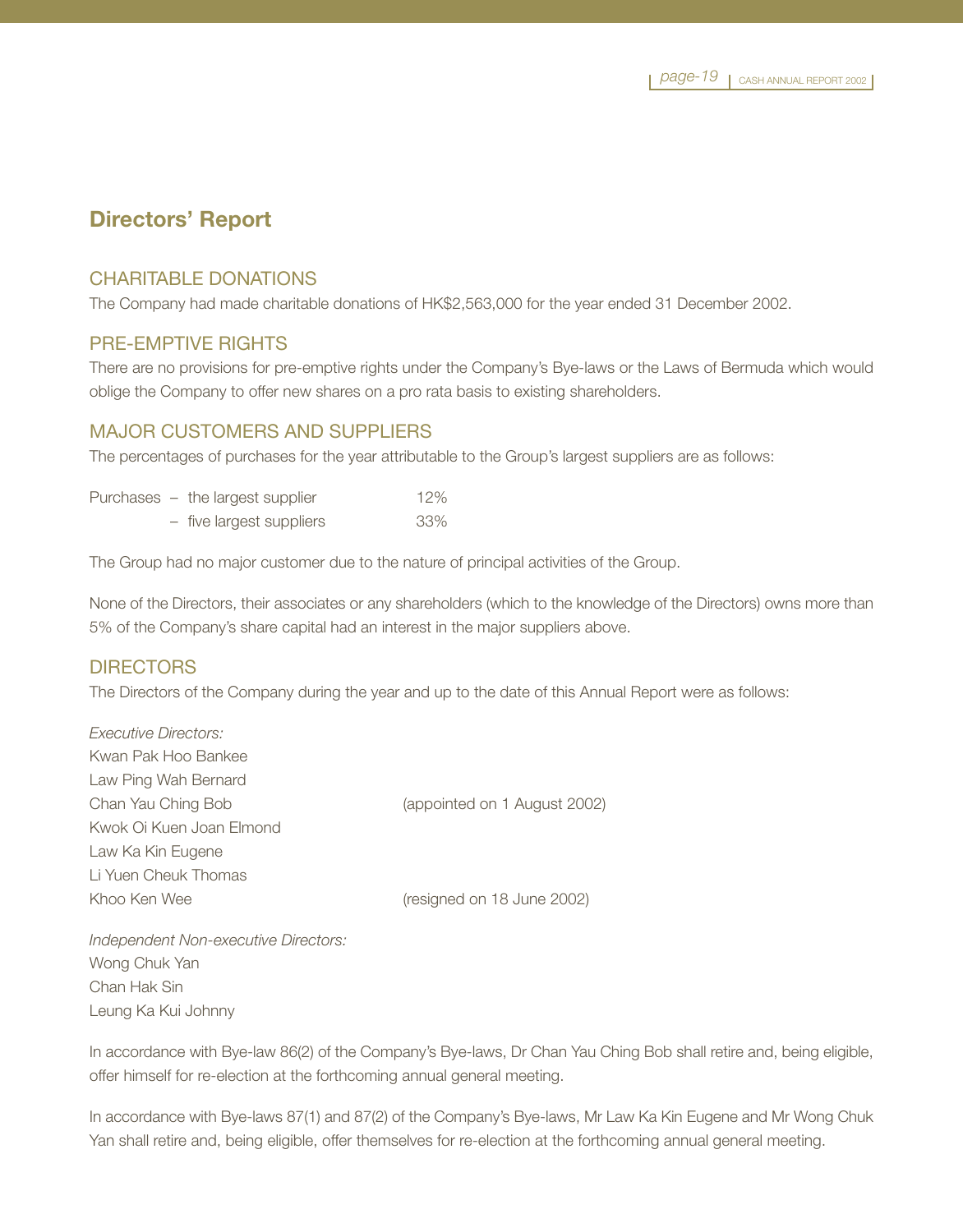## DIRECTORS' SERVICE CONTRACTS

None of the Directors proposed for re-election at the forthcoming annual general meeting has a service contract which is not determinable by the Company within one year without payment of compensation, other than statutory obligation.

### DIRECTORS' INTERESTS IN CONTRACTS

Save as disclosed in note 40 to the financial statements, no Director had a material interest in any significant contract to the business of the Group to which the Company, any of its holding companies, subsidiaries or fellow subsidiaries was a party during the year.

## RETIREMENT BENEFITS SCHEMES

Details of the Group's retirement benefits schemes are set out in note 38 to the financial statements.

## DIRECTORS' INTERESTS IN SECURITIES

As at 31 December 2002, the Directors' interests in and rights to subscribe for the ordinary shares of HK\$0.10 each in the Company and shares in its associated corporations as recorded in the register maintained by the Company pursuant to Section 29 of the Securities (Disclosure of Interests) Ordinance ("SDI Ordinance") or as otherwise notified to the Company and The Stock Exchange of Hong Kong Limited ("Stock Exchange") pursuant to the Model Code for Securities Transactions by Directors of Listed Companies were as follows:

#### **1. Interest in shares or debentures**

*A. The Company*

Ordinary shares

|                                       | Number of shares<br>beneficially held |                |                         |  |  |  |
|---------------------------------------|---------------------------------------|----------------|-------------------------|--|--|--|
| Name<br>Personal                      | Family                                | Other interest | Shareholding<br>$(\% )$ |  |  |  |
| Kwan Pak Hoo Bankee                   |                                       | 156,952,376*   | 51.38                   |  |  |  |
| Law Ping Wah Bernard<br>5,096,200     |                                       |                | 1.67                    |  |  |  |
| Chan Yau Ching Bob<br>70,500          | 200,200                               |                | 0.09                    |  |  |  |
| Kwok Oi Kuen Joan Elmond<br>2,700,000 |                                       |                | 0.88                    |  |  |  |
| 125,000<br>Law Ka Kin Eugene          |                                       |                | 0.04                    |  |  |  |
| Li Yuen Cheuk Thomas<br>2,501,875     |                                       |                | 0.82                    |  |  |  |

The shares were held by Cash Guardian Limited ("Cash Guardian"). Mr Kwan was deemed to be interested in all these shares as a result of his interests in Cash Guardian as disclosed in the "Substantial Shareholders" below.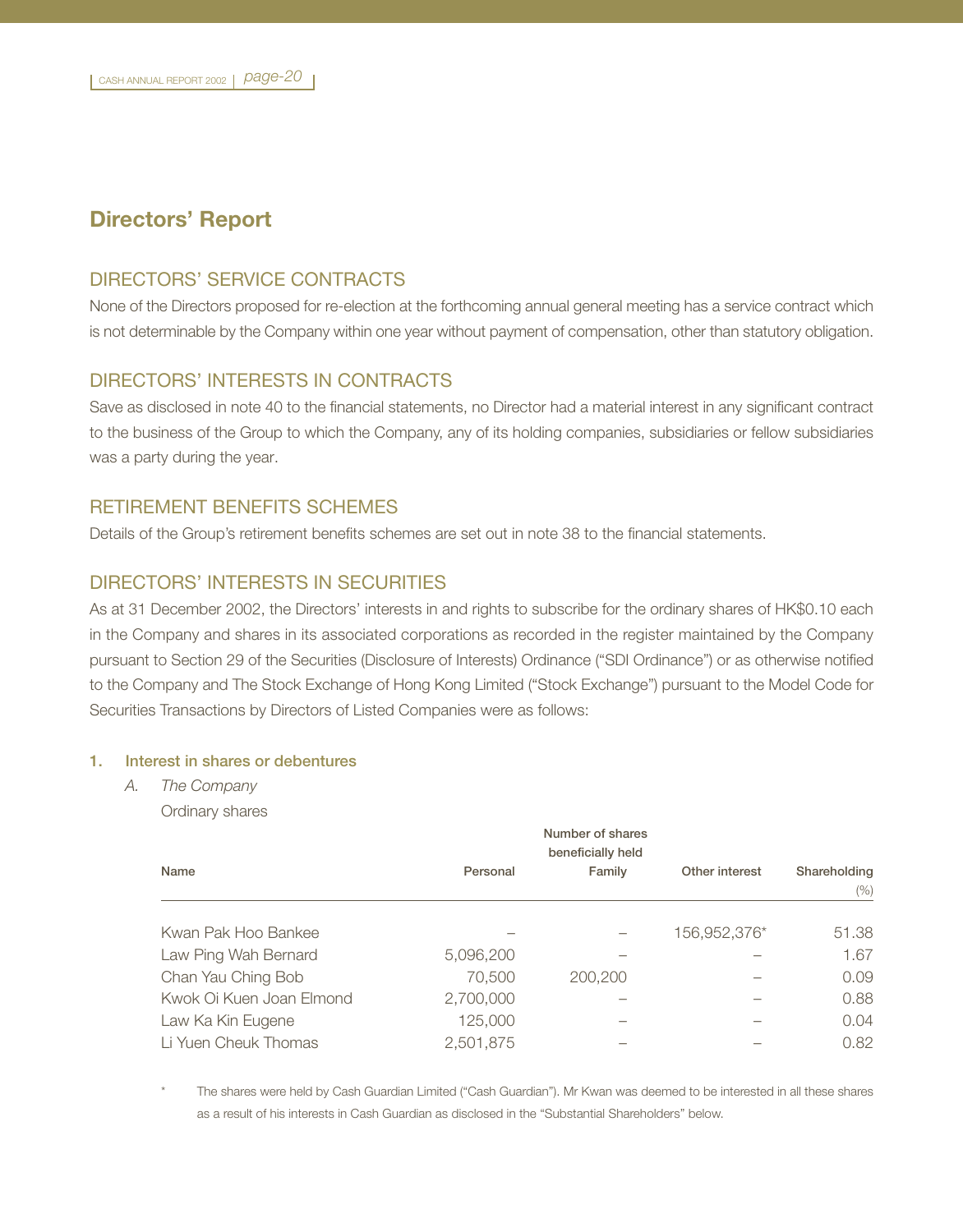#### *B. Associated corporations (within the meaning of SDI Ordinance)*

(a) Ordinary shares in CFSG

|                     | Number of shares  |              |  |
|---------------------|-------------------|--------------|--|
|                     | beneficially held |              |  |
| Name                | Other interest    | Shareholding |  |
|                     |                   | (% )         |  |
| Kwan Pak Hoo Bankee | 50,463,239*       | 50.08        |  |

The shares were held by Celestial Investment Group Limited ("CIGL"), a wholly-owned subsidiary of the Company. Mr Kwan was deemed to be interested in all these shares as a result of his interests in the Company through Cash Guardian as disclosed in the "Substantial Shareholders" below.

#### (b) Ordinary shares in Pricerite

|                     | Number of shares<br>beneficially held |              |
|---------------------|---------------------------------------|--------------|
| Name                | Other interest                        | Shareholding |
|                     |                                       | (% )         |
| Kwan Pak Hoo Bankee | 1.419.432.297*                        | 68.35        |

The shares were held by CIGL and its subsidiaries. Mr Kwan was deemed to be interested in all these shares as a result of his interests in the Company through Cash Guardian as disclosed in the "Substantial Shareholders" below.

Save as disclosed above, as at 31 December 2002, none of the Directors, chief executive or their associates had any personal, family, corporate or other beneficial interests in the equity or debt securities of the Company or any of its associated corporations as defined in the SDI Ordinance.

#### **2. Rights to acquire shares or debentures**

*A. Rights to acquire shares in the Company*

Pursuant to the share option schemes of the Company, the Directors may, at their discretion, invite participants to take up options at a total consideration of HK\$1 to subscribe for ordinary shares in the Company. Further details of the share option schemes of the Company are set out in note 37(A) to the financial statements.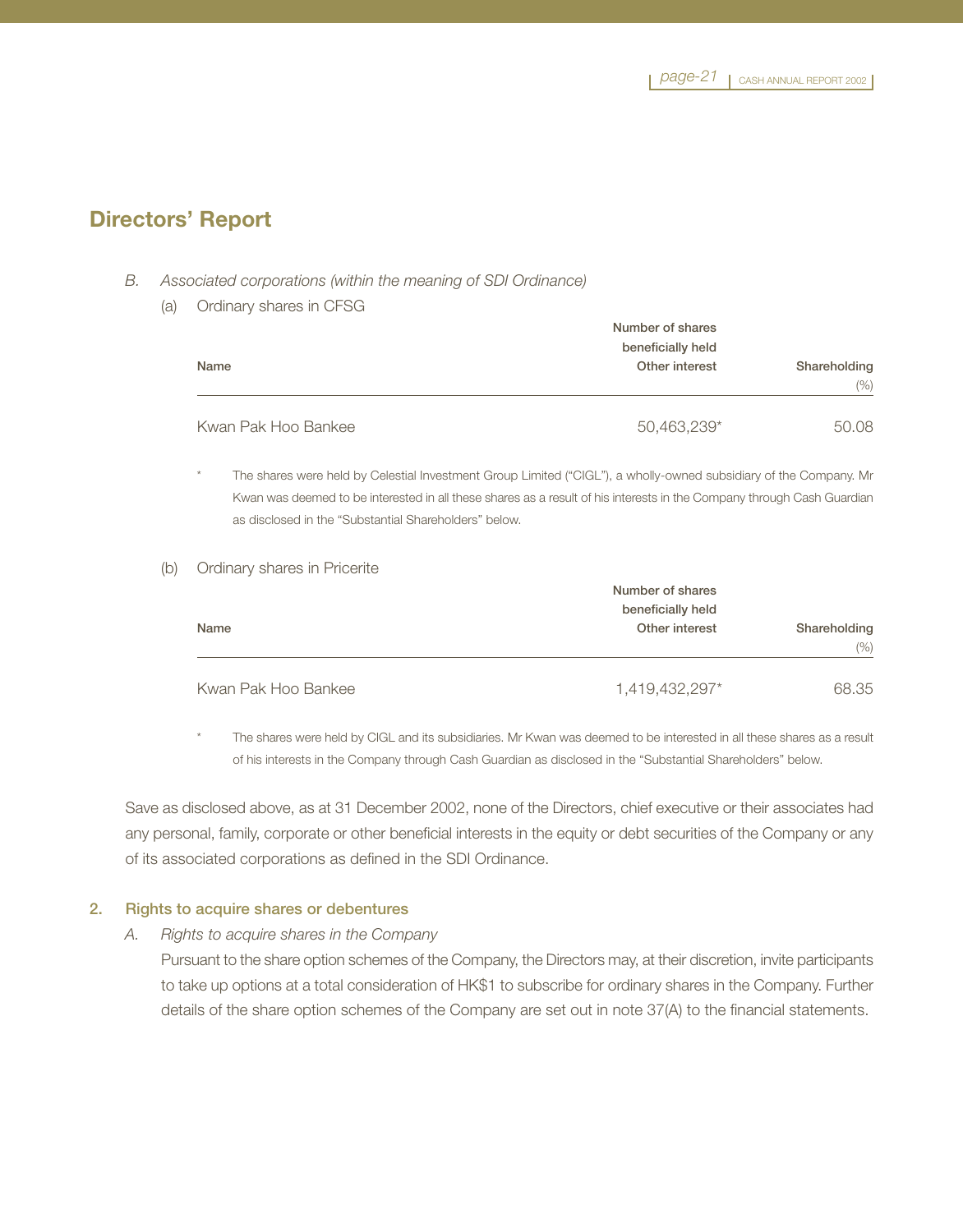Details of movements in the share options to subscribe for shares of HK\$0.10 each in the Company granted to certain Directors were as follows:

|                          |               | Number of options        |                          |                          |                          |                          |                        |                 |         |
|--------------------------|---------------|--------------------------|--------------------------|--------------------------|--------------------------|--------------------------|------------------------|-----------------|---------|
|                          |               | outstanding              |                          |                          |                          | outstanding              |                        | Exercise        |         |
|                          |               | as at                    | adjusted on              | granted                  | lapsed                   | as at                    |                        | price           |         |
| Name                     | Date of grant | 1 January 2002           | 25 April 2002            | during the year          | during the year          | 31 December 2002         | Exercise period        | per share Notes |         |
|                          |               |                          | (Note 1)                 | (Notes 4 & 7)            | (Note 5)                 |                          |                        | (HK\$)          |         |
| Kwan Pak Hoo Bankee      | 4/10/1999     | 40,000,000               |                          |                          | (40,000,000)             |                          | 8/4/2000 - 7/4/2002    | 0.59            | (9)     |
|                          | 2/5/2002      |                          |                          | 3,000,000                |                          | 3,000,000                | $2/5/2002 - 30/4/2003$ | 1.32            | (9)     |
| Law Ping Wah Bernard     | 4/10/1999     | 40,000,000               |                          | $\overline{\phantom{a}}$ | (40,000,000)             | $\bar{ }$                | 8/4/2000 - 7/4/2002    | 0.59            |         |
|                          | 2/5/2002      | $\overline{\phantom{a}}$ | $\overline{\phantom{a}}$ | 3,000,000                |                          | 3,000,000                | $2/5/2002 - 30/4/2003$ | 1.32            |         |
| Chan Yau Ching Bob       | 6/11/2000     | 5,000,000                | (4,750,000)              |                          |                          | 250,000                  | 16/5/2001 - 15/5/2003  | 5.40            | (3)8(8) |
|                          | 31/8/2001     | 30,000,000               | (28,500,000)             |                          |                          | 1,500,000                | 1/3/2002 - 28/2/2004   | 2.60            | (3)8(8) |
|                          | 2/5/2002      | $\overline{\phantom{a}}$ | $\overline{\phantom{a}}$ | 1,500,000                |                          | 1,500,000                | $2/5/2002 - 30/4/2003$ | 1.32            | (8)     |
| Kwok Oi Kuen Joan Elmond | 4/10/1999     | 5,750,000                | $\sim$                   | $\overline{a}$           | (5,750,000)              | $\overline{\phantom{a}}$ | 8/4/2000 - 7/4/2002    | 0.59            | (2)     |
|                          | 6/11/2000     | 15,000,000               | (14, 250, 000)           |                          |                          | 750,000                  | 16/5/2001 - 15/5/2003  | 5.40            | (3)     |
|                          | 2/5/2002      | $\overline{\phantom{a}}$ | ÷,                       | 3,000,000                | $\overline{\phantom{a}}$ | 3,000,000                | $2/5/2002 - 30/4/2003$ | 1.32            |         |
| Law Ka Kin Eugene        | 4/10/1999     | 3,000,000                | ÷,                       | ÷                        | (3,000,000)              | $\overline{\phantom{a}}$ | $8/4/2000 - 7/4/2002$  | 0.59            | (2)     |
|                          | 1/6/2000      | 10,000,000               | (9,500,000)              |                          | (500,000)                | $\overline{\phantom{a}}$ | 1/12/2000 - 30/11/2002 | 7.00            | (3)     |
|                          | 6/11/2000     | 10,000,000               | (9,500,000)              |                          |                          | 500,000                  | 16/5/2001 - 15/5/2003  | 5.40            | (3)     |
|                          | 2/5/2002      | $\overline{\phantom{a}}$ | $\overline{\phantom{0}}$ | 3,000,000                |                          | 3,000,000                | 2/5/2002 - 30/4/2003   | 1.32            |         |
| Li Yuen Cheuk Thomas     | 4/10/1999     | 20,000,000               | $\overline{\phantom{0}}$ | $\overline{\phantom{a}}$ | (20,000,000)             | $\bar{ }$                | 8/4/2000 - 7/4/2002    | 0.59            |         |
|                          | 2/5/2002      |                          | $\overline{a}$           | 3,000,000                |                          | 3,000,000                | 2/5/2002 - 30/4/2003   | 1.32            |         |
| Khoo Ken Wee             | 4/10/1999     | 20,000,000               |                          | $\overline{\phantom{a}}$ | (20,000,000)             |                          | 8/4/2000 - 7/4/2002    | 0.59            | (8)     |
| Wong Chuk Yan            | 2/5/2002      |                          | $\overline{a}$           | 200,000                  |                          | 200,000                  | 1/11/2002 - 31/10/2003 | 1.32            | (3)     |
| Chan Hak Sin             | 2/5/2002      |                          | $\overline{a}$           | 200,000                  |                          | 200,000                  | 1/11/2002 - 31/10/2003 | 1.32            | (3)     |
| Leung Ka Kui Johnny      | 2/5/2002      |                          |                          | 200,000                  |                          | 200,000                  | 1/11/2002 - 31/10/2003 | 1.32            | (3)     |
|                          |               | 198,750,000              | (66,500,000)             | 17,100,000               | (129, 250, 000)          | 20,100,000               |                        |                 |         |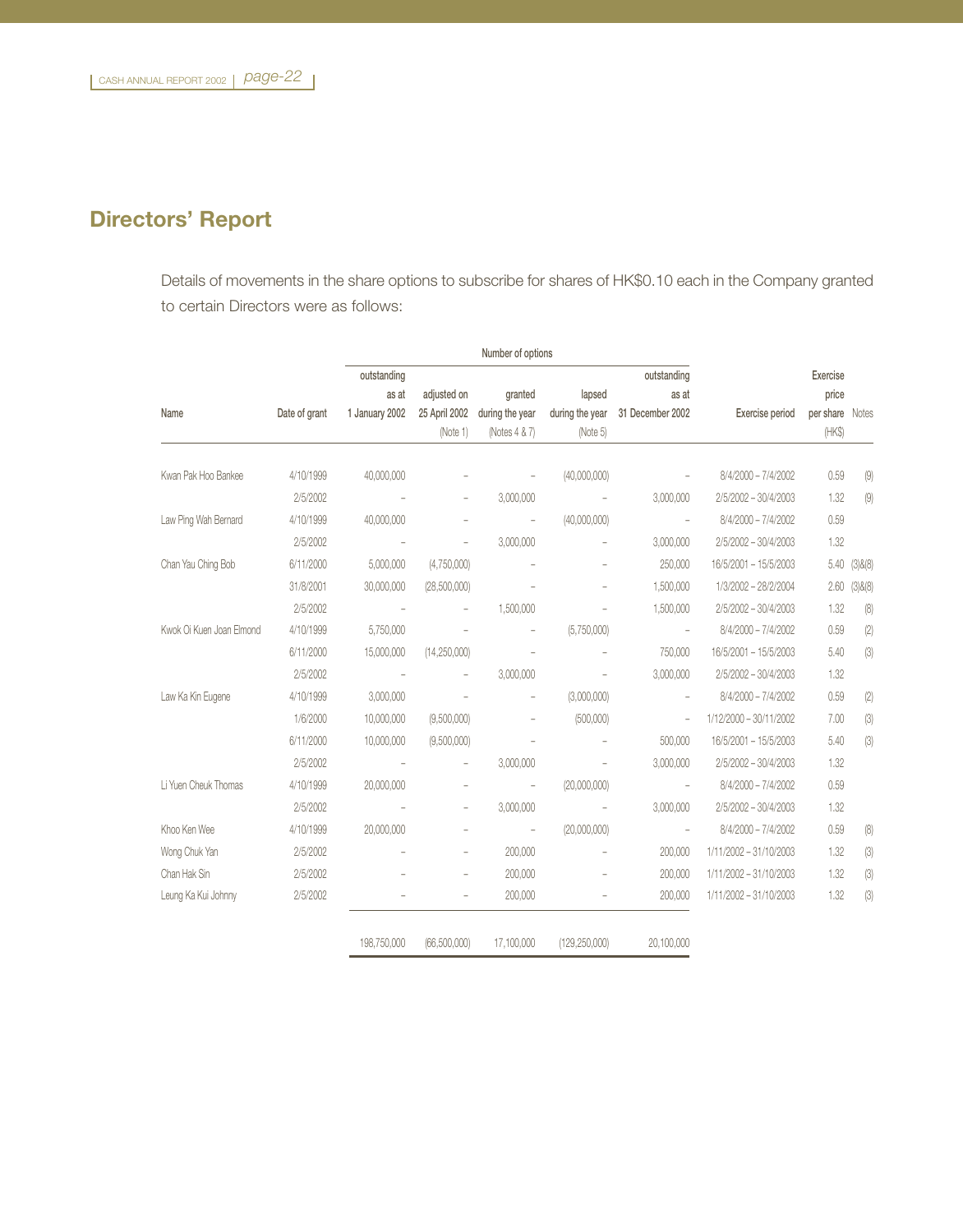#### Notes:

- (1) The number and the exercise price of options which remained outstanding on 25 April 2002 have been adjusted due to share consolidation of the Company for 20 shares into 1 share with effect from the close of business on 25 April 2002.
- (2) The options are vested in 4 tranches as to (i) 25% exercisable from the commencement of the exercise period; (ii) 25% exercisable from the expiry of 6 months from the commencement of the exercise period; (iii) 25% exercisable from the expiry of 12 months from the commencement of the exercise period; and (iv) 25% exercisable from the expiry of 18 months from the commencement of the exercise period.
- (3) The options are vested in 2 tranches as to (i) 50% exercisable from the commencement of the exercise period; and (ii) 50% exercisable from the expiry of 6 months from the commencement of the exercise period.
- (4) The closing price of the share immediately before the date of grant of options was HK\$1.32.
- (5) The lapsed options were due to the expiry or cessation of employment of participants with the Group.
- (6) No options were exercised or cancelled during the year.
- (7) The fair value of the options granted by the Company to the Directors during the year totaled approximately HK\$368,880. The assumptions in arriving the fair value of the options are disclosed in the section under the heading "Share Option Schemes" below.
- (8) Mr Khoo Ken Wee resigned and Dr Chan Yau Ching Bob was appointed as a Director of the Company during the year.
- (9) Mr Kwan Pak Hoo Bankee is also the substantial shareholder of the Company.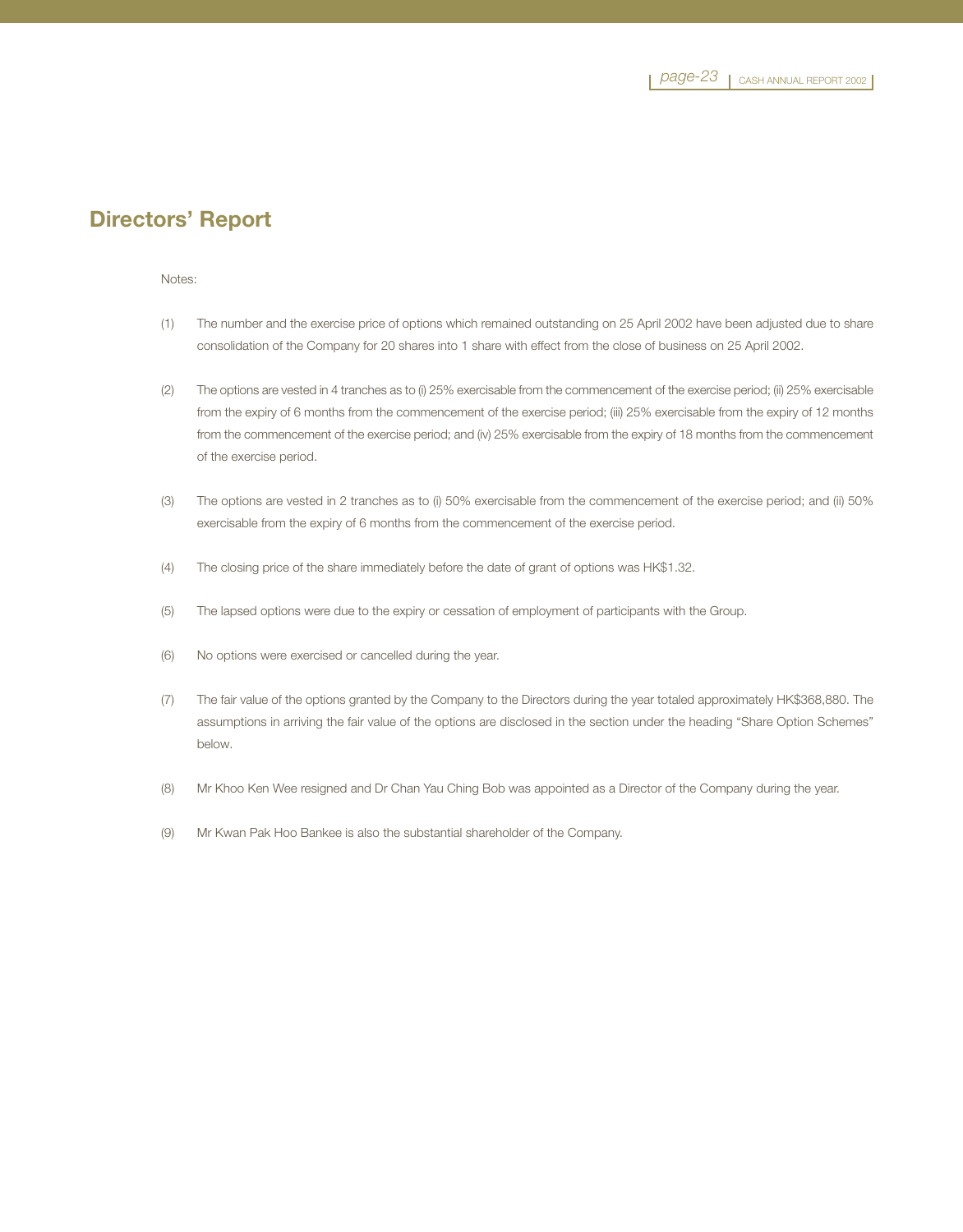#### *B. Rights to acquire shares in CFSG*

Pursuant to the share option schemes of CFSG, its directors may, at their discretion, invite participants to take up options at a total consideration of HK\$1 to subscribe for ordinary shares in CFSG. Further details of the share option schemes of CFSG are set out in note 37(B) to the financial statements.

Details of movements in the share options to subscribe for shares of HK\$0.10 each in CFSG granted to certain Directors of the Company were as follows:

|                      |               |                | Number of options |                  |                         |           |
|----------------------|---------------|----------------|-------------------|------------------|-------------------------|-----------|
|                      |               | outstanding    |                   | outstanding      |                         | Exercise  |
|                      |               | as at          | adjusted on       | as at            |                         | price     |
| Name                 | Date of grant | 1 January 2002 | 25 April 2002     | 31 December 2002 | Exercise period         | per share |
|                      |               |                | (Note 1)          |                  | (Note 2)                | (HK\$)    |
|                      |               |                |                   |                  |                         |           |
| Law Ka Kin Eugene    | 26/3/2001     | 25,000,000     | (23,750,000)      | 1,250,000        | $1/10/2001 - 30/9/2004$ | 2.20      |
| Law Ping Wah Bernard | 26/3/2001     | 20,000,000     | (19,000,000)      | 1,000,000        | $1/10/2001 - 30/9/2004$ | 2.20      |
|                      |               | 45,000,000     | (42,750,000)      | 2,250,000        |                         |           |

Notes:

- (1) The number and the exercise price of options which remained outstanding on 25 April 2002 have been adjusted due to share consolidation of CFSG for 20 shares into 1 share with effect from the close of business on 25 April 2002.
- (2) The options are vested in 2 tranches as to (i) 50% exercisable from the commencement of the exercise period; and (ii) 50% exercisable from the expiry of 12 months from the commencement of the exercise period.

(3) No options were granted, exercised, lapsed or cancelled during the year.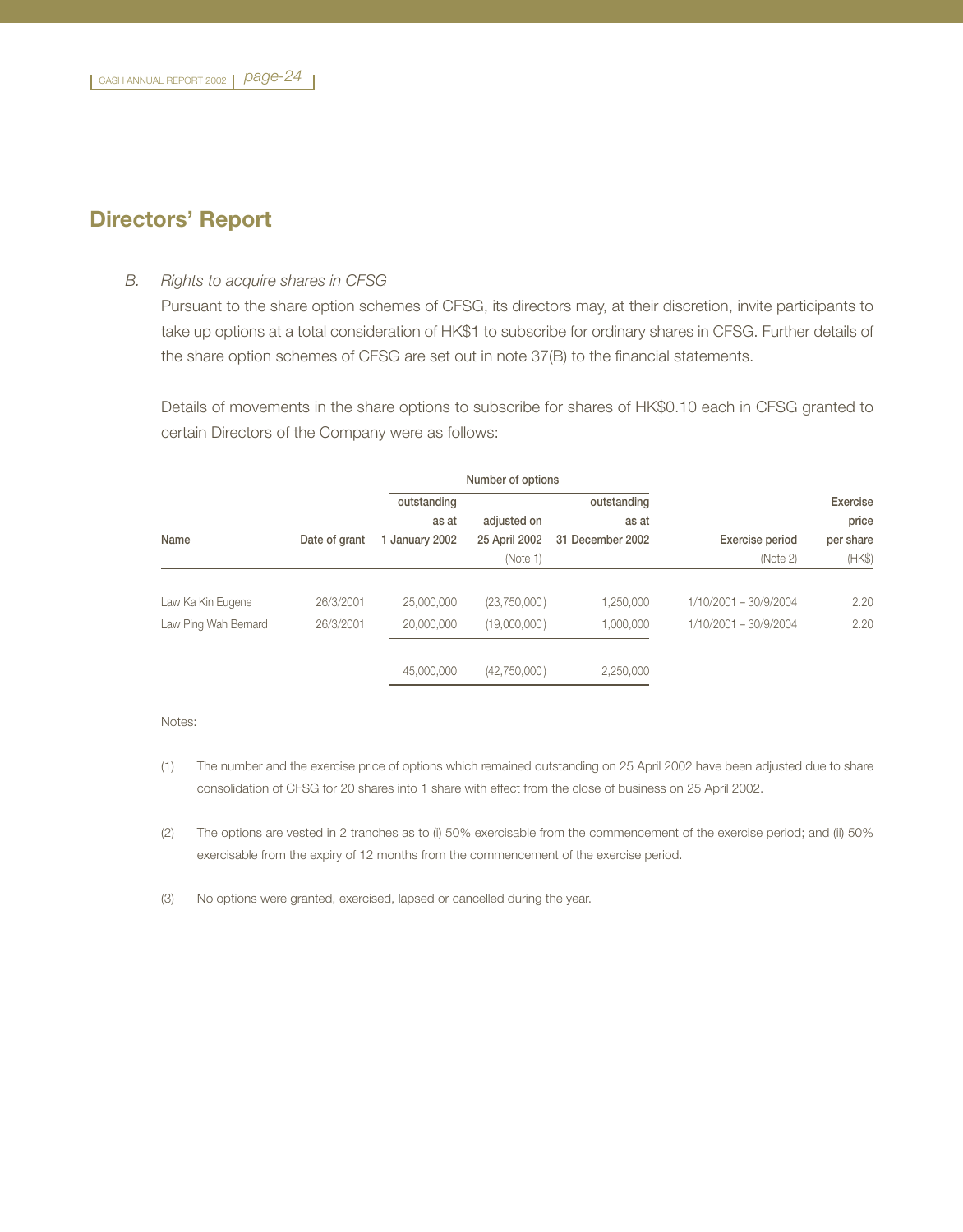#### *C. Rights to acquire shares in Pricerite*

Pursuant to the share option schemes of Pricerite, its directors may, at their discretion, invite participants to take up options at a total consideration of HK\$1 to subscribe for ordinary shares in Pricerite. Further details of the share option schemes of Pricerite are set out in note 37(C) to the financial statements.

Details of movements in the share options to subscribe for shares of HK\$0.10 each in Pricerite granted to certain Directors of the Company were as follows:

|                          |               |                          |                          | Number of options        |                          |                       |           |       |
|--------------------------|---------------|--------------------------|--------------------------|--------------------------|--------------------------|-----------------------|-----------|-------|
|                          |               | outstanding              |                          |                          | outstanding              |                       | Exercise  |       |
|                          |               | as at                    | granted                  | lapsed                   | as at                    |                       | price     |       |
| Name                     | Date of grant | 1 January 2002           | during the year          | during the year          | 31 December 2002         | Exercise period       | per share | Notes |
|                          |               |                          | (Notes 1&4)              | (Note 2)                 |                          |                       | (HK\$)    |       |
| Kwan Pak Hoo Bankee      | 12/6/2000     | 18,000,000               | $\overline{\phantom{a}}$ | (18,000,000)             | $\overline{a}$           | 13/6/2000 - 12/6/2002 | 0.32      | (6)   |
|                          | 17/1/2002     | $\overline{\phantom{m}}$ | 20,000,000               | -                        | 20,000,000               | 1/2/2002 - 31/1/2004  | 0.21      | (6)   |
| Law Ping Wah Bernard     | 12/6/2001     | 7,200,000                | ۰                        | -                        | 7,200,000                | 16/6/2001 - 15/6/2003 | 0.21      |       |
|                          | 17/1/2002     | $\sim$                   | 13,000,000               | $\overline{\phantom{0}}$ | 13,000,000               | 1/2/2002 - 31/1/2004  | 0.21      |       |
| Kwok Oi Kuen Joan Elmond | 17/1/2002     | -                        | 20,000,000               | -                        | 20,000,000               | 1/2/2002 - 31/1/2004  | 0.21      |       |
| Li Yuen Cheuk Thomas     | 12/6/2001     | 14,400,000               | $\overline{\phantom{a}}$ | -                        | 14,400,000               | 16/6/2001 - 15/6/2003 | 0.21      |       |
|                          | 17/1/2002     | $\overline{\phantom{m}}$ | 6,000,000                |                          | 6,000,000                | 1/2/2002 - 31/1/2004  | 0.21      |       |
| Khoo Ken Wee             | 12/6/2001     | 7,200,000                | $\overline{\phantom{a}}$ | (7, 200, 000)            | $\overline{\phantom{a}}$ | 16/6/2001 - 15/6/2003 | 0.21      | (5)   |
|                          | 17/1/2002     | $\overline{\phantom{a}}$ | 13,000,000               | (13,000,000)             | $\overline{a}$           | 1/2/2002 - 31/1/2004  | 0.21      | (5)   |
|                          |               | 46,800,000               | 72,000,000               | (38, 200, 000)           | 80,600,000               |                       |           |       |

Notes:

- (1) The closing price of the share immediately before the date of grant of options was HK\$0.207.
- (2) The lapsed options were due to expiry or cessation of employment of participants with the Group.
- (3) No option was exercised or cancelled during the year.
- (4) The fair value of the options granted by Pricerite to the Directors during the year totaled approximately HK\$152,100. The following significant assumptions were used to derive the fair value using the Black-Scholes option pricing model:
	- (i) an expected volatility of 0.061%;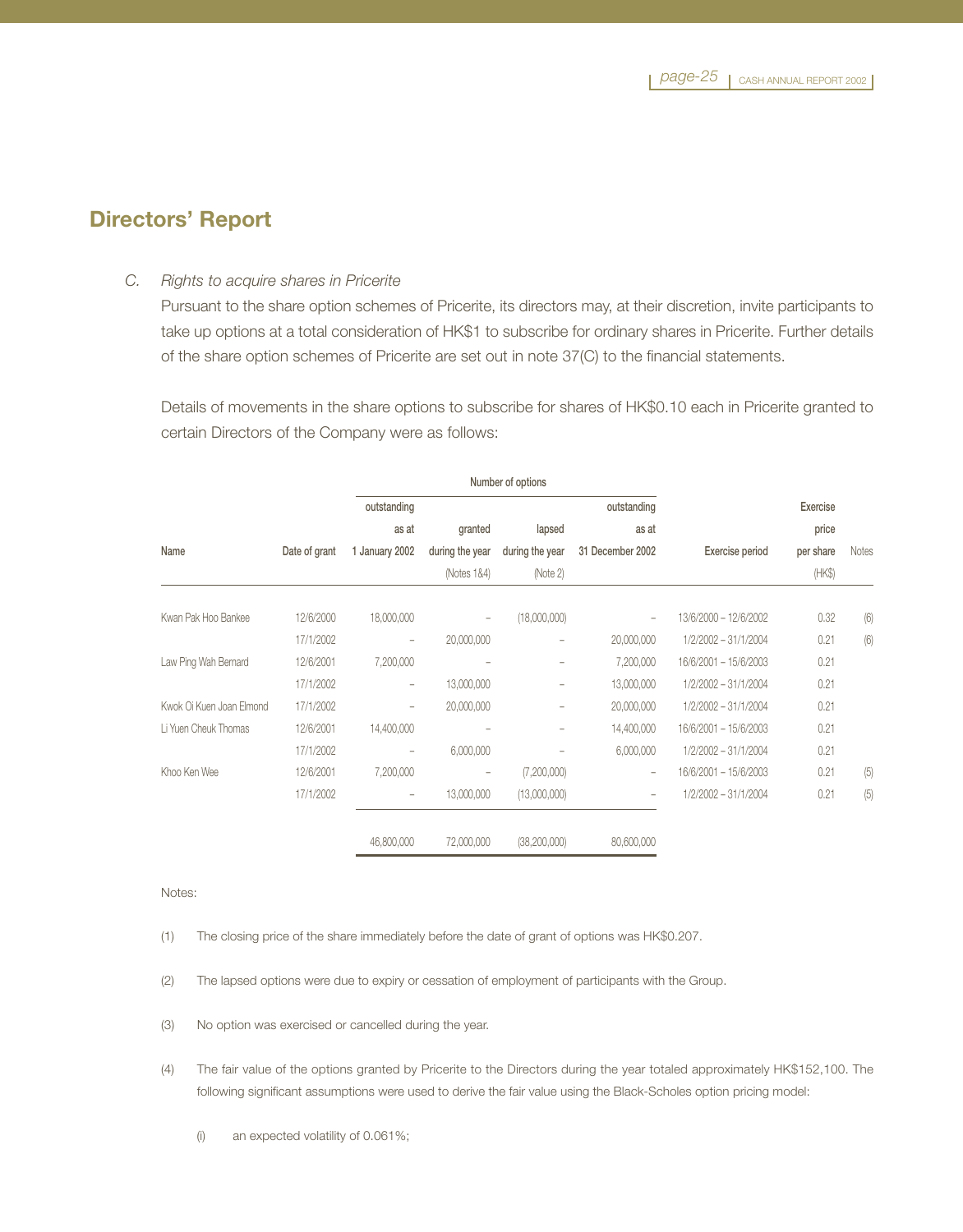- (ii) no annual dividends; and
- (iii) the estimated expected life of the options granted during the year is 2 years. The corresponding 2 year Hong Kong Exchange Fund Notes interest rate at the date of the options were granted was 1.625%.

The Black-Scholes option pricing model requires the input of highly subjective assumptions, including the volatility of share price, which can materially affect the fair value estimate. Thus, in the Directors' opinion, the existing model does not necessary provide a reliable single measure of the fair value of the share options.

For the purpose of the calculation of fair value, no adjustment has been made in respect of options expected to be forfeited due to lack of historical data.

No charge is recognised in the income statement in respect of the value of options granted during the year.

- (5) Mr Khoo Ken Wee resigned as a Director of the Company during the year.
- (6) Mr Kwan Pak Hoo Bankee is also the substantial shareholder of the Company.

Save as disclosed above, at no time during the year was the Company, any of its holding company, subsidiaries or fellow subsidiaries, a party to any arrangement to enable the Directors or chief executive of the Company or to the spouse or children under 18 years of age of any such Director or chief executive, to acquire benefits by means of the acquisition of shares in, or debentures of, the Company or any other body corporate, or had exercised any such rights.

## SHARE OPTION SCHEMES

#### **The Company**

Particulars of the Company's share option schemes and details of movements in the share options to subscribe for shares of HK\$0.10 each in the Company granted under the share option schemes during the year are set out in note 37(A) to the financial statements.

As disclosed in note 37(A) to the financial statements, the Company had granted a total number of 22,100,000 options during the year. The fair value of the said options totaled approximately HK\$491,840. The following significant assumptions were used to derive the fair value using the Black-Scholes option pricing model:

- (i) an expected volatility of 1.1%;
- (ii) no annual dividends; and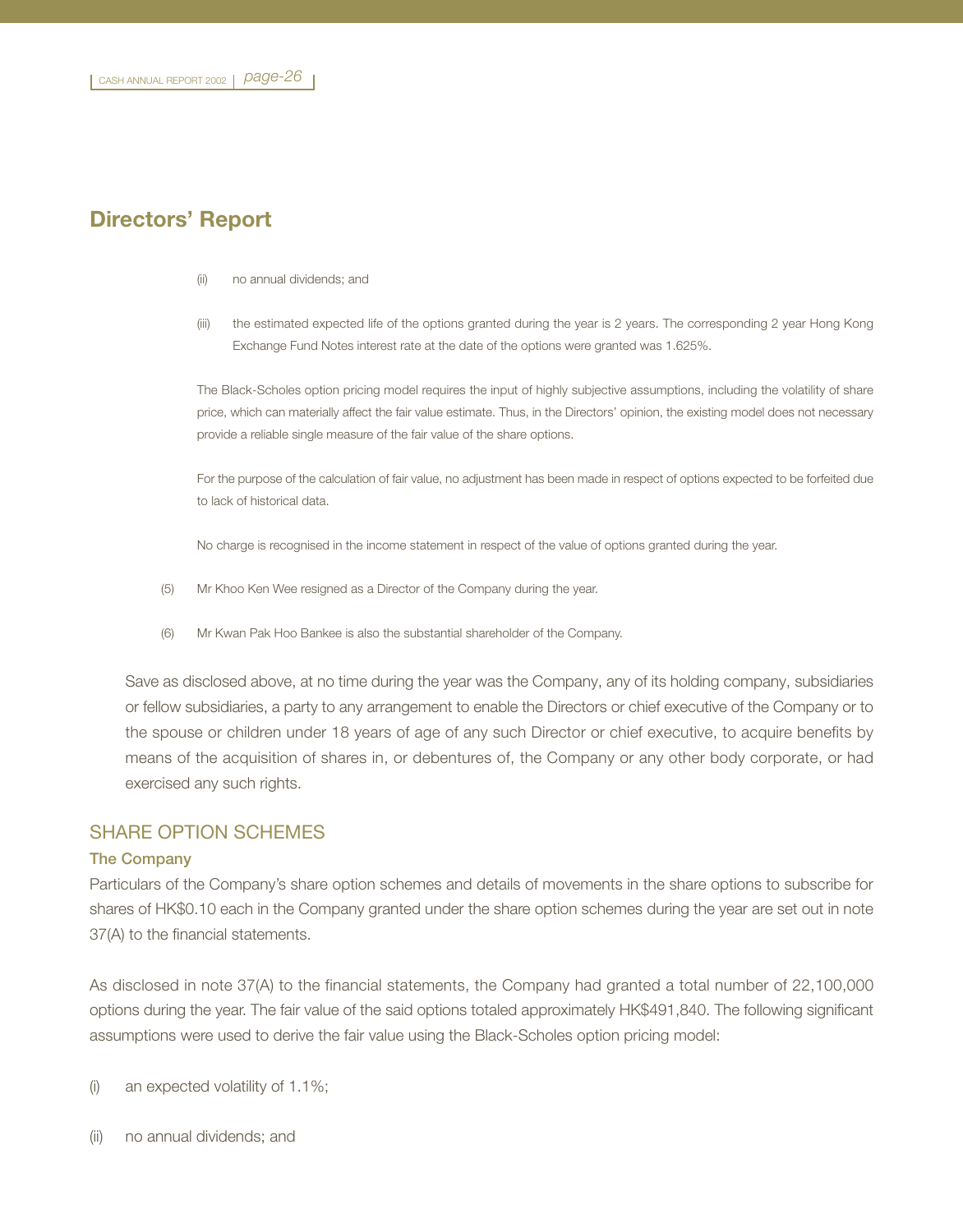(iii) the estimated expected life of the options granted during the year is 2 years. The corresponding 2 year Hong Kong Exchange Fund Notes interest rate at the date of the options were granted was 1.625%.

The Black-Scholes option pricing model requires the input of highly subjective assumptions, including the volatility of share price, which can materially affect the fair value estimate. Thus, in the Directors' opinion, the existing model does not necessary provide a reliable single measure of the fair value of the share options.

For the purpose of the calculation of fair value, no adjustment has been made in respect of options expected to be forfeited due to lack of historical data.

No charge is recognised in the income statement in respect of the value of options granted during the year.

#### **The subsidiaries**

CFSG and Pricerite had also adopted their respective share option schemes. Particulars of the share option schemes of CFSG and Pricerite and details of movements in the share options to subscribe for shares of HK\$0.10 each in CFSG and Pricerite granted under the share option schemes during the year are set out in notes 37(B) and 37(C) respectively to the financial statements.

### SUBSTANTIAL SHAREHOLDERS

As at 31 December 2002, the following parties were interested in 10% or more of the issued share capital of the Company as recorded in the register kept by the Company under Section 16(1) of the SDI Ordinance:

| Name                       | Number of shares | Shareholding |  |
|----------------------------|------------------|--------------|--|
|                            |                  | $\%$         |  |
| Kwan Pak Hoo Bankee (Note) | 156,952,376      | 51.38        |  |
| Jeffnet Inc (Note)         | 156,952,376      | 51.38        |  |
| Cash Guardian              | 156,952,376      | 51.38        |  |

Note: This refers to the same number of shares held by Cash Guardian (which is 100% beneficially owned by Jeffnet Inc ("Jeffnet")). Jeffnet held these shares as trustee of The Jeffnet Unit Trust, units of which were held by a discretionary trust established for the benefit of the family members of Mr Kwan. Pursuant to the SDI Ordinance, Mr Kwan and Jeffnet were deemed to be interested in the shares held by Cash Guardian.

Save as disclosed above, at 31 December 2002, no other parties were recorded in the register required by the SDI Ordinance to be kept as having an interest of 10% or more of the issued share capital of the Company.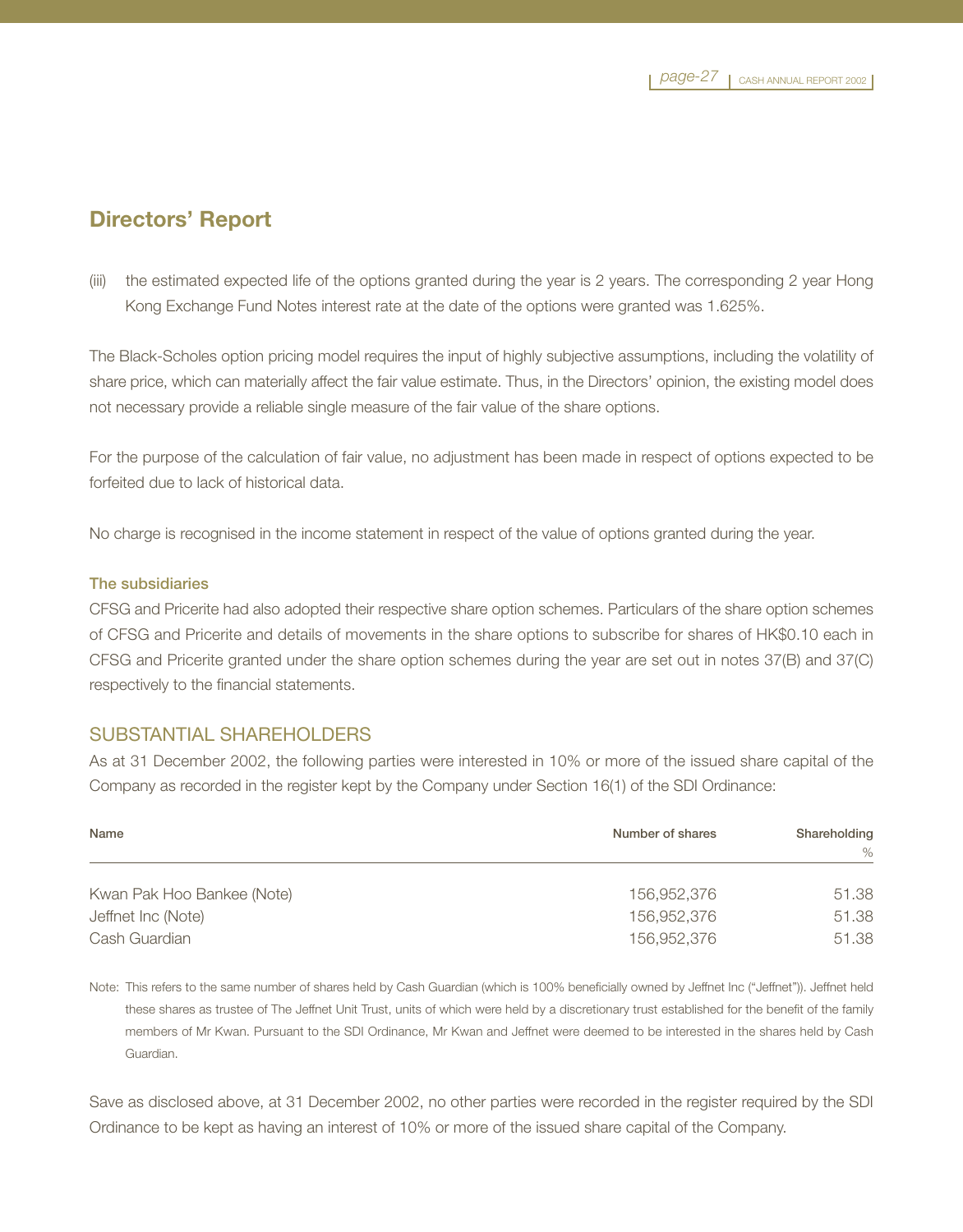## PURCHASE, REDEMPTION OR SALE OF LISTED SECURITIES

During the year ended 31 December 2002, the Company repurchased certain of its own shares through the Stock Exchange, details of which are set out in note 29(c) to the financial statements. The Directors considered that the repurchase would enhance the net value per share in the Company.

Save as disclosed in note 29(c) to the financial statements, neither the Company nor any of its subsidiaries purchased, redeemed or sold any of the Company's listed securities during the year ended 31 December 2002.

## COMPLIANCE WITH THE CODE OF BEST PRACTICE

In the opinion of the Directors, the Company had complied with the Code of Best Practice as set out in Appendix 14 of the Listing Rules throughout the accounting period covered by this Annual Report save for the Independent Nonexecutive Directors of the Company are not appointed for specific terms, but are subject to retirement by rotation at the annual general meeting in accordance with the Company's Bye-laws.

#### AUDIT COMMITTEE

The Audit Committee of the Company was established on 28 June 1999 and was as at 31 December 2002 comprising Dr Chan Hak Sin and Mr Leung Ka Kui Johnny, both being Independent Non-executive Directors.

The primary duties of the Audit Committee are to review and supervise the financial reporting process and internal control system of the Group. During the year, the Audit Committee had held two meetings for reviewing and supervising the financial reporting process, the Company's financial statements, and providing advice and recommendations to the Board.

## AUDITORS

The financial statements of the Company for the year was audited by Messrs Deloitte Touche Tohmatsu. A resolution will be submitted to the forthcoming annual general meeting of the Company to re-appoint Messrs Deloitte Touche Tohmatsu as auditors of the Company.

On behalf of the Board **Bankee P Kwan** *Chairman & CEO*

Hong Kong, 21 March 2003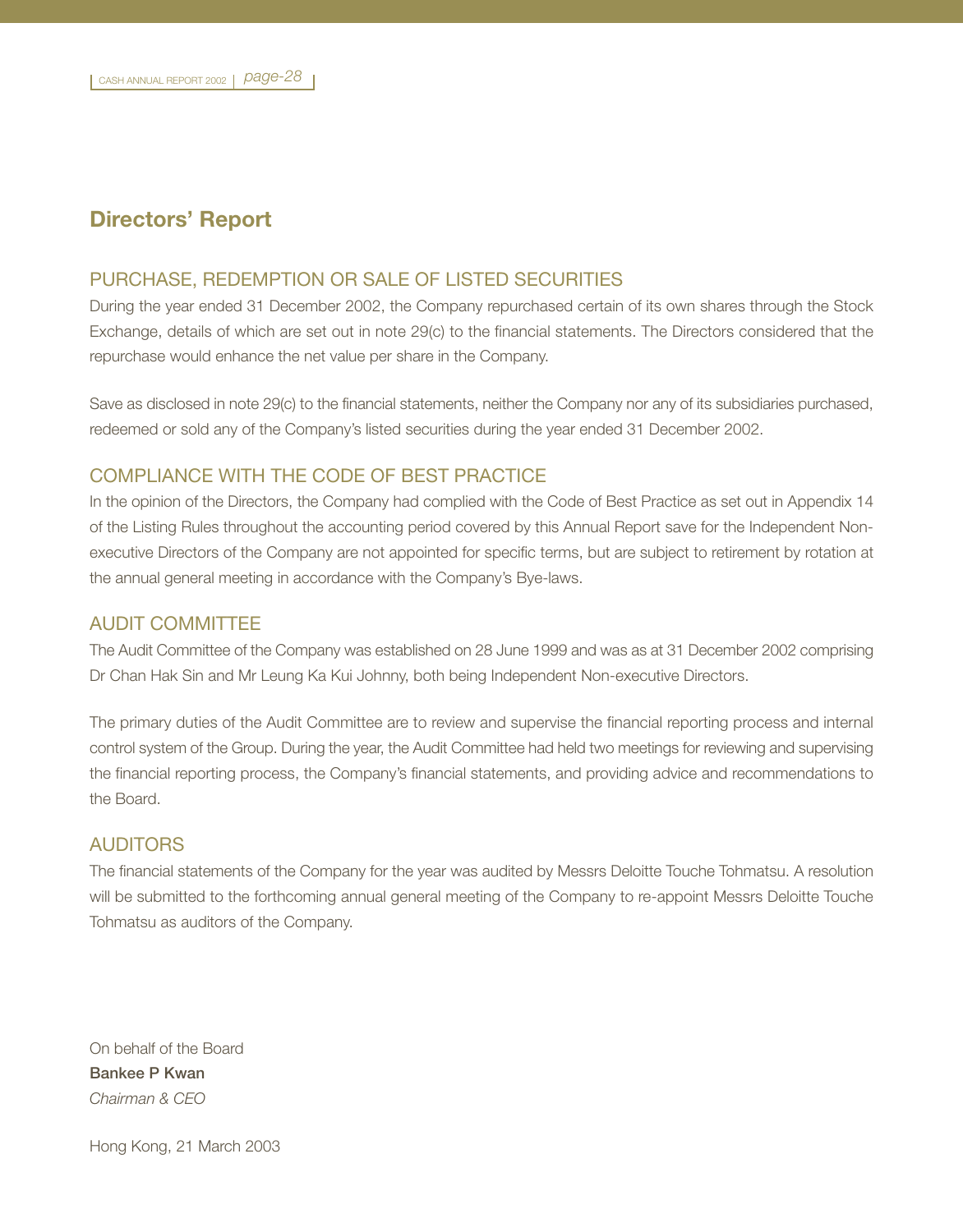## Auditors' Report

### **TO THE SHAREHOLDERS OF CELESTIAL ASIA SECURITIES HOLDINGS LIMITED**

*(Incorporated in Bermuda with limited liability)*

We have audited the financial statements on pages 30 to 92 which have been prepared in accordance with accounting principles generally accepted in Hong Kong.

#### RESPECTIVE RESPONSIBILITIES OF DIRECTORS AND AUDITORS

The Company's Directors are responsible for the preparation of financial statements which give a true and fair view. In preparing financial statements which give a true and fair view it is fundamental that appropriate accounting policies are selected and applied consistently.

It is our responsibility to form an independent opinion, based on our audit, on those statements and to report our opinion to you.

#### BASIS OF OPINION

We conducted our audit in accordance with Statements of Auditing Standards issued by the Hong Kong Society of Accountants. An audit includes examination, on a test basis, of evidence relevant to the amounts and disclosures in the financial statements. It also includes an assessment of the significant estimates and judgments made by the Directors in the preparation of the financial statements, and of whether the accounting policies are appropriate to the circumstances of the Company and the Group, consistently applied and adequately disclosed.

We planned and performed our audit so as to obtain all the information and explanations which we considered necessary in order to provide us with sufficient evidence to give reasonable assurance as to whether the financial statements are free from material misstatement. In forming our opinion we also evaluated the overall adequacy of the presentation of information in the financial statements. We believe that our audit provides a reasonable basis for our opinion.

## **OPINION**

In our opinion the financial statements give a true and fair view of the state of affairs of the Company and the Group as at 31 December 2002 and of the loss and cash flows of the Group for the year then ended and have been properly prepared in accordance with the disclosure requirements of the Hong Kong Companies Ordinance.

**Deloitte Touche Tohmatsu** *Certified Public Accountants*

Hong Kong, 21 March 2003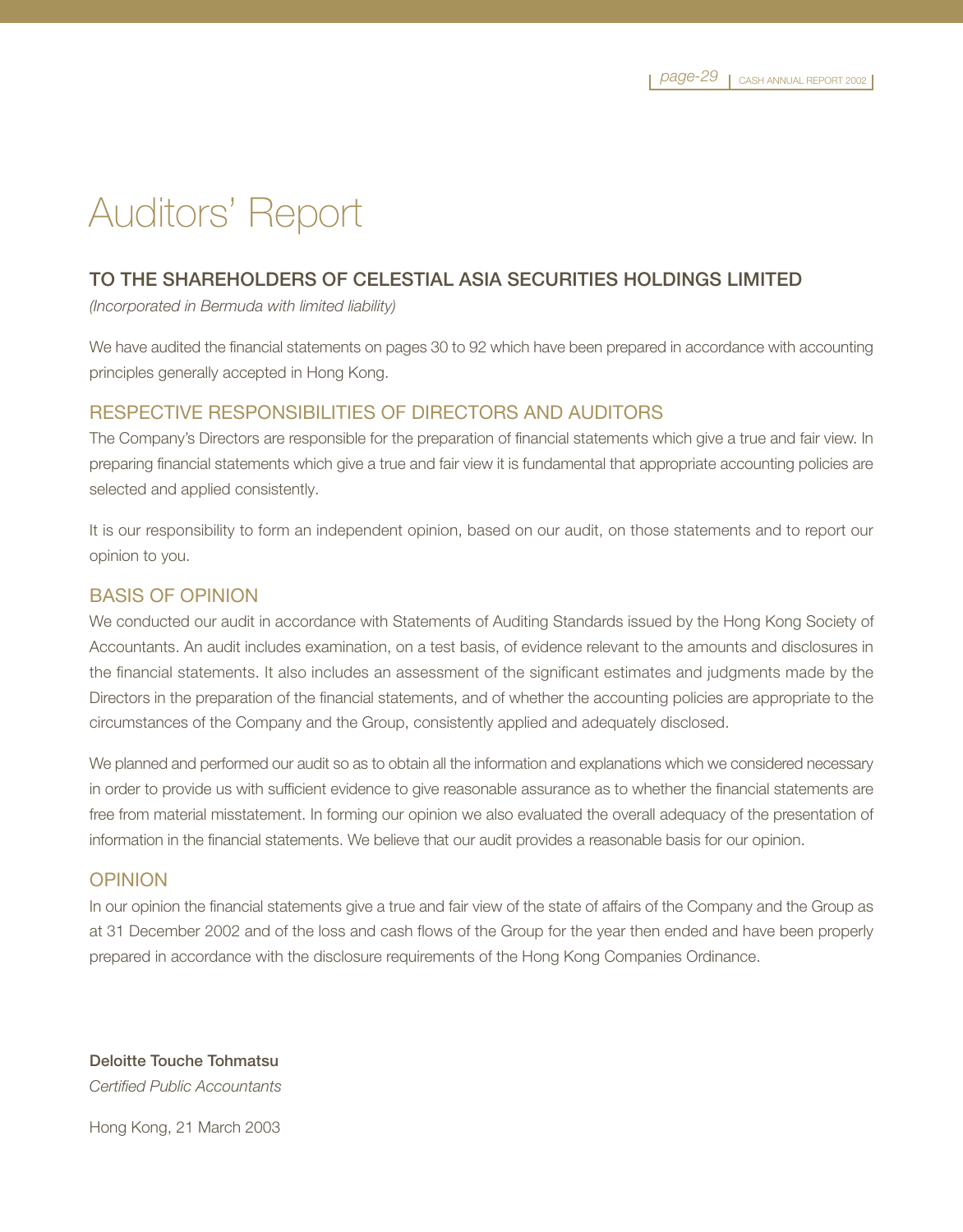## Consolidated Income Statement

For the year ended 31 December 2002

|                                                                 | <b>Notes</b>   | 2002<br><b>HK\$'000</b> | 2001<br>HK\$'000 |
|-----------------------------------------------------------------|----------------|-------------------------|------------------|
| Turnover                                                        | 4              | 1,097,028               | 973,560          |
| Other revenue                                                   | 6              |                         | 2,351            |
| Changes in inventories of finished goods                        |                | (572, 018)              | (467, 741)       |
| Salaries, allowances and commission                             | $\overline{7}$ | (236, 810)              | (239, 791)       |
| Loss on discontinued operations                                 | 8              |                         | (43, 659)        |
| Other operating, administrative and selling expenses            |                | (380, 168)              | (329, 076)       |
| Depreciation and amortisation                                   |                | (61, 834)               | (54, 725)        |
| Finance costs                                                   | $\overline{9}$ | (5, 162)                | (10, 735)        |
| Allowance for bad and doubtful debts                            |                | (95, 687)               | (44, 918)        |
| Impairment loss recognised in respect of club membership        | 21             | (1, 330)                |                  |
| Impairment loss recognised in respect of goodwill               | 19             | (27, 209)               |                  |
| Impairment loss recognised in respect of investments            | 18             | (57,000)                | (228,900)        |
| Impairment loss recognised in respect of property and equipment | 15             | (64, 153)               | (7, 527)         |
|                                                                 |                | (404, 343)              | (451, 161)       |
| Gain on expiry of warrants                                      |                | 59,573                  |                  |
| Allowance for loan to an associate                              |                | (219, 828)              |                  |
| Loss on disposal of an associate                                |                |                         | (25, 457)        |
| Share of losses of associates                                   |                |                         | (4, 758)         |
| Loss before taxation                                            | 12             | (564, 598)              | (481, 376)       |
| <b>Taxation credit</b>                                          | 13             | 1,779                   | 152              |
| Loss before minority interests                                  |                | (562, 819)              | (481, 224)       |
| Minority interests                                              |                | 122,236                 | 27,188           |
| Net loss attributable to shareholders                           |                | (440, 583)              | (454, 036)       |
|                                                                 |                |                         |                  |
| Loss per share<br>- Basic                                       | 14             | HK\$ (1.4)              | HK\$ (1.4)       |
|                                                                 |                |                         |                  |
| - Diluted                                                       |                | <b>HK\$ (1.4)</b>       | HK\$ (1.4)       |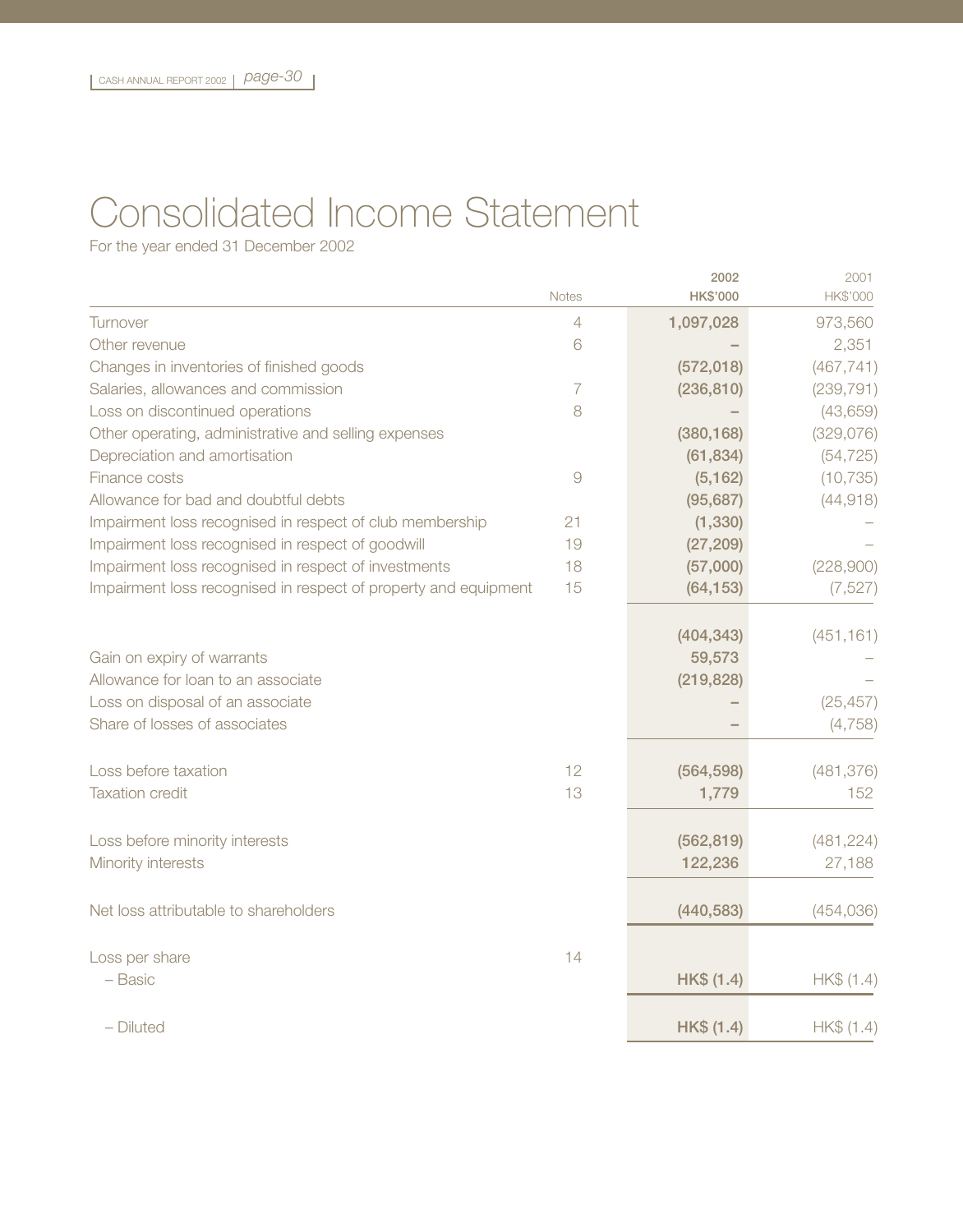## Consolidated Balance Sheet

At 31 December 2002

|                                                   | <b>Notes</b> | 2002<br><b>HK\$'000</b> | 2001<br>HK\$'000 |
|---------------------------------------------------|--------------|-------------------------|------------------|
| Non-current assets                                |              |                         |                  |
|                                                   | 15           | 190,301                 | 236,453          |
| Property and equipment<br>Interests in associates | 17           |                         | 164,466          |
| Investments                                       | 18           |                         | 57,000           |
| Goodwill                                          | 19           | 55,260                  | 88,604           |
| Intangible assets                                 | 20           | 12,752                  | 14,582           |
| Other assets                                      | 21           | 31,191                  | 54,067           |
| Loans receivable                                  | 22           | 2,217                   | 42,646           |
|                                                   |              |                         |                  |
|                                                   |              | 291,721                 | 657,818          |
| <b>Current assets</b>                             |              |                         |                  |
| Inventories                                       | 23           | 65,391                  | 53,983           |
| Accounts receivable                               | 24           | 172,591                 | 290,872          |
| Loans receivable                                  | 22           | 1,200                   | 24,470           |
| Prepayments, deposits and other receivables       |              | 77,271                  | 89,619           |
| Investments                                       | 18           | 52,534                  | 33,502           |
| Taxation recoverable                              |              | 6                       | 173              |
| Pledged bank deposits                             | 25           | 26,890                  | 43,745           |
| Bank balances - trust and segregated accounts     |              | 285,020                 | 362,634          |
| Bank balances (general) and cash                  |              | 257,651                 | 355,320          |
|                                                   |              |                         |                  |
|                                                   |              | 938,554                 | 1,254,318        |
| <b>Current liabilities</b>                        |              |                         |                  |
| Accounts payable                                  | 26           | 490,026                 | 548,046          |
| Accrued liabilities and other payables            |              | 84,515                  | 106,212          |
| Taxation payable                                  |              | 279                     | 2,071            |
| Obligations under finance leases - amount due     |              |                         |                  |
| within one year                                   | 27           | 681                     | 1,988            |
| <b>Bank borrowings</b>                            | 28           | 205,542                 | 155,589          |
|                                                   |              | 781,043                 | 813,906          |
|                                                   |              |                         |                  |
| Net current assets                                |              | 157,511                 | 440,412          |
|                                                   |              | 449,232                 | 1,098,230        |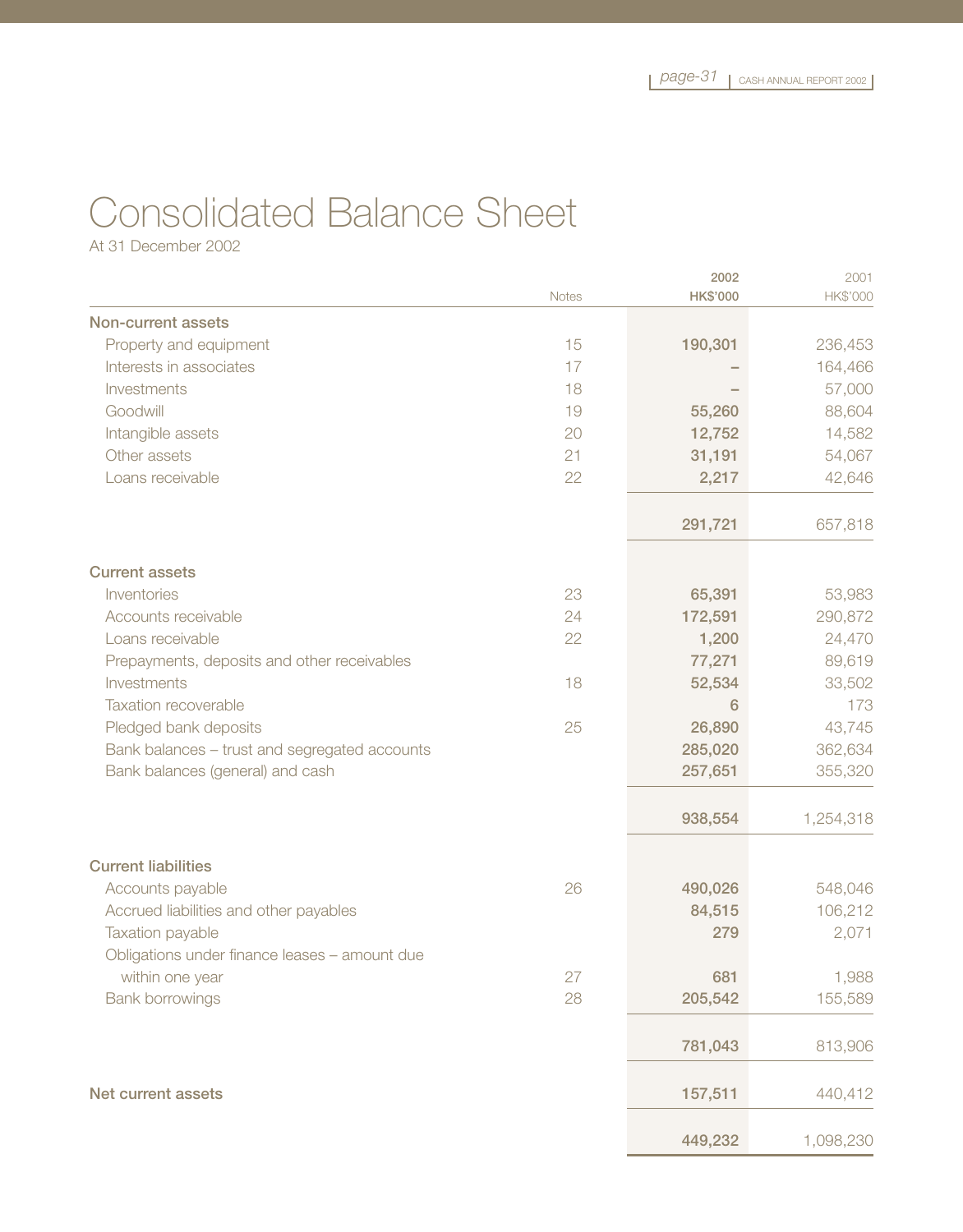## **Consolidated Balance Sheet**

At 31 December 2002

|                                                                                 |              | 2002            | 2001            |
|---------------------------------------------------------------------------------|--------------|-----------------|-----------------|
|                                                                                 | <b>Notes</b> | <b>HK\$'000</b> | <b>HK\$'000</b> |
| <b>Capital and reserves</b>                                                     |              |                 |                 |
| Share capital                                                                   | 29           | 30,548          | 639,435         |
| Reserves                                                                        | 30           | 345,257         | 263,136         |
|                                                                                 |              | 375,805         | 902,571         |
| <b>Minority interests</b>                                                       |              | 72,674          | 194,910         |
| <b>Non-current liabilities</b><br>Obligations under finance leases - amount due |              |                 |                 |
| after one year                                                                  | 27           | 753             | 749             |
|                                                                                 |              |                 |                 |
|                                                                                 |              | 449,232         | 1,098,230       |

The financial statements on pages 30 to 92 were approved and authorised for issue by the board of Directors on 21 March 2003 and are signed on its behalf by:

KWAN PAK HOO BANKEE LAW PING WAH BERNARD *Director Director*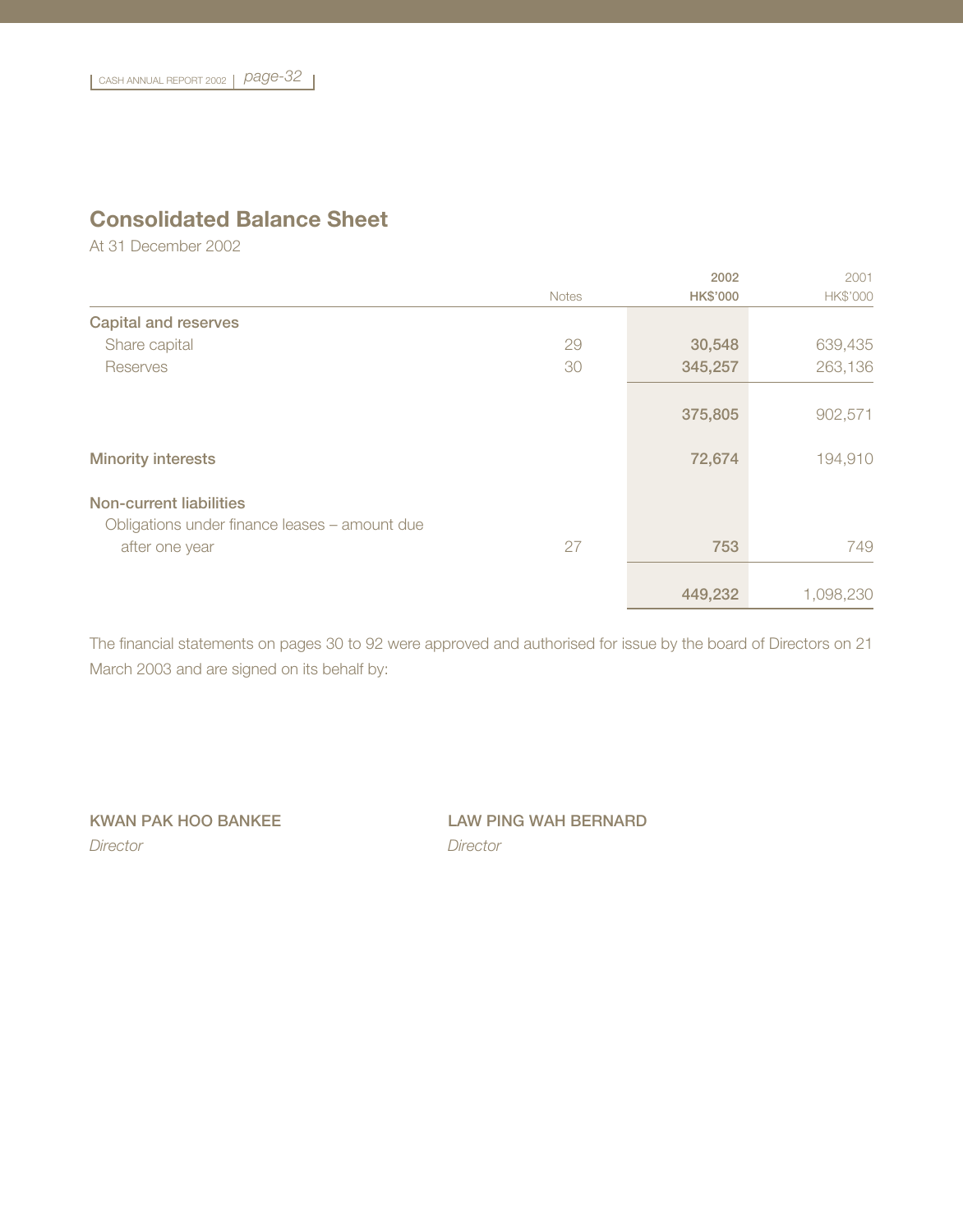## Balance Sheet

At 31 December 2002

|                                                    | Notes | 2002<br><b>HK\$'000</b> | 2001<br>HK\$'000 |
|----------------------------------------------------|-------|-------------------------|------------------|
| Non-current assets                                 |       |                         |                  |
| Property and equipment                             | 15    | 2,619                   | 5,750            |
| Investments in subsidiaries                        | 16    |                         |                  |
|                                                    |       | 2,619                   | 5,750            |
| <b>Current assets</b>                              |       |                         |                  |
| Prepayments, deposits and other receivables        |       | 2,214                   | 2,623            |
| Amounts due from subsidiaries                      |       | 370,316                 | 895,578          |
| Bank balances and cash                             |       | 66                      | 277              |
|                                                    |       | 372,596                 | 898,478          |
|                                                    |       |                         |                  |
| <b>Current liabilities</b>                         |       | 340                     | 340              |
| Accrued liabilities and other payables<br>Taxation |       |                         | 1,793            |
|                                                    |       |                         |                  |
|                                                    |       | 340                     | 2,133            |
| <b>Net current assets</b>                          |       | 372,256                 | 896,345          |
|                                                    |       | 374,875                 | 902,095          |
|                                                    |       |                         |                  |
| <b>Capital and reserves</b><br>Share capital       | 29    | 30,548                  | 639,435          |
| Reserves                                           | 30    | 344,327                 | 262,660          |
|                                                    |       | 374,875                 | 902,095          |

## KWAN PAK HOO BANKEE LAW PING WAH BERNARD

*Director Director*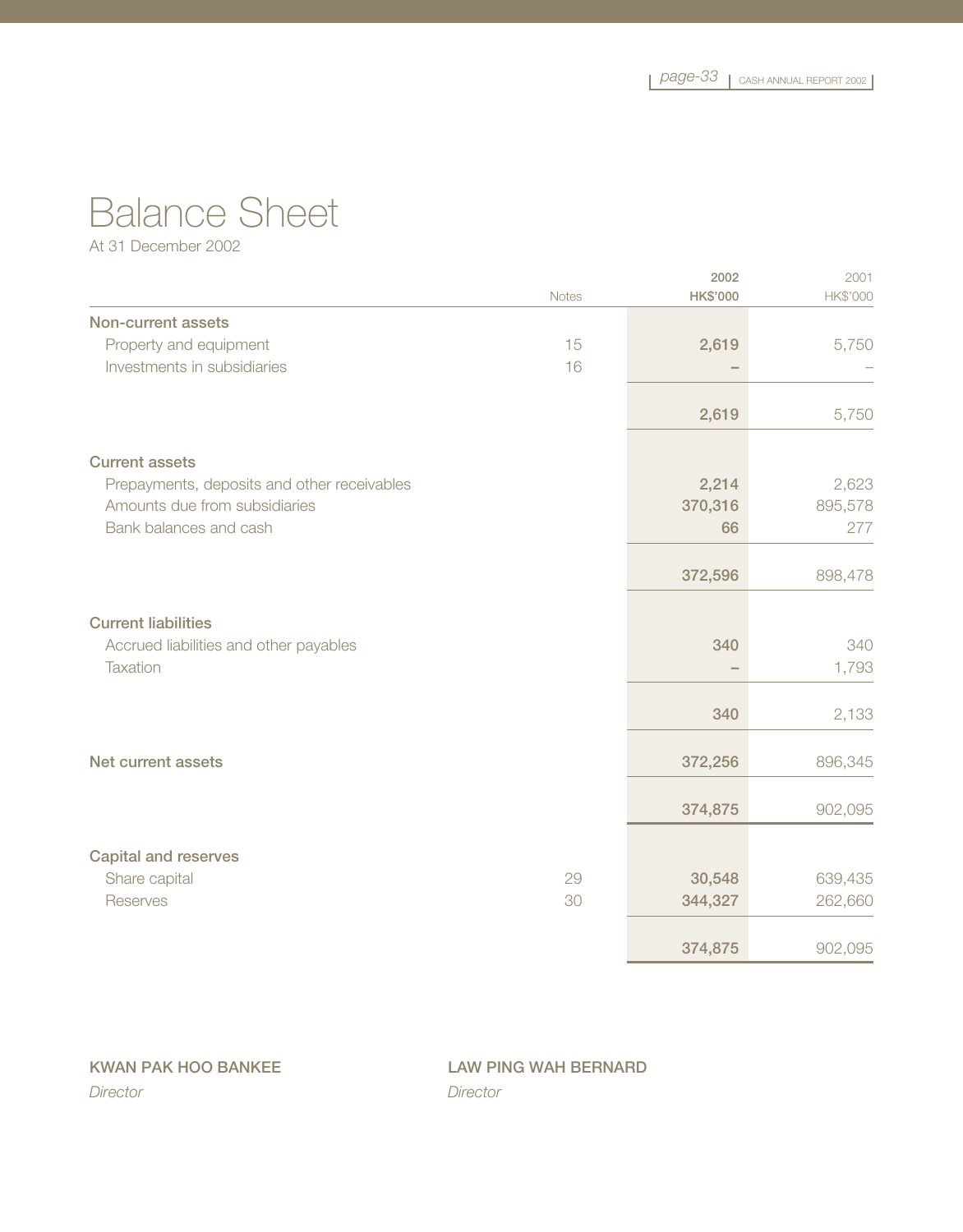# Consolidated Statement of Changes in Equity

For the year ended 31 December 2002

|                                                                                             | <b>HK\$'000</b> |
|---------------------------------------------------------------------------------------------|-----------------|
| At 1 January 2001                                                                           | 1,193,240       |
| Shares issued for acquisition of Pricerite Group Limited ("Pricerite") and its subsidiaries | 152,345         |
| Share issue expenses                                                                        | (816)           |
| Repurchase of shares                                                                        | (6,670)         |
| Goodwill reversed on disposal of an associate                                               | 18,508          |
| Net loss for the year                                                                       | (454, 036)      |
|                                                                                             |                 |
| At 31 December 2001 and at 1 January 2002                                                   | 902,571         |
| Issue of shares due to exercise of warrants                                                 | 109             |
| Repurchase of shares                                                                        | (26, 719)       |
| Gain on expiry of warrants recognised in the income statement                               | (59, 573)       |
| Net loss for the year                                                                       | (440, 583)      |
|                                                                                             |                 |
| At 31 December 2002                                                                         | 375,805         |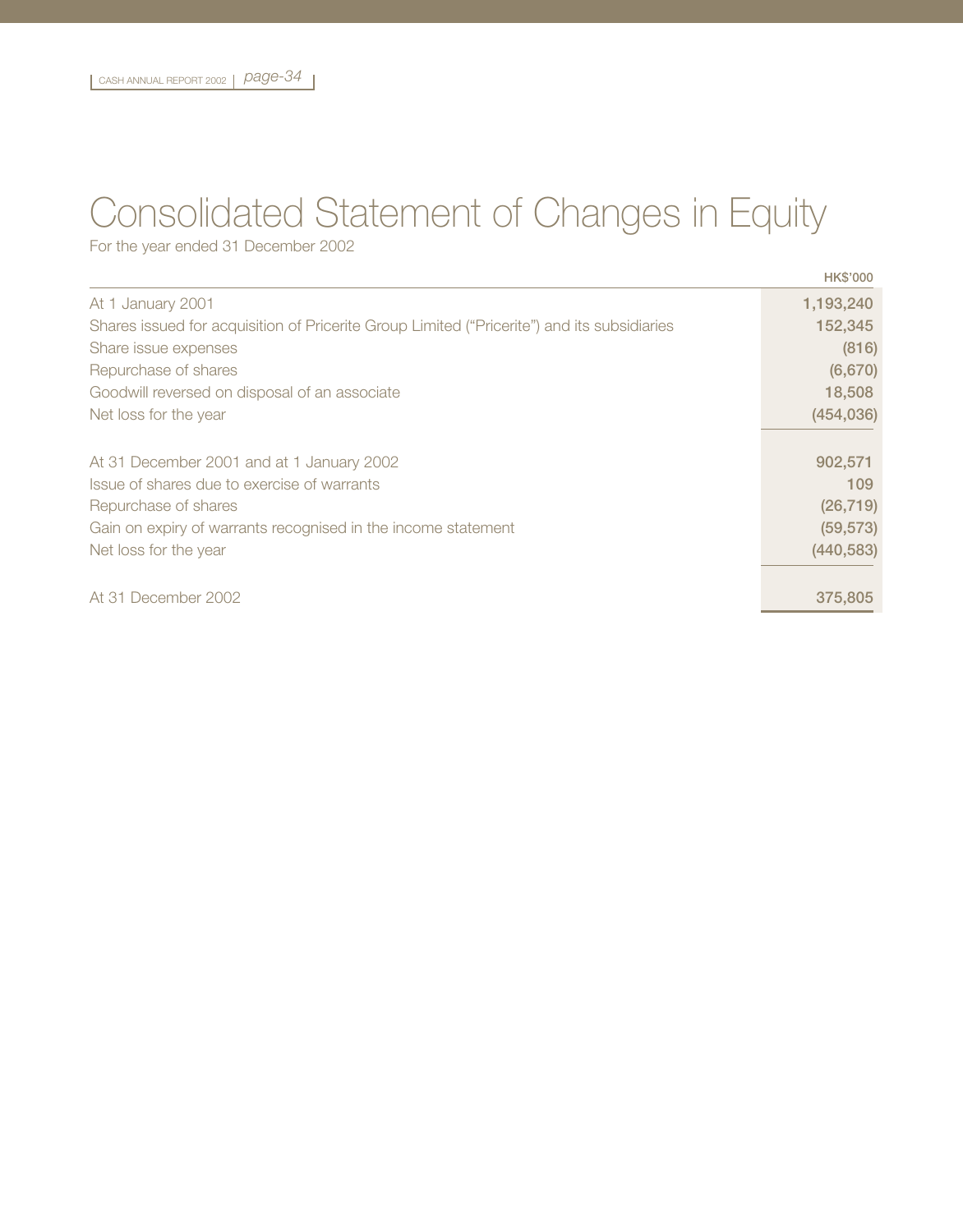## Consolidated Cash Flow Statement

For the year ended 31 December 2002

|                                                                    | 2002<br><b>HK\$'000</b> | 2001<br>HK\$'000<br>(restated) |
|--------------------------------------------------------------------|-------------------------|--------------------------------|
| Operating activities                                               |                         |                                |
| Loss before taxation                                               | (564, 598)              | (481, 376)                     |
| Adjustments for:                                                   |                         |                                |
| Advertising and tele-communication service expenses                | 5,746                   |                                |
| Allowance for bad and doubtful debts                               | 95,687                  | 44,918                         |
| Allowance for inventory obsolescence and write-off of inventories  | 4,990                   | 6,795                          |
| Allowance for loan to an associate                                 | 219,828                 |                                |
| Amortisation of intangible assets                                  | 1,830                   | 1,830                          |
| Amortisation of goodwill                                           | 6,135                   | 2,997                          |
| Depreciation and amortisation of property and equipment            | 53,869                  | 49,898                         |
| Gain on expiry of warrant                                          | (59, 573)               |                                |
| Impairment loss recognised in respect of club membership           | 1,330                   |                                |
| Impairment loss recognised in respect of goodwill                  | 27,209                  |                                |
| Impairment loss recognised in respect of investments               | 57,000                  | 228,900                        |
| Impairment loss recognised in respect of property and equipment    | 64,153                  | 7,527                          |
| Interest expenses                                                  | 5,162                   | 10,735                         |
| Loss on disposal of property and equipment                         | 6,081                   | 20,143                         |
| Gain on deemed disposal of interests in Pricerite                  |                         |                                |
| and its subsidiaries                                               |                         | (2, 351)                       |
| Loss on disposal of an associate                                   |                         | 25,457                         |
| Loss on disposal of subsidiaries                                   |                         | 1,023                          |
| Share of losses of associates                                      |                         | 4,758                          |
| Unrealised loss on other investments                               |                         | 5,986                          |
| Operating cash outflows before movements in working capital        | (75, 151)               | (72, 760)                      |
| Increase in inventories                                            | (16, 398)               | (8, 141)                       |
| Decrease in accounts receivable                                    | 72,514                  | 22,120                         |
| Decrease in loans receivable                                       | 13,779                  | 7,856                          |
| Decrease (Increase) in prepayments, deposits and other receivables | 24,208                  | (19, 261)                      |
| (Increase) Decrease in investments                                 | (19,032)                | 8,978                          |
| Decrease (Increase) in bank balances - trust and                   |                         |                                |
| segregated accounts                                                | 77,614                  | (68, 178)                      |
| (Decrease) Increase in accounts payable                            | (58,020)                | 65,538                         |
| Decrease in accrued liabilities and other payables                 | (21, 707)               | (18,998)                       |
| Cash used in operations                                            | (2, 193)                | (82, 846)                      |
| Hong Kong Profits Tax refunded                                     | 166                     | 1,699                          |
| Hong Kong Profits Tax paid                                         | (12)                    |                                |
| Interest paid                                                      | (5, 162)                | (10, 426)                      |
| Net cash used in operating activities                              | (7, 201)                | (91, 573)                      |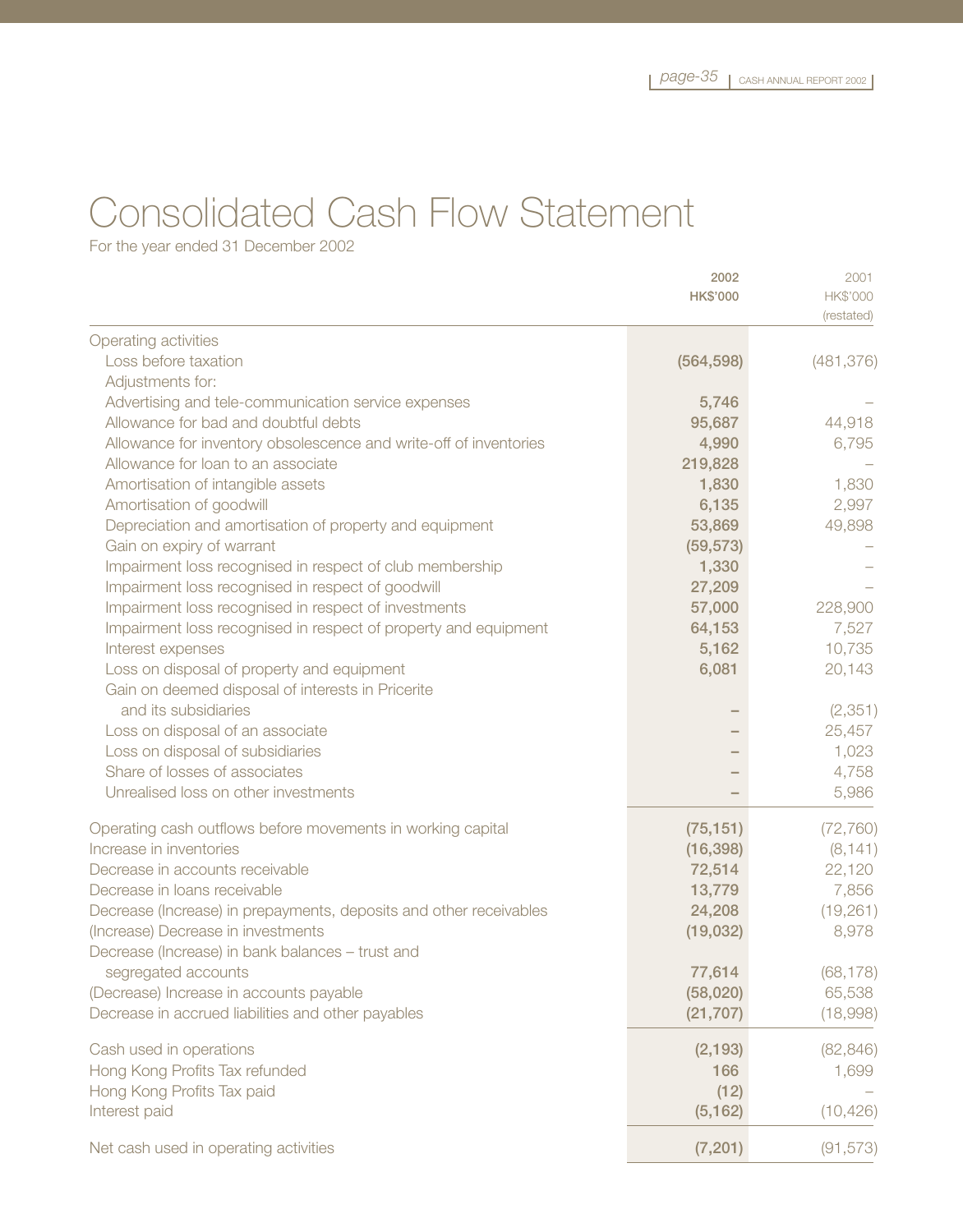# **Consolidated Cash Flow Statement**

For the year ended 31 December 2002

|                                                   |              | 2002<br><b>HK\$'000</b> | 2001<br><b>HK\$'000</b> |
|---------------------------------------------------|--------------|-------------------------|-------------------------|
|                                                   | <b>Notes</b> |                         |                         |
| Investing activities                              |              |                         |                         |
| Proceeds from disposal of property and equipment  |              | 22,333                  |                         |
| Statutory and other deposits refunded             |              | 4,100                   |                         |
| Purchase of property and equipment                |              | (58, 593)               | (50, 818)               |
| Acquisition of subsidiaries (net of cash and cash |              |                         |                         |
| equivalents acquired)                             | 31           | (40, 600)               | (27, 215)               |
| Loan to an associate                              |              | (55, 362)               | (118, 818)              |
| Purchase of investments                           |              |                         | (76, 872)               |
| Purchase of club memberships                      |              |                         | (710)                   |
| Increase in statutory and other deposits          |              |                         | (1,900)                 |
| Proceeds from disposal of an associate            |              |                         | 3,800                   |
| Proceeds from deemed disposal of investments in   |              |                         |                         |
| subsidiaries                                      |              |                         | 84,836                  |
| Disposal of subsidiaries (net of cash and cash    |              |                         |                         |
| equivalents disposed of)                          | 32           |                         | 19,600                  |
| Net cash used in investing activities             |              | (128, 122)              | (168,097)               |
| Financing activities                              |              |                         |                         |
| Increase in trust receipt loans                   |              | 34,197                  | 18,341                  |
| Decrease (Increase) in pledged bank deposits      |              | 16,855                  | (7, 108)                |
| (Decrease) Increase in bank loans                 |              | (51, 100)               | 42,000                  |
| Increase (Decrease) in bank overdrafts            |              | 66,856                  | (26, 114)               |
| Repayments of obligations under finance leases    |              | (2, 544)                | (2, 256)                |
| Issue of shares                                   |              | 109                     |                         |
| Repurchase of shares                              |              | (26, 719)               | (6,670)                 |
| Share issue expenses                              |              |                         | (816)                   |
| Interest paid on obligations under finance leases |              |                         | (309)                   |
|                                                   |              |                         |                         |
| Net cash from financing                           |              | 37,654                  | 17,068                  |
| Net decrease in cash and cash equivalents         |              | (97, 669)               | (242, 602)              |
| Cash and cash equivalents at beginning of year    |              | 355,320                 | 597,922                 |
|                                                   |              |                         |                         |
| Cash and cash equivalents at end of year          |              | 257,651                 | 355,320                 |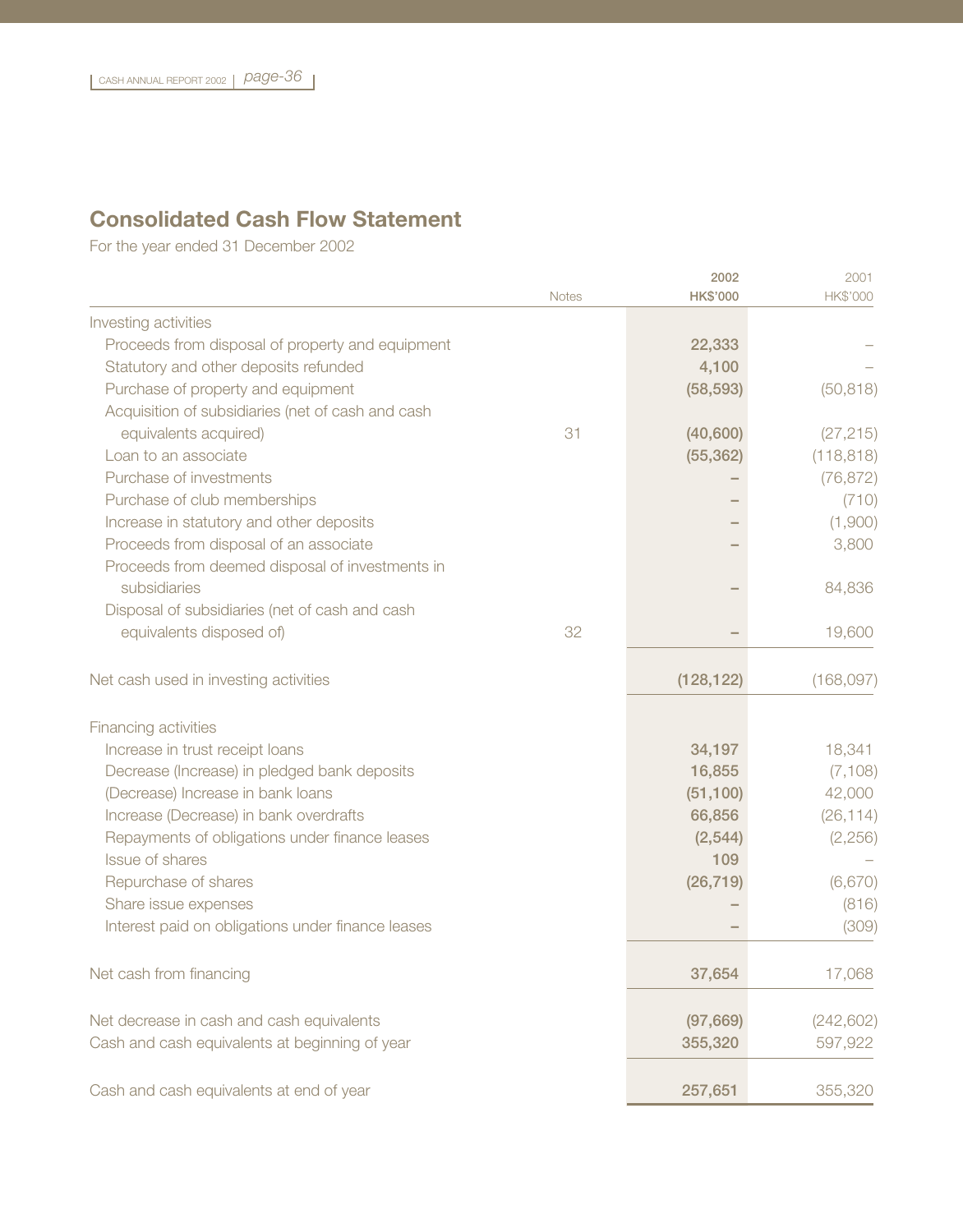# **Consolidated Cash Flow Statement**

For the year ended 31 December 2002

|                                                     | 2002            | 2001            |
|-----------------------------------------------------|-----------------|-----------------|
|                                                     | <b>HK\$'000</b> | <b>HK\$'000</b> |
| Analysis of balances of cash and cash equivalents   |                 |                 |
| Cash and cash equivalent as previously reported     |                 | 199,731         |
| Effect of reclassification of trust receipt loans   |                 | 18,341          |
| Effect of reclassification of bank loans            |                 | 127,000         |
| Effect of reclassification of bank overdrafts       |                 | 10,248          |
| Cash and cash equivalent as restated                |                 | 355,320         |
| Being:                                              |                 |                 |
| Bank balances and cash                              | 542,671         | 717,954         |
| Less: Bank balances – trust and segregated accounts | (285, 020)      | (362, 634)      |
|                                                     | 257,651         | 355,320         |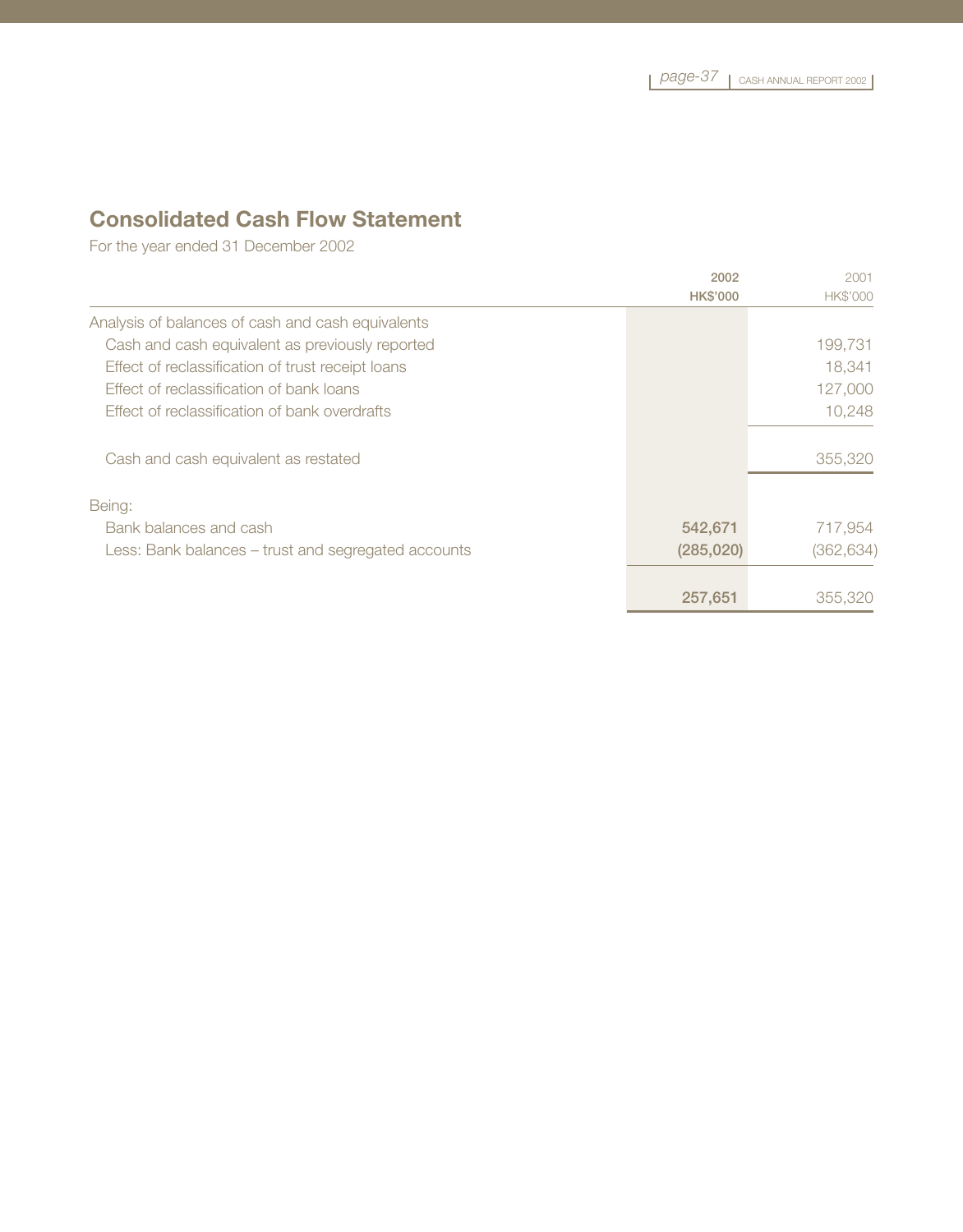For the year ended 31 December 2002

### 1. GENERAL

The Company is incorporated in Bermuda as an exempted company with limited liability under the Companies Act 1981 of Bermuda and its shares are listed on the Stock Exchange. Its ultimate holding company is Cash Guardian, a company incorporated in the British Virgin Islands.

The Company is an investment holding company. The principal activities of its principal subsidiaries are set out in note 16.

### 2. ADOPTION OF STATEMENTS OF STANDARD ACCOUNTING PRACTICE

In the current year, the Group has adopted, for the first time, a number of new and revised Statements of Standard Accounting Practice ("SSAPs") issued by the Hong Kong Society of Accountants. The adoption of these new and revised SSAPs has resulted in changes in the format of presentations of cash flow statement and the statement of changes in equity, and in the adoption of the following new and revised accounting policies but has had no effect on the results for the current or prior accounting years.

#### **Cash flow statements**

Under SSAP 15 (Revised) "Cash Flow Statements", cash flows are classified under three headings – operating, investing and financing, rather than the previous five headings. Interest and dividends, which were previously presented under a separate heading, are classified as operating, investing or financing cash flows. Cash flows arising from taxes on income are classified as operating activities, unless they can be separately identified with investing or financing activities. In addition, the amounts presented for cash and cash equivalents have been amended to exclude short-term loans that are financing in nature. The re-definition of cash and cash equivalents has resulted in a restatement of the comparative amounts shown in the cash flow statement.

#### **Discontinuing operations**

SSAP 33 "Discontinuing Operations" is concerned with the presentation of financial information regarding discontinuing operations and replaces the requirements previously included in SSAP 2 "Net Profit or Loss for the Period, Fundamental Errors and Changes in Accounting Polices". Under SSAP 33, financial statement amounts relating to the discontinuing operation are disclosed separately from the point at which either a binding sale agreement is entered into or a detailed plan for the discontinuance is announced. Details of the Group's discontinued operations in previous year are disclosed at note 8.

#### **Employee benefits**

In the current year, the Group has adopted SSAP 34 "Employee Benefits", which introduces measurement rules for employee benefits, including retirement benefits plans. Because the Group participates only in defined contribution retirement benefit schemes, the adoption of SSAP 34 has not had any material impact on the financial statements.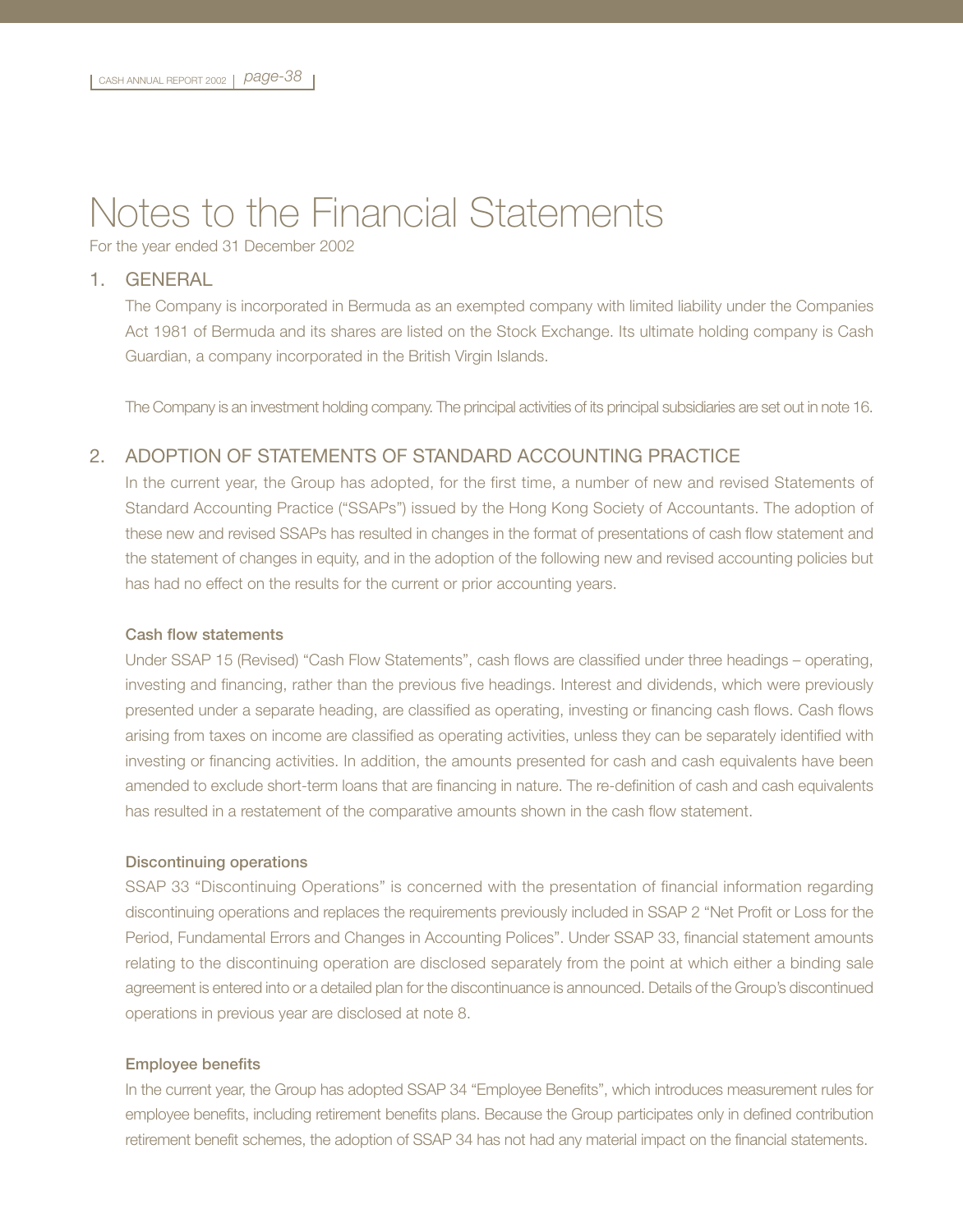For the year ended 31 December 2002

#### 3. SIGNIFICANT ACCOUNTING POLICIES

The financial statements have been prepared under the historical cost convention, as modified for the revaluation of investments in securities, and in accordance with accounting principles generally accepted in Hong Kong. The principal accounting policies adopted are as follows:

#### **Basis of consolidation**

The consolidated financial statements incorporate the financial statements of the Company and its subsidiaries made up to 31 December each year.

The results of subsidiaries acquired or disposed of during the year are included in the consolidated income statement from the effective dates of acquisition or up to the effective date of disposal, as appropriate.

#### **Goodwill**

Goodwill arising on consolidation represents the excess of the cost of acquisition over the Group's interest in the fair value of the identifiable assets and liabilities of a subsidiary at the date of acquisition.

Goodwill arising on acquisitions prior to 1 January 2001 continues to be held in reserves, and will be charged to the income statement at the time of disposal of the relevant subsidiary, or at such time as the goodwill is determined to be impaired.

Goodwill arising on acquisitions after 1 January 2001 is capitalised and amortised on a straight-line basis over its useful economic life. Goodwill arising on the acquisition of subsidiaries is presented separately in the balance sheet as a separate intangible asset.

#### **Investments in subsidiaries**

Investments in subsidiaries are included in the Company's balance sheet at cost less any identified impairment loss.

#### **Interests in associates**

The consolidated income statement includes the Group's share of the post-acquisition results of its associates for the year. In the consolidated balance sheet, interests in associates are stated at the Group's share of the net assets of the associates less any identified impairment loss.

#### **Property and equipment**

Property and equipment are stated at cost less depreciation and amortisation, and accumulated impairment losses, if any.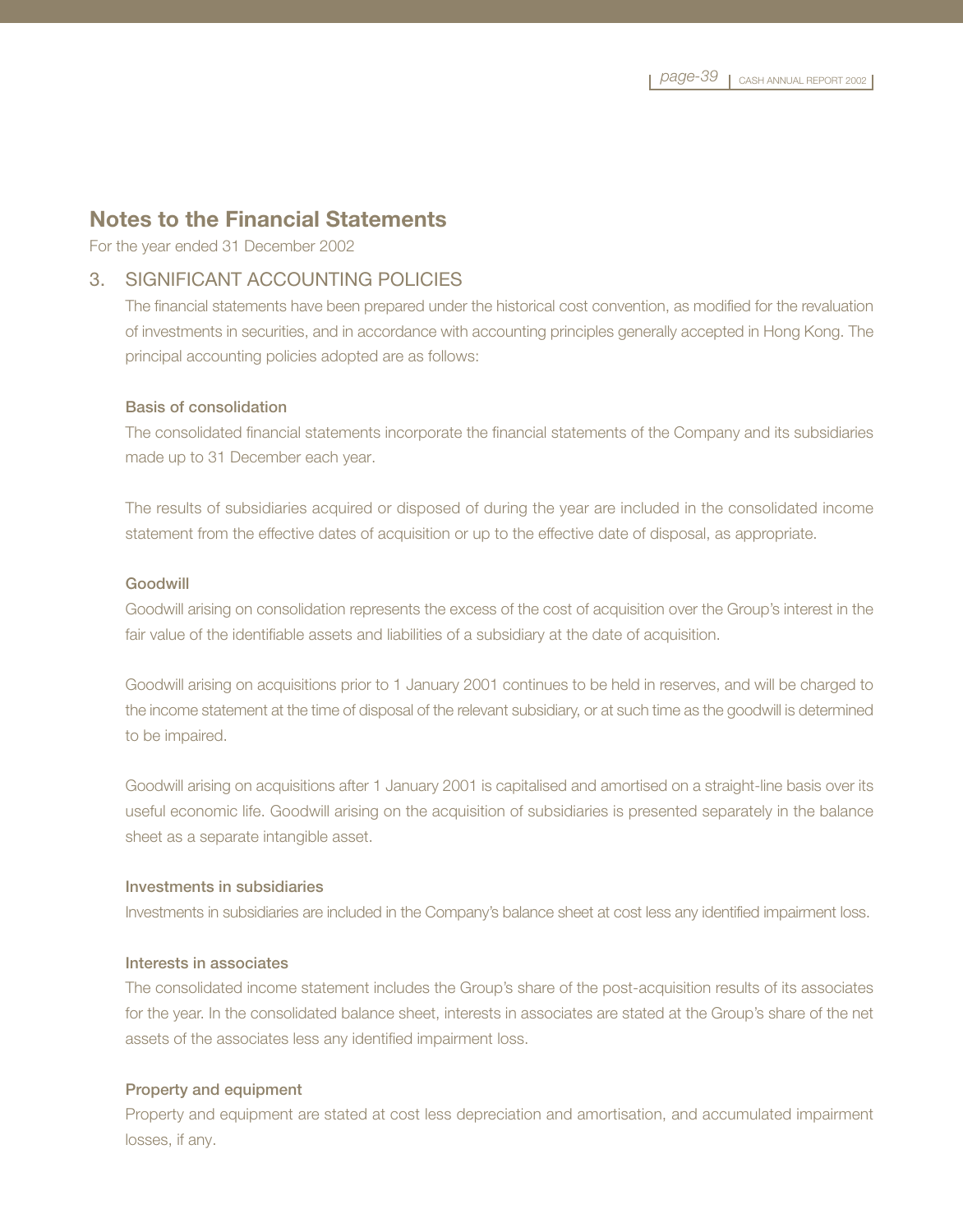For the year ended 31 December 2002

### 3. SIGNIFICANT ACCOUNTING POLICIES (continued)

#### **Property and equipment** (continued)

The gain or loss arising from disposal or retirement of an asset is determined as the difference between the sales proceeds and the carrying amount of the asset and is recognised in the income statement.

Depreciation and amortisation are provided to write off the cost of items of property and equipment over their estimated useful lives after taking into account their estimated residual value, using the straight-line method, as follows:

| Leasehold land and buildings      | over the lease terms                       |
|-----------------------------------|--------------------------------------------|
| Leasehold improvements            | the shorter of the lease terms and 5 years |
| Furniture, fixtures and equipment | 3 to 5 years                               |
| Motor vehicles                    | 3 years                                    |

Assets held under finance leases are depreciated over their expected useful lives on the same basis as owned assets or, where shorter, the term of the relevant lease.

#### **Impairment**

At each balance sheet date, the Group reviews the carrying amounts of its tangible and intangible assets to determine whether there is any indication that those assets have suffered an impairment loss. If the recoverable amount of an asset is estimated to be less than its carrying amount, the carrying amount of the asset is reduced to its recoverable amount. Impairment loss is recognised as an expense immediately.

Where an impairment loss subsequently reverses, the carrying amount of the asset is increased to the revised estimate of its recoverable amount, such that the increased carrying amount does not exceed the carrying amount that would have been determined had no impairment loss been recognised for the asset in prior years. A reversal of an impairment loss is recognised as income immediately.

#### **Leased assets**

Leases are classified as finance leases when the terms of the lease transfer substantially all the risks and rewards of ownership of the assets concerned to the Group. Assets held under finance leases are capitalised at their fair values at the date of acquisition. The corresponding liability to the lessor, net of interest charges, is included in the balance sheet as a finance lease obligation. Finance costs, which represent the difference between the total leasing commitments and the fair value of the assets acquired, are charged to the income statement over the term of the relevant lease so as to produce a constant periodic rate of charge on the remaining balance of the obligations for each accounting period.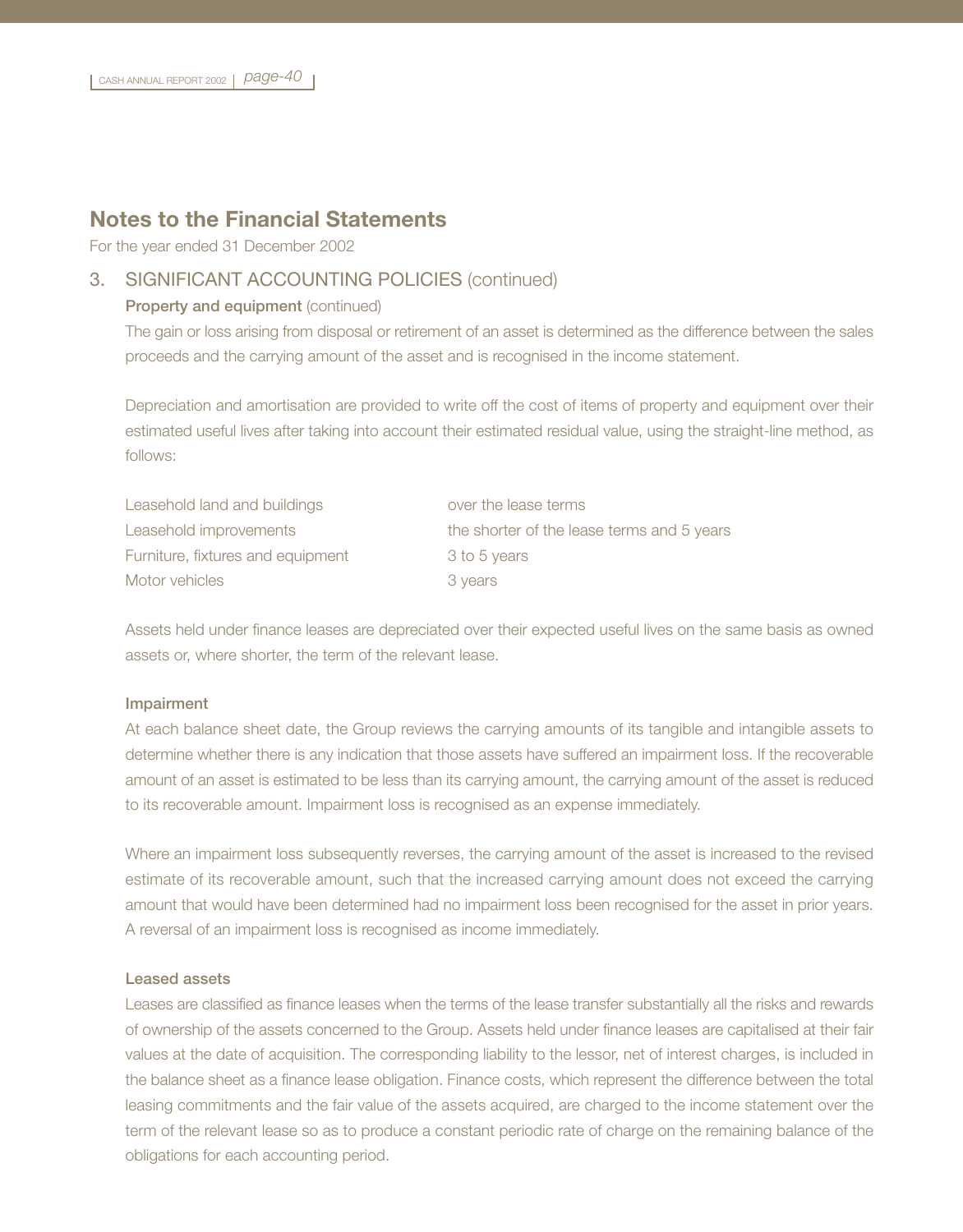For the year ended 31 December 2002

3. SIGNIFICANT ACCOUNTING POLICIES (continued)

#### **Leased assets** (continued)

All other leases are classified as operating leases and the annual rentals are charged to the income statement on a straight-line basis over the relevant lease term.

#### **Investments**

Investments are recognised on a trade-date basis and are initially measured at cost.

Investments other than held-to-maturity debt securities are classified as investment securities and other investments.

Investment securities, which are securities held for an identified long-term strategic purpose, are measured at subsequent reporting dates at cost, as reduced by any impairment loss that is other than temporary.

Other investments are measured at fair value, with unrealised gains and losses included in net profit or loss for the year.

#### **Intangible assets**

Intangible assets are included in the balance sheet at cost and amortised on a straight-line basis over their estimated useful lives.

#### **Club memberships**

Club memberships are stated at cost less any identified impairment loss.

#### **Inventories**

Inventories are stated at the lower of cost and net realisable value. Cost comprises direct materials and, where applicable, direct labour costs and those overheads that have been incurred in bringing the inventories to their present location and condition. Cost is calculated using the weighted average method. Net realisable value represents the estimated selling price less all estimated costs to completion and costs to be incurred in marketing, selling and distribution.

#### **Revenue recognition**

Sales of goods are recognised when goods are delivered and title has passed.

Fees and commission income are recognised on a trade date basis when the services are rendered.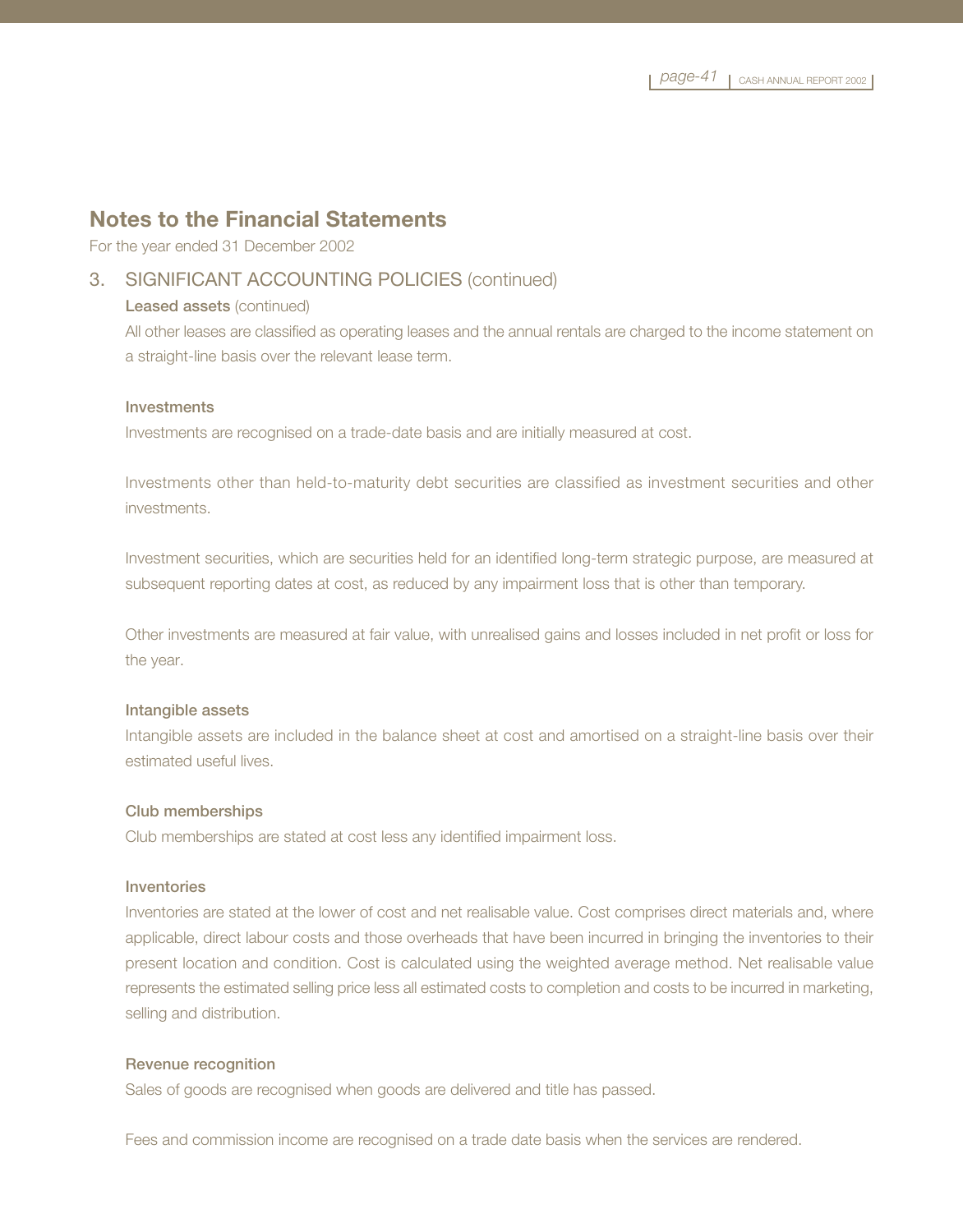For the year ended 31 December 2002

3. SIGNIFICANT ACCOUNTING POLICIES (continued)

#### **Revenue recognition** (continued)

Interest income is accrued on a time proportion basis, by reference to the principal outstanding and at the interest rate applicable.

Realised profits and losses arising from trading of financial products are accounted for in the period in which the contracts/positions are closed as the difference between the net sales proceeds and the carrying amount of the financial products. Open contracts/positions are valued at market rate with unrealised profits and losses included in the income statement.

Information technology advisory income is recognised when the services are rendered.

#### **Taxation**

The charge for taxation is based on the results for the year as adjusted for items which are non-assessable or disallowed. Timing differences arise from the recognition for tax purposes of certain items of income and expense in a different accounting period from that in which they are recognised in the financial statements. The tax effect of timing differences, computed using the liability method, is recognised as deferred taxation in the financial statements to the extent that it is probable that a liability or an asset will crystallise in the foreseeable future.

#### **Foreign currencies**

Transactions in currencies other than Hong Kong dollars are initially recorded at the rates ruling on the dates of the transactions. Monetary assets and liabilities denominated in currencies other than Hong Kong dollars are retranslated at the rates ruling on the balance sheet date. Profits and losses arising on exchange are dealt with in the income statement.

On consolidation, the assets and liabilities of the Group's operations outside Hong Kong are translated at exchange rates prevailing on the balance sheet date. Income and expense items are translated at the average exchange rate for the year. Exchange differences arising, if any, are classified as equity and transferred to the Group's reserves. Such translation differences are recognised as an income or as an expense in the period in which the operation is disposed of.

#### **Retirement benefits costs**

Payments to the Group's retirement benefits schemes are charged as an expense as they fall due.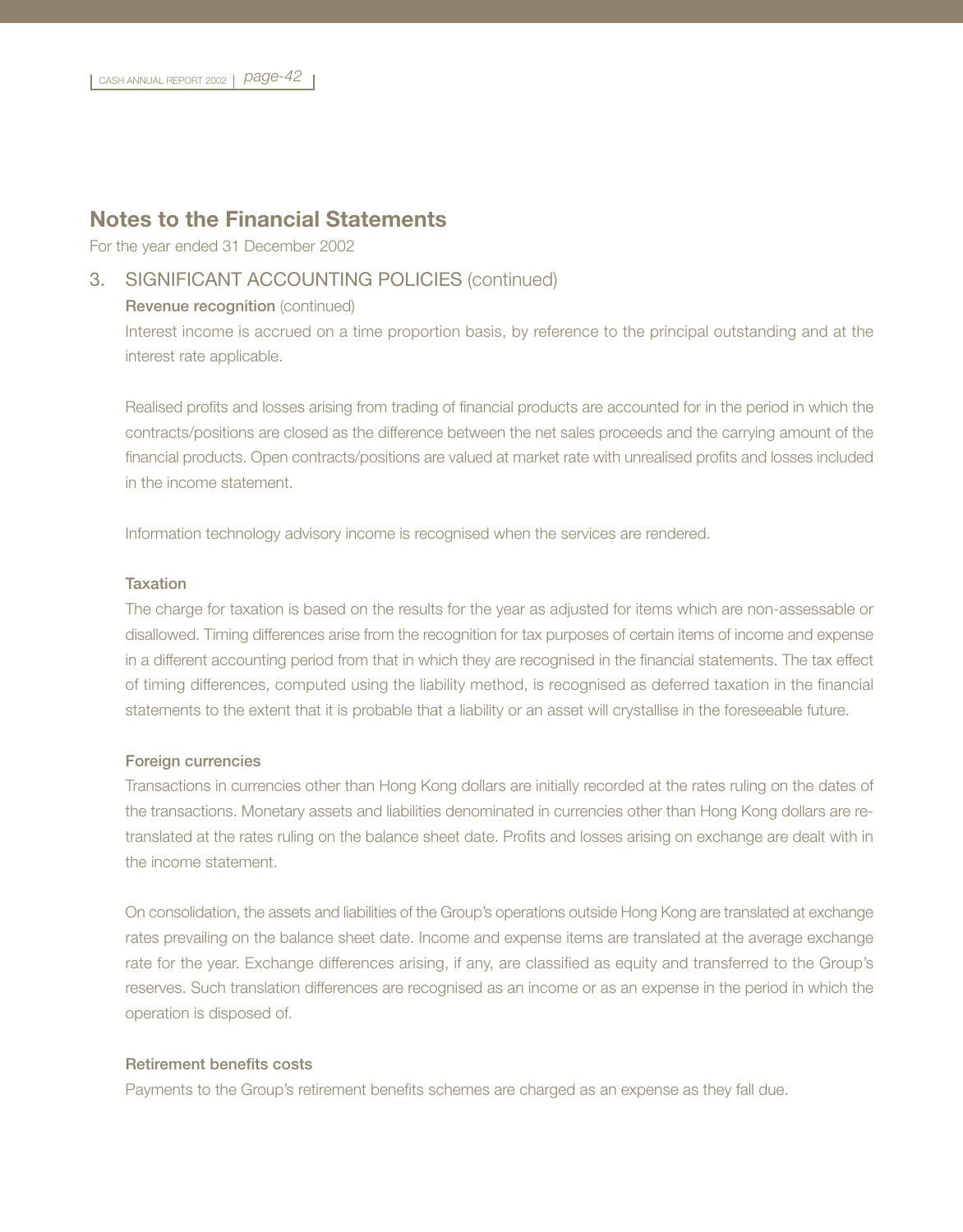For the year ended 31 December 2002

4. TURNOVER

|                                                                      |                 | The Group       |  |  |
|----------------------------------------------------------------------|-----------------|-----------------|--|--|
|                                                                      | 2002            | 2001            |  |  |
|                                                                      | <b>HK\$'000</b> | <b>HK\$'000</b> |  |  |
| Sales of furniture and household goods, net of discounts and returns | 889,918         | 748,633         |  |  |
| Fees and commission income                                           | 182,810         | 200,973         |  |  |
| Interest income                                                      | 28,039          | 52,936          |  |  |
| Loss on trading of securities, options and futures                   | (5,600)         | (30, 502)       |  |  |
| Information technology advisory income in Hong Kong                  | 1,861           | 1,520           |  |  |
|                                                                      | 1,097,028       | 973,560         |  |  |

### 5. BUSINESS AND GEOGRAPHICAL SEGMENTS

#### **Business segments**

For management purposes, the Group is currently organised into four main operating divisions, namely, financial services, retailing, information technology and investment holding. These divisions are the basis on which the Group reports its primary segment information.

Principal activities are as follows:

| <b>Financial services</b> | Broking, financing, proprietary trading and corporate finance services |
|---------------------------|------------------------------------------------------------------------|
| Retailing                 | Sales of furniture and household goods                                 |
| Information technology    | Providing information technology advisory services                     |
| Investment holding        | Strategic investments                                                  |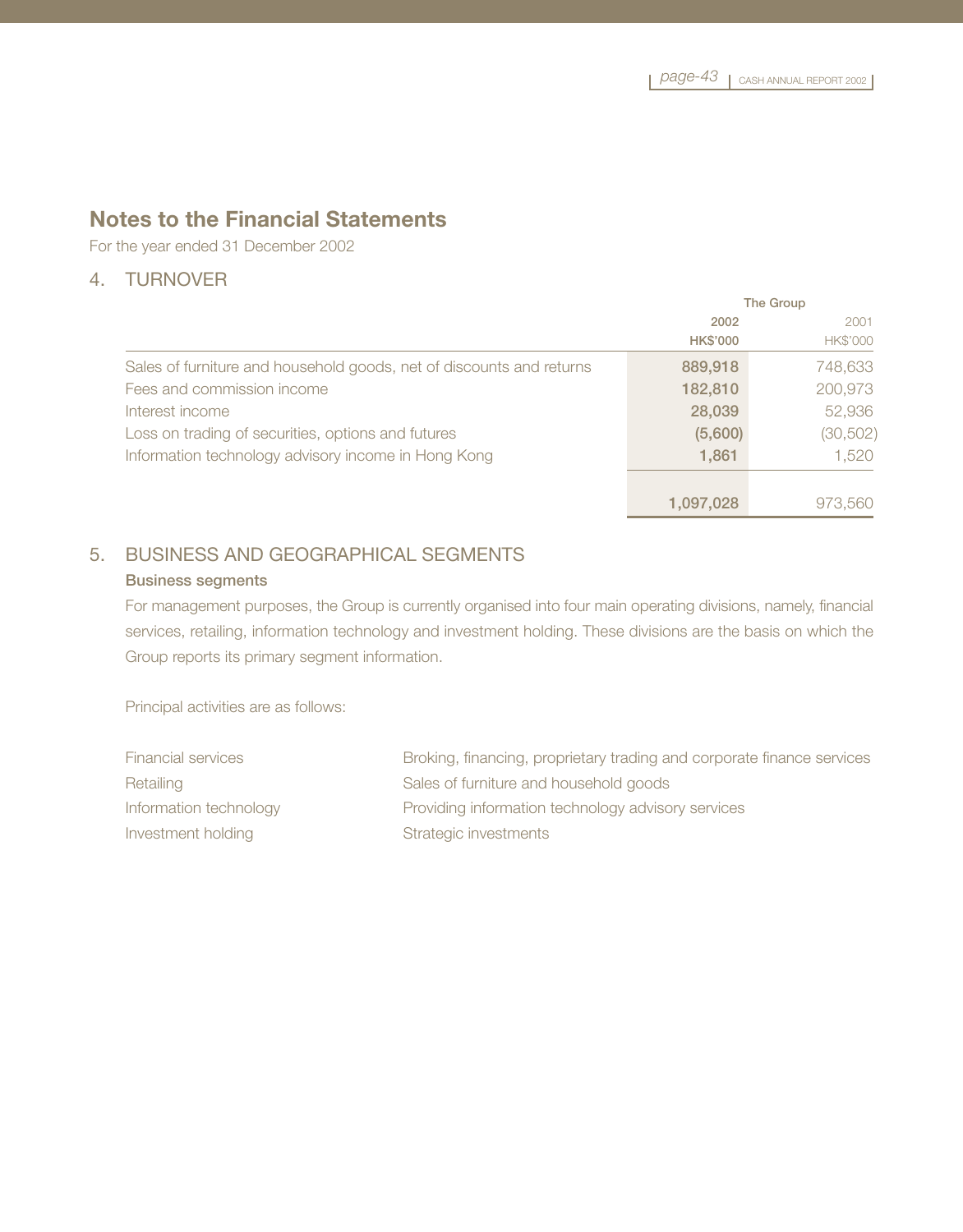For the year ended 31 December 2002

# 5. BUSINESS AND GEOGRAPHICAL SEGMENTS (continued)

### **Income statement for the year ended 31 December 2002**

|                                                                                                        | Financial<br>services<br>HK\$'000 | Retailing<br>HK\$'000 | Information<br>technology<br>HK\$'000 | Investment<br>holding<br>HK\$'000 | Consolidated<br>HK\$'000           |
|--------------------------------------------------------------------------------------------------------|-----------------------------------|-----------------------|---------------------------------------|-----------------------------------|------------------------------------|
| Turnover                                                                                               | 196,334                           | 889,918               | 1,861                                 | 8.915                             | 1,097,028                          |
| Segment loss                                                                                           | (106, 573)                        | (96, 856)             | (5,869)                               | (135, 206)                        | (344, 504)                         |
| Unallocated corporate expenses                                                                         |                                   |                       |                                       |                                   | (59, 839)                          |
| Loss from operating activities<br>Gain on the expiry of warrants<br>Allowance for loan to an associate |                                   |                       |                                       |                                   | (404, 343)<br>59,573<br>(219, 828) |
| Loss before taxation<br><b>Taxation credit</b>                                                         |                                   |                       |                                       |                                   | (564, 598)<br>1,779                |
| Loss after taxation and before minority interests                                                      |                                   |                       |                                       |                                   | (562, 819)                         |

### **Balance sheet as at 31 December 2002**

|                                   | Financial       |           | <b>Information</b> | Investment |              |
|-----------------------------------|-----------------|-----------|--------------------|------------|--------------|
|                                   | services        | Retailing | technology         | holding    | Consolidated |
|                                   | <b>HK\$'000</b> | HK\$'000  | HK\$'000           | HK\$'000   | HK\$'000     |
| <b>ASSETS</b>                     |                 |           |                    |            |              |
| Segment assets                    | 636,050         | 514,962   | 1,312              | 3,282      | 1,155,606    |
| Unallocated corporate assets      |                 |           |                    |            | 74,669       |
| Consolidated total assets         |                 |           |                    |            | 1,230,275    |
| <b>LIABILITIES</b>                |                 |           |                    |            |              |
| Segment liabilities               | 466,735         | 247,445   | 2,312              |            | 716,492      |
| Unallocated corporate liabilities |                 |           |                    |            | 65,304       |
| Consolidated total liabilities    |                 |           |                    |            | 781,796      |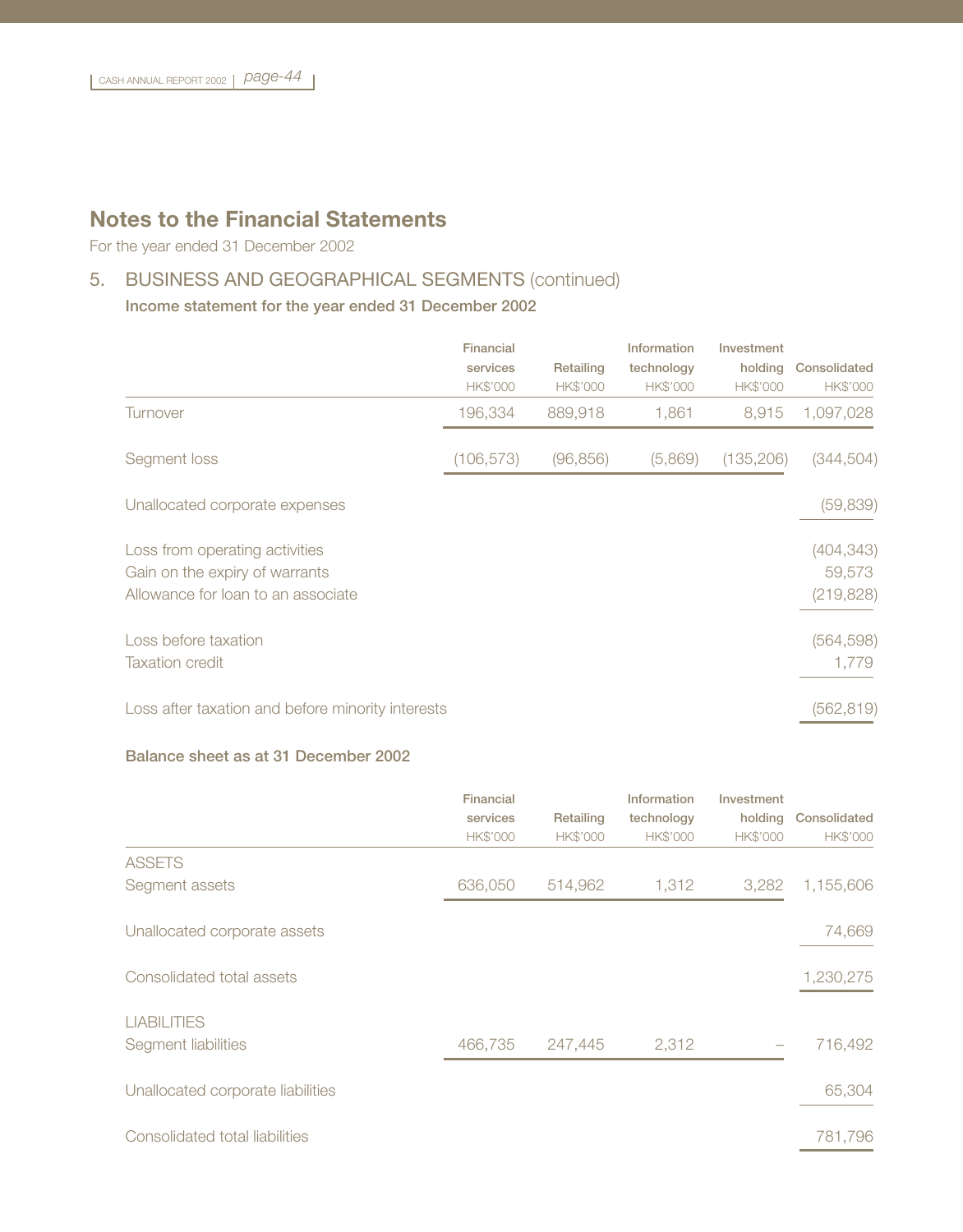For the year ended 31 December 2002

# 5. BUSINESS AND GEOGRAPHICAL SEGMENTS (continued)

### **Other information for the year ended 31 December 2002**

|                            | Financial       |                 | Information     | Investment      |                 |                 |
|----------------------------|-----------------|-----------------|-----------------|-----------------|-----------------|-----------------|
|                            | services        | Retailing       | technology      | holding         | Unallocated     | Consolidated    |
|                            | <b>HK\$'000</b> | <b>HK\$'000</b> | <b>HK\$'000</b> | <b>HK\$'000</b> | <b>HK\$'000</b> | <b>HK\$'000</b> |
| Additions of property      |                 |                 |                 |                 |                 |                 |
| and equipment              | 9.717           | 48,942          | 147             | 40,000          | 1,478           | 100,284         |
| Allowance for bad and      |                 |                 |                 |                 |                 |                 |
| doubtful debts             | 63,726          | 3,990           | 182             | 27,789          |                 | 95,687          |
| Depreciation and           |                 |                 |                 |                 |                 |                 |
| amortisation               | 24,210          | 34,116          | 46              |                 | 3,462           | 61,834          |
| Impairment losses          |                 |                 |                 |                 |                 |                 |
| recognised in              |                 |                 |                 |                 |                 |                 |
| income statement           |                 | 38,734          |                 | 107,000         | 3.958           | 149,692         |
| Loss (Gain) on disposal of |                 |                 |                 |                 |                 |                 |
| property and equipment     | 5.737           | (591)           |                 |                 | 935             | 6,081           |

#### **Income statement for the year ended 31 December 2001**

|                                                                                             | <b>Continuing operations</b>                    |                              |                                                                          |                            | <b>Discontinued</b><br>operations                                                                                |                          |
|---------------------------------------------------------------------------------------------|-------------------------------------------------|------------------------------|--------------------------------------------------------------------------|----------------------------|------------------------------------------------------------------------------------------------------------------|--------------------------|
|                                                                                             | <b>Financial</b><br>services<br><b>HK\$'000</b> | Retailing<br><b>HK\$'000</b> | Information<br>technology<br>business in<br>Hong Kong<br><b>HK\$'000</b> | holding<br><b>HK\$'000</b> | Information<br>technology<br>business in the<br><b>Investment</b> United States<br>of America<br><b>HK\$'000</b> | Consolidated<br>HK\$'000 |
| Turnover                                                                                    | 223,407                                         | 748,633                      | 1,520                                                                    |                            |                                                                                                                  | 973,560                  |
| Segment (loss) profit                                                                       | (136, 914)                                      | 14,616                       | (3,846)                                                                  | (228, 919)                 | (43, 659)                                                                                                        | (398, 722)               |
| Unallocated corporate expenses<br>Gain on deemed disposal<br>of investments in subsidiaries |                                                 |                              |                                                                          |                            |                                                                                                                  | (54, 790)<br>2,351       |
| Loss from operating activities<br>Loss from associates                                      |                                                 |                              |                                                                          |                            |                                                                                                                  | (451, 161)<br>(30, 215)  |
| Loss before taxation<br><b>Taxation credit</b>                                              |                                                 |                              |                                                                          |                            |                                                                                                                  | (481, 376)<br>152        |
| Loss after taxation and<br>before minority interests                                        |                                                 |                              |                                                                          |                            |                                                                                                                  | (481, 224)               |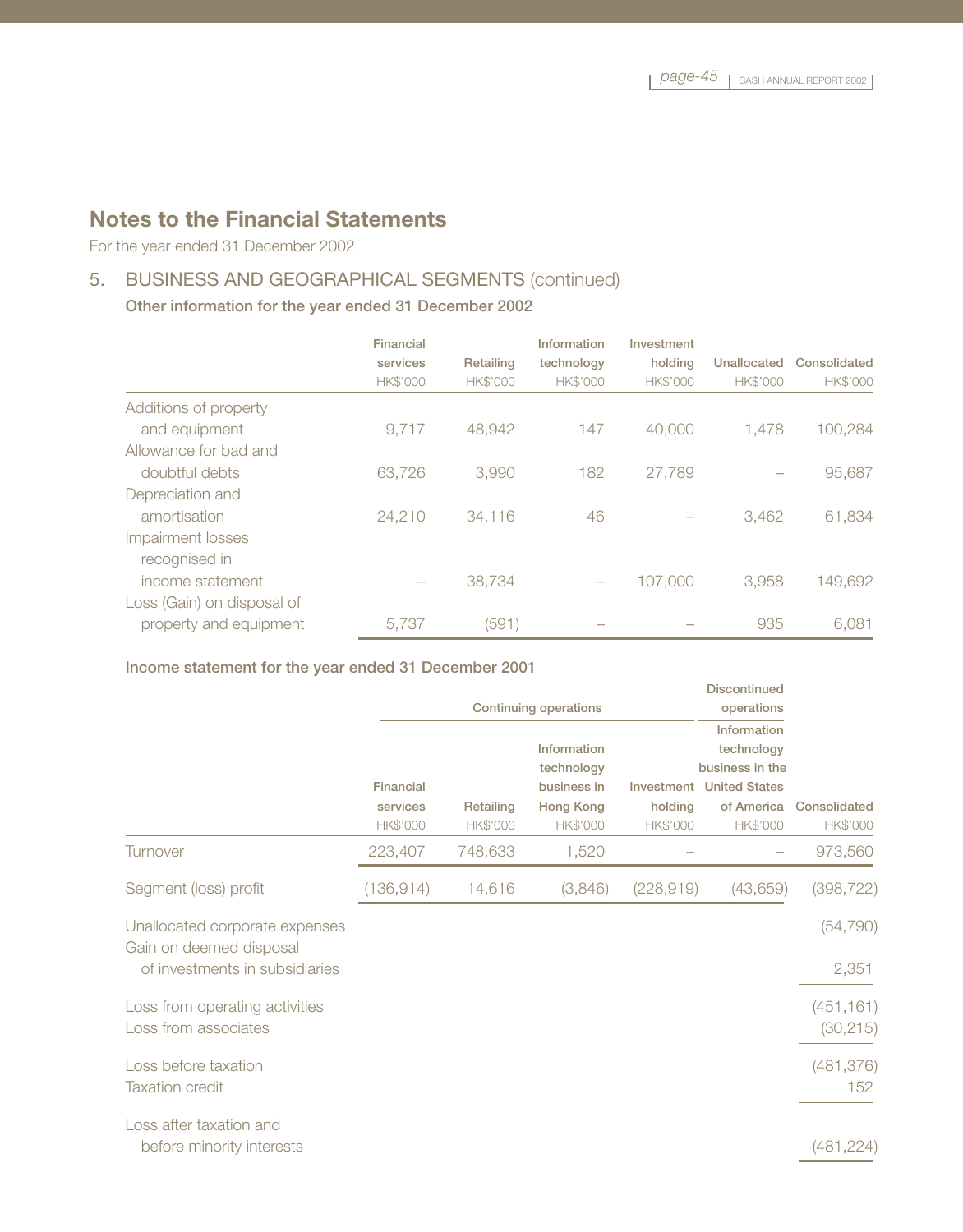For the year ended 31 December 2002

# 5. BUSINESS AND GEOGRAPHICAL SEGMENTS (continued)

### **Balance sheet as at 31 December 2001**

|                                   | <b>Continuing operations</b> |                       |                        |                            |                          |
|-----------------------------------|------------------------------|-----------------------|------------------------|----------------------------|--------------------------|
|                                   | Financial                    |                       | Information            | Investment                 |                          |
|                                   | services<br>HK\$'000         | Retailing<br>HK\$'000 | technology<br>HK\$'000 | holding<br><b>HK\$'000</b> | Consolidated<br>HK\$'000 |
| <b>ASSETS</b>                     |                              |                       |                        |                            |                          |
| Segment assets                    | 932,359                      | 545,750               | 6,344                  | 397,611                    | 1,882,064                |
| Unallocated corporate assets      |                              |                       |                        |                            | 30,072                   |
| Consolidated total assets         |                              |                       |                        |                            | 1,912,136                |
| <b>LIABILITIES</b>                |                              |                       |                        |                            |                          |
| Segment liabilities               | 605,817                      | 178,335               | 17,592                 |                            | 801,744                  |
| Unallocated corporate liabilities |                              |                       |                        |                            | 12,911                   |
| Consolidated total liabilities    |                              |                       |                        |                            | 814,655                  |

#### **Other information for the year ended 31 December 2001**

|                                         | <b>Continuing operations</b> |                 |                                                              |                       |             |                                                                                    |                 |
|-----------------------------------------|------------------------------|-----------------|--------------------------------------------------------------|-----------------------|-------------|------------------------------------------------------------------------------------|-----------------|
|                                         | Financial<br>services        | Retailing       | Information<br>technology<br>business in<br><b>Hong Kong</b> | Investment<br>holding | Unallocated | Information<br>technology<br>business in the<br><b>United States</b><br>of America | Consolidated    |
|                                         | HK\$'000                     | <b>HK\$'000</b> | HK\$'000                                                     | <b>HK\$'000</b>       | HK\$'000    | <b>HK\$'000</b>                                                                    | <b>HK\$'000</b> |
| Additions of property                   |                              |                 |                                                              |                       |             |                                                                                    |                 |
| and equipment<br>Allowance for bad      | 21,106                       | 162,943         | 143                                                          |                       | 10,216      |                                                                                    | 194,408         |
| and doubtful debts<br>Depreciation and  | 43,561                       |                 |                                                              | 1,357                 |             |                                                                                    | 44,918          |
| amortisation                            | 23,934                       | 24,721          | 11                                                           |                       | 6,059       |                                                                                    | 54,725          |
| Impairment losses<br>recognised in      |                              |                 |                                                              |                       |             |                                                                                    |                 |
| income statement<br>Loss on disposal of | 2,073                        |                 |                                                              | 228,900               | 5,454       |                                                                                    | 236,427         |
| property and                            |                              |                 |                                                              |                       |             |                                                                                    |                 |
| equipment                               |                              | 1,081           |                                                              |                       | 7,892       | 11,170                                                                             | 20,143          |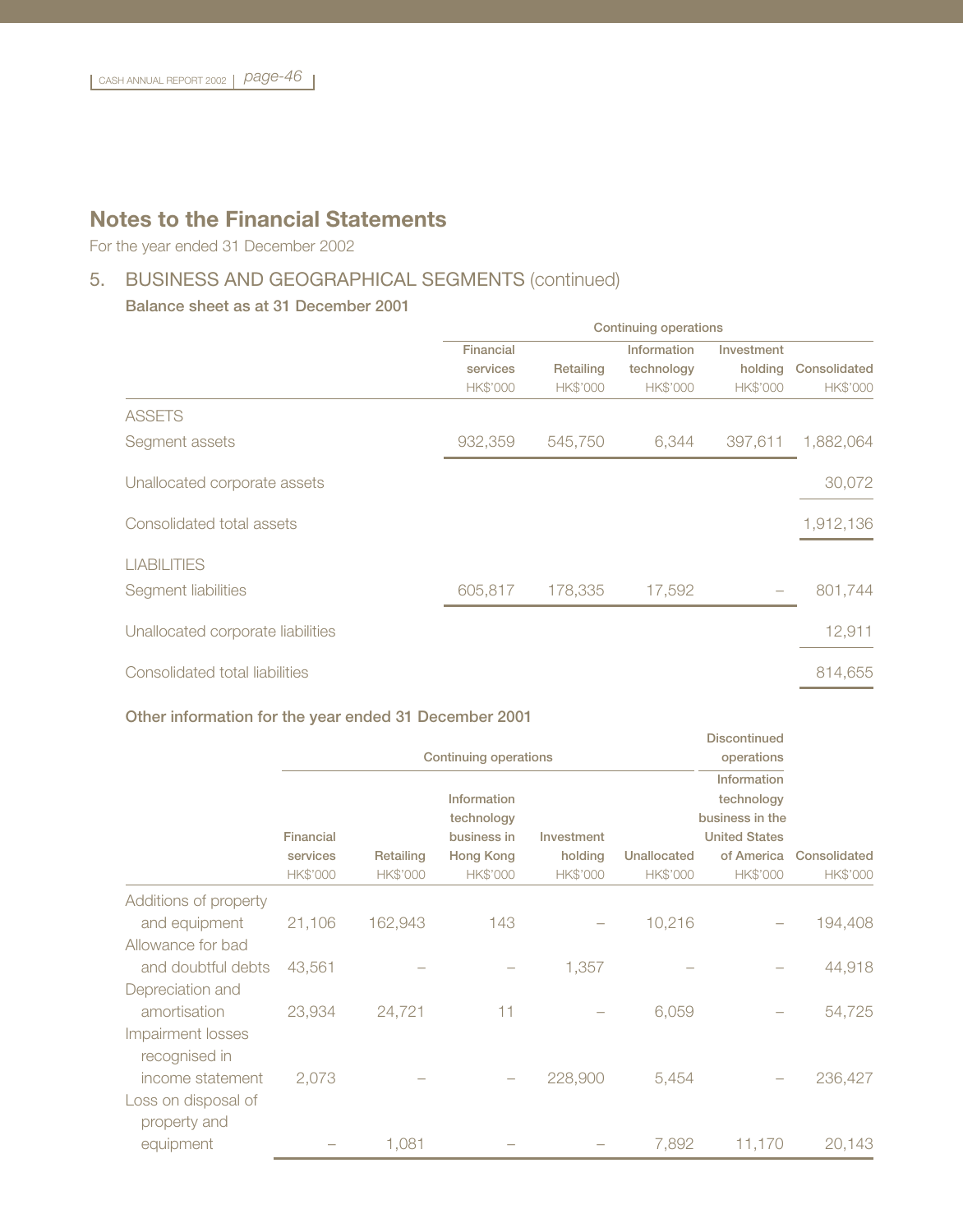For the year ended 31 December 2002

### 5. BUSINESS AND GEOGRAPHICAL SEGMENTS (continued)

#### **Geographical segments**

The Group's turnover and loss before taxation for both years are substantially derived from Hong Kong. Accordingly, no analysis by geographical segment is presented.

### 6. OTHER REVENUE

|                                                                        |                 | The Group       |
|------------------------------------------------------------------------|-----------------|-----------------|
|                                                                        | 2002            | 2001            |
|                                                                        | <b>HK\$'000</b> | <b>HK\$'000</b> |
| Gain on deemed disposal of interests in Pricerite and its subsidiaries | $\sim$          | 2.351           |

### 7. SALARIES, ALLOWANCES AND COMMISSION

|                                                                 | The Group       |                 |  |
|-----------------------------------------------------------------|-----------------|-----------------|--|
|                                                                 | 2002            | 2001            |  |
|                                                                 | <b>HK\$'000</b> | <b>HK\$'000</b> |  |
| Salaries, allowances and commission represents the amounts paid |                 |                 |  |
| and payable to the Directors and employees and comprises of:    |                 |                 |  |
| Salaries, allowances and commission                             | 230,071         | 230,514         |  |
| Contributions to retirement benefits schemes                    | 6,739           | 9,277           |  |
|                                                                 |                 |                 |  |
|                                                                 | 236,810         | 239.791         |  |

### 8. LOSS ON DISCONTINUED OPERATIONS

In response to the rapid deterioration of the global information technology business environment, the Group commenced a restructuring plan during the year ended 31 December 2001 for its Technology Development Group ("TDG"). The plan included the downsizing and consolidating of some operations of TDG to preserve resources only on those technology projects with the most promising potentials. As part of the plan, the Group closed its information technology business in the United States of America in July 2001.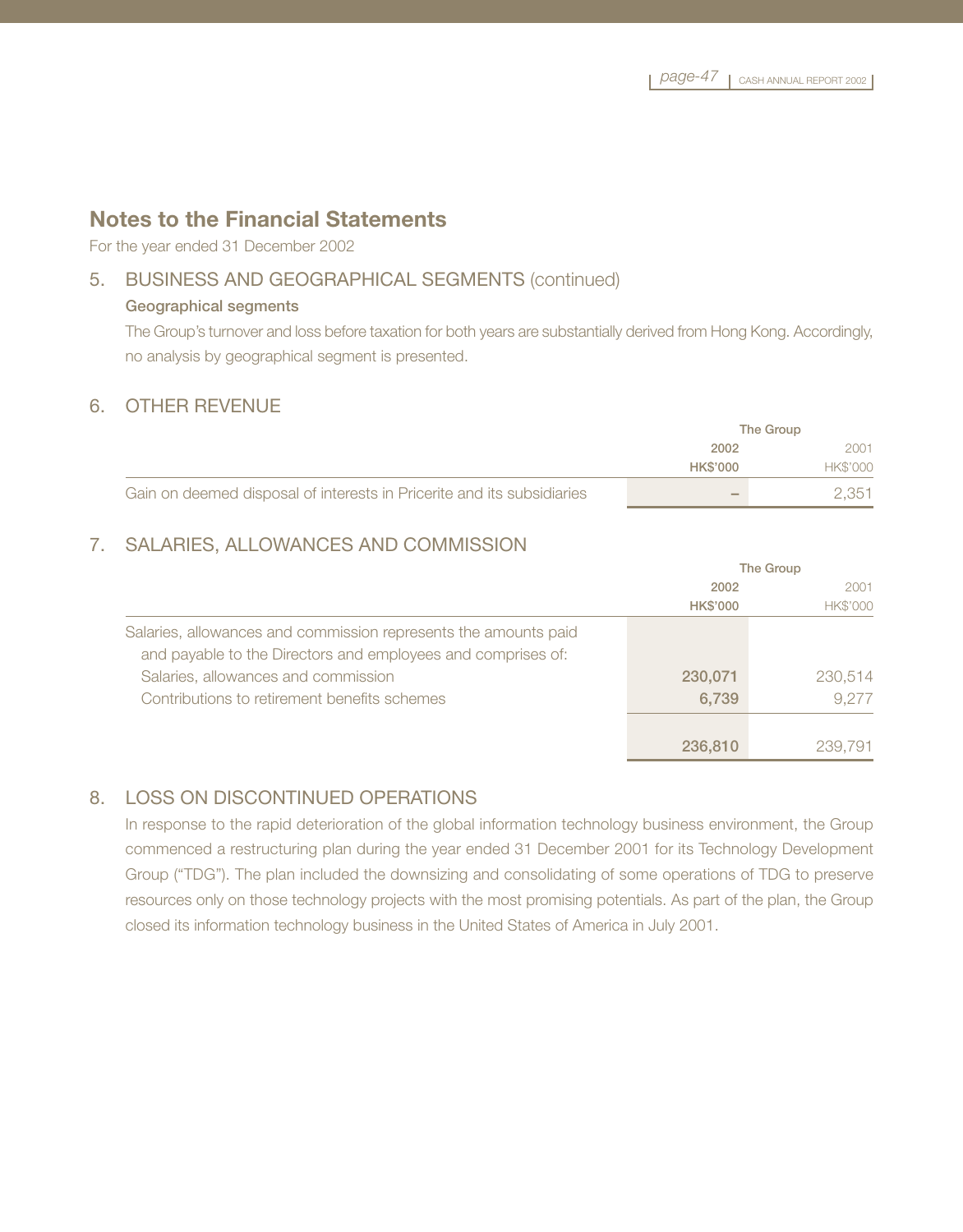For the year ended 31 December 2002

# 8. LOSS ON DISCONTINUED OPERATIONS (continued)

The results of the discontinued operation for the period from 1 January 2001 to the date of discontinuance, which have been included in the consolidated financial statements, are as follows:

|                                     | The Group |
|-------------------------------------|-----------|
|                                     | 2001      |
|                                     | HK\$'000  |
| Turnover                            |           |
| Write-off of property and equipment | 11,170    |
| Redundancy costs                    | 32,489    |
| Loss before taxation                | 43,659    |
| Taxation                            |           |
|                                     | 43,659    |

During the year ended 31 December 2001, TDG utilised approximately HK\$32,489,000 to the Group's net operating cash flows.

# 9. FINANCE COSTS

|                                                              |                 | The Group |  |  |
|--------------------------------------------------------------|-----------------|-----------|--|--|
|                                                              | 2002            | 2001      |  |  |
|                                                              | <b>HK\$'000</b> | HK\$'000  |  |  |
| Interest on:                                                 |                 |           |  |  |
| Bank overdrafts and loans wholly repayable within five years | 4,989           | 10,426    |  |  |
| Finance leases                                               | 173             | 309       |  |  |
|                                                              |                 |           |  |  |
|                                                              | 5.162           | 10.735    |  |  |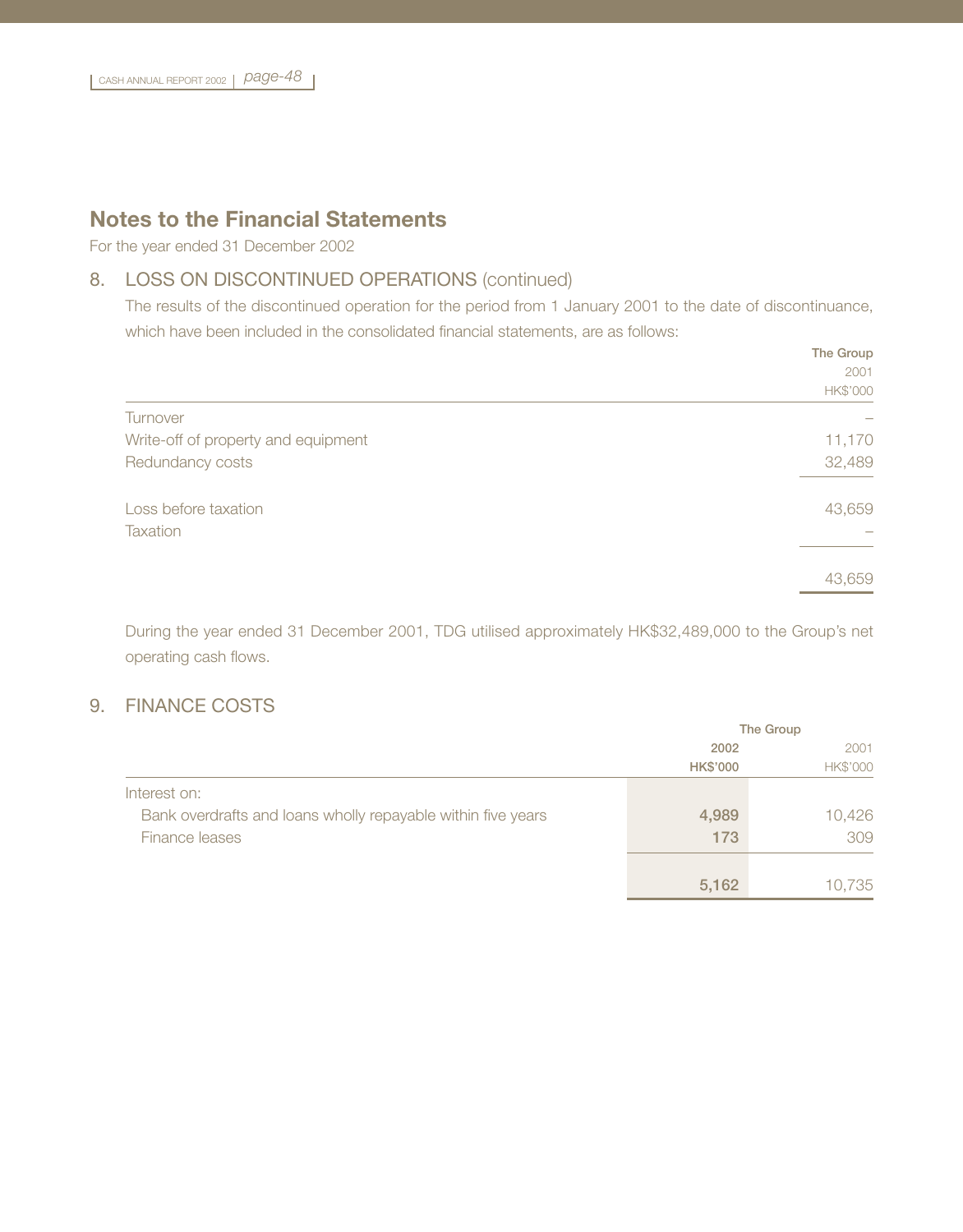For the year ended 31 December 2002

# 10. DIRECTORS' REMUNERATION

|                                               |                 | The Group |  |  |
|-----------------------------------------------|-----------------|-----------|--|--|
|                                               | 2002            | 2001      |  |  |
|                                               | <b>HK\$'000</b> | HK\$'000  |  |  |
| Fees:                                         |                 |           |  |  |
| Executive Directors                           |                 |           |  |  |
| Independent Non-executive Directors           |                 |           |  |  |
| Other emoluments paid to Executive Directors: |                 |           |  |  |
| Salaries, allowances and other benefits       | 7,247           | 7,940     |  |  |
| Contributions to retirement benefits schemes  | 271             | 284       |  |  |
| Performance related incentive payment         | 239             | 3,449     |  |  |
| Total remuneration                            | 7.757           | 11,673    |  |  |

The remuneration of the Directors fell within the following bands:

|                               | The Group        |                  |  |
|-------------------------------|------------------|------------------|--|
|                               | 2002             | 2001             |  |
|                               | Number of        | Number of        |  |
|                               | <b>Directors</b> | <b>Directors</b> |  |
| Nil - HK\$1,000,000           | 6                | 3                |  |
| HK\$1,000,001 - HK\$1,500,000 | 4                |                  |  |
| HK\$1,500,001 - HK\$2,000,000 |                  | 3                |  |
| HK\$2,000,001 - HK\$2,500,000 |                  | 3                |  |
|                               |                  |                  |  |
|                               | 10               | 9                |  |

During the year, no emoluments were paid by the Group to the Directors as an inducement to join or upon joining the Group or as compensation for loss of office. None of the Directors has waived any emoluments during the year.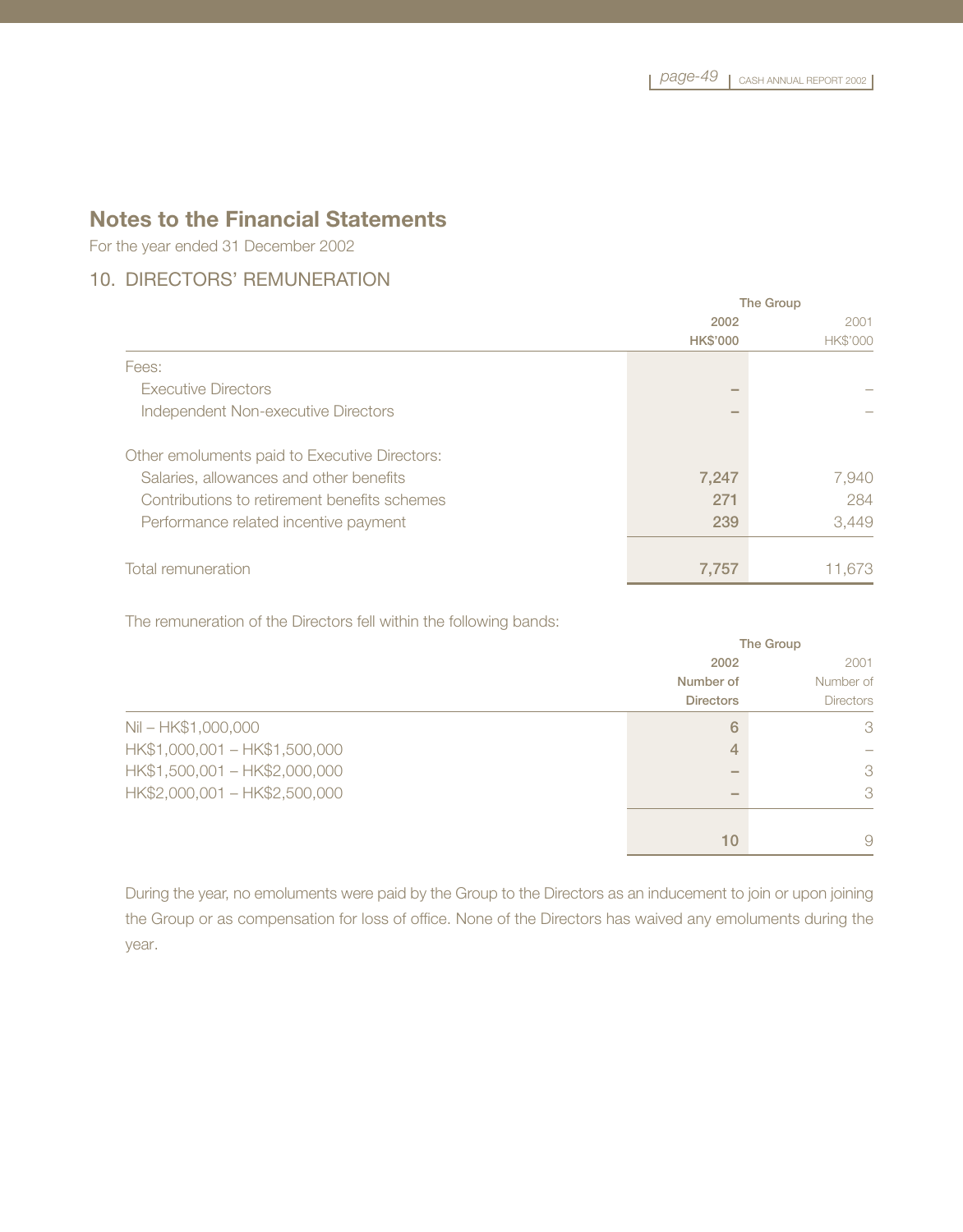For the year ended 31 December 2002

# 11. EMPLOYEES' EMOLUMENTS

The five highest paid employees included two (2001: five) Directors of the Company, details of whose remuneration are included in note 10 above. The details of the remuneration of the remaining three (2001: nil) individual are as follows:

|                                              | The Group       |                 |  |
|----------------------------------------------|-----------------|-----------------|--|
|                                              | 2002            | 2001            |  |
|                                              | <b>HK\$'000</b> | <b>HK\$'000</b> |  |
| Salaries, allowances and benefits in kind    | 3,998           |                 |  |
| Contributions to retirement benefits schemes | 160             |                 |  |
| Performance related incentive payment        | 158             |                 |  |
|                                              |                 |                 |  |
|                                              | 4.316           |                 |  |

Their emoluments were within the following band:

|                                | 2002      | 2001                     |  |
|--------------------------------|-----------|--------------------------|--|
|                                | Number of | Number of                |  |
|                                | employees | employees                |  |
| HK\$1,000,001 to HK\$1,500,000 |           | $\overline{\phantom{a}}$ |  |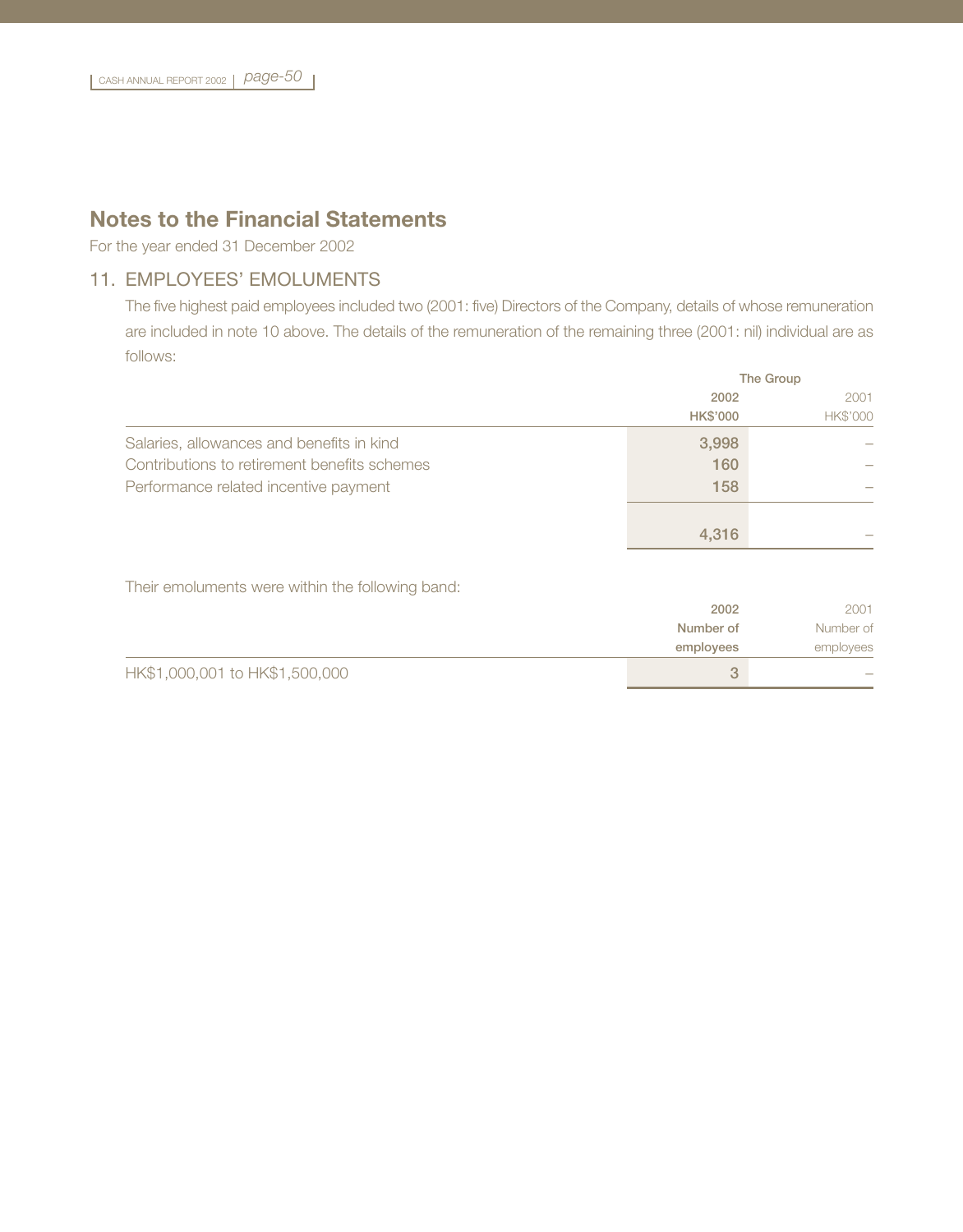For the year ended 31 December 2002

### 12. LOSS BEFORE TAXATION

|                                                                      | The Group       |                 |
|----------------------------------------------------------------------|-----------------|-----------------|
|                                                                      | 2002            | 2001            |
|                                                                      | <b>HK\$'000</b> | <b>HK\$'000</b> |
| Loss before taxation has been arrived at after charging (crediting): |                 |                 |
| Advertising and promotion expenses                                   | 51,119          | 36,949          |
| Allowance for inventory obsolescence and write-off of inventories    |                 |                 |
| (included in the changes in inventories of finished goods)           | 4,990           | 6,795           |
| Amortisation of intangible assets                                    |                 |                 |
| (included in depreciation and amortisation)                          | 1,830           | 1,830           |
| Amortisation of goodwill (included in depreciation and amortisation) | 6,135           | 2,997           |
| Auditors' remuneration                                               | 2,070           | 1,723           |
| Compensation for early termination of tenancy agreements             |                 |                 |
| and investment project                                               | 7,004           |                 |
| Depreciation and amortisation of property and equipment:             |                 |                 |
| Owned assets                                                         | 52,283          | 48,084          |
| Leased assets                                                        | 1,586           | 1,814           |
|                                                                      | 53,869          | 49,898          |
| Loss on disposal of property and equipment                           | 6,081           | 20,143          |
| Loss on disposal of subsidiaries                                     |                 | 1,023           |
| Operating lease rentals in respect of land and buildings             |                 |                 |
| Minimum lease payments                                               | 128,567         | 98,821          |
| Contingent rents                                                     | 5,179           | 9,906           |
|                                                                      | 133,746         | 108,727         |
| Net foreign exchange gain                                            | (706)           | (47)            |

### 13. TAXATION CREDIT

|                                                           |                 | The Group       |  |  |
|-----------------------------------------------------------|-----------------|-----------------|--|--|
|                                                           | 2002            | 2001            |  |  |
|                                                           | <b>HK\$'000</b> | <b>HK\$'000</b> |  |  |
| Hong Kong Profits Tax:                                    |                 |                 |  |  |
| Provision for the year                                    |                 | (200)           |  |  |
| Overprovision in prior years                              | 1,782           | 352             |  |  |
| Underprovision in prior years                             | (3)             |                 |  |  |
|                                                           |                 |                 |  |  |
| Taxation attributable to the Company and its subsidiaries | 1.779           | 152             |  |  |

No provision for Hong Kong Profits Tax was made for the year ended 31 December 2002 as the Company and its subsidiaries either had no assessable profits arising in Hong Kong or the assessable profits were wholly absorbed by tax losses brought forward.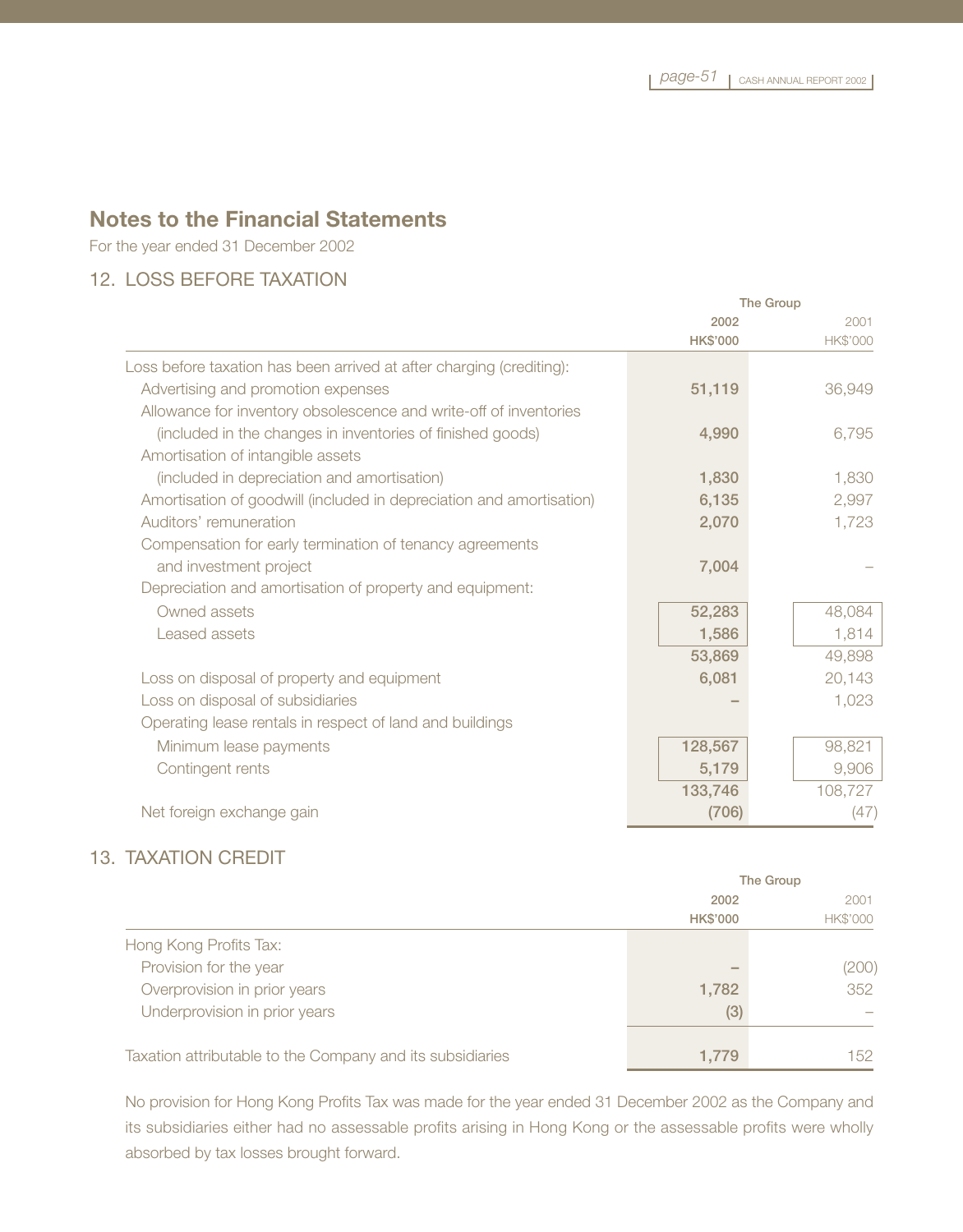For the year ended 31 December 2002

#### 13. TAXATION CREDIT (continued)

Hong Kong Profits Tax was calculated at 16% on the Group's estimated assessable profits arising in Hong Kong for the year ended 31 December 2001.

Details of the Group's unprovided deferred taxation are set out in note 34.

#### 14. LOSS PER SHARE

The calculation of basic and diluted loss per share for the year ended 31 December 2002 together with the comparative figures for 2001 are calculated as follows:

|                                                                                                                        | 2002<br><b>HK\$'000</b> | 2001<br><b>HK\$'000</b> |
|------------------------------------------------------------------------------------------------------------------------|-------------------------|-------------------------|
| Loss for the purpose of basic loss per share<br>Adjustment to the share of result of subsidiaries based on dilution of | (440, 583)              | (454, 036)              |
| their earnings per share                                                                                               | N/A                     | (8)                     |
| Loss for the purpose of diluted loss per share                                                                         | (440, 583)              | (454,044)               |
| Weighted average number of ordinary shares for the purpose of<br>basic and diluted loss per share                      | 311,921,618             | 314,680,405             |

The calculation of diluted loss per share does not:

- (i) adjust the share of result of subsidiaries as the subsidiaries incurred losses for the year; and
- (ii) assume the exercise of the Company's outstanding share options and warrants as the exercise price of those options and warrants were higher than the average market price of shares for both years.

The weighted average number of ordinary shares for the year ended 31 December 2001 for the purpose of basic and diluted loss per share has been adjusted for the share consolidation which took effect on 26 April 2002.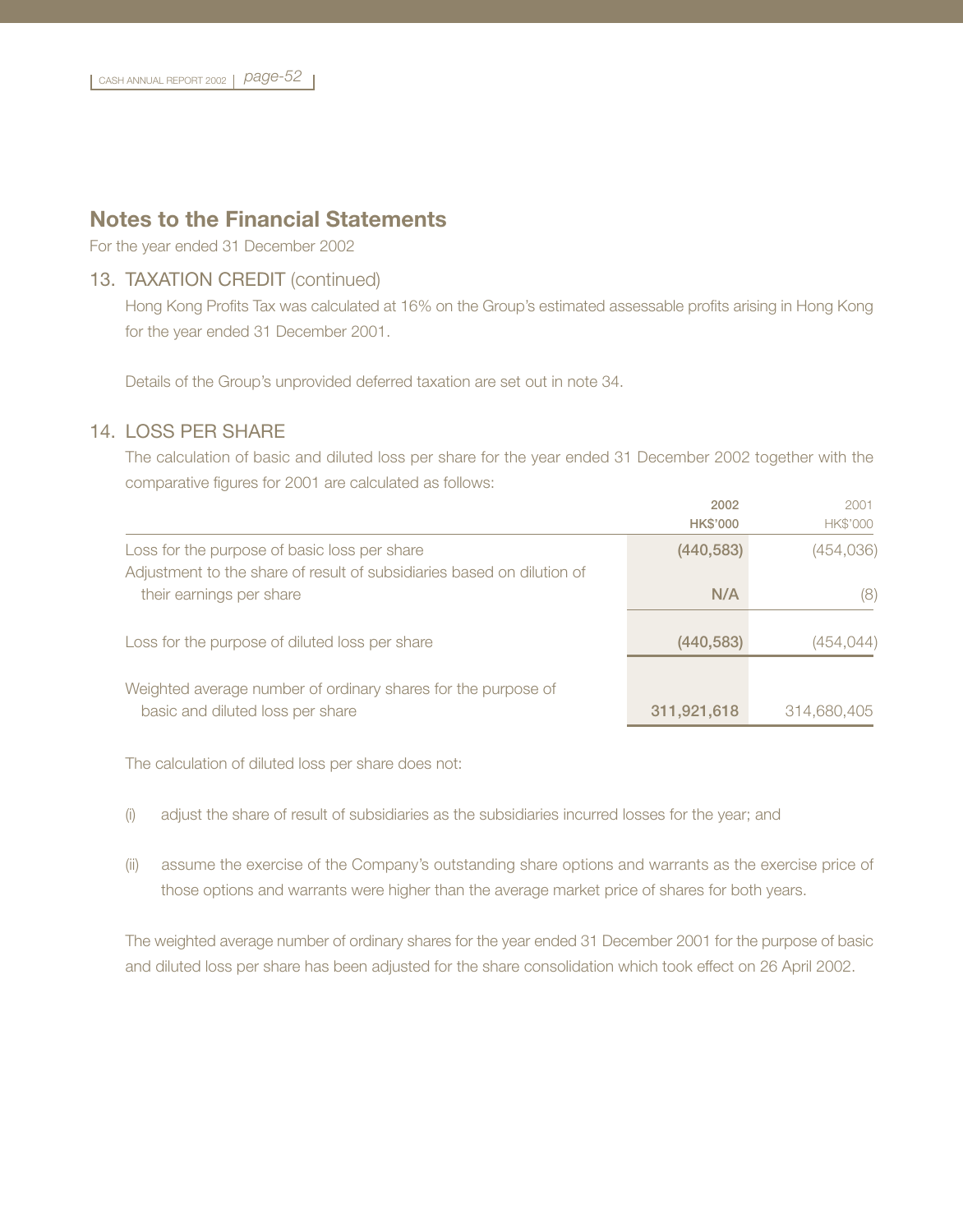For the year ended 31 December 2002

### 15. PROPERTY AND EQUIPMENT

|                                                                                               | Leasehold |                 |                          | Furniture,   |                 |           |
|-----------------------------------------------------------------------------------------------|-----------|-----------------|--------------------------|--------------|-----------------|-----------|
|                                                                                               | land and  | Construction    | Leasehold                | fixtures and | Motor           |           |
|                                                                                               | buildings |                 | in progress improvements | equipment    | vehicles        | Total     |
|                                                                                               | HK\$'000  | <b>HK\$'000</b> | <b>HK\$'000</b>          | HK\$'000     | <b>HK\$'000</b> | HK\$'000  |
| <b>THE GROUP</b>                                                                              |           |                 |                          |              |                 |           |
| <b>COST</b>                                                                                   |           |                 |                          |              |                 |           |
| At 1 January 2002                                                                             | 87,500    | 10,000          | 72,399                   | 135,988      | 6,280           | 312,167   |
| <b>Additions</b>                                                                              |           |                 | 31,325                   | 26,750       | 1,759           | 59,834    |
| Acquired on acquisition of                                                                    |           |                 |                          |              |                 |           |
| a subsidiary                                                                                  |           |                 |                          | 40,000       | 450             | 40,450    |
| <b>Disposals</b>                                                                              | (17,500)  |                 | (5,634)                  | (17, 466)    | (2,659)         | (43, 259) |
| At 31 December 2002                                                                           | 70,000    | 10,000          | 98,090                   | 185,272      | 5,830           | 369,192   |
| <b>ACCUMULATED</b><br><b>DEPRECIATION AND</b><br><b>AMORTISATION AND</b><br><b>IMPAIRMENT</b> |           |                 |                          |              |                 |           |
| At 1 January 2002                                                                             | 9,500     |                 | 17,835                   | 46,071       | 2,308           | 75,714    |
| Provided for the year                                                                         | 2,233     |                 | 20,526                   | 29,736       | 1,374           | 53,869    |
| Impairment loss recognised                                                                    |           |                 |                          |              |                 |           |
| in the income statement                                                                       | 11,286    | 10,000          | 769                      | 42,098       |                 | 64,153    |
| Eliminated on disposals                                                                       | (1, 877)  |                 | (1,995)                  | (9,080)      | (1,893)         | (14, 845) |
| At 31 December 2002                                                                           | 21,142    | 10,000          | 37,135                   | 108,825      | 1,789           | 178,891   |
| NET BOOK VALUES                                                                               |           |                 |                          |              |                 |           |
| At 31 December 2002                                                                           | 48,858    |                 | 60,955                   | 76,447       | 4,041           | 190,301   |
| At 31 December 2001                                                                           | 78,000    | 10,000          | 54,564                   | 89,917       | 3,972           | 236,453   |

During the year, the Group entered into a provisional sale and purchase agreement with a third party under which the Group agree to sell its long term leasehold land and buildings at a total consideration of approximately HK\$15,000,000. This sale was completed in March 2003. After making due enquiry, the Directors were satisfied that the selling price of the long term leasehold land and buildings represented the market value as at 31 December 2002. Thus, an impairment loss of approximately HK\$10,400,000 is recognised in the income statement.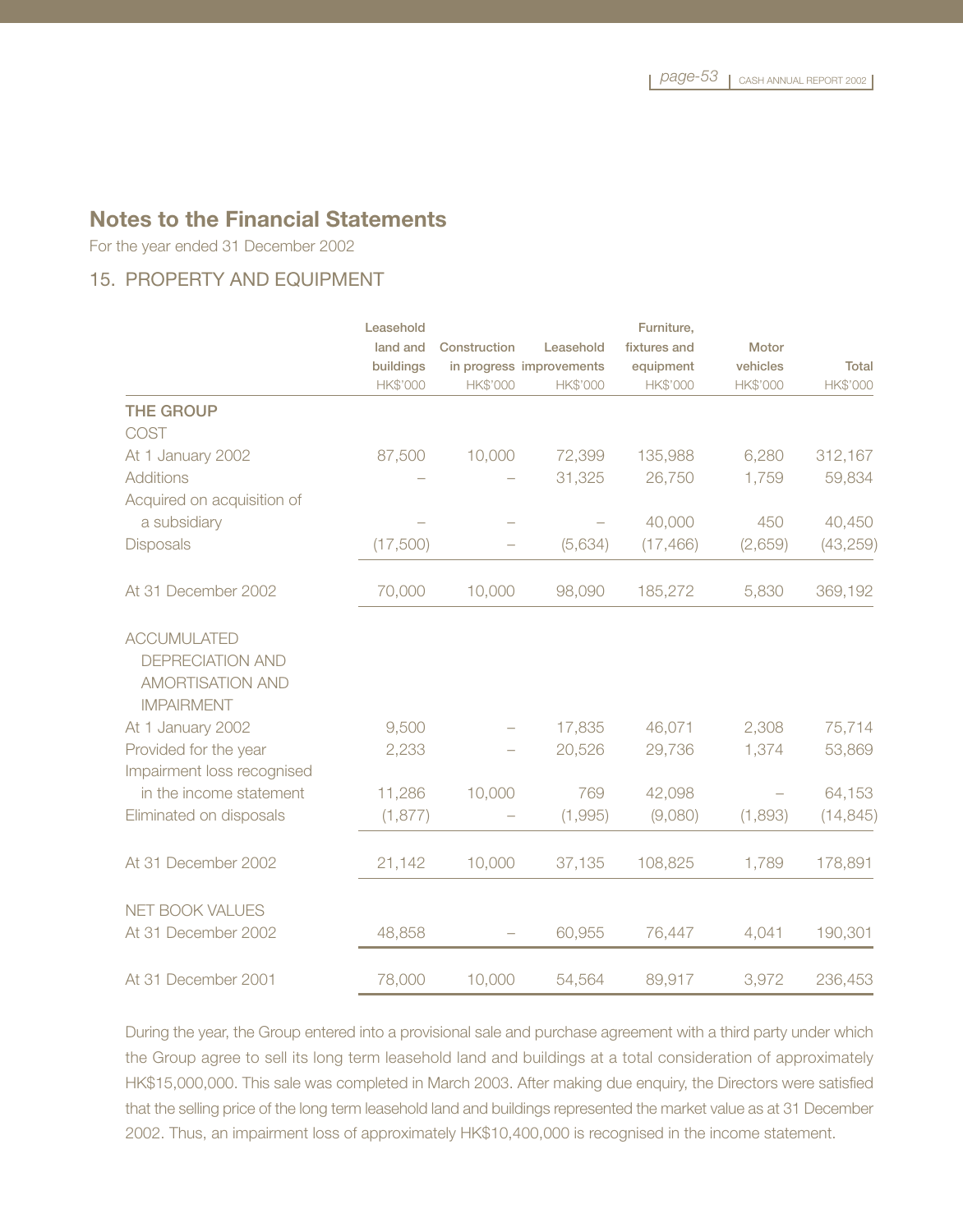For the year ended 31 December 2002

#### 15. PROPERTY AND EQUIPMENT (continued)

The Directors have reassessed the recoverable amount of the medium-term leasehold land and buildings and recognised an impairment loss of approximately HK\$886,000 which was determined with reference to the market price.

During the year, the Group entered into an agreement with a landlord pursuant to which several shops' tenancy agreements would be early terminated. The Directors have reassessed the recoverable amount of the assets amounting to approximately HK\$2,867,000 in these shops and recognised an impairment loss of approximately HK\$2,867,000.

Due to the cessation of the personal loan financing activity, the Directors have reassessed the recoverable amount of the assets of construction in progress amounting to approximately HK\$10,000,000 for this activity and recognised an impairment loss of approximately HK\$10,000,000 in the income statement.

During the year, the Group acquired a software of HK\$40,000,000 through acquisition of a subsidiary for the purpose of a proposed project for the development of a smart community. However, the proposed project was aborted and the Directors recognised an impairment loss of HK\$40,000,000 in the financial statements.

The leasehold land and buildings of the Group are situated in Hong Kong. The lease terms of the leasehold land and buildings are as follows:

|                    | 2002            | 2001     |
|--------------------|-----------------|----------|
|                    | <b>HK\$'000</b> | HK\$'000 |
| Long leases        | 14,516          | 25,400   |
| Medium-term leases | 34,342          | 52,600   |
|                    |                 |          |
|                    | 48,858          | 78,000   |

The leasehold land and buildings with a net book value of approximately HK\$44,858,000 (2001: HK\$71,000,000) held by the Group were pledged to secure general banking facilities granted to the Group.

The net book values of furniture, fixtures and equipment of HK\$76,447,000 and motor vehicles of HK\$4,041,000 include an amount of HK\$227,000 (2001: HK\$1,740,000) and HK\$2,970,000 (2001: HK\$2,764,000) respectively in respect of assets held under finance leases.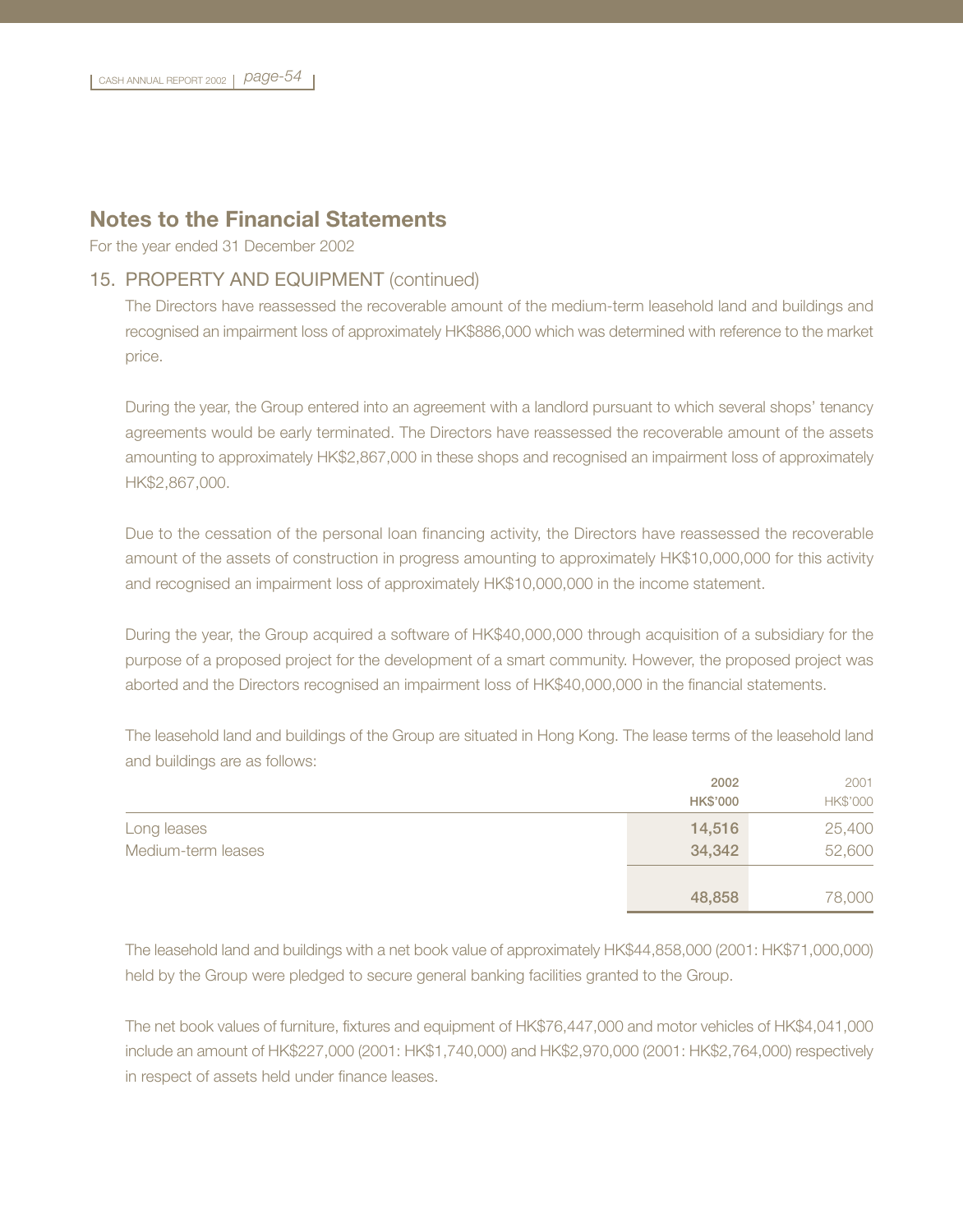For the year ended 31 December 2002

# 15. PROPERTY AND EQUIPMENT (continued)

|                                           |                 | Furniture,      | Total    |
|-------------------------------------------|-----------------|-----------------|----------|
|                                           | Leasehold       | fixtures and    |          |
|                                           | improvements    | equipment       |          |
|                                           | <b>HK\$'000</b> | <b>HK\$'000</b> | HK\$'000 |
| <b>THE COMPANY</b>                        |                 |                 |          |
| <b>COST</b>                               |                 |                 |          |
| At 1 January 2002 and at 31 December 2002 | 8,426           | 11,130          | 19,556   |
| ACCUMULATED DEPRECIATION                  |                 |                 |          |
| At 1 January 2002                         | 4,280           | 9,526           | 13,806   |
| Provided for the year                     | 1,538           | 1,593           | 3,131    |
| At 31 December 2002                       | 5,818           | 11,119          | 16,937   |
| NET BOOK VALUES                           |                 |                 |          |
| At 31 December 2002                       | 2,608           | 11              | 2,619    |
| At 31 December 2001                       | 4,146           | 1,604           | 5,750    |

### 16. INVESTMENTS IN SUBSIDIARIES

|                            |                 | The Company |  |  |
|----------------------------|-----------------|-------------|--|--|
|                            | 2002            | 2001        |  |  |
|                            | <b>HK\$'000</b> | HK\$'000    |  |  |
| Unlisted shares, at cost   | 60,793          | 60,793      |  |  |
| Impairment loss recognised | (60, 793)       | (60, 793)   |  |  |
|                            |                 |             |  |  |
|                            |                 |             |  |  |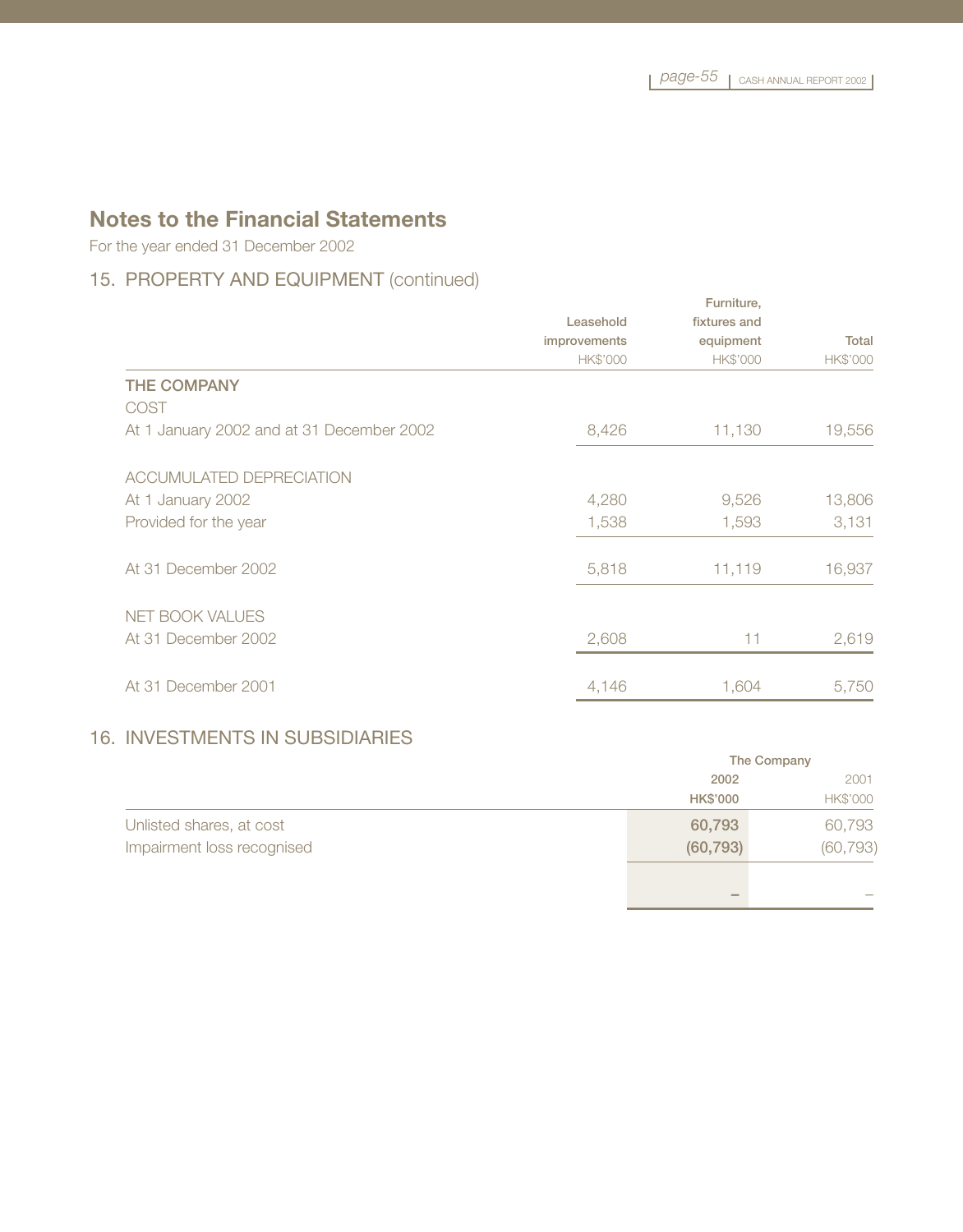For the year ended 31 December 2002

# 16. INVESTMENTS IN SUBSIDIARIES (continued)

The following table lists the subsidiaries of the Company which, in the opinion of the Directors, principally affected the results or assets of the Group. To give details of other subsidiaries would, in the opinion of the Directors, result in particulars of excessive length.

| <b>Name</b>                                                 | Place/<br>Country of<br>incorporation | Paid up issued<br>share capital/<br>registered capital                   | Proportion of<br>nominal value of<br>issued share capital/<br>registered capital<br>held by the Company<br>$\%$ | <b>Principal activities</b>                                 |
|-------------------------------------------------------------|---------------------------------------|--------------------------------------------------------------------------|-----------------------------------------------------------------------------------------------------------------|-------------------------------------------------------------|
| <b>Halo Solutions</b><br>Limited                            | Hong Kong                             | Ordinary<br><b>HK\$2</b>                                                 | 100                                                                                                             | Provision of information<br>technology advisory<br>services |
| <b>CASH Financial</b><br>Services Group<br>Limited ("CFSG") | Bermuda                               | Ordinary<br>HK\$10,075,941                                               | 50.08                                                                                                           | Investment holding                                          |
| <b>CASH E-Trade</b><br>Limited                              | Hong Kong                             | Ordinary<br>HK\$4,000,000                                                | 50.08                                                                                                           | Provision of management<br>services                         |
| <b>CASH Payment</b><br><b>Services Limited</b>              | Hong Kong                             | Ordinary<br><b>HK\$2</b>                                                 | 50.08                                                                                                           | Provision of payment<br>gateway services                    |
| <b>Celestial Capital</b><br>Limited                         | Hong Kong                             | Ordinary<br>HK\$17,000,000                                               | 50.08                                                                                                           | Provision of corporate<br>finance services                  |
| <b>Celestial Commodities</b><br>Limited                     | Hong Kong                             | Ordinary<br>HK\$10,000,000                                               | 50.08                                                                                                           | Futures and options<br>broking and trading                  |
| <b>Celestial Finance</b><br>Limited                         | Hong Kong                             | Ordinary<br>HK\$30,000,002<br>Non-voting<br>deferred *<br>HK\$10,000,000 | 50.08                                                                                                           | Provision of share margin<br>financing                      |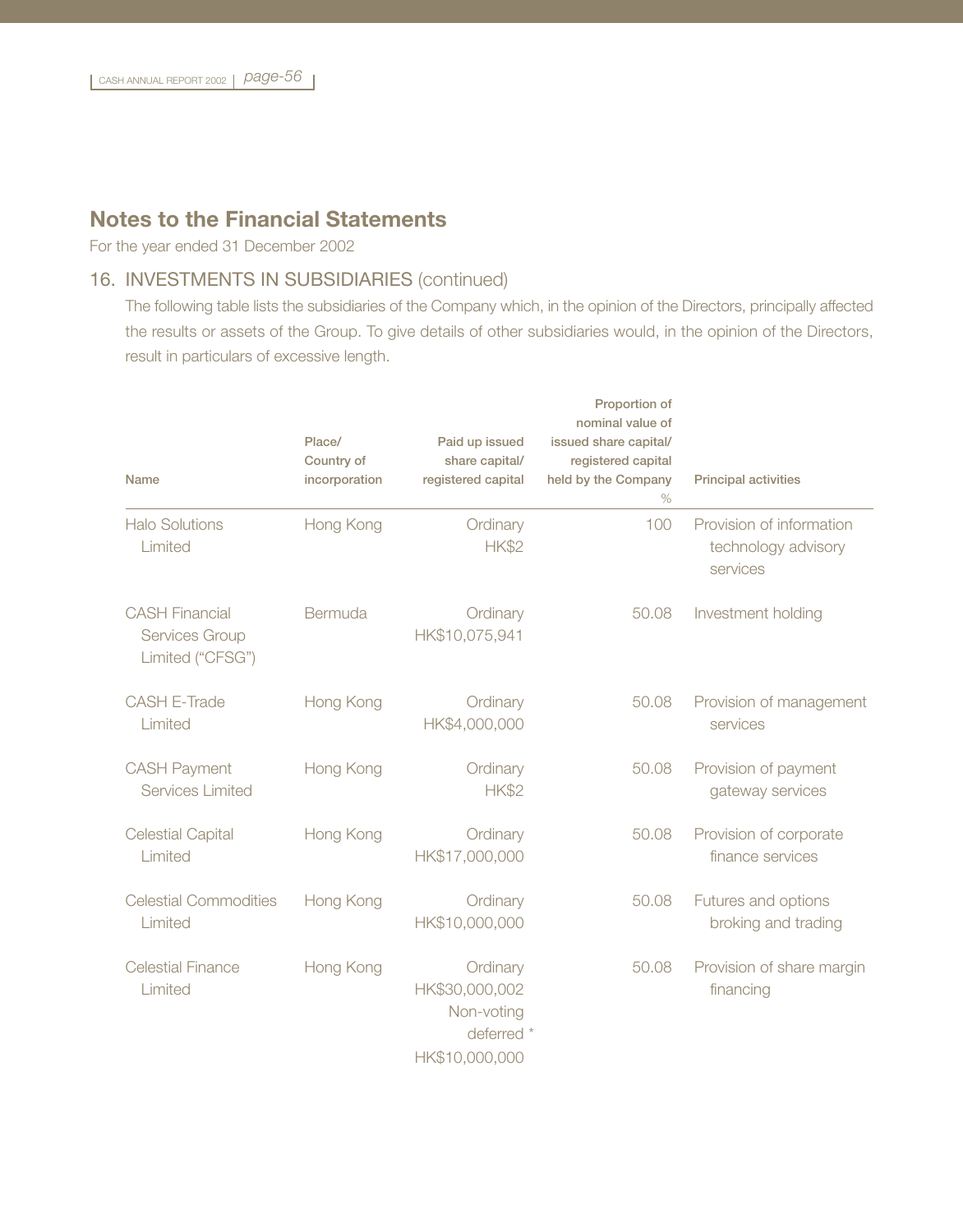For the year ended 31 December 2002

# 16. INVESTMENTS IN SUBSIDIARIES (continued)

| <b>Name</b>                                                           | Place/<br>Country of<br>incorporation | Paid up issued<br>share capital/<br>registered capital                 | Proportion of<br>nominal value of<br>issued share capital/<br>registered capital<br>held by the Company<br>$\%$ | <b>Principal activities</b>                                        |
|-----------------------------------------------------------------------|---------------------------------------|------------------------------------------------------------------------|-----------------------------------------------------------------------------------------------------------------|--------------------------------------------------------------------|
| Celestial<br>(International)<br>Securities &<br>Investment<br>Limited | Hong Kong                             | Ordinary<br><b>HK\$2</b><br>Non-voting<br>deferred *<br>HK\$10,000,000 | 50.08                                                                                                           | Money lending                                                      |
| <b>Celestial Securities</b><br>Limited                                | Hong Kong                             | Ordinary<br>HK\$50,000,000                                             | 50.08                                                                                                           | Securities and equity<br>options broking and<br>trading            |
| <b>Pricerite Group Limited</b>                                        | Bermuda                               | Ordinary<br>HK\$207,677,700                                            | 68.35                                                                                                           | Investment holding                                                 |
| <b>Pricerite Stores</b><br>Limited                                    | Hong Kong                             | Ordinary<br>HK\$1,000<br>Non-voting<br>deferred **<br>HK\$5,000,000    | 68.35                                                                                                           | Retailing of furniture<br>and household goods                      |
| Pricerite.com.hk<br>Limited                                           | Hong Kong                             | Ordinary<br><b>HK\$2</b>                                               | 68.35                                                                                                           | Retailing of furniture<br>and household goods<br>through a website |
| <b>Cosmos Global</b><br>Limited                                       | Hong Kong                             | Ordinary<br><b>HK\$2</b>                                               | 68.35                                                                                                           | Wholesale and retailing<br>of cosmetic and skin<br>care products   |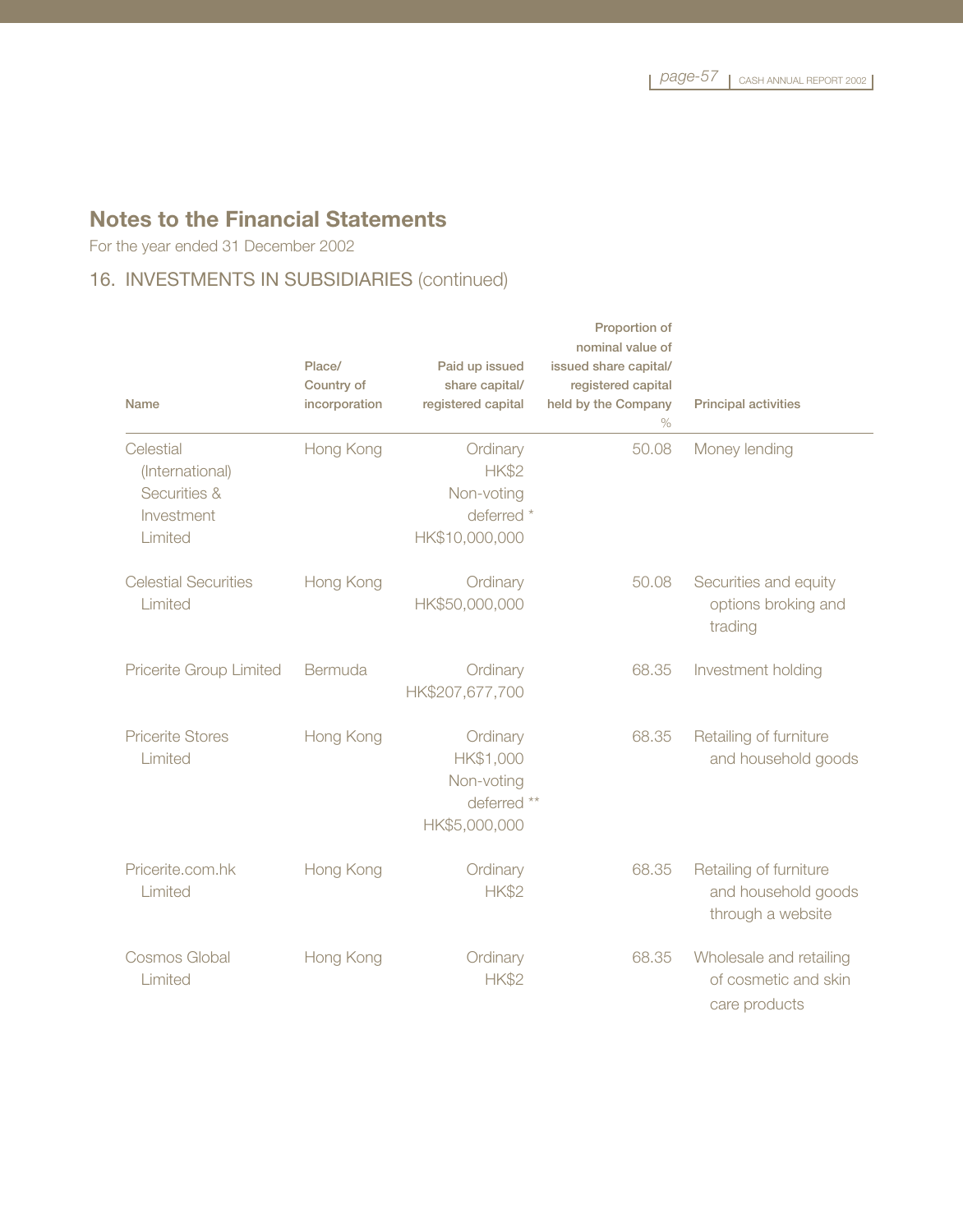For the year ended 31 December 2002

#### 16. INVESTMENTS IN SUBSIDIARIES (continued)

- The rights and restrictions attaching to such non-voting deferred shares are summarised as follows:
	- (a) as regards voting, the non-voting deferred shares do not entitle the holders thereof to attend or vote at any general meeting of the relevant company;
	- (b) as regards income, the holders thereof are not entitled to any dividend unless the relevant company determines to distribute in respect of any financial year distributable profits in excess of HK\$1 trillion to which the holders of the non-voting deferred shares are collectively entitled to one half of the said profits in excess of the said HK\$1 trillion; and
	- (c) as regards capital, on a return of assets on winding-up or otherwise the assets of the company to be returned, the holders of such non-voting deferred shares are collectively entitled to one half of the surplus assets of the company in excess of HK\$500 trillion.
- The rights and restrictions attaching to such non-voting deferred shares are summarised as follows:
	- (a) as regards voting, the non-voting deferred shares do not entitle the holders thereof to attend or vote at any general meeting of the relevant company;
	- (b) as regards dividends, the holders thereof are not entitled to any dividend unless the net profits of the relevant company available for dividend (as certified by its auditors) as earned in the year in respect of which a dividend is declared exceed HK\$100 billion, in which case the holders of the non-voting deferred shares are collectively entitled to one thousandth of one per cent of the amount of the profits so available which exceed HK\$100 billion; and
	- (c) as regards capital, on a return of assets or a winding-up, the holders of such non-voting deferred shares are entitled out of the surplus assets of the relevant company to a return of capital paid on such non-voting deferred shares held by then after a total of HK\$1,000 billion has been distributed in such winding-up in respect of each of the issued ordinary shares in the relevant company.

The principal place of operation of the subsidiaries is Hong Kong. All the subsidiaries shown above are indirectly held by the Company.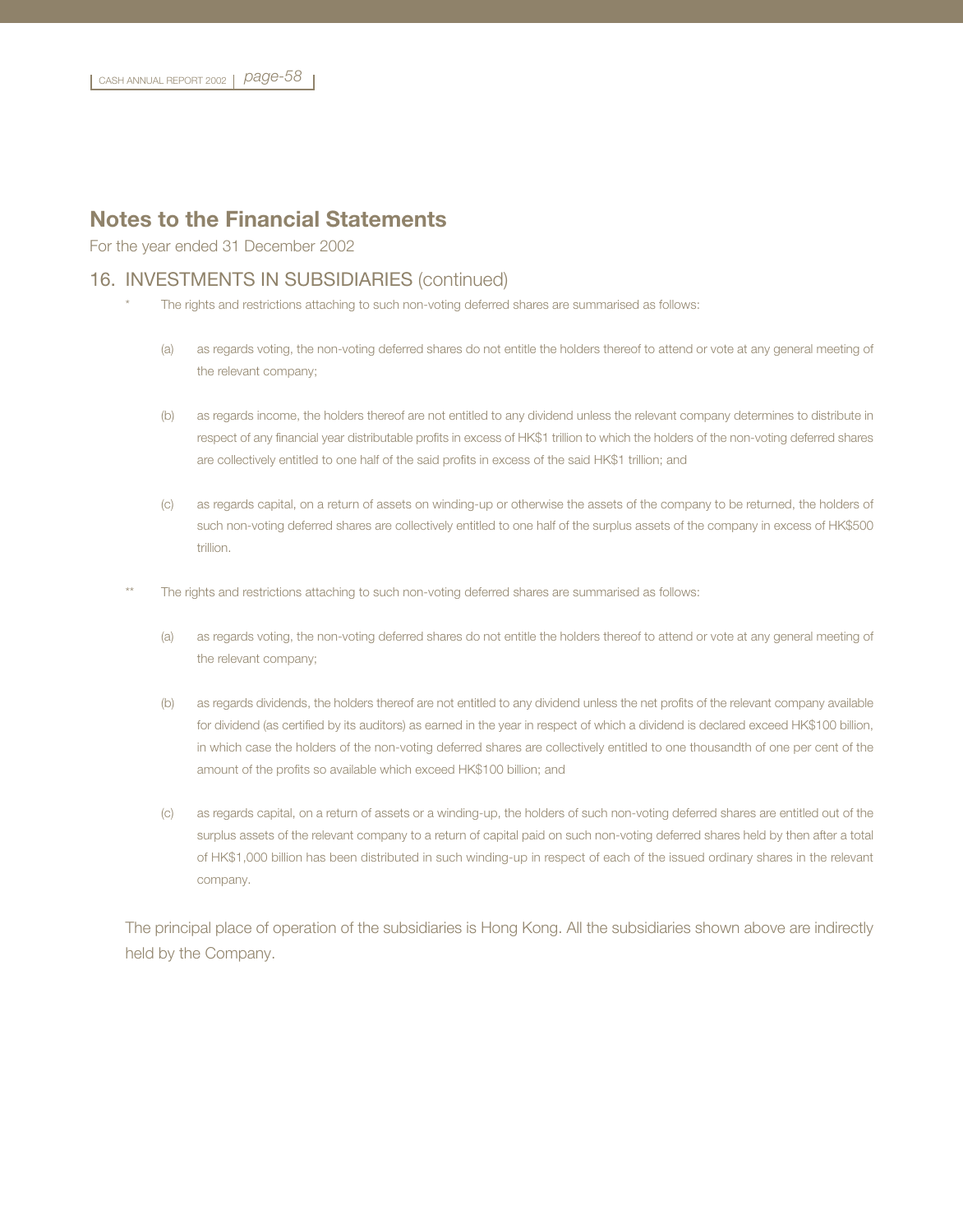For the year ended 31 December 2002

### 17. INTERESTS IN ASSOCIATES

|                                    |                 | The Group |
|------------------------------------|-----------------|-----------|
|                                    | 2002            | 2001      |
|                                    | <b>HK\$'000</b> | HK\$'000  |
| Share of net assets                |                 |           |
| Loan to an associate               | 219,828         | 164,466   |
| Allowance for loan to an associate | (219, 828)      |           |
|                                    |                 |           |
|                                    |                 | 164,466   |

The loan to an associate is unsecured, non-interest bearing and has no fixed terms of repayment. In the opinion of Directors, the loan to the associate will not be recoverable and accordingly an allowance of approximately HK\$219,828,000 has been made.

At 31 December 2002, the Group had interests in the following principal associates:

| <b>Name</b>                                       | Place of<br>incorporation | Form of<br>business<br>structure | Provision of<br>nominal value<br>of issued<br>ordinary capital<br>held by the Group<br>$\%$ | <b>Principal activities</b>                                                                                 |
|---------------------------------------------------|---------------------------|----------------------------------|---------------------------------------------------------------------------------------------|-------------------------------------------------------------------------------------------------------------|
| <b>Transtech Services</b><br><b>Group Limited</b> | Hong Kong                 | Incorporated                     | 46.25                                                                                       | Investment holding                                                                                          |
| <b>Transtech Photonics</b><br>Limited             | Hong Kong                 | Incorporated                     | 46.25                                                                                       | Producing of photonics<br>products and system<br>but had not yet<br>commenced production<br>during the year |

Transtech Photonics Limited is a wholly-owned subsidiary of Transtech Services Group Limited.

The principal place of operation of these companies is Hong Kong.

The following details have been extracted from the consolidated management accounts of Transtech Services Group Limited.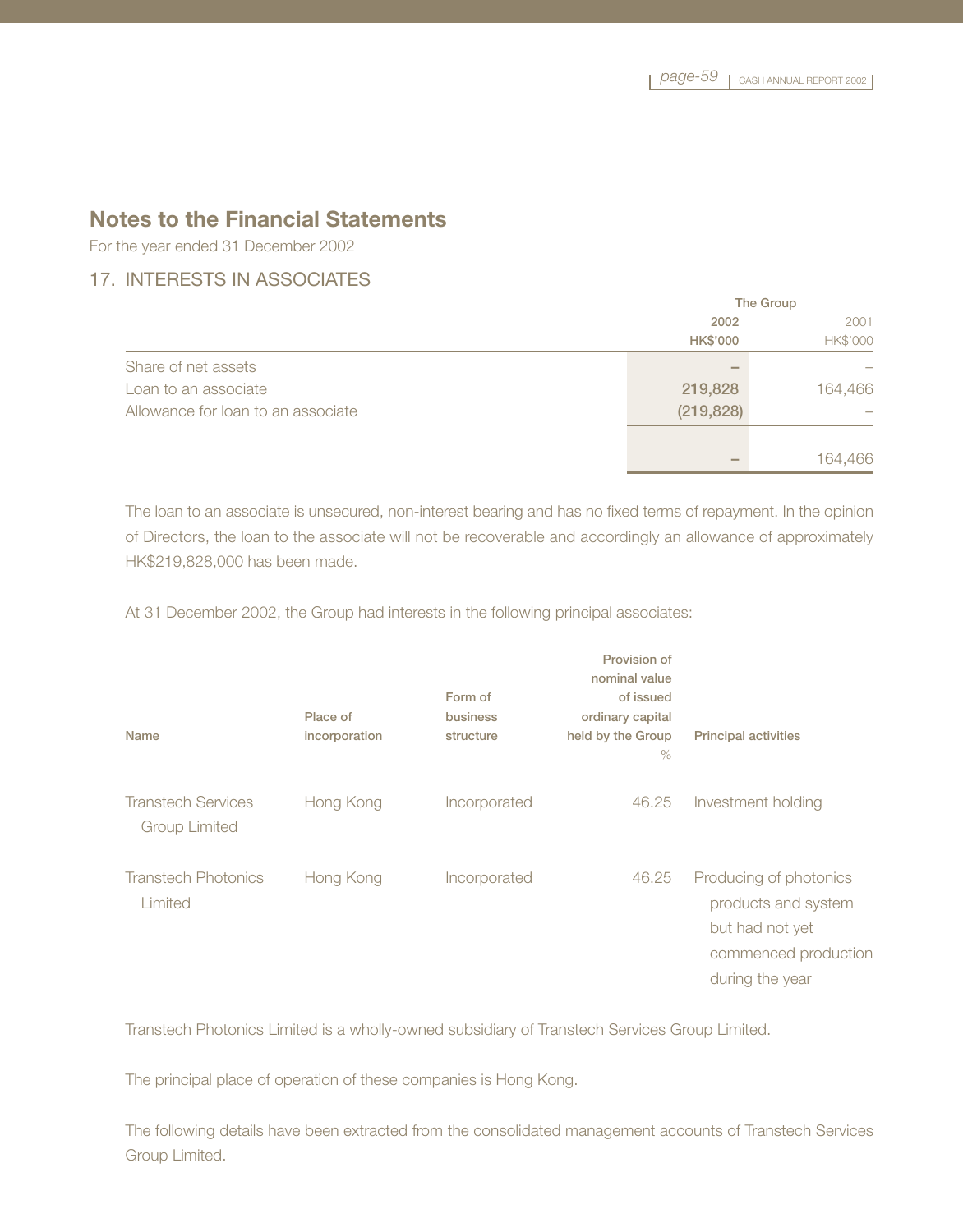For the year ended 31 December 2002

### 17. INTERESTS IN ASSOCIATES (continued)

|                         | 2002            | 2001            |
|-------------------------|-----------------|-----------------|
|                         | <b>HK\$'000</b> | <b>HK\$'000</b> |
| Non-current assets      | 397,494         | 327,506         |
| Current assets          | 4,483           | 9,825           |
| Non-current liabilities | 440,198         | 328,932         |
| Current liabilities     | 15,165          | 35,845          |
| Net liabilities         | (53, 386)       | (27, 446)       |
| Net loss for the year   | 25,910          | 28,449          |

### 18. INVESTMENTS

|                            |                       |                          |               | <b>The Group</b>  |               |               |
|----------------------------|-----------------------|--------------------------|---------------|-------------------|---------------|---------------|
|                            | Investment securities |                          |               | Other investments | Total         |               |
|                            | 2002                  | 2001                     | 2002          | 2001              | 2002          | 2001          |
|                            | <b>HK'000</b>         | <b>HK'000</b>            | <b>HK'000</b> | <b>HK'000</b>     | <b>HK'000</b> | <b>HK'000</b> |
| Equity securities:         |                       |                          |               |                   |               |               |
| Non-current                |                       |                          |               |                   |               |               |
| Unlisted, at cost          | 301,500               | 301,500                  |               | -                 | 301,500       | 301,500       |
| Impairment loss recognised | (301, 500)            | (244, 500)               |               | -                 | (301, 500)    | (244, 500)    |
|                            |                       |                          |               |                   |               |               |
|                            |                       | 57,000                   |               |                   |               | 57,000        |
|                            |                       |                          |               |                   |               |               |
| Current                    |                       |                          |               |                   |               |               |
| Listed in Hong Kong,       |                       |                          |               |                   |               |               |
| at market value            |                       | $\overline{\phantom{0}}$ | 52,534        | 33,502            | 52,534        | 33,502        |
|                            |                       |                          |               |                   |               |               |
|                            |                       | 57,000                   | 52,534        | 33,502            | 52,534        | 90,502        |

In response to the deterioration of the global information technology business environment during the year, the Group has assessed the recoverable amounts of its investment securities. The Directors, having taken into account the revenues generated from these companies, the prevailing uncertain and sluggish economic condition and the estimated future cash flows generated from these companies, recognised an impairment loss of approximately HK\$57,000,000 (2001: HK\$228,900,000) in respect of the investment securities.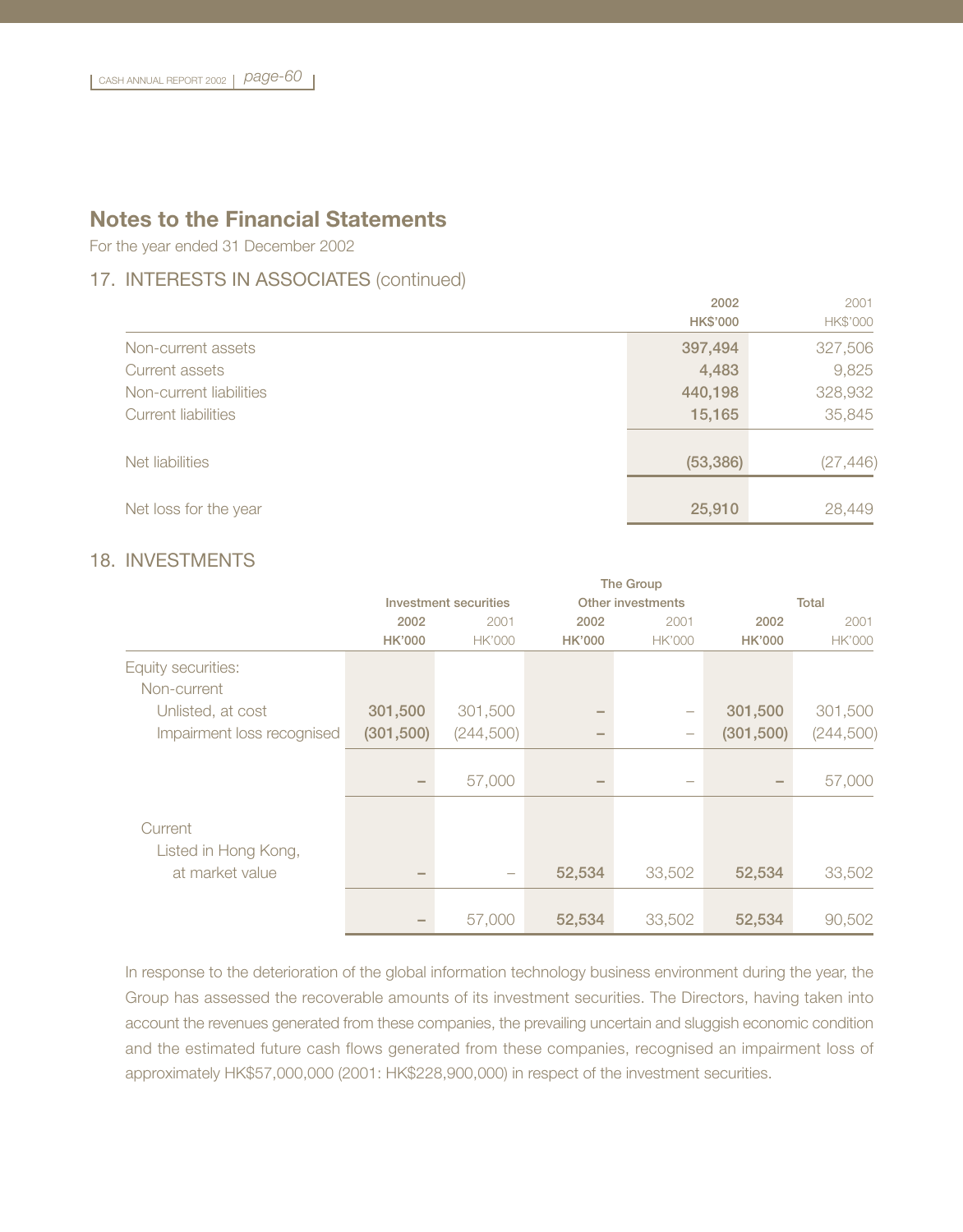For the year ended 31 December 2002

### 19. GOODWILL

|                                           | The Group<br>HK\$'000 |
|-------------------------------------------|-----------------------|
| <b>COST</b>                               |                       |
| At 1 January 2002 and at 31 December 2002 | 91,601                |
| <b>AMORTISATION</b>                       |                       |
| At 1 January 2002                         | 2,997                 |
| Charged for the year                      | 6,135                 |
| Impairment loss recognised                | 27,209                |
| At 31 December 2002                       | 36,341                |
| NET BOOK VALUES                           |                       |
| At 31 December 2002                       | 55,260                |
| At 31 December 2001                       | 88,604                |

The amortisation period adopted for goodwill is from 10 to 20 years.

Due to cessation of the business of the subsidiaries principally engaging in retailing of discounted products and continuous losses incurred by those subsidiaries principally engaging in wholesale and retailing of cosmetic and skin care products, the Directors having taken into account the current economic condition and the changes in the business environment in the wholesale and retailing business, recognised an impairment loss of HK\$27,209,000 in respect of goodwill arising from the acquisition of these subsidiaries.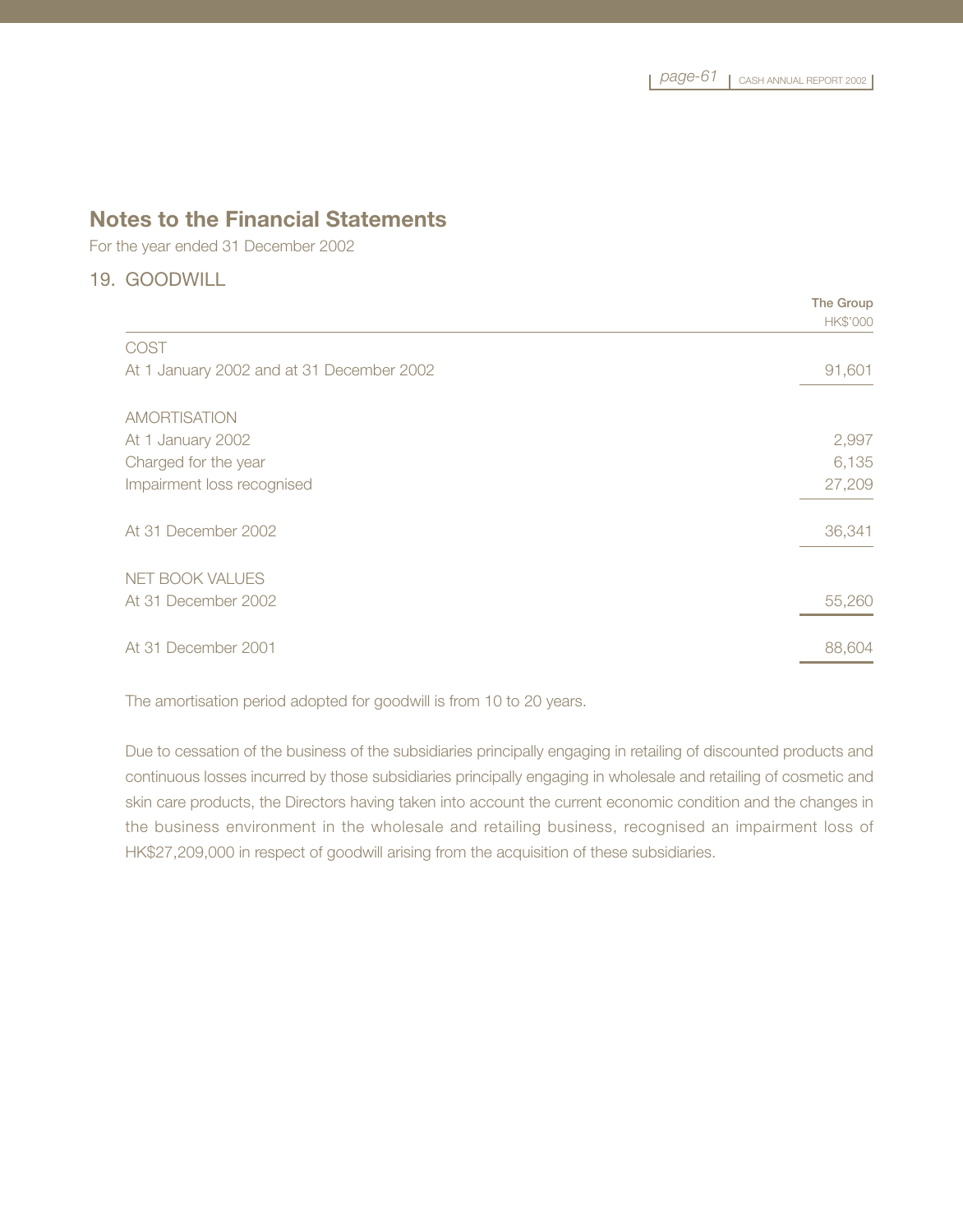For the year ended 31 December 2002

### 20. INTANGIBLE ASSETS

|                                           | The Group<br>HK\$'000 |
|-------------------------------------------|-----------------------|
| <b>COST</b>                               |                       |
| At 1 January 2002 and at 31 December 2002 | 18,235                |
| <b>AMORTISATION</b>                       |                       |
| At 1 January 2002                         | 3,653                 |
| Charged for the year                      | 1,830                 |
| At 31 December 2002                       | 5,483                 |
| NET BOOK VALUES                           |                       |
| At 31 December 2002                       | 12,752                |
| At 31 December 2001                       | 14,582                |

Intangible assets represent trading rights in exchanges in Hong Kong and are amortised over 10 years.

# 21. OTHER ASSETS

|                                                            | The Group       |                 |
|------------------------------------------------------------|-----------------|-----------------|
|                                                            | 2002            | 2001            |
|                                                            | <b>HK\$'000</b> | <b>HK\$'000</b> |
| Club memberships                                           | 5,588           | 5,588           |
| Prepayment for advertising and tele-communication services | 21,554          |                 |
| Statutory and other deposits                               | 5,379           | 9,479           |
| Deposits for long term investments/projects                |                 | 39,000          |
|                                                            | 32,521          | 54.067          |
| Impairment loss recognised in respect of club membership   | (1, 330)        |                 |
|                                                            |                 |                 |
|                                                            | 31,191          | 54.067          |

At the balance sheet date, the Directors reassessed the recoverable amount of the club membership and recognised an impairment loss of approximately HK\$1,330,000 which was determined by reference to the market price.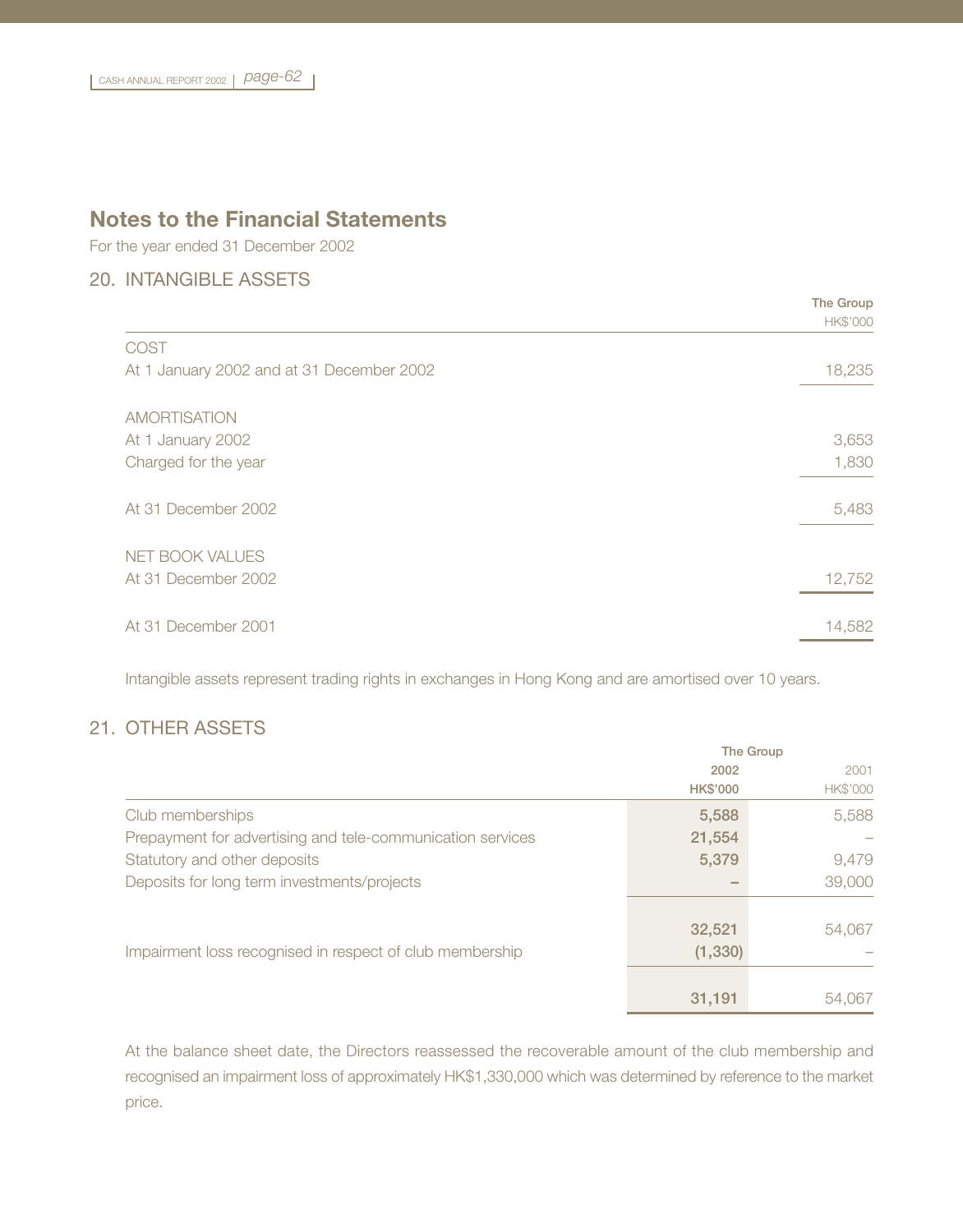For the year ended 31 December 2002

# 22. LOANS RECEIVABLE

The maturity of the loans receivable is as follows:

|                                      | The Group       |                         |
|--------------------------------------|-----------------|-------------------------|
|                                      | 2002            | 2001<br><b>HK\$'000</b> |
|                                      | <b>HK\$'000</b> |                         |
| Matured within 180 days              | 600             | 22,770                  |
| Matured between 181 days to 365 days | 600             | 1,700                   |
| Matured within one year              | 1,200           | 24,470                  |
| Matured over one year                | 2,217           | 42,646                  |
|                                      | 3,417           | 67.116                  |

### 23. INVENTORIES

|                              | The Group       |          |  |
|------------------------------|-----------------|----------|--|
|                              | 2002            |          |  |
|                              | <b>HK\$'000</b> | HK\$'000 |  |
| Finished goods held for sale | 65,391          | 53,983   |  |

Finished goods of approximately HK\$2,607,000 (2001: HK\$8,479,000) are carried at net realisable value.

# 24. ACCOUNTS RECEIVABLE

|                                                                                     | <b>The Group</b> |                 |
|-------------------------------------------------------------------------------------|------------------|-----------------|
|                                                                                     | 2002             | 2001            |
|                                                                                     | <b>HK\$'000</b>  | <b>HK\$'000</b> |
| Accounts receivable arising from the business of dealing in                         |                  |                 |
| securities and equity options:                                                      |                  |                 |
| Clearing houses, brokers and dealers                                                | 5,254            | 10,928          |
| Cash clients                                                                        | 29,433           | 11,817          |
| Margin clients                                                                      | 100,467          | 221,456         |
| Accounts receivable arising from the business of dealing in futures<br>and options: |                  |                 |
| Clearing houses, brokers and dealers                                                | 36,887           | 43,674          |
| Trade debtors                                                                       | 550              | 2,997           |
|                                                                                     |                  |                 |
|                                                                                     | 172,591          | 290,872         |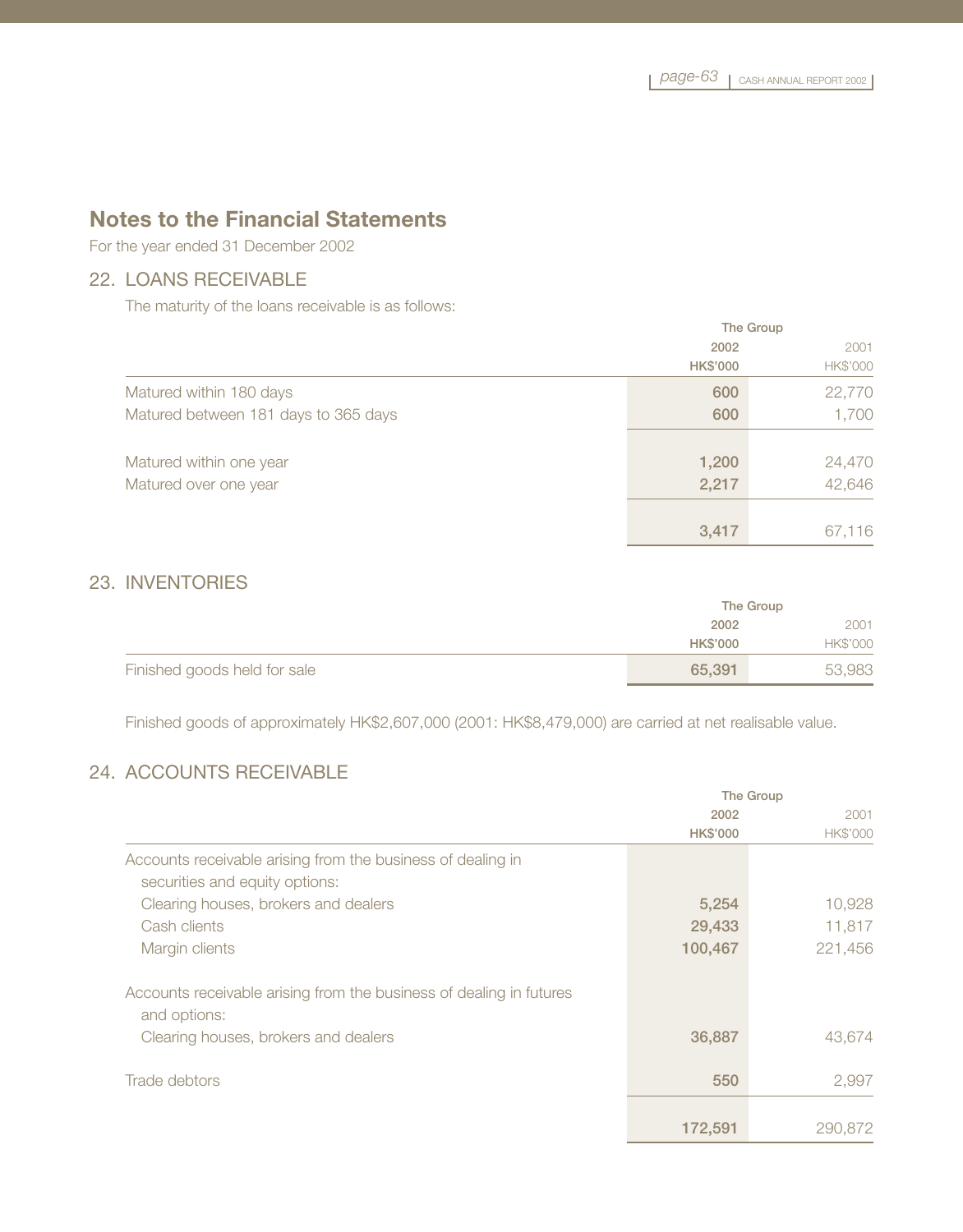For the year ended 31 December 2002

#### 24. ACCOUNTS RECEIVABLE (continued)

The settlement terms of accounts receivable arising from the business of dealing in securities and equity options are two days after trade date, and accounts receivable arising from the business of dealing in futures and options are one day after trade date.

Except for the loans to margin clients as mentioned below, all the above balances aged within 30 days.

Loans to margin clients are secured by clients' pledged securities, repayable on demand and bear interest at commercial rates. No aged analysis is disclosed as in the opinion of Directors, the aged analysis does not give additional value in view of the nature of business of share margin financing.

Included in accounts receivable from margin clients arising from the business of dealing in securities is an amount in which Kwan Pak Hoo Bankee has a beneficial interest and is a Director. Details of the amount are as follows:

|                                       |                 |                 | <b>Maximum</b>  |
|---------------------------------------|-----------------|-----------------|-----------------|
|                                       | <b>Balance</b>  | <b>Balance</b>  | amount          |
|                                       | at              | at              | outstanding     |
| Name of company                       | 31.12.2002      | 1.1.2002        | during the year |
|                                       | <b>HK\$'000</b> | <b>HK\$'000</b> | <b>HK\$'000</b> |
| Cash Guardian                         | 8,862           |                 | 28,575          |
| Suffold Resources Limited ("Suffold") |                 | 25,220          | 25,385          |
|                                       | 8,862           | 25,220          |                 |
|                                       |                 |                 |                 |

The above balances are secured by pledged securities and repayable on demand, and bear interest at commercial rates which are similar to the rates offered to other margin clients.

The aged analysis of trade debtors at the balance sheet date is as follows:

|                | 2002            | 2001                     |
|----------------|-----------------|--------------------------|
|                | <b>HK\$'000</b> | HK\$'000                 |
| $0 - 30$ days  | 326             | 2,609                    |
| $31 - 60$ days | 120             | 388                      |
| $61 - 90$ days | 76              | $\overline{\phantom{a}}$ |
| Over 90 days   | 28              | $\overline{\phantom{0}}$ |
|                |                 |                          |
|                | 550             | 2,997                    |

The Group allows an average credit period of 60 days to its trade debtors.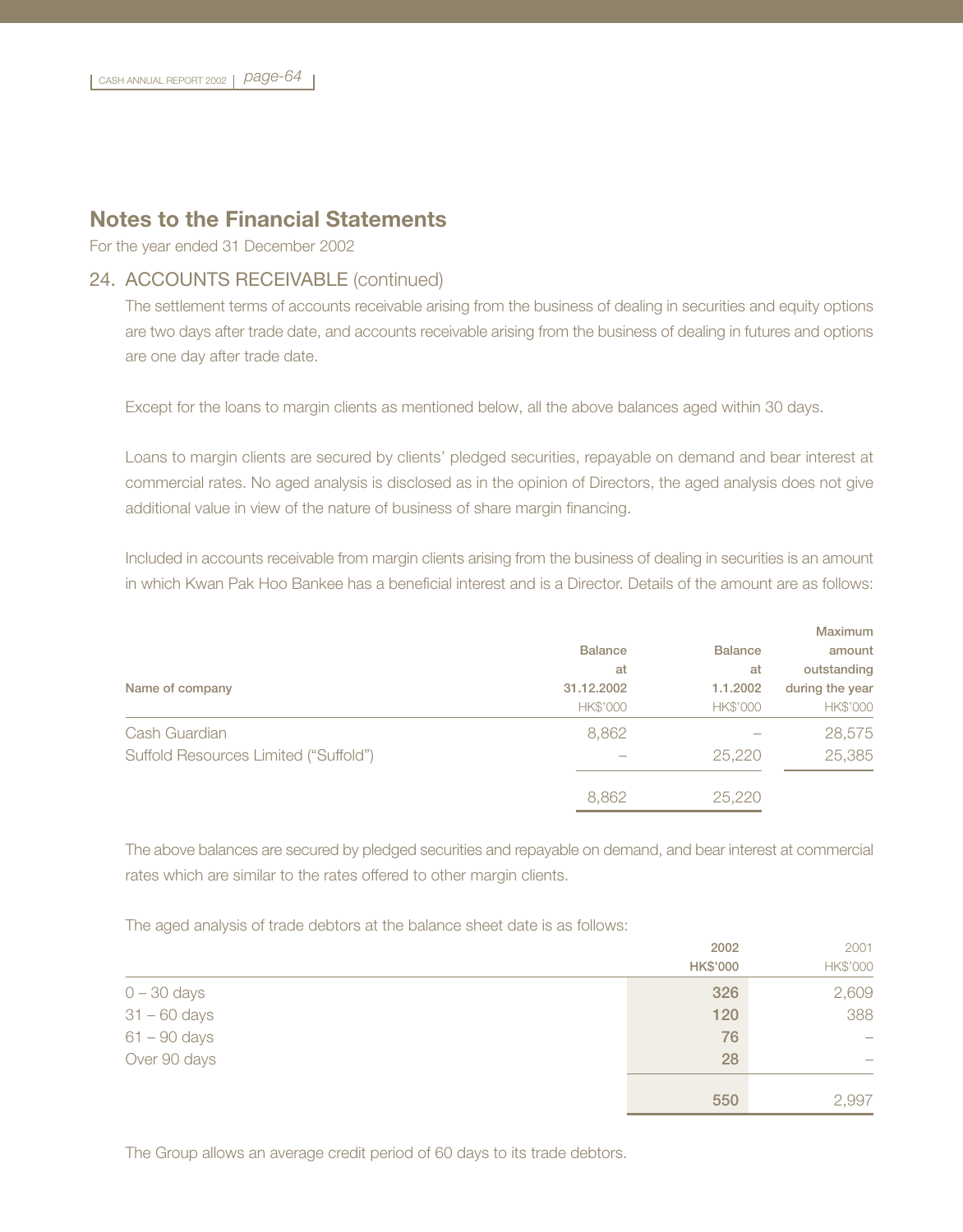For the year ended 31 December 2002

### 25. PLEDGED BANK DEPOSITS

#### **The Group**

At the balance sheet date, the Group's bank deposits of HK\$611,000 and HK\$26,279,000 were pledged to banks to secure the forward foreign exchange facilities and general banking facilities granted to a subsidiary and an associate respectively.

At 31 December 2001, the Group's bank deposits of HK\$42,868,000 were pledged to banks to secure the general banking facilities granted to subsidiaries and an associate, and to secure foreign exchange margin trading facilities granted to a subsidiary. In addition, the Group's bank deposit of HK\$877,000 was pledged to secure a bank guarantee of HK\$877,000 given to one of the Group's landlords.

### 26. ACCOUNTS PAYABLE

|                                                                     |                 | The Group       |
|---------------------------------------------------------------------|-----------------|-----------------|
|                                                                     | 2002            | 2001            |
|                                                                     | <b>HK\$'000</b> | <b>HK\$'000</b> |
| Accounts payable arising from the business of dealing in securities |                 |                 |
| and equity options:                                                 |                 |                 |
| Cash clients                                                        | 158,188         | 243,866         |
| Margin clients                                                      | 28,053          | 52,575          |
| Accounts payable to clients arising from the business of dealing    |                 |                 |
| in futures and options                                              | 149,549         | 119,826         |
| Trade creditors                                                     | 154,236         | 131,779         |
|                                                                     |                 |                 |
|                                                                     | 490,026         | 548.046         |

The settlement terms of accounts payable arising from the business of dealing in securities are two days after trade date. Except for the amounts payable to margin clients, the age of these balances is within 30 days.

Amounts due to margin clients are repayable on demand. No aged analysis is disclosed as in the opinion of Directors, the aged analysis does not give additional value in view of the nature of business of share margin financing.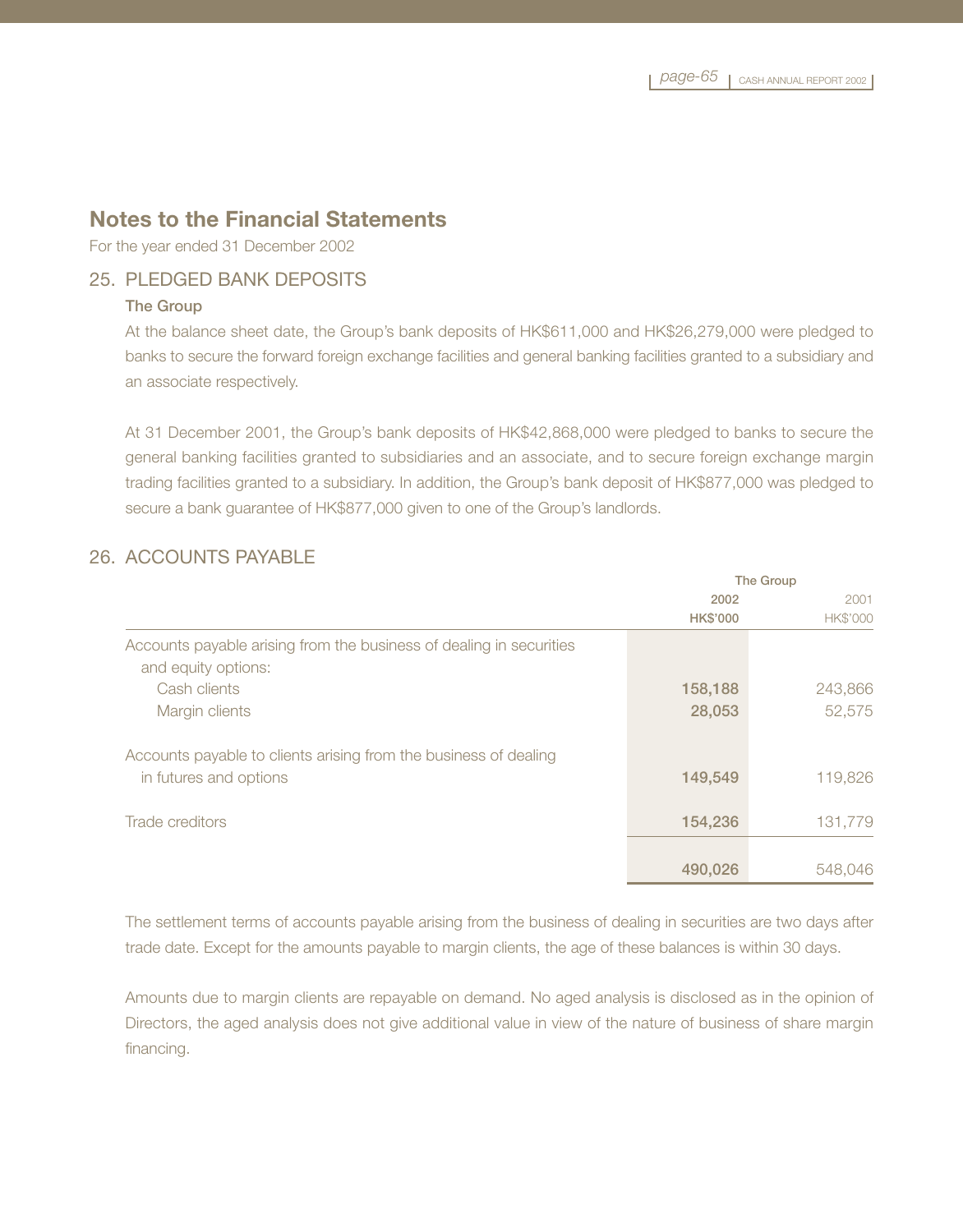For the year ended 31 December 2002

### 26. ACCOUNTS PAYABLE (continued)

Accounts payable to clients arising from the business of dealing in futures and options are margin deposits received from clients for their trading of futures and options. The excess of the outstanding amounts over the required margin deposits stipulated are repayable to clients on demand. No aged analysis is disclosed as in the opinion of Directors, the aged analysis does not give additional value in view of the nature of business of futures and options dealing.

The aged analysis of trade creditors at the balance sheet date is as follows:

|                | 2002            | 2001     |
|----------------|-----------------|----------|
|                | <b>HK\$'000</b> | HK\$'000 |
| $0 - 30$ days  | 40,785          | 35,671   |
| $31 - 60$ days | 29,813          | 30,784   |
| $61 - 90$ days | 33,516          | 24,989   |
| Over 90 days   | 50,122          | 40,335   |
|                |                 |          |
|                | 154,236         | 131,779  |

#### 27. OBLIGATIONS UNDER FINANCE LEASES

|                                       |                 |                | The Group            |                 |
|---------------------------------------|-----------------|----------------|----------------------|-----------------|
|                                       |                 |                | <b>Present value</b> |                 |
|                                       |                 | Minimum        | of minimum           |                 |
|                                       |                 | lease payments | lease payments       |                 |
|                                       | 2002            | 2001           | 2002                 | 2001            |
|                                       | <b>HK\$'000</b> | HK\$'000       | <b>HK\$'000</b>      | <b>HK\$'000</b> |
| Amounts payable under finance leases: |                 |                |                      |                 |
| Within one year                       | 717             | 2,033          | 681                  | 1,988           |
| In the second to fifth year inclusive | 772             | 893            | 753                  | 749             |
|                                       |                 |                |                      |                 |
|                                       | 1,489           | 2,926          | 1,434                | 2,737           |
| Less: Future finance charges          | 55              | 189            |                      |                 |
|                                       |                 |                |                      |                 |
| Present value of lease obligations    | 1,434           | 2,737          | 1,434                | 2,737           |
|                                       |                 |                |                      |                 |
| Less: Amount due for payment          |                 |                |                      |                 |
| within one year                       |                 |                | 681                  | 1,988           |
|                                       |                 |                |                      |                 |
| Amount due for payment after one year |                 |                | 753                  | 749             |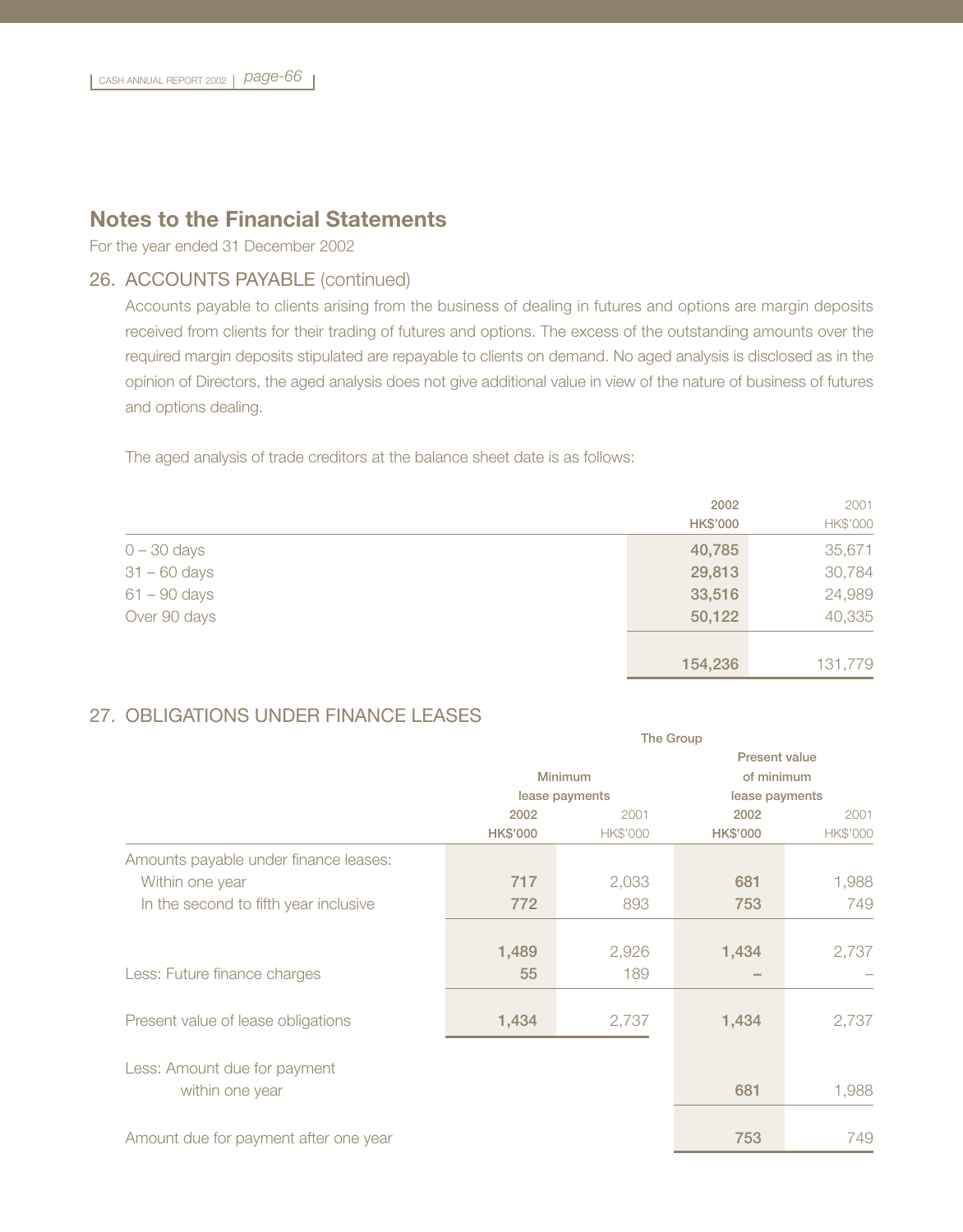For the year ended 31 December 2002

### 27. OBLIGATIONS UNDER FINANCE LEASES (continued)

It is the Group's policy to lease certain of its furniture, fixtures and equipment, and motor vehicles under finance leases. The average lease term is 2 to 4 years. Interest rates are charged at commercial rates and fixed at the respective contract dates. All leases are on a fixed repayment basis and no arrangements have been entered into for contingent rental payments.

The Group's obligations under finance leases are secured by the lessor's charge over the leased assets and an amount of HK\$919,000 (2001: HK\$599,000) is secured by guarantees given by a subsidiary.

### 28. BANK BORROWINGS

|                        |                 | The Group |
|------------------------|-----------------|-----------|
|                        | 2002            | 2001      |
|                        | <b>HK\$'000</b> | HK\$'000  |
| <b>Bank overdrafts</b> | 77,104          | 10,248    |
| <b>Bank loans</b>      | 75,900          | 127,000   |
| Trust receipt loans    | 52,538          | 18,341    |
|                        | 205,542         | 155,589   |
| Unsecured              | 10,820          | 496       |
| Secured                | 194,722         | 155,093   |
|                        | 205,542         | 155,589   |

The bank borrowings bear interest at commercial rates and are repayable on demand or within one year. These borrowings are used to finance the financing business and the retail business of the Group.

At 31 December 2002, the Group's bank borrowings of HK\$194,722,000 (2001: HK\$155,093,000) were secured by:

- (a) corporate guarantees from two subsidiaries and the Company;
- (b) marketable securities of the Group's clients (with clients' consent);
- (c) pledge of the Group's certain leasehold land and buildings;
- (d) pledge of HK\$9,111,000 (2001: HK\$8,500,000) bank deposits; and
- (e) a subsidiary's listed shares with an aggregate market value of approximately HK\$129,320,000 at 31 December 2002.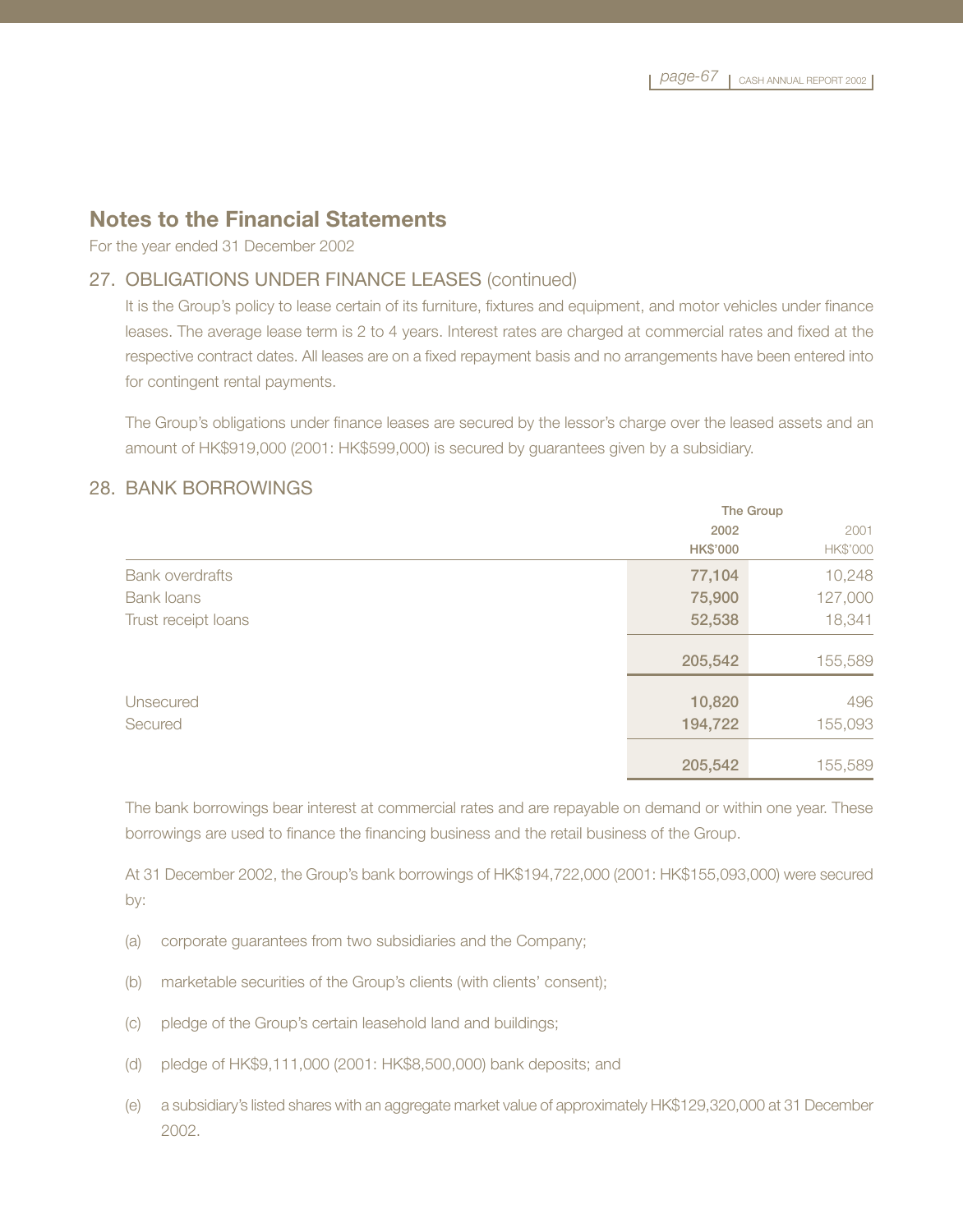For the year ended 31 December 2002

# 29. SHARE CAPITAL

|                                           |                        | Number of      |                    |
|-------------------------------------------|------------------------|----------------|--------------------|
|                                           | <b>Notes</b>           | shares<br>000' | Amount<br>HK\$'000 |
| Ordinary shares of HK\$0.10 each          |                        |                |                    |
| Authorised:                               |                        |                |                    |
| At 1 January 2001                         |                        | 8,000,000      | 800,000            |
| Increase during the year                  |                        | 2,000,000      | 200,000            |
| At 31 December 2001 and at 1 January 2002 |                        | 10,000,000     | 1,000,000          |
| Reduced due to share consolidation        | (a)(i)                 | (9,500,000)    |                    |
| Reduced due to capital reduction          | (a)(ii)                |                | (950,000)          |
| Cancellation of unissued share capital    | (a)(iii)               | (180, 283)     | (18,028)           |
| Increase during the year                  | (a)(iii)               | 180,283        | 18,028             |
| At 31 December 2002                       |                        | 500,000        | 50,000             |
| Issued and fully paid:                    |                        |                |                    |
| At 1 January 2001                         |                        | 5,923,898      | 592,390            |
| Issued as consideration to acquire 78.44% |                        |                |                    |
| of the issued capital of Pricerite        | (b)                    | 507,654        | 50,765             |
| Issued as consideration for general offer |                        |                |                    |
| related to the acquisition of Pricerite   | (b)                    | 164            | 16                 |
| Shares repurchased and cancelled          | (C)                    | (37, 362)      | (3,736)            |
| At 31 December 2001 and at 1 January 2002 |                        | 6,394,354      | 639,435            |
| Reduced due to share consolidation        | (a)(i)                 | (6,074,637)    |                    |
| Reduced due to capital reduction          | (a)(ii) 8 (iv)         |                | (607, 464)         |
| Shares repurchased and cancelled          | $\left( \circ \right)$ | (14, 242)      | (1, 424)           |
| Exercise of warrants                      | (d)                    | 9              |                    |
| At 31 December 2002                       |                        | 305,484        | 30,548             |

#### Notes:

- (a) Share consolidation and capital reduction Pursuant to the special resolution passed on 25 April 2002, the Company:
	- (i) consolidated every 20 issued and unissued shares of HK\$0.10 each into one share of HK\$2.00 each ("Consolidated Share(s)") ("Share Consolidation");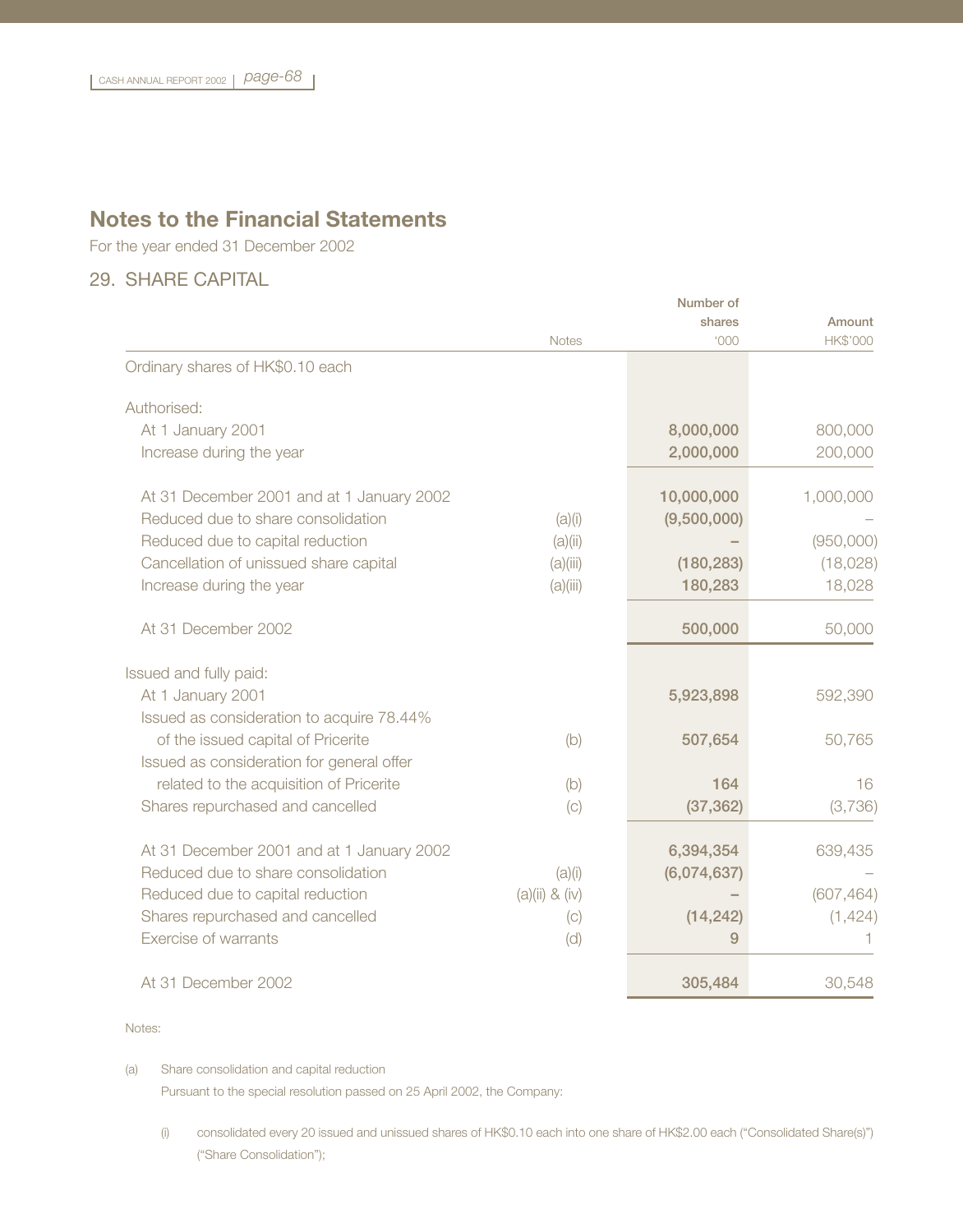For the year ended 31 December 2002

#### 29. SHARE CAPITAL (continued)

- (ii) reduced the issued share capital by cancelling paid up capital to the extent of HK\$1.90 on each of the Consolidated Shares in issue ("Capital Reduction");
- (iii) cancelled all of the authorised but unissued share capital and forthwith upon such cancellation, increased the authorised share capital to HK\$50,000,000 by the creation of additional new shares of HK\$0.10 each; and
- (iv) transferred the credit amount arising from the Capital Reduction of approximately HK\$607,464,000 to the contributed surplus account.

Share Consolidation and Capital Reduction took effect on 26 April 2002.

#### (b) Acquisition of majority interests in Pricerite

On 9 February 2001, the Company entered into agreements with Miliway Resources Limited ("Miliway") and Joyplace Inc ("Joyplace"), pursuant to which the Company agreed to purchase or procure the purchase of 320,000,000 and 115,132,000 shares of HK\$0.10 each in Pricerite respectively from Miliway and Joyplace at a consideration of HK\$112,000,000 and HK\$40,296,200 respectively. The considerations were settled by the issue and allotment of 373,333,333 and 134,320,667 shares of HK\$0.10 each in the Company.

Following the completion of the agreements with Miliway and Joyplace, the Company made unconditional general offers for all the issued shares in Pricerite on the basis of one share in Pricerite for HK\$0.35 or six shares in Pricerite for seven shares in the Company, and the outstanding options which entitle the holders to subscribe for shares in Pricerite on the basis of each option for HK\$0.0001. During the period of the general offers, the Company issued 164,605 shares of HK\$0.10 each in the Company to acquire 141,096 shares of HK\$0.10 each in Pricerite.

#### (c) Shares repurchased

During the year, the Company repurchased its own shares through the Stock Exchange as follows:

|            | Number of            |         |                 | Aggregate                |  |
|------------|----------------------|---------|-----------------|--------------------------|--|
| Month of   | ordinary shares of   |         | Price per share | consideration paid       |  |
| repurchase | <b>HK\$0.10 each</b> | Highest |                 | Lowest (before expenses) |  |
|            |                      | HK\$    | HK\$            | HK\$                     |  |
| May        | 1,126,000            | 1.96    | 1.87            | 2,141,420                |  |
| June       | 13,116,000           | 1.99    | 1.00            | 24,447,040               |  |
|            | 14,242,000           |         |                 | 26,588,460               |  |

The above shares were cancelled upon repurchase.

The Directors considered that as the Company's shares were trading at a discount to the net asset value per share, the repurchases would increase the net asset value per share of the Company.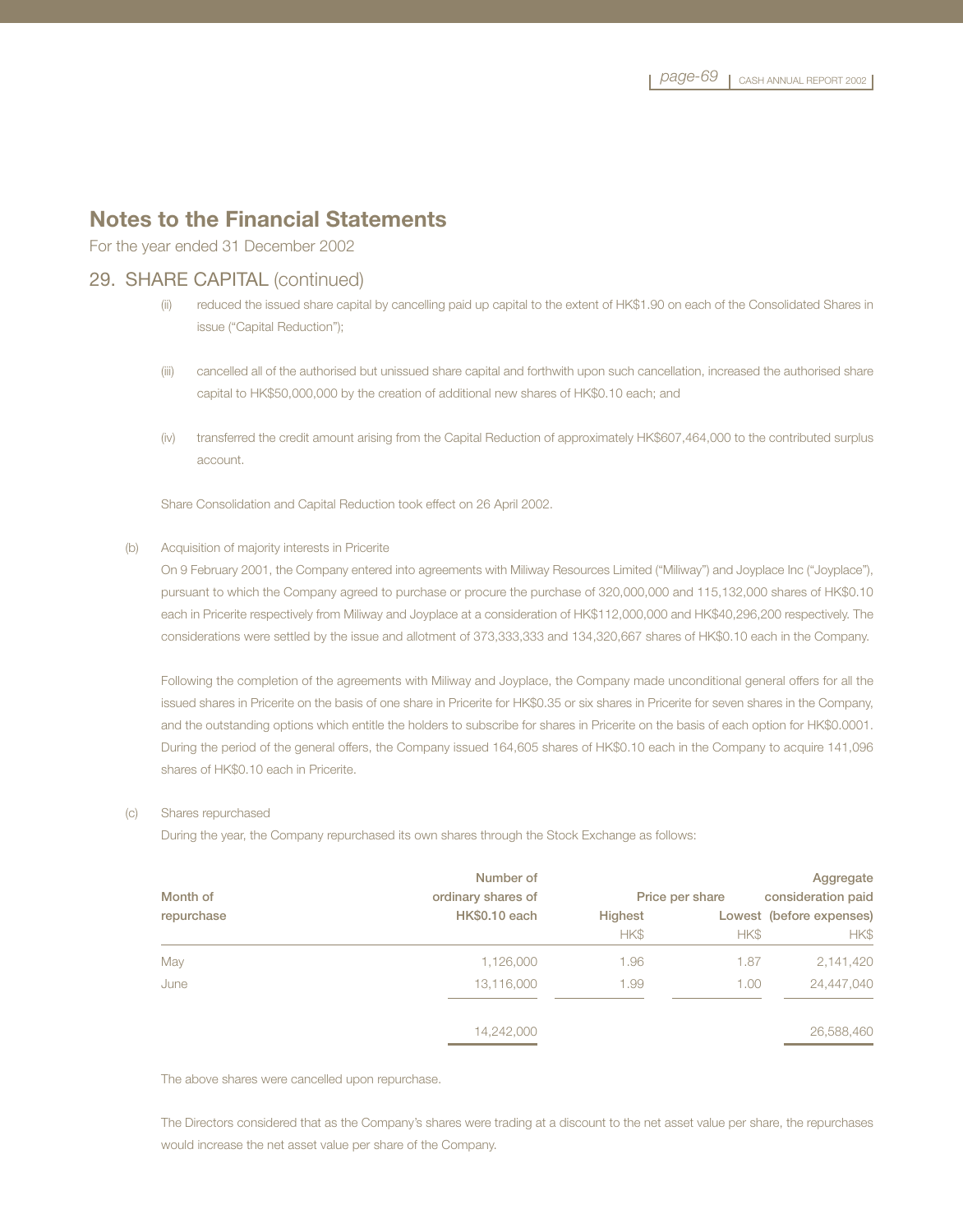For the year ended 31 December 2002

### 29. SHARE CAPITAL (continued)

(d) Warrants

The placing warrants and bonus warrants issued by the Company in 2000 lapsed after the close of business on 31 January 2002 and 31 July 2002 respectively. During the year, a total amount of approximately HK\$109,000 bonus warrants were exercised by warrantholders to subscribe for a total number of 8,422 ordinary shares in the Company at the adjusted subscription price of HK\$13 per share.

### 30. RESERVES

|                                 | <b>Share</b><br>premium | Contributed<br>surplus | General<br>reserve | Other<br>reserve | Accumulated<br>losses | <b>Total</b>    |
|---------------------------------|-------------------------|------------------------|--------------------|------------------|-----------------------|-----------------|
|                                 | <b>HK\$'000</b>         | HK\$'000               | <b>HK\$'000</b>    | <b>HK\$'000</b>  | <b>HK\$'000</b>       | <b>HK\$'000</b> |
| <b>THE GROUP</b>                |                         |                        |                    |                  |                       |                 |
| At 1 January 2001               | 196,221                 | 500,992                | 1,160              | 71,887           | (169, 410)            | 600,850         |
| Issue of shares                 | 101,564                 |                        |                    |                  |                       | 101,564         |
| Share issue expenses            | (816)                   |                        |                    |                  |                       | (816)           |
| Premium arising from            |                         |                        |                    |                  |                       |                 |
| repurchase of shares            | (2,934)                 |                        |                    |                  |                       | (2,934)         |
| Goodwill reversed on disposal   |                         |                        |                    |                  |                       |                 |
| of an associate                 |                         | 18,508                 |                    |                  |                       | 18,508          |
| Net loss for the year           |                         |                        |                    |                  | (454, 036)            | (454, 036)      |
| At 31 December 2001 and         |                         |                        |                    |                  |                       |                 |
| at 1 January 2002               | 294,035                 | 519,500                | 1,160              | 71,887           | (623, 446)            | 263,136         |
| <b>Capital Reduction</b>        |                         | 607,464                |                    |                  |                       | 607,464         |
| Amount transferred to write off |                         |                        |                    |                  |                       |                 |
| accumulated losses              |                         | (669, 503)             |                    |                  | 669,503               |                 |
| Issue of shares upon exercise   |                         |                        |                    |                  |                       |                 |
| of warrants                     | 108                     |                        |                    |                  |                       | 108             |
| Premium arising from repurchase |                         |                        |                    |                  |                       |                 |
| of shares                       | (25, 295)               |                        |                    |                  |                       | (25, 295)       |
| Gain on expiry of warrants      |                         |                        |                    |                  |                       |                 |
| recognised in the               |                         |                        |                    |                  |                       |                 |
| income statement                |                         |                        |                    | (59, 573)        |                       | (59, 573)       |
| Net loss for the year           |                         |                        |                    |                  | (440, 583)            | (440, 583)      |
| At 31 December 2002             | 268,848                 | 457,461                | 1,160              | 12,314           | (394, 526)            | 345,257         |
| Attributable to:                |                         |                        |                    |                  |                       |                 |
| Company and subsidiaries        | 268,848                 | 457,461                | 1,160              | 12,314           | (86, 489)             | 653,294         |
| Associates                      |                         |                        |                    |                  | (308, 037)            | (308, 037)      |
|                                 |                         |                        |                    |                  |                       |                 |
|                                 | 268,848                 | 457,461                | 1,160              | 12,314           | (394, 526)            | 345,257         |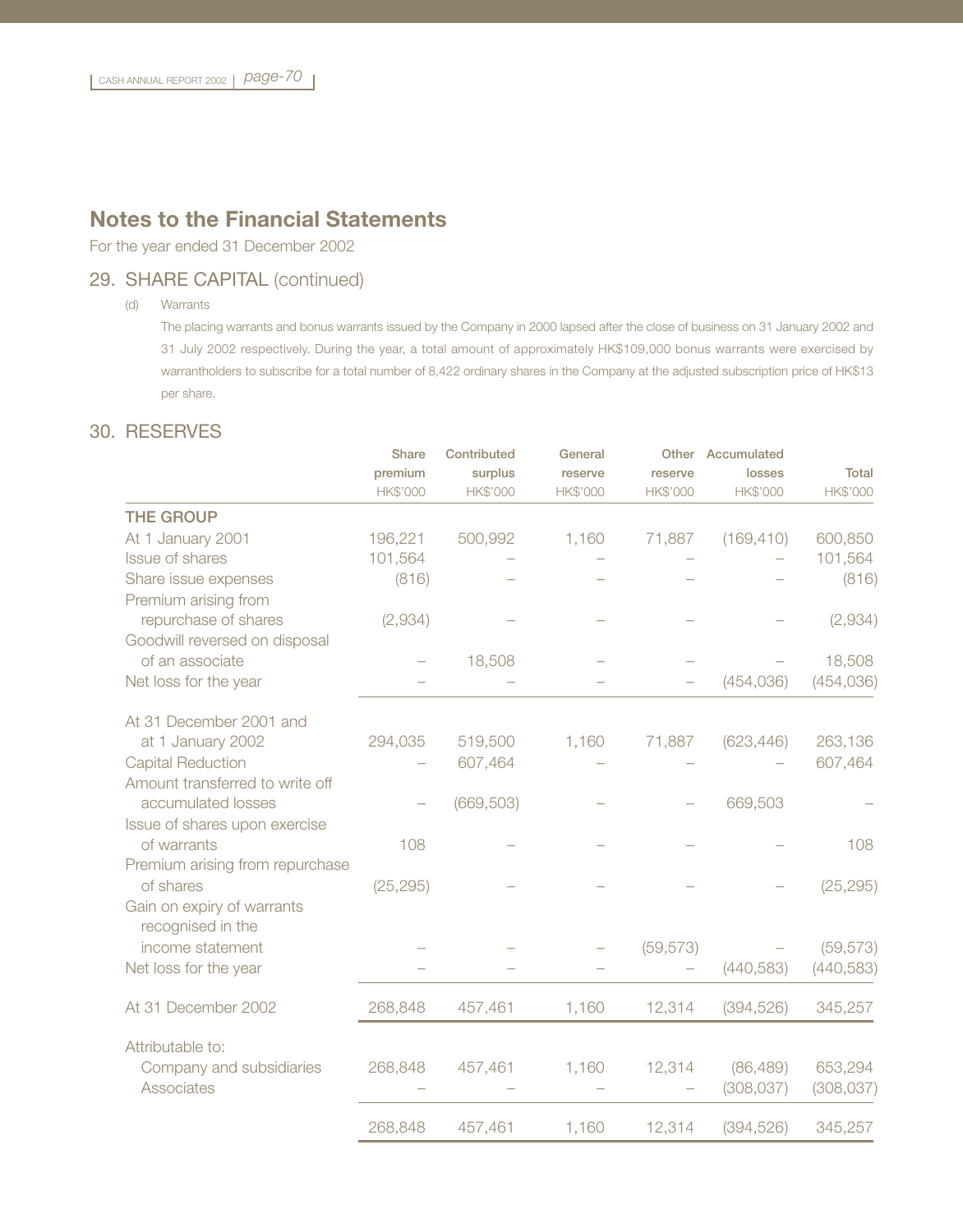For the year ended 31 December 2002

### 30. RESERVES (continued)

|                                           | <b>Share</b>    | Contributed     | Other     | Accumulated |                 |
|-------------------------------------------|-----------------|-----------------|-----------|-------------|-----------------|
|                                           | premium         | surplus         | reserve   | losses      | Total           |
|                                           | <b>HK\$'000</b> | <b>HK\$'000</b> | HK\$'000  | HK\$'000    | <b>HK\$'000</b> |
| <b>THE COMPANY</b>                        |                 |                 |           |             |                 |
| At 1 January 2001                         | 194,183         | 580,593         | 59,573    | (23, 595)   | 810,754         |
| Issue of shares                           | 101,564         |                 |           |             | 101,564         |
| Share issue expenses                      | (816)           |                 |           |             | (816)           |
| Premium arising from repurchase of shares | (2,934)         |                 |           |             | (2,934)         |
| Net loss for the year                     |                 |                 |           | (645,908)   | (645,908)       |
| At 31 December 2001 and at                |                 |                 |           |             |                 |
| 1 January 2002                            | 291,997         | 580,593         | 59,573    | (669, 503)  | 262,660         |
| <b>Capital Reduction</b>                  |                 | 607,464         |           |             | 607,464         |
| Amount transferred to write off           |                 |                 |           |             |                 |
| accumulated losses                        |                 | (669, 503)      |           | 669,503     |                 |
| Issue of shares upon exercise of warrants | 108             |                 |           |             | 108             |
| Premium arising from repurchase of shares | (25, 295)       |                 |           |             | (25, 295)       |
| Gain on expiry of warrants recognised     |                 |                 |           |             |                 |
| in the income statement                   |                 |                 | (59, 573) |             | (59, 573)       |
| Net loss for the year                     |                 |                 |           | (441, 037)  | (441, 037)      |
| At 31 December 2002                       | 266,810         | 518,554         |           | (441, 037)  | 344,327         |

The contributed surplus of the Group arose as a result of the group reorganisation in 1994 and represents the difference between the nominal value of the share capital of the subsidiaries acquired pursuant to the group reorganisation and the nominal value of the share capital of the Company issued in exchange thereof.

At 1 January 2001, goodwill arising from acquisition of an associate of approximately HK\$18,503,000 was included in the Group's contributed surplus account. This goodwill was reversed on disposal of the associate in 2001.

The contributed surplus of the Company arose as a result of the group reorganisation in 1994 and represents the excess of the then combined net assets of the subsidiaries acquired over the nominal value of the share capital of the Company issued in exchange therefore.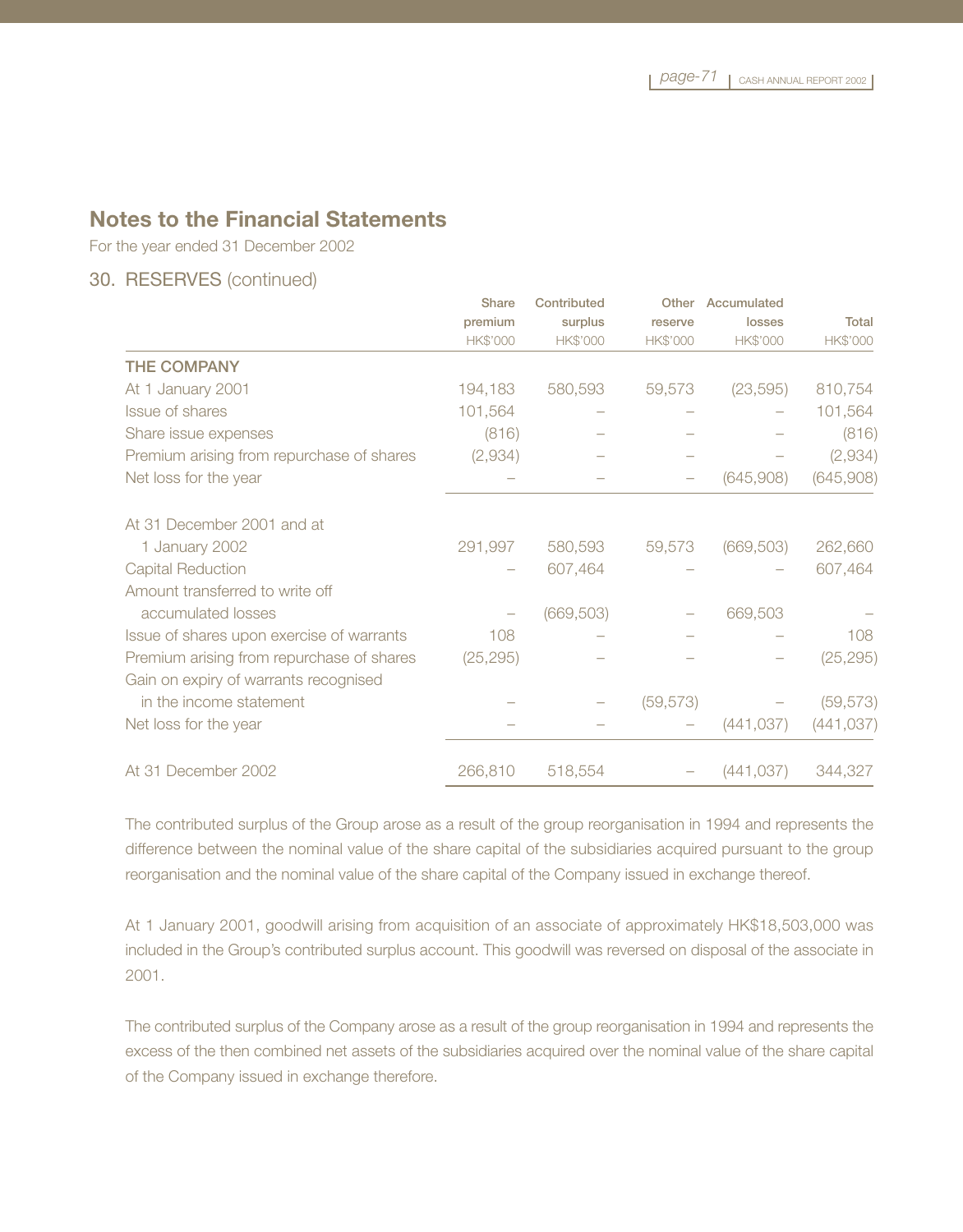For the year ended 31 December 2002

#### 30. RESERVES (continued)

Under the Companies Act 1981 of Bermuda, contributed surplus is available for distribution to shareholders. However, a company cannot declare or pay a dividend, or make a distribution out of contributed surplus, if:

- (a) the Company is, or would after the payment be, unable to pay its liabilities as they become due; or
- (b) the realisable value of the company's assets would thereby less than the aggregate of its liabilities and its issued share capital and share premium accounts.

Pursuant to the minutes of a directors' meeting held on 16 May 2002, an amount of approximately HK\$669,503,000 was transferred from contributed surplus account to set off the accumulated losses of the Company at 31 December 2001.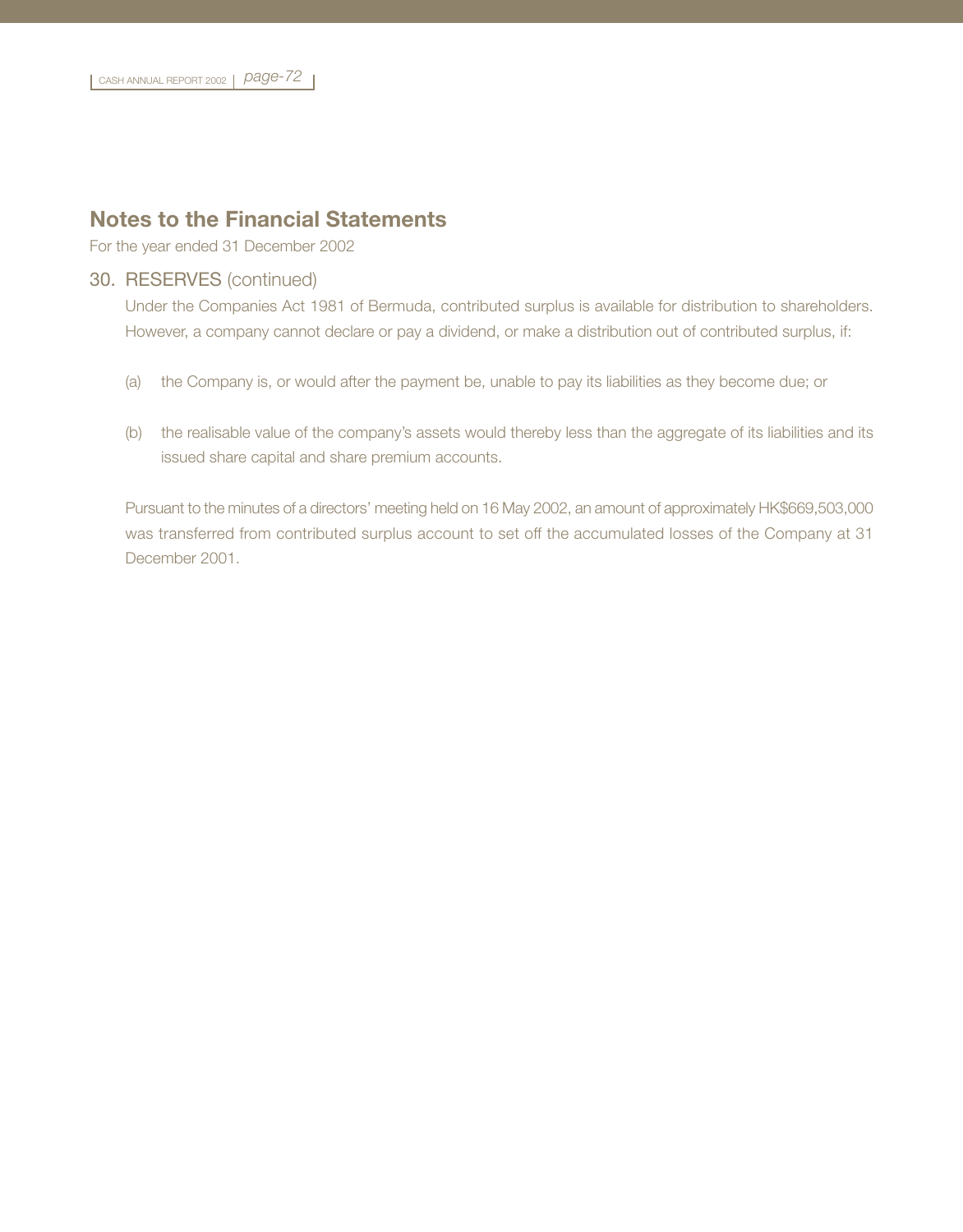For the year ended 31 December 2002

## 31. ACQUISITION OF SUBSIDIARIES

|                                                  | 2002            | 2001       |
|--------------------------------------------------|-----------------|------------|
|                                                  | <b>HK\$'000</b> | HK\$'000   |
| <b>NET ASSETS ACQUIRED</b>                       |                 |            |
| Property and equipment                           | 40,450          | 142,370    |
| Prepayments, deposits and other receivables      | 160             | 33,807     |
| Inventories                                      |                 | 52,637     |
| <b>Taxation recoverable</b>                      |                 | 125        |
| Bank balances and cash                           |                 | 68,538     |
| Pledged bank deposits                            |                 | 8,500      |
| Accounts payable                                 |                 | (107, 820) |
| Accrued liabilities and other payables           | (10)            | (21, 989)  |
| <b>Bank borrowings</b>                           |                 | (42, 120)  |
| Minority interests                               |                 | (28, 666)  |
|                                                  | 40,600          | 105,382    |
| Goodwill on consolidation                        |                 | 100,596    |
|                                                  | 40,600          | 205,978    |
| <b>SATISFIED BY</b>                              |                 |            |
| Shares allotted                                  |                 | 152,345    |
| Cash                                             | 40,600          | 53,633     |
|                                                  | 40,600          | 205,978    |
| NET CASH INFLOW (OUTFLOW) ARISING ON ACQUISITION |                 |            |
| Cash consideration                               | (40, 600)       | (53, 633)  |
| Bank balances and cash acquired                  |                 | 26,418     |
|                                                  | (40, 600)       | (27, 215)  |

The subsidiaries acquired during the year contributed zero revenue and a loss of HK\$40,000,000, and made no significant contribution to the cash flows for the period between the date of acquisition and the balance sheet date.

The subsidiaries acquired during the year ended 31 December 2001 contributed HK\$749,000,000 revenue and HK\$15,000,000 of profit before taxation for the period between the date of acquisition and 31 December 2001. During the period since acquisitions during the year ended 31 December 2001, the subsidiaries acquired have contributed approximately HK\$40,000,000 to the Group's net operating cash flows, contributed approximately HK\$157,000,000 in respect of financing activities and utilised approximately HK\$91,000,000 for investing activities.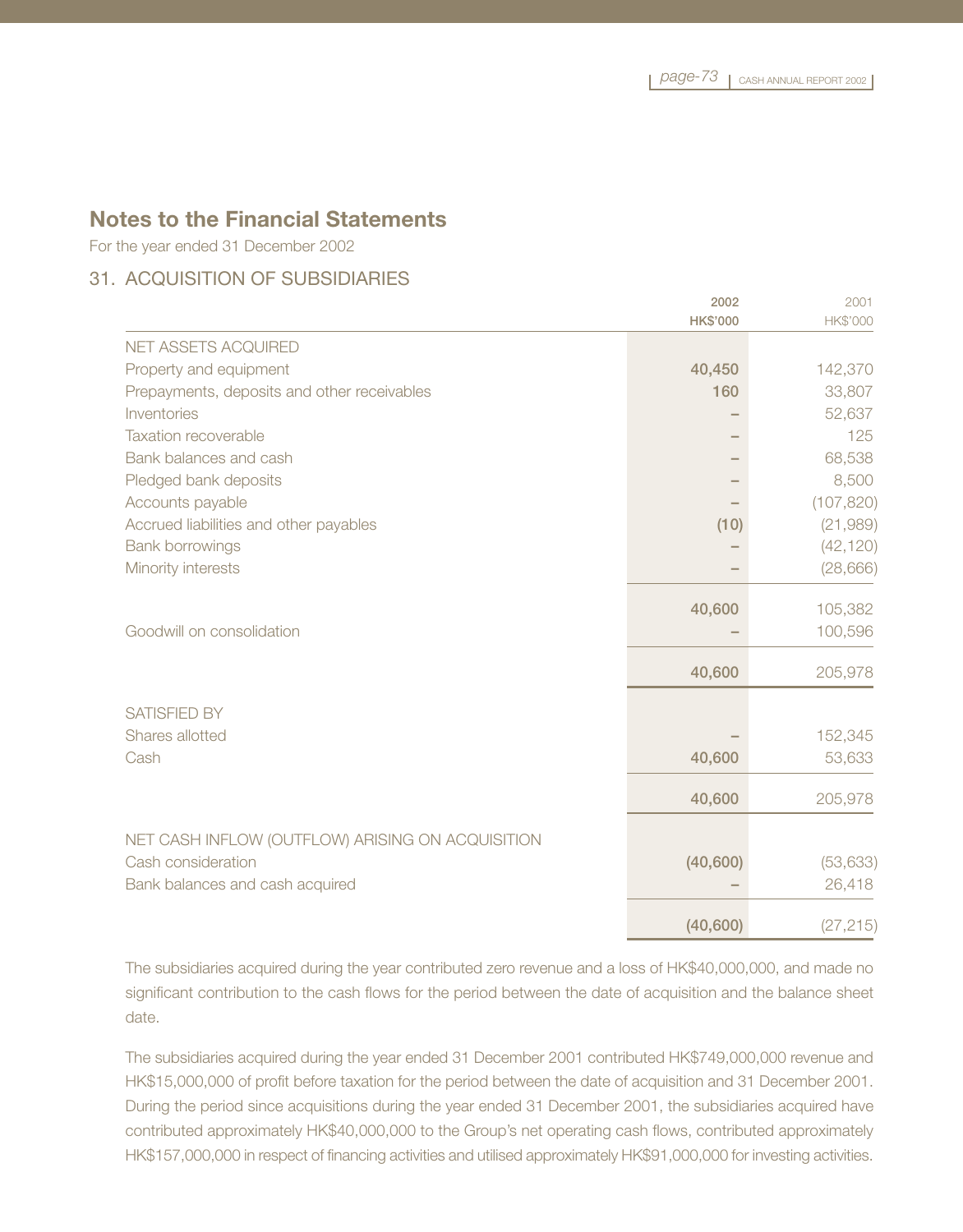For the year ended 31 December 2002

## 32. DISPOSAL OF SUBSIDIARIES

|                                             | 2002<br><b>HK\$'000</b> | 2001<br>HK\$'000 |
|---------------------------------------------|-------------------------|------------------|
| NET ASSETS DISPOSED OF                      |                         |                  |
| Investments                                 |                         | 20,651           |
| Accounts payable                            |                         | (28)             |
|                                             |                         | 20,623           |
| Loss on disposal                            |                         | (1,023)          |
| Total consideration                         |                         | 19,600           |
| <b>SATISFIED BY</b><br>Cash                 |                         | 19,600           |
| NET CASH INFLOW ARISING ON DISPOSAL<br>Cash |                         | 19,600           |

The subsidiaries sold during the year ended 31 December 2001 contributed HK\$30,248,000 to the Group's net operating cash outflow.

The subsidiaries disposed of during the year ended 31 December 2001 contributed HK\$28,803,000 to the Group's loss before taxation.

#### 33. MAJOR NON-CASH TRANSACTIONS

Pursuant to an agreement entered into between the Company and a third party, the third party agreed to procure its group companies to provide advertising and tele-communication services to the Company and its subsidiaries. The fee for these services will be used to offset the deposits which the Group paid and was previously classified as deposits for long term investments/projects in the financial statements. Thus, an amount of HK\$39,000,000 was transferred from deposits for long term investments/projects account to prepayment for advertising and tele-communication services account. During the year, the Group utilised advertising and tele-communication services amounting to approximately HK\$5,746,000.

During the year, the Group entered into finance lease in respect of assets with a total capital value at the inception of the finance leases of approximately HK\$1,241,000 (2001: HK\$1,220,000).

During the year ended 31 December 2001, the Company acquired 435,132,000 shares of HK\$0.10 each in Pricerite at a consideration of approximately HK\$152,296,200. The consideration was satisfied by the issue and allotment of 507,654,000 shares in the Company. During the period of the general offers made by the Company, the Company acquired 141,096 shares of HK\$0.10 each in Pricerite by issue of 164,605 shares in the Company.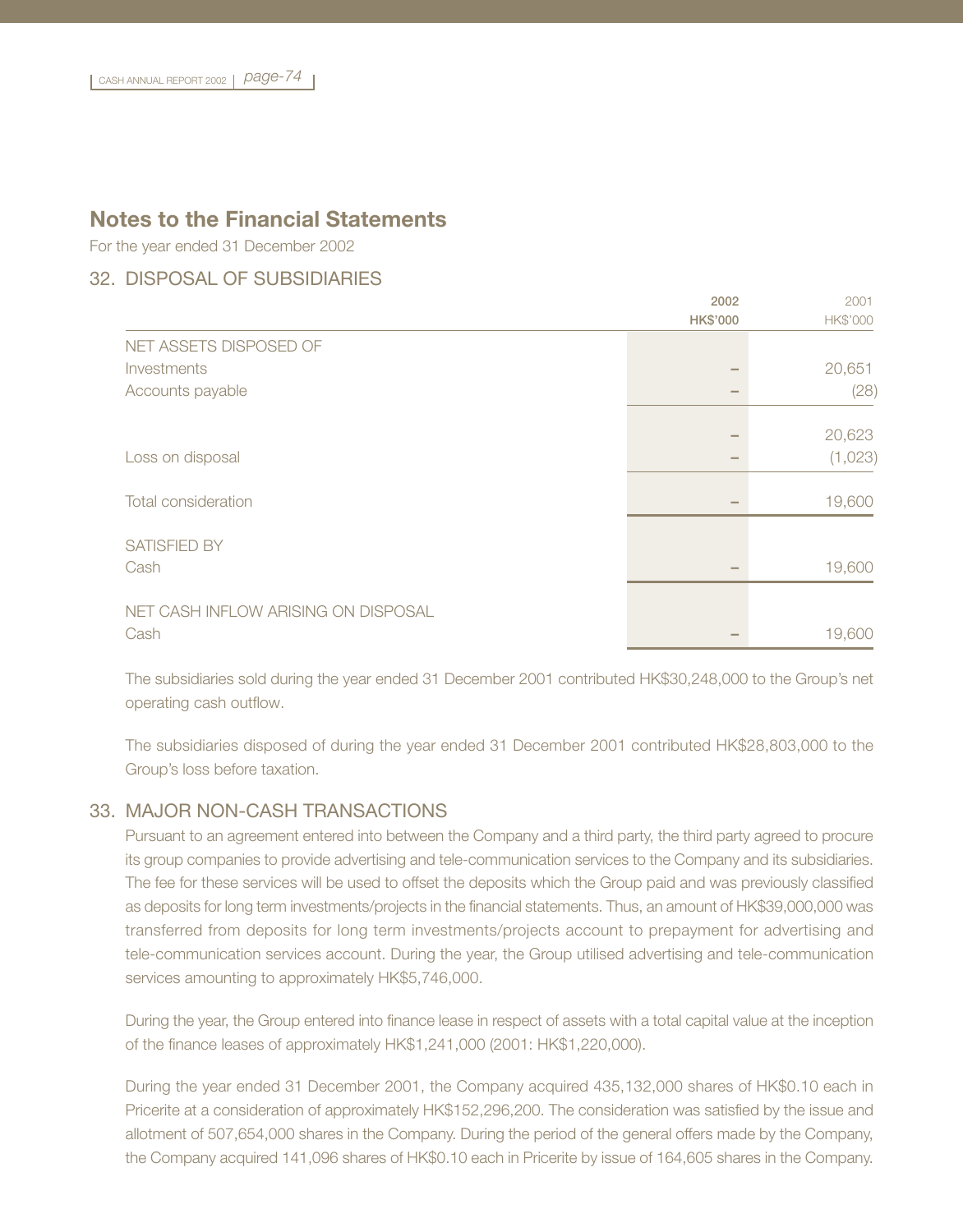For the year ended 31 December 2002

#### 34. DEFERRED TAXATION

At the balance sheet date, the components of the unprovided deferred taxation assets (liabilities) were as follows:

|                                              | The Group       |                 | The Company     |          |  |
|----------------------------------------------|-----------------|-----------------|-----------------|----------|--|
|                                              | 2002            | 2001            |                 | 2001     |  |
|                                              | <b>HK\$'000</b> | <b>HK\$'000</b> | <b>HK\$'000</b> | HK\$'000 |  |
| Tax effect of timing differences because of: |                 |                 |                 |          |  |
| Estimated tax losses                         | 78,344          | 59,570          |                 |          |  |
| Excess of tax allowances over depreciation   | (11, 796)       | (10, 177)       |                 |          |  |
|                                              |                 |                 |                 |          |  |
|                                              | 66,548          | 49,393          | $\sim$          |          |  |

A net deferred tax asset has not been recognised in the financial statements in respect of estimated tax losses available to offset future assessable profits as it is not certain that the estimated tax losses will be utilised in the foreseeable future.

The amount of unprovided deferred taxation credit (charge) for the year were as follows:

|                                             | The Group       |                 | The Company     |          |  |
|---------------------------------------------|-----------------|-----------------|-----------------|----------|--|
|                                             | 2002            | 2001            | 2002            | 2001     |  |
|                                             | <b>HK\$'000</b> | <b>HK\$'000</b> | <b>HK\$'000</b> | HK\$'000 |  |
| Tax effect of timing difference because of: |                 |                 |                 |          |  |
| Estimated tax losses arising (utilising)    | 18,774          | (15, 714)       |                 |          |  |
| Excess of tax allowances over depreciation  | (1,619)         | (2,809)         |                 | 107)     |  |
|                                             |                 |                 |                 |          |  |
|                                             | 17.155          | (18, 523)       |                 |          |  |

## 35. CONTINGENT LIABILITIES

(a) Mr. Cheung Yiu Wing ("Cheung"), the former chairman and a shareholder of King Pacific International Holdings Limited ("KPI"), filed a statement of claim against the Company alleging that the Company had orally agreed to purchase from Cheung 50 million shares of KPI at a price of HK\$1.90 per share and seeking relief against the Company for the material specific performance thereof. The Directors confirmed that no discussions had been made between the Company and Cheung in relation to any purchase or intention to purchase the said shares as claimed by Cheung and no agreement in whatever nature, oral or written, had been entered into between the Company and Cheung. Relying on the advice from a legal counsel, the Directors does not envisage the claim by Cheung being held to be valid. Accordingly, no provision was made in the financial statements.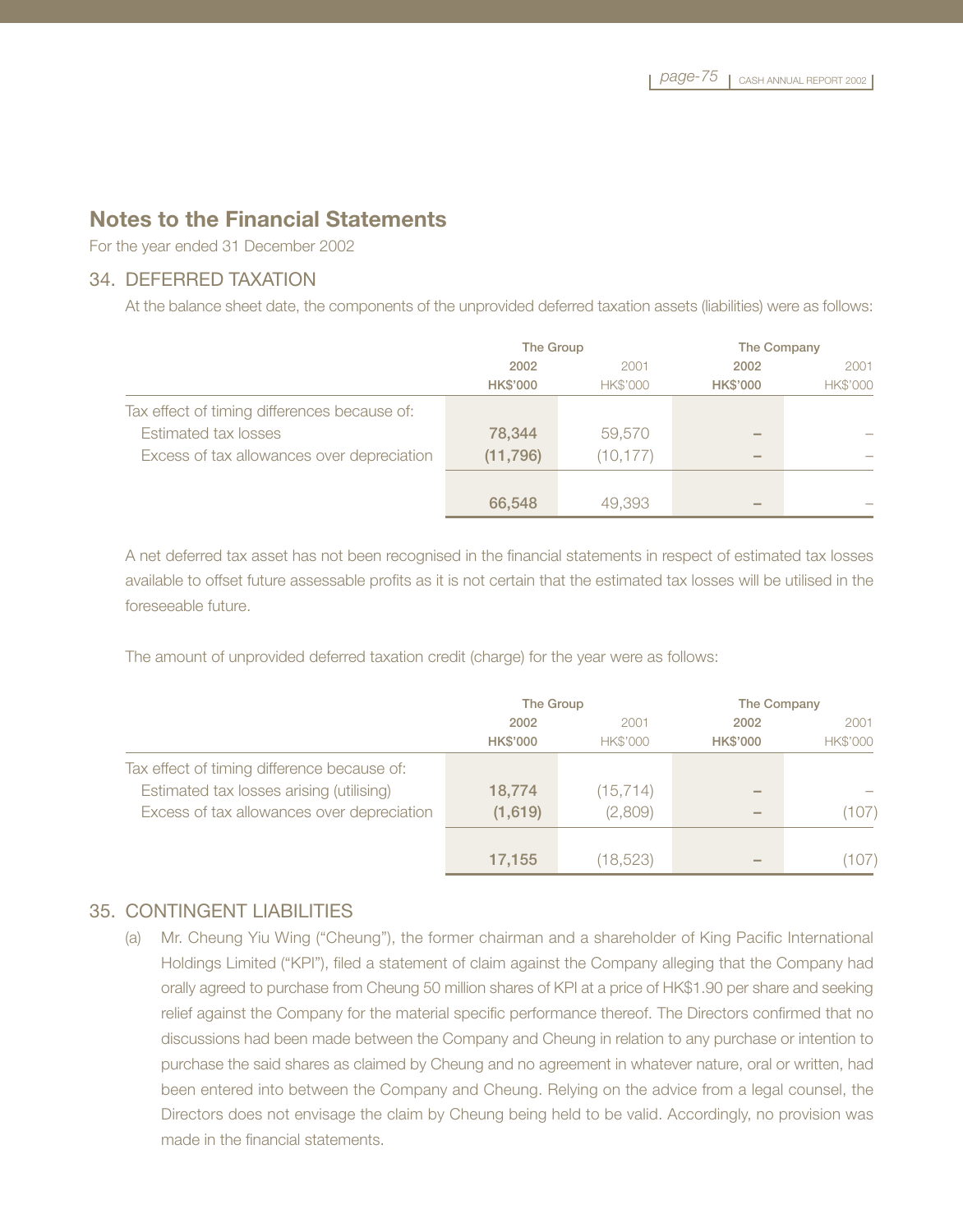For the year ended 31 December 2002

#### 35. CONTINGENT LIABILITIES (continued)

- (b) The Group has given a guarantee to a bank in respect of general facilities granted to an associate. The extent of such facilities utilised by the associate at 31 December 2002 amounted to nil (2001: HK\$18,450,000).
- (c) The Company has given guarantees to banks in respect of general facilities granted to its subsidiaries. The extent of such facilities utilised by the subsidiaries at 31 December 2002 amounted to approximately HK\$39,335,000 (2001: HK\$55,774,000).

### 36. OPERATING LEASE COMMITMENTS

At the balance sheet date, the Group and the Company had commitments for future minimum lease payments under non-cancellable operating leases in respect of land and buildings which fall due as follows:

|                                       | The Group       |                 | The Company     |                 |  |
|---------------------------------------|-----------------|-----------------|-----------------|-----------------|--|
|                                       | 2002            | 2001            | 2002            | 2001            |  |
|                                       | <b>HK\$'000</b> | <b>HK\$'000</b> | <b>HK\$'000</b> | <b>HK\$'000</b> |  |
| Within one year                       | 121,480         | 94,529          | 10,210          | 8,155           |  |
| In the second to fifth year inclusive | 174,673         | 157,615         | 7,930           | 2,269           |  |
| After five years                      | 4,279           | 10,527          |                 |                 |  |
|                                       |                 |                 |                 |                 |  |
|                                       | 300,432         | 262,671         | 18.140          | 10,424          |  |

Operating lease payments represent rentals payable by the Group for office premises and retail shops. Leases are mainly negotiated for an average term of six years and rentals are fixed for an average of three years. In addition to the fixed rentals, pursuant to the terms of certain rental agreements, the Group has to pay a rental based on certain percent of the gross sales of the relevant shop.

## 37. SHARE OPTION SCHEMES

- **(A) Share option schemes of the Company**
	- *(a) Share option scheme adopted on 29 March 1994 ("Old Option Scheme")* The major terms of the Old Option Scheme are summarised as follows:
		- (i) The purpose was to provide incentives to the participants.
		- (ii) The participants included any employee or director of any member of the Group.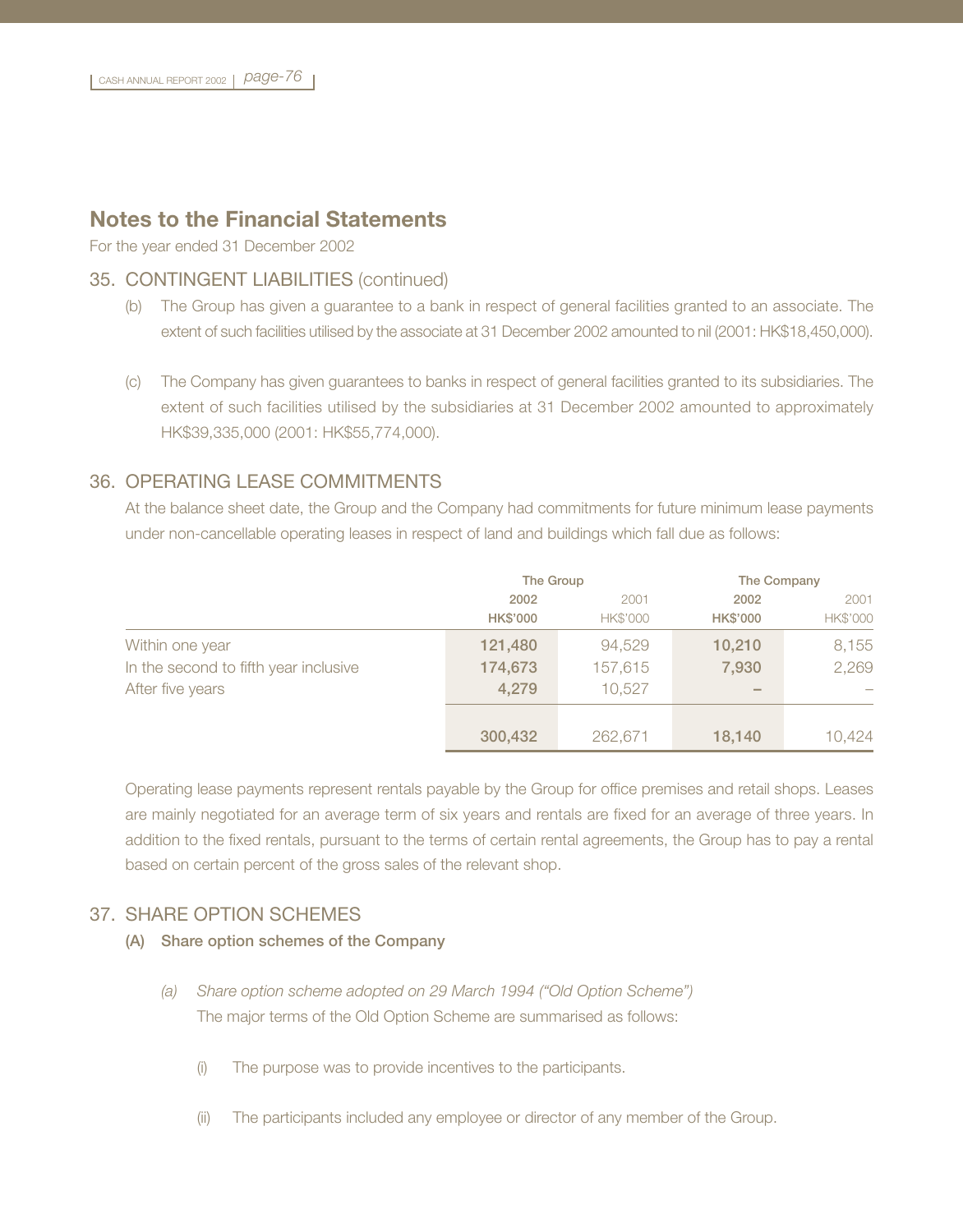For the year ended 31 December 2002

- 37. SHARE OPTION SCHEMES (continued)
	- **(A) Share option schemes of the Company** (continued)
		- *(a) Share option scheme adopted on 29 March 1994 ("Old Option Scheme") (continued)*
			- (iii) The maximum number of shares in respect of which options might be granted under the Old Option Scheme must not exceed 10% of the issued share capital of the Company from time to time.
			- (iv) The maximum number of shares in respect of which options might be granted to a participant, when aggregated with shares issued and issuable under any option granted to the same participant under the Old Option Scheme, must not exceed 25% of the maximum shares issuable under the Old Option Scheme from time to time.
			- (v) A grantee was required to hold an option for a minimum of 6 months before the option became exercisable.
			- (vi) The exercise period of an option granted must not exceed a period of 3 years commencing on the expiry of the abovementioned minimum holding period or 28 March 2004, whichever the earlier.
			- (vii) The acceptance of an option, if accepted, must be made within 28 days from the date of grant with a non-refundable payment of HK\$1.00 from the grantee to the Company.
			- (viii) The exercise price of an option must be the higher of:
				- a price not less than 80% of the average closing price of the share for the 5 trading days immediately preceding the grant; and
				- the nominal value of the share.
			- (ix) The life of the Old Option Scheme was originally effective for 10 years until 28 March 2004. On 19 February 2002, the Old Option Scheme was resolved by the shareholders of the Company to have been cancelled thereon. However, the options granted under the Old Option Scheme are still exercisable in accordance with the terms of the Old Option Scheme.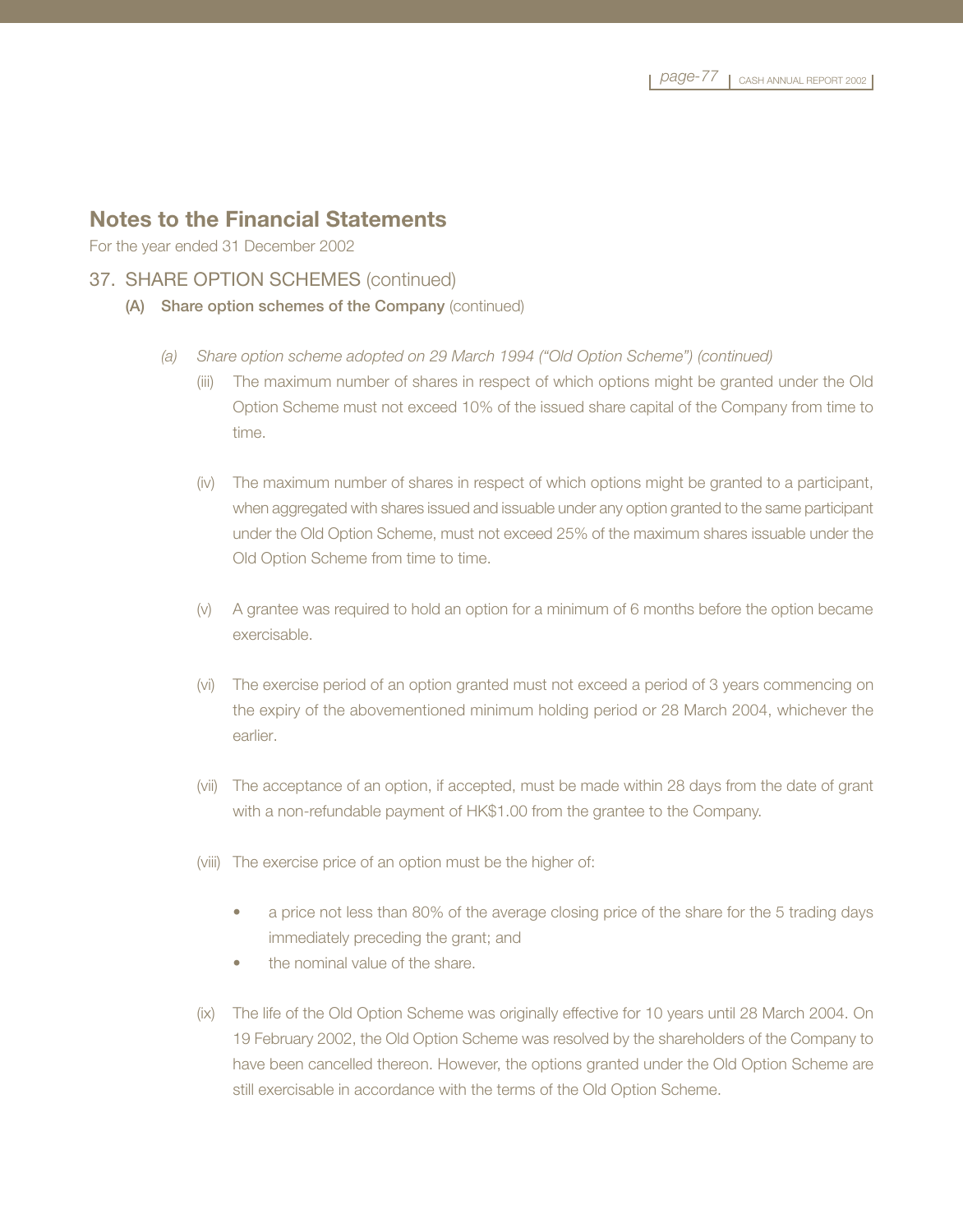For the year ended 31 December 2002

#### 37. SHARE OPTION SCHEMES (continued)

**(A) Share option schemes of the Company** (continued)

#### *(b) Share option scheme adopted on 19 February 2002 ("New Option Scheme")*

Pursuant to an ordinary resolution passed at the special general meeting of the Company held on 19 February 2002, the Company adopted the New Option Scheme to replace the Old Option Scheme. All the options granted under the Old Option Scheme shall remain valid and unchanged and shall be treated in accordance with the terms under the Old Option Scheme. The major terms of the New Option Scheme are summarised as follows:

- (i) The purpose was to provide incentives to:
	- award and retain the participants who have made contributions to the Group, including CFSG and its subsidiaries ("CFSG Group") and Pricerite and its subsidiaries ("Pricerite Group") (altogether "Three Groups"); or
	- attract potential candidates to serve the Three Groups for the benefit of the development of the Three Groups.
- (ii) The participants included any employee, director, consultant, adviser or agent of any member of the Three Groups.
- (iii) The maximum number of shares in respect of which options might be granted under the New Option Scheme must not exceed 10% of the issued share capital of the Company as at the date of approval of the New Option Scheme and such limit might be refreshed by shareholders in general meeting. The maximum number of shares was 31,971,740 shares, representing 10.47% of the issued share capital of the Company as at the date of the Annual Report. However, the total maximum number of shares which might be issued upon exercise of all outstanding options granted and yet to be exercised under the New Option Scheme and any other share option scheme must not exceed 30% of the shares in issue from time to time.
- (iv) The maximum number of shares in respect of which options might be granted to a participant, when aggregated with shares issued and issuable (including exercised and outstanding options and the options cancelled) under any option granted to the same participant under the New Option Scheme or any other share option scheme within any 12 month period, must not exceed 1% of the shares in issue from time to time.
- (v) There was no requirement for a grantee to hold the option for a certain period before exercising the option save as determined by the board of Directors and provided in the offer of grant of option.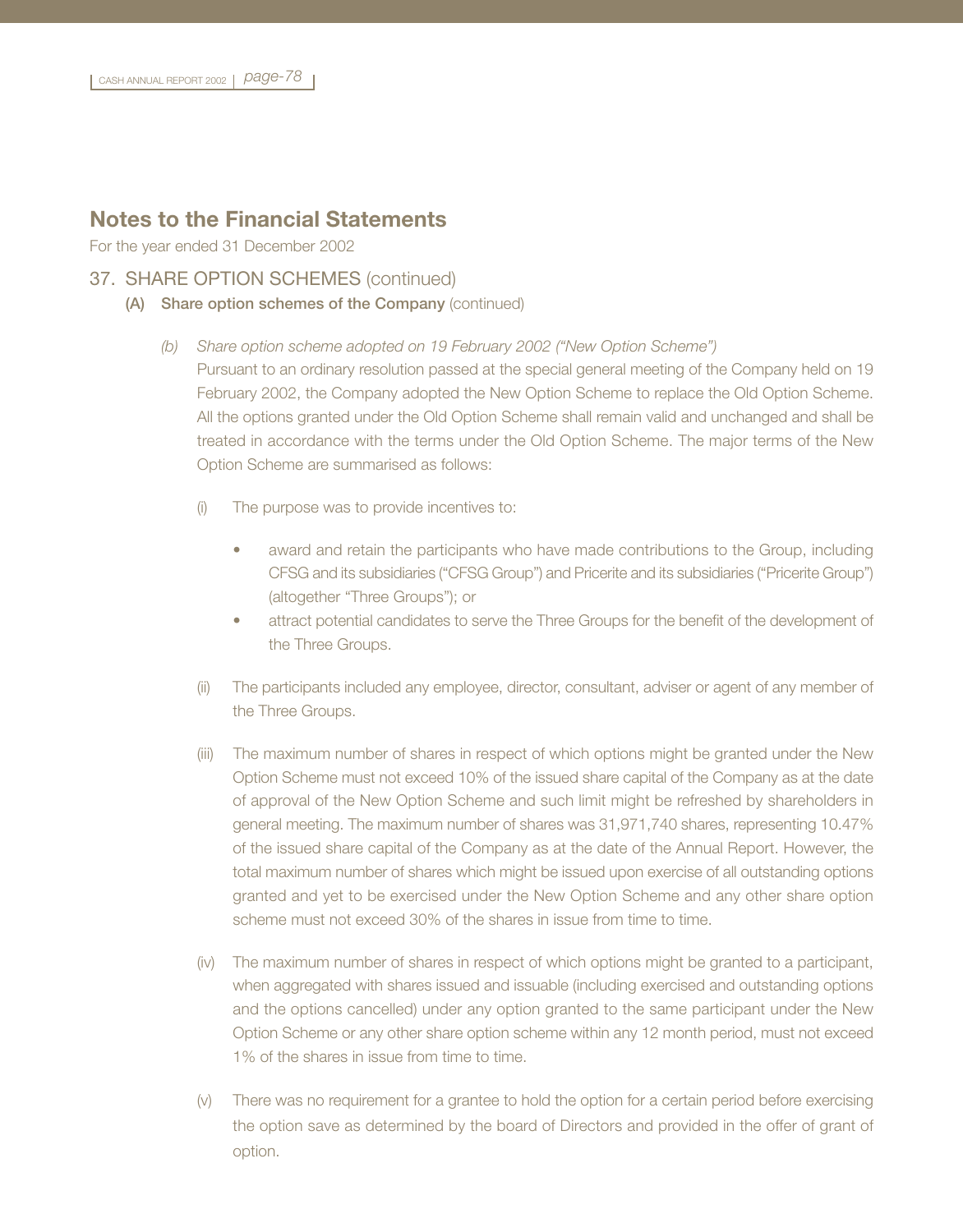For the year ended 31 December 2002

- 37. SHARE OPTION SCHEMES (continued)
	- **(A) Share option schemes of the Company** (continued)
		- *(b) Share option scheme adopted on 19 February 2002 ("New Option Scheme") (continued)*
			- (vi) The exercise period should be any period fixed by the board of Directors upon grant of the option but in any event the option period should not go beyond 10 years from the date of offer for grant.
			- (vii) The acceptance of an option, if accepted, must be made within 28 days from the date of grant with a non-refundable payment of HK\$1.00 from the grantee to the Company.
			- (viii) The exercise price of an option must be the highest of:
				- the closing price of the shares on the date of grant which day must be a trading day;
				- the average closing price of the shares for the 5 trading days immediately preceding the date of grant; and
				- the nominal value of the share.
			- (ix) The life of the New Option Scheme is effective for 10 years from the date of adoption until 18 February 2012.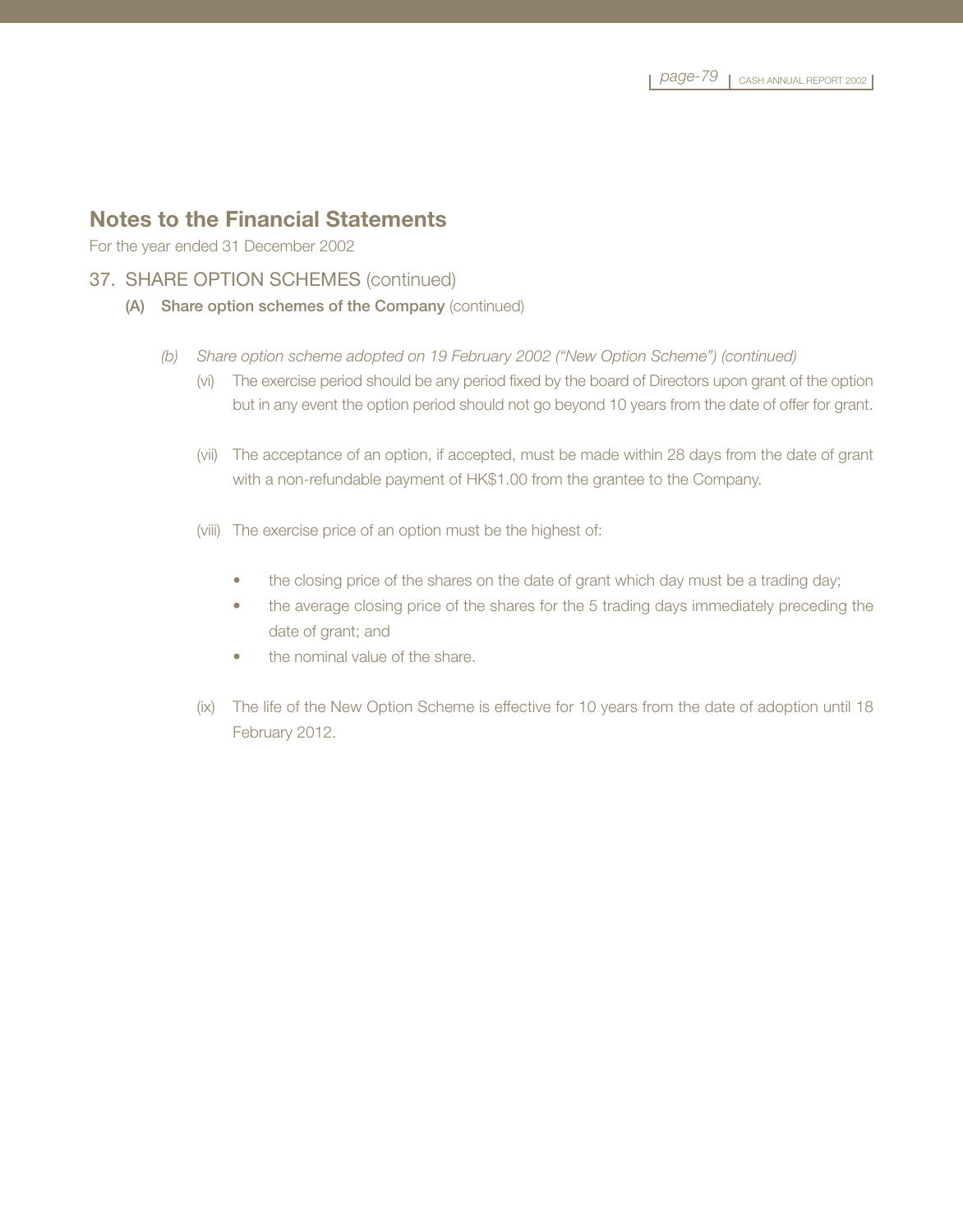For the year ended 31 December 2002

#### 37. SHARE OPTION SCHEMES (continued)

**(A) Share option schemes of the Company** (continued)

The following table discloses details of the Company's share options held by the Directors and the employees of the Three Groups and movements in such holdings during the year:

|                   |            |                 |                        |               |                |            |                          | Number of options |                 |            |                          |             |
|-------------------|------------|-----------------|------------------------|---------------|----------------|------------|--------------------------|-------------------|-----------------|------------|--------------------------|-------------|
|                   |            |                 |                        |               |                |            |                          | outstanding       |                 |            |                          |             |
|                   |            | <b>Exercise</b> |                        |               |                |            |                          | as at             |                 |            |                          | outstanding |
| Name              | Date       | price           |                        |               | outstanding    | granted    | lapsed                   | 31.12.2001        | adjusted on     | granted    | lapsed                   | as at       |
| of scheme         | of grant   | per share       | Exercise period        | <b>Notes</b>  | as at 1.1.2001 | in 2001    | in 2001                  | and 1.1.2002      | 25.4.2002       | in 2002    | in 2002                  | 31.12.2002  |
|                   |            | <b>HK\$</b>     |                        |               |                |            |                          |                   |                 |            | (Note 6)                 |             |
| <b>Directors</b>  |            |                 |                        |               |                |            |                          |                   |                 |            |                          |             |
| Old Option Scheme | 13.5.1999  | 0.23            | 13.5.2000 - 12.11.2001 |               | 2,500,000      |            | (2,500,000)              |                   |                 |            |                          |             |
|                   | 4.10.1999  | 0.59            | $8.4.2000 - 7.4.2002$  |               | 120,000,000    |            | ٠                        | 120,000,000       |                 |            | (120,000,000)            |             |
|                   | 4.10.1999  | 0.59            | 8.4.2000-7.4.2002      | (2)           | 8,750,000      |            | ä,                       | 8,750,000         |                 |            | (8,750,000)              |             |
|                   | 1.6.2000   | 7.00            | 1.12.2000 - 30.11.2002 | $(1)$ & $(3)$ | 10,000,000     |            | ٠                        | 10,000,000        | (9,500,000)     |            | (500,000)                | ÷           |
|                   | 6.11.2000  | 5.40            | 16.5.2001-15.5.2003    | $(1)$ & $(3)$ | 30,000,000     |            | $\sim$                   | 30,000,000        | (28,500,000)    |            | ÷                        | 1,500,000   |
|                   | 31.8.2001  | 2.60            | 1.3.2002-28.2.2004     | $(1)$ & $(3)$ | í.             | 30,000,000 | i.                       | 30,000,000        | (28,500,000)    |            | $\sim$                   | 1,500,000   |
| New Option Scheme | 2.5.2002   | 1.32            | 2.5.2002-30.4.2003     | (5)           |                |            |                          |                   | ÷,              | 16,500,000 | í.                       | 16,500,000  |
|                   | 2.5.2002   | 1.32            | 1.11.2002-31.10.2003   | $(3)$ & $(5)$ |                |            |                          |                   |                 | 600,000    |                          | 600,000     |
|                   |            |                 |                        |               | 171,250,000    | 30,000,000 | (2,500,000)              | 198,750,000       | (66, 500, 000)  | 17,100,000 | (129, 250, 000)          | 20,100,000  |
| <b>Employees</b>  |            |                 |                        |               |                |            |                          |                   |                 |            |                          |             |
| Old Option Scheme | 13.5.1999  | 4.60            | 13.11.2000-12.5.2002   | (1)           | 750,000        |            | $\overline{\phantom{a}}$ | 750,000           | (712,500)       | ÷          | (37,500)                 |             |
|                   | 4.10.1999  | 0.59            | 8.4.2000-7.4.2002      | (2)           | 28,490,000     |            | (4,680,000)              | 23,810,000        |                 |            | (23, 810, 000)           |             |
|                   | 15.11.1999 | 0.61            | 1.11.2000-31.10.2002   | (4)           | 10,000,000     |            | i.                       | 10,000,000        | i.              |            | (10,000,000)             |             |
|                   | 10.1.2000  | 16.00           | 10.1.2001-9.1.2003     | (1)           | 10,000,000     |            | ٠                        | 10,000,000        | (9,500,000)     |            | ÷                        | 500,000     |
|                   | 10.1.2000  | 16.00           | 11.7.2000-10.7.2002    | $(1)$ & $(2)$ | 500,000        |            |                          | 500,000           | (475,000)       |            | (25,000)                 |             |
|                   | 1.6.2000   | 7.00            | 1.12.2000-30.11.2002   | $(1)$ & $(3)$ | 45,000,000     |            | ÷,                       | 45,000,000        | (42, 750, 000)  |            | (2,250,000)              | i.          |
|                   | 28.7.2000  | 9.80            | 1.2.2001-31.1.2003     | $(1)$ & $(2)$ | 11,000,000     |            | (10,000,000)             | 1,000,000         | (950,000)       |            | $\overline{\phantom{a}}$ | 50,000      |
|                   | 6.11.2000  | 5.40            | 16.5.2001-15.5.2003    | $(1)$ & $(3)$ | 20,000,000     |            | $\overline{\phantom{a}}$ | 20,000,000        | (19,000,000)    |            | $\overline{\phantom{a}}$ | 1,000,000   |
|                   | 6.11.2000  | 5.40            | 16.5.2001-15.5.2003    | $(1)$ & $(2)$ | 6,500,000      |            | (500,000)                | 6,000,000         | (5,700,000)     |            | $\sim$                   | 300,000     |
|                   | 2.2.2001   | 4.80            | 16.8.2001-15.8.2003    | $(1)$ & $(2)$ | í.             | 6,000,000  | ٠                        | 6,000,000         | (5,700,000)     |            |                          | 300,000     |
|                   | 31.8.2001  | 2.60            | 1.3.2002-28.2.2004     | $(1)$ & $(3)$ | ٠              | 60,000,000 | i.                       | 60,000,000        | (57,000,000)    |            | í.                       | 3,000,000   |
| New Option Scheme | 2.5.2002   | 1.32            | 2.5.2002-30.4.2003     | (5)           |                |            |                          |                   | ÷,              | 3.000.000  | í.                       | 3,000,000   |
|                   | 2.5.2002   | 1.32            | 1.11.2002-31.10.2003   | $(3)$ & $(5)$ |                |            |                          |                   | i.              | 2,000,000  | i.                       | 2,000,000   |
|                   |            |                 |                        |               | 132,240,000    | 66,000,000 | (15, 180, 000)           | 183,060,000       | (141, 787, 500) | 5,000,000  | (36, 122, 500)           | 10,150,000  |
|                   |            |                 |                        |               | 303.490.000    | 96.000.000 | (17,680,000)             | 381,810,000       | (208, 287, 500) | 22,100,000 | (165, 372, 500)          | 30,250,000  |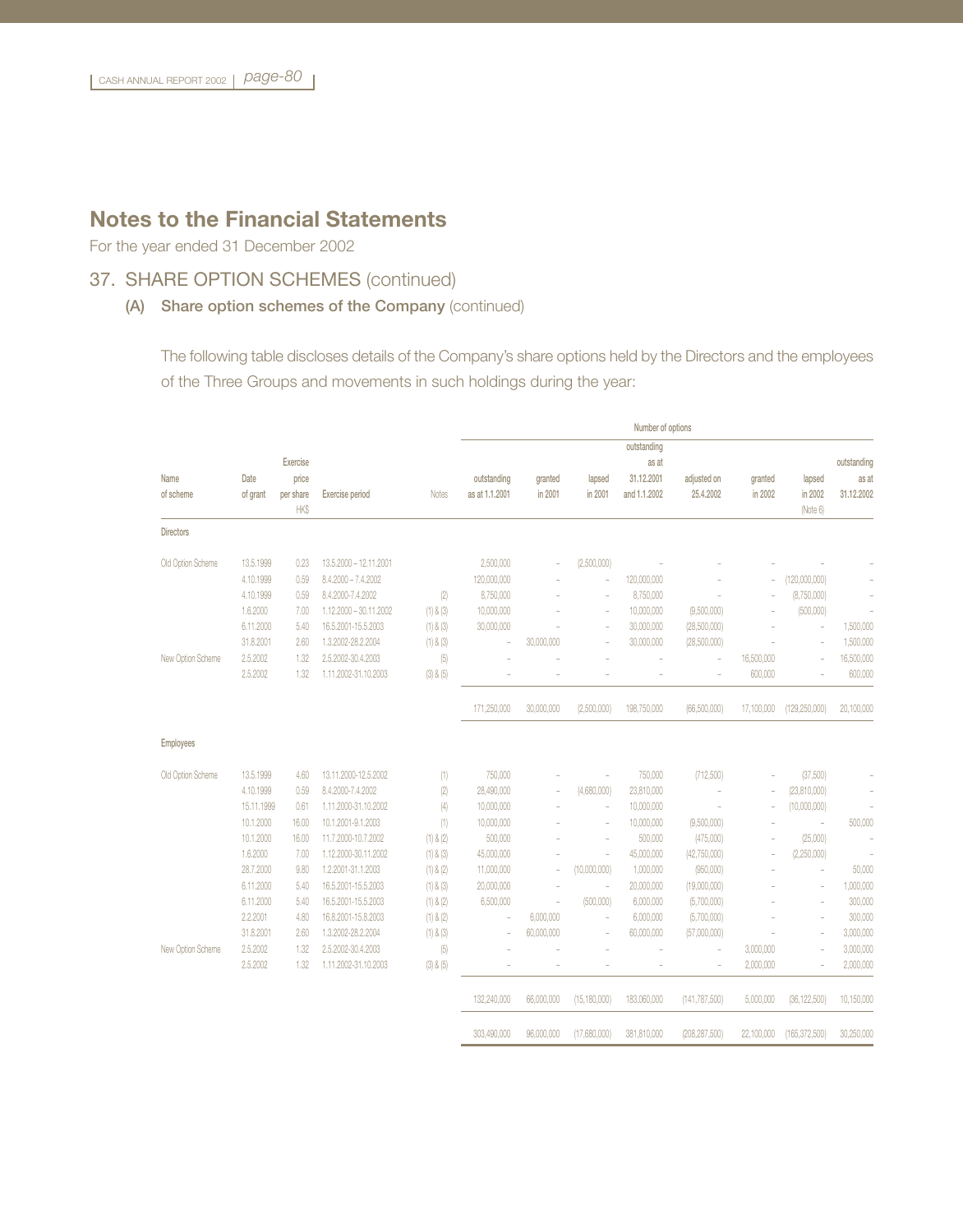For the year ended 31 December 2002

#### 37. SHARE OPTION SCHEMES (continued)

**(A) Share option schemes of the Company** (continued)

#### Notes:

- (1) The number and the exercise price of options which remained outstanding on 25 April 2002 have been adjusted due to share consolidation of the Company for 20 shares into 1 share with effect from the close of business on 25 April 2002. The exercise price per share before share consolidation was HK\$0.35, HK\$0.27, HK\$0.13, HK\$0.23, HK\$0.80, HK\$0.80, HK\$0.35, HK\$0.49, HK\$0.27, HK\$0.27, HK\$0.24 and HK\$0.13 respectively.
- (2) The options are vested in 4 tranches as to (i) 25% exercisable from the commencement of the exercise period; (ii) 25% exercisable from the expiry of 6 months from the commencement of the exercise period; (iii) 25% exercisable from the expiry of 12 months from the commencement of the exercise period; and (iv) 25% exercisable from the expiry of 18 months from the commencement of the exercise period.
- (3) The options are vested in 2 tranches as to (i) 50% exercisable from the commencement of the exercise period; and (ii) 50% exercisable from the expiry of 6 months from the commencement of the exercise period.
- (4) The options are vested in 2 tranches as to (i) 50% exercisable from the commencement of the exercise period; and (ii) 50% exercisable from the expiry of 12 months from the commencement of the exercise period.
- (5) The closing price of the share immediately before the date of grant was HK\$1.32 (2001: HK\$0.295 and HK\$0.152 respectively).
- (6) The lapsed options were due to expiry or cessation of employment of participants with the Group.
- (7) No option was exercised or cancelled during the year.

The exercise in full of the outstanding 30,250,000 share options at 31 December 2002 would, under the present capital structure of the Company, result in the issue of 30,250,000 additional shares for a total cash consideration, before expenses, of approximately HK\$65,922,000.

Total consideration received during the year from the Directors and the employees for taking up the options granted amounted to HK\$20 (2001: HK\$5).

No charge is recognised in the income statement in respect of the value of options granted during the year.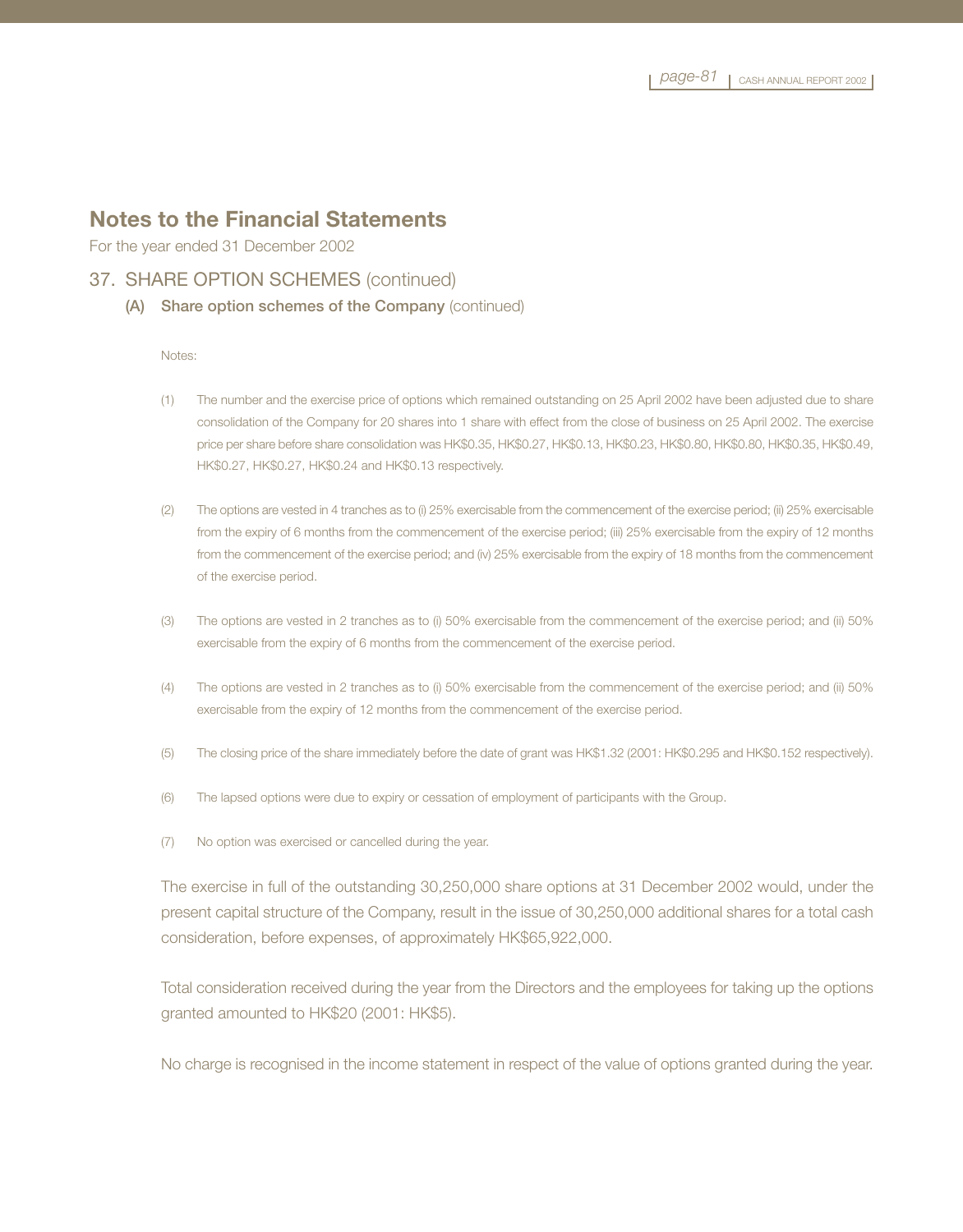For the year ended 31 December 2002

#### 37. SHARE OPTION SCHEMES (continued)

- **(B) Share option schemes of CFSG**
	- *(a) Share option scheme adopted on 20 November 2000 ("CFSG Old Option Scheme")* The major terms of the CFSG Old Option Scheme are summarised as follows:
		- (i) The purpose was to provide incentives to the participants.
		- (ii) The participants included any full-time employee or executive Director of any member of CFSG Group.
		- (iii) The maximum number of shares in respect of which options might be granted under the CFSG Old Option Scheme must not exceed 10% of the shares in issue as at the approval of shareholders from time to time and in any event the total maximum number of shares which might be issued or issuable upon exercise of all outstanding options should not exceed 30% of the issued share capital of CFSG from time to time.
		- (iv) The maximum number of shares in respect of which options might be granted to a participant, when aggregated with shares issued and issuable under any option granted to the same participant under the CFSG Old Option Scheme, must not exceed 25% of the maximum shares issuable under the CFSG Old Option Scheme from time to time.
		- (v) No minimum period for which an option must be held before it became exercisable was required.
		- (vi) The exercise period of an option granted must not be less than 3 years and beyond 14 December 2010.
		- (vii) The acceptance of an option, if accepted, must be made within 3 business days from the date of grant with a non-refundable payment of HK\$1.00 from the grantee to CFSG.
		- (viii) The exercise price of an option must be the highest of:
			- the closing price of the share on the grant date;
			- the average closing price of the share for the 5 trading days immediately preceding the grant; and
			- the nominal value of the share.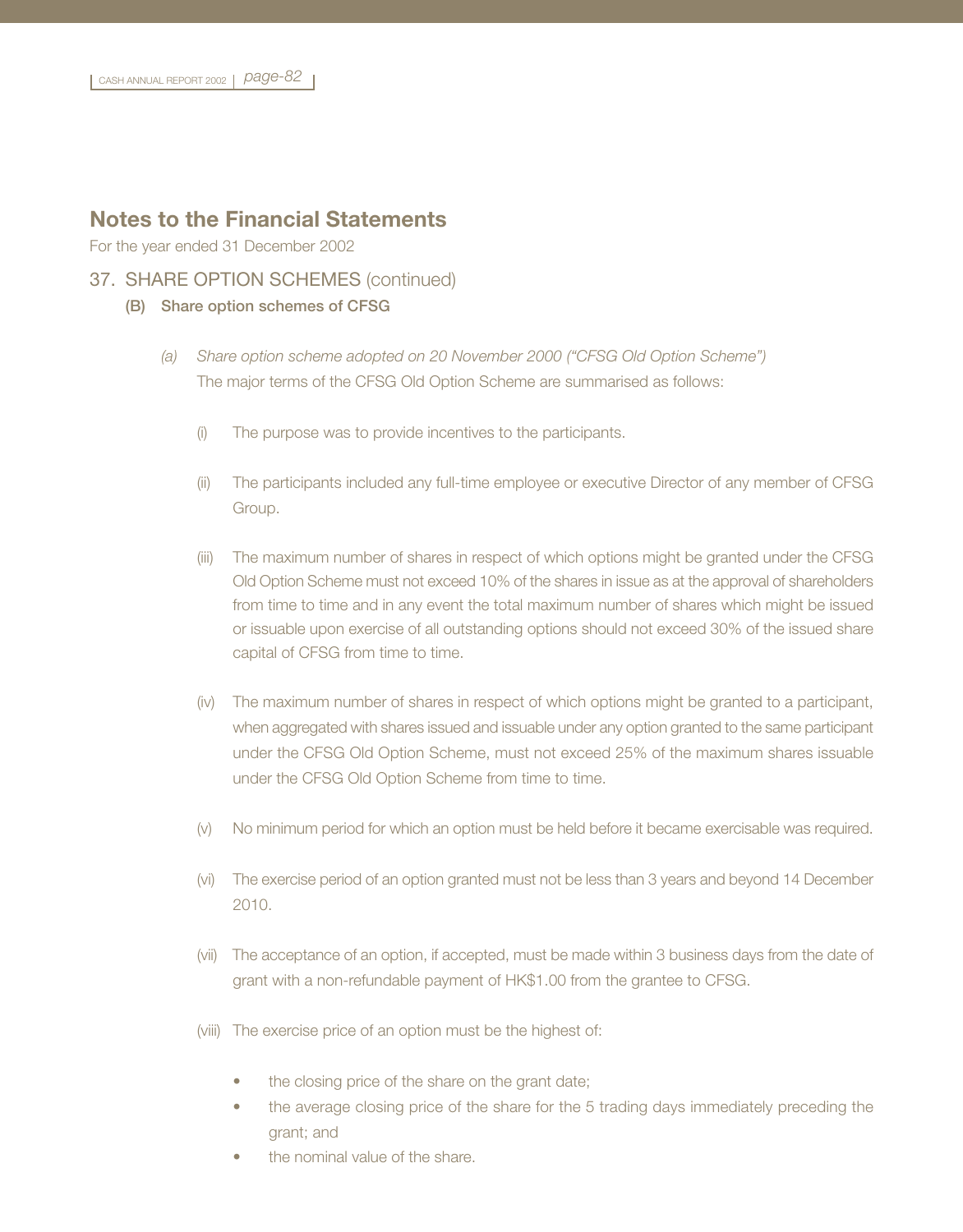For the year ended 31 December 2002

- 37. SHARE OPTION SCHEMES (continued)
	- **(B) Share option schemes of CFSG** (continued)
		- *(a) Share option scheme adopted on 20 November 2000 ("CFSG Old Option Scheme") (continued)*
			- (ix) The life of the CFSG Old Option Scheme was originally effective for 10 years until 14 December 2010. On 19 February 2002, the CFSG Old Option Scheme was resolved by the shareholders of the CFSG to have been cancelled thereon. However, the options granted under CFSG Old Option Scheme are still exercisable in accordance with the terms of the CFSG Old Option Scheme.
		- *(b) Share option scheme adopted on 19 February 2002 ("CFSG New Option Scheme")* Pursuant to an ordinary resolution passed at the special general meeting of CFSG held on 19 February 2002, CFSG adopted the CFSG New Option Scheme to replace the CFSG Old Option Scheme. All the options granted under the CFSG Old Option Scheme shall remain valid and unchanged and shall be treated in accordance with the terms under the CFSG Old Option Scheme. No option has been granted under the CFSG New Option Scheme since its adoption on 19 February 2002. The major terms of the CFSG New Option Scheme are summarised as follows:
			- (i) The purpose was to provide incentives to:
				- award and retain the participants who have made contributions to the Three Groups; or
				- attract potential candidates to serve the Three Groups for the benefit of the development of the Three Groups.
			- (ii) The participants included any employee, director, consultant, adviser or agent of any member of the Three Groups.
			- (iii) The maximum number of shares in respect of which options might be granted under the CFSG New Option Scheme must not exceed 10% of the issued share capital of CFSG as at the date of approval of the CFSG New Option Scheme and such limit might be refreshed by shareholders in general meeting. However, the total maximum number of shares which might be issued upon exercise of all outstanding options granted and yet to be exercised under the CFSG New Option Scheme and any other share option scheme must not exceed 30% of the share in issue from time to time.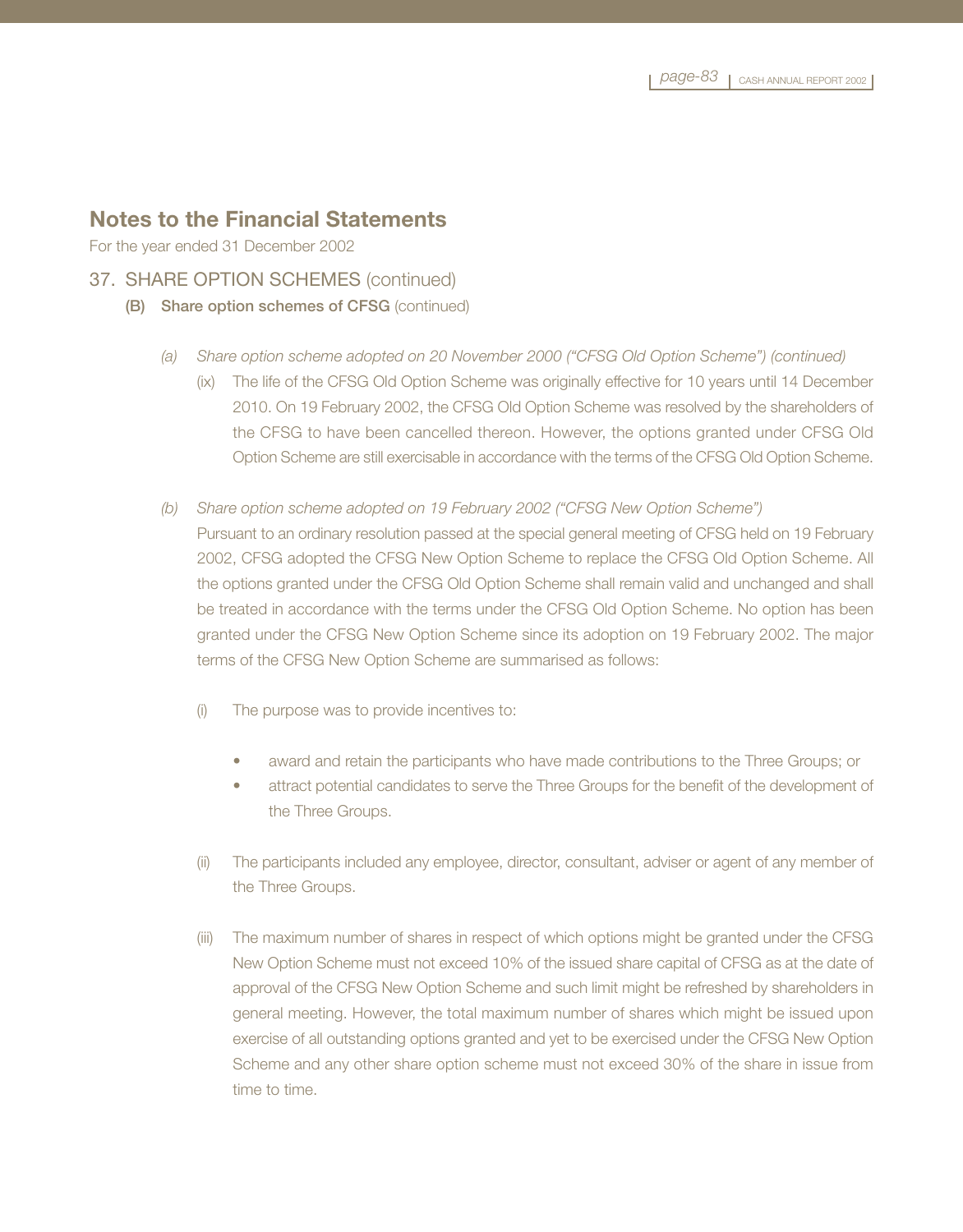For the year ended 31 December 2002

#### 37. SHARE OPTION SCHEMES (continued)

- **(B) Share option schemes of CFSG** (continued)
	- *(b) Share option scheme adopted on 19 February 2002 ("CFSG New Option Scheme") (continued)*
		- (iv) The maximum number of shares in respect of which options might be granted to a participant, when aggregated with shares issued and issuable (including exercised and outstanding options and the options cancelled) under any option granted to the same participant under the CFSG New Option Scheme or any other share option scheme within any 12 month period, must not exceed 1% of the shares in issue from time to time.
		- (v) There was no requirement for a grantee to hold the option for a certain period before exercising the option save as determined by the board of directors of CFSG and provided in the offer of grant of option.
		- (vi) The exercise period should be any period fixed by the board of directors of CFSG upon grant of the option but in any event the option period should not go beyond 10 years from the date of offer for grant.
		- (vii) The acceptance of an option, if accepted, must be made within 28 days from the date of grant with a non-refundable payment of HK\$1.00 from the grantee to CFSG.
		- (viii) The exercise price of an option must be the highest of:
			- the closing price of the shares on the date of grant which day must be a trading day;
			- the average closing price of the shares for the 5 trading days immediately preceding the date of grant; and
			- the nominal value of the share.
		- (ix) The life of the CFSG New Option Scheme is effective for 10 years from the date of adoption until 18 February 2012.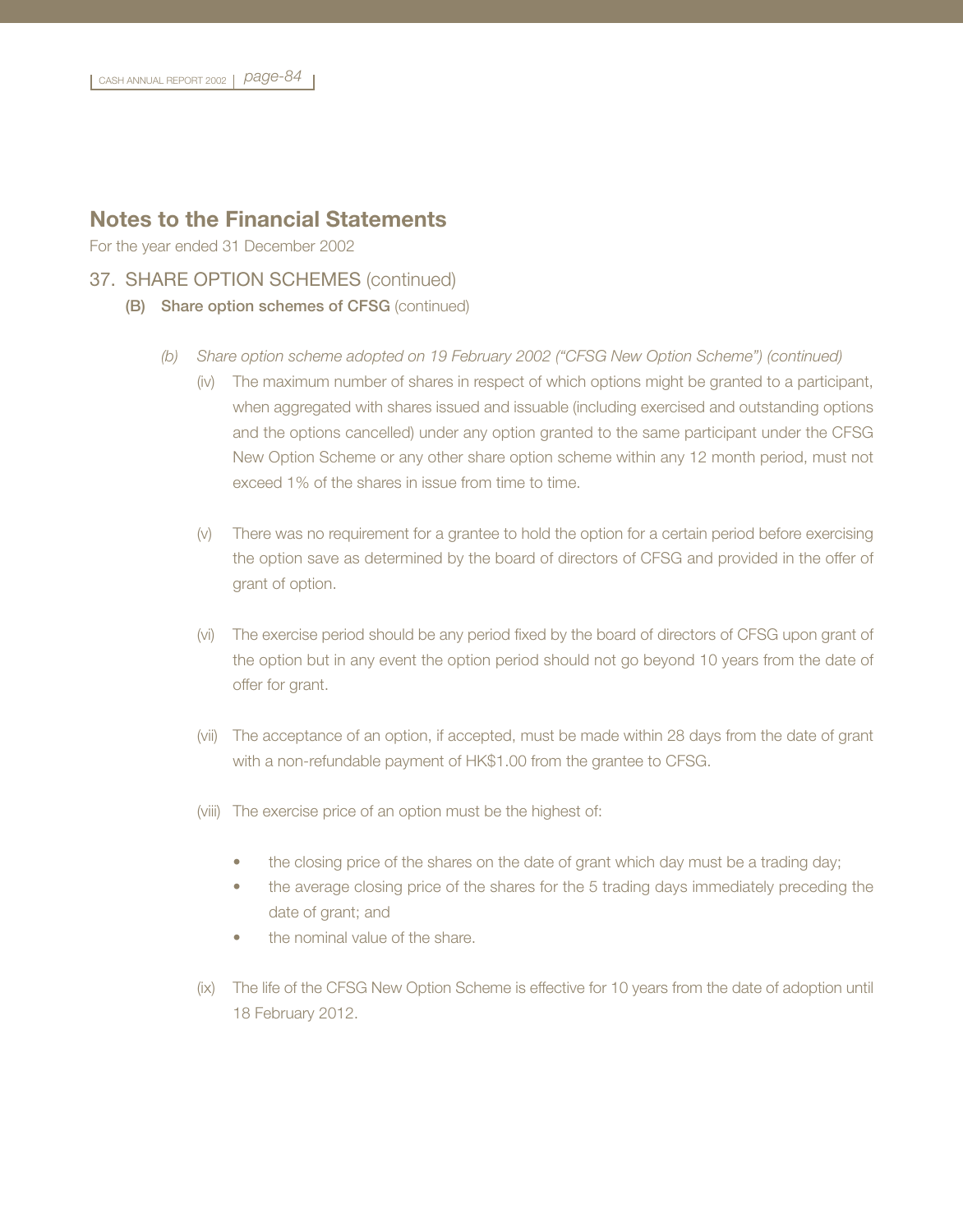For the year ended 31 December 2002

#### 37. SHARE OPTION SCHEMES (continued)

**(B) Share option schemes of CFSG** (continued)

The following table discloses details of the share options granted by CFSG and held by the Directors and the employees of the Three Groups and movements in such holdings during the year:

| Date<br>of grant       | <b>Exercise</b><br>price<br>per share<br><b>HK\$</b> | Exercise period                                | Notes                          | outstanding<br>as at<br>1.1.2001 | granted<br>in 2001       | lapsed<br>in 2001 | outstanding<br>as at<br>31.12.2001<br>and 1.1.2002 | adjusted<br>on 25.4.2002         | lapsed<br>in 2002 | outstanding<br>as at<br>31.12.2002 |
|------------------------|------------------------------------------------------|------------------------------------------------|--------------------------------|----------------------------------|--------------------------|-------------------|----------------------------------------------------|----------------------------------|-------------------|------------------------------------|
|                        |                                                      |                                                |                                |                                  |                          |                   |                                                    |                                  |                   |                                    |
| 26.3.2001              | 2.20                                                 | $1.10.2001 - 30.9.2004$                        | $(1)$ & $(2)$                  | $\sim$                           | 45,000,000               | ۰                 | 45,000,000                                         | (42,750,000)                     |                   | 2,250,000                          |
|                        |                                                      |                                                |                                |                                  |                          |                   |                                                    |                                  |                   |                                    |
| 26.3.2001<br>27.3.2001 | 2.20<br>2.20                                         | $1.10.2001 - 30.9.2004$<br>1.10.2001-30.9.2004 | $(1)$ & $(2)$<br>$(1)$ & $(2)$ | $\sim$                           | 55,000,000<br>26,300,000 | ٠<br>(2,200,000)  | 55,000,000<br>24,100,000                           | (52, 250, 000)<br>(21, 945, 000) | ٠<br>(1,510,000)  | 2,750,000<br>645,000               |
|                        |                                                      |                                                |                                |                                  | 81,300,000               | (2,200,000)       | 79,100,000                                         | (74, 195, 000)                   | (1,510,000)       | 3,395,000                          |
|                        |                                                      |                                                |                                |                                  | 126,300,000              | (2,200,000)       | 124,100,000                                        | (116,945,000)                    | (1,510,000)       | 5,645,000                          |
|                        |                                                      |                                                |                                |                                  |                          |                   |                                                    | Number of options                |                   |                                    |

Notes:

- (1) The number and the exercise price of options which remained outstanding on 25 April 2002 have been adjusted due to share consolidation of CFSG for 20 shares into 1 share with effect from the close of business on 25 April 2002. The exercise price per share before share consolidation was HK\$0.11.
- (2) The options are vested in 2 tranches as to (i) 50% exercisable from the commencement of the exercise period; and (ii) 50% exercisable from the expiry of 12 months from the commencement of the exercise period.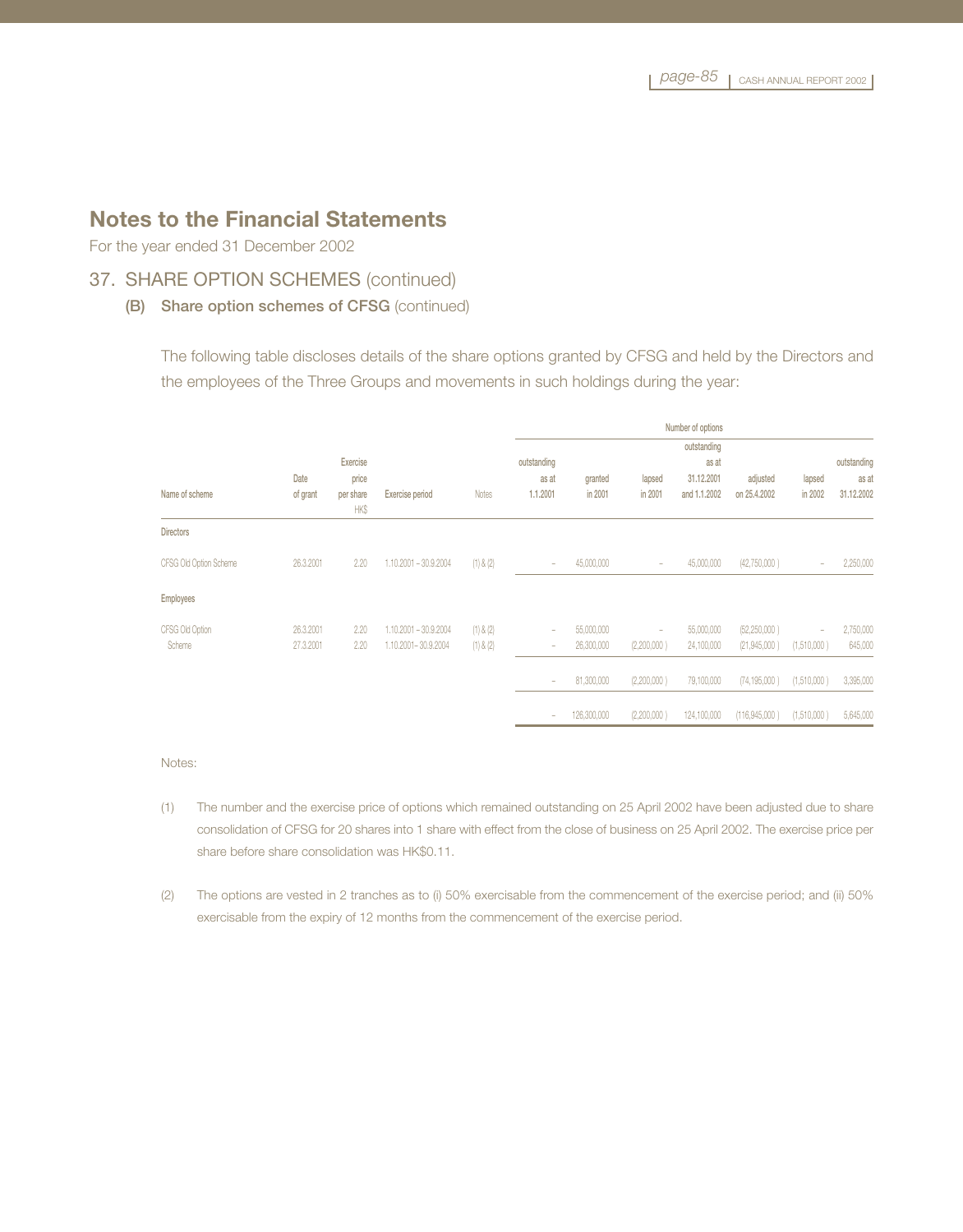For the year ended 31 December 2002

#### 37. SHARE OPTION SCHEMES (continued)

- **(C) Share option schemes of Pricerite**
	- *(a) Share option scheme adopted on 21 January 1994 ("Pricerite Old Option Scheme")* The major terms of the Pricerite Old Option Scheme are summarised as follows:
		- (i) The purpose was to provide incentives to the participants.
		- (ii) The participants included any full-time employee or executive director of any member of Pricerite Group.
		- (iii) the maximum number of shares in respect of which options may be granted under the Pricerite Old Option Scheme must not exceed 10% of the issued share capital of Pricerite from time to time.
		- (iv) the maximum number of shares in respect of which options may be granted to a participant, when aggregated with shares issued and issuable under any option granted to the same participant under the Pricerite Old Option Scheme, must not exceed 25% of the maximum shares issuable under the Pricerite Old Option Scheme from time to time.
		- (v) No minimum period for which an option must be held before it became exercisable was required.
		- (vi) The exercise period of an option shall be any period determined by the board of directors of Pricerite but shall not be beyond 20 January 2004.
		- (vii) The acceptance of an option, if accepted, must be made within 21 days from the date of grant with a non-refundable payment of HK\$1.00 from the grantee to Pricerite.
		- (viii) The exercise price of an option must not be less than the higher of:
			- a price not less than 80% of the average closing price of the share for the 5 trading days immediately preceding the grant; and
			- the nominal value of the share.
		- (ix) The life of the Pricerite Old Option Scheme was originally effective for 10 years until 20 January 2004. On 19 February 2002, the Pricerite Old Option Scheme was resolved by the shareholders of Pricerite to have been cancelled thereon. However, the options granted under the Pricerite Old Option Scheme are still exercisable in accordance with the terms of the Pricerite Old Option Scheme.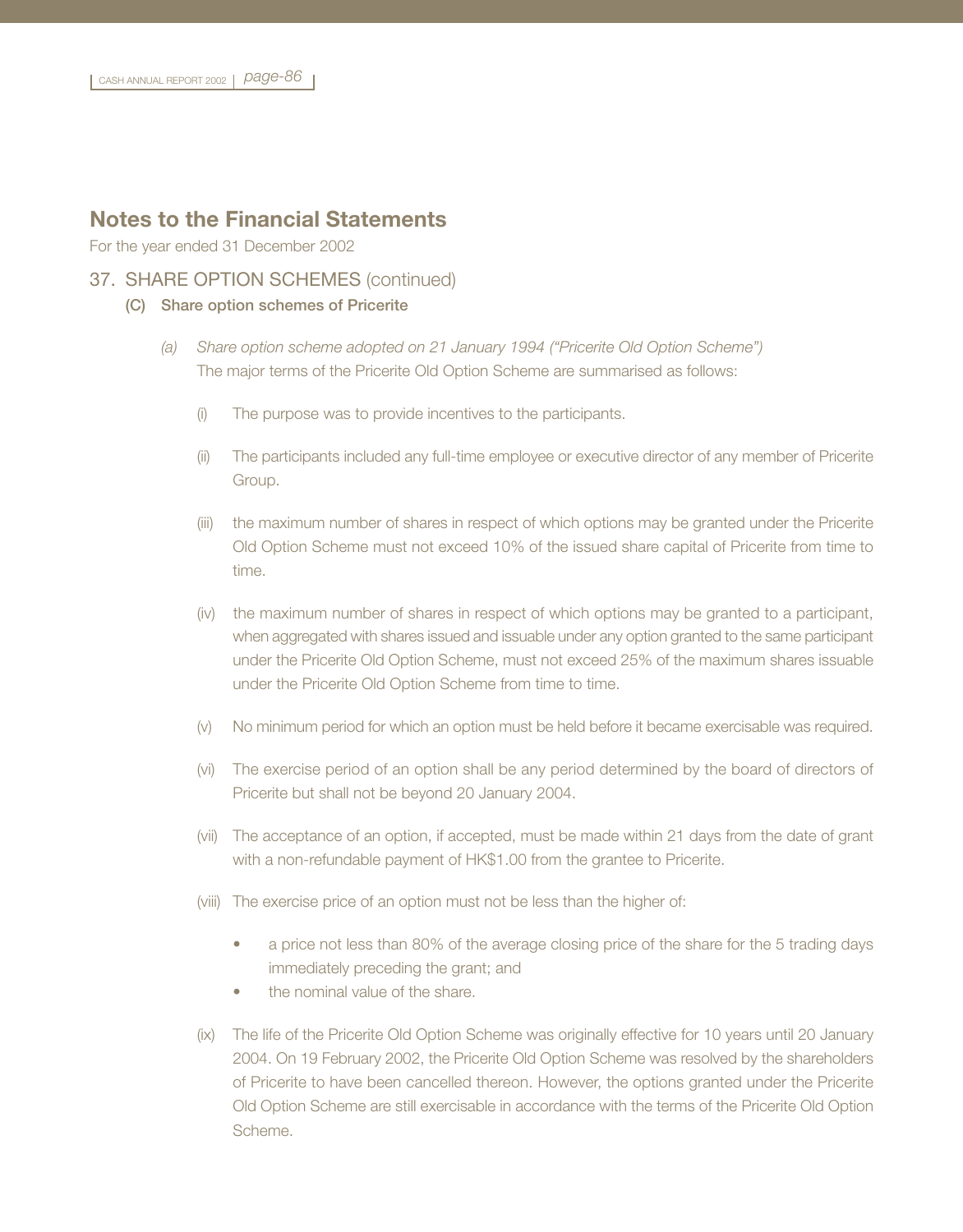For the year ended 31 December 2002

#### 37. SHARE OPTION SCHEMES (continued)

- **(C) Share option schemes of Pricerite** (continued)
	- *(b) Share option scheme adopted on 19 February 2002 ("Pricerite New Option Scheme")* Pursuant to an ordinary resolution passed at the special general meeting of Pricerite held on 19 February 2002, Pricerite adopted the Pricerite New Option Scheme to replace the Pricerite Old Option Scheme. All the options granted under the Pricerite Old Option Scheme shall remain valid and unchanged and shall be treated in accordance with the terms under the Pricerite Old Option Scheme. No option has been granted under the Pricerite New Option Scheme since its adoption on 19 February 2002. The major terms of the Pricerite New Option Scheme are summarised as follows:
		- (i) The purpose was to provide incentives to:
			- award and retain the participants who have made contributions to the Three Groups; or
			- attract potential candidates to serve the Three Groups for the benefit of the development of the Three Groups.
		- (ii) The participants included any employee, director, consultant, adviser or agent of any member of the Three Groups.
		- (iii) The maximum number of shares in respect of which options might be granted under the Pricerite New Option Scheme must not exceed 10% of the issued share capital of Pricerite as at the date of approval of the Pricerite New Option Scheme and such limit might be refreshed by shareholders in general meeting. However, the total maximum number of shares which might be issued upon exercise of all outstanding options granted and yet to be exercised under the Pricerite New Option Scheme and any other share option scheme must not exceed 30% of the shares in issue from time to time.
		- (iv) The maximum number of shares in respect of which options might be granted to a participant, when aggregated with shares issued and issuable (including exercised and outstanding options and the options cancelled) under any option granted to the same participant under the Pricerite New Option Scheme or any other share option scheme within any 12 month period, must not exceed 1% of the shares in issue from time to time.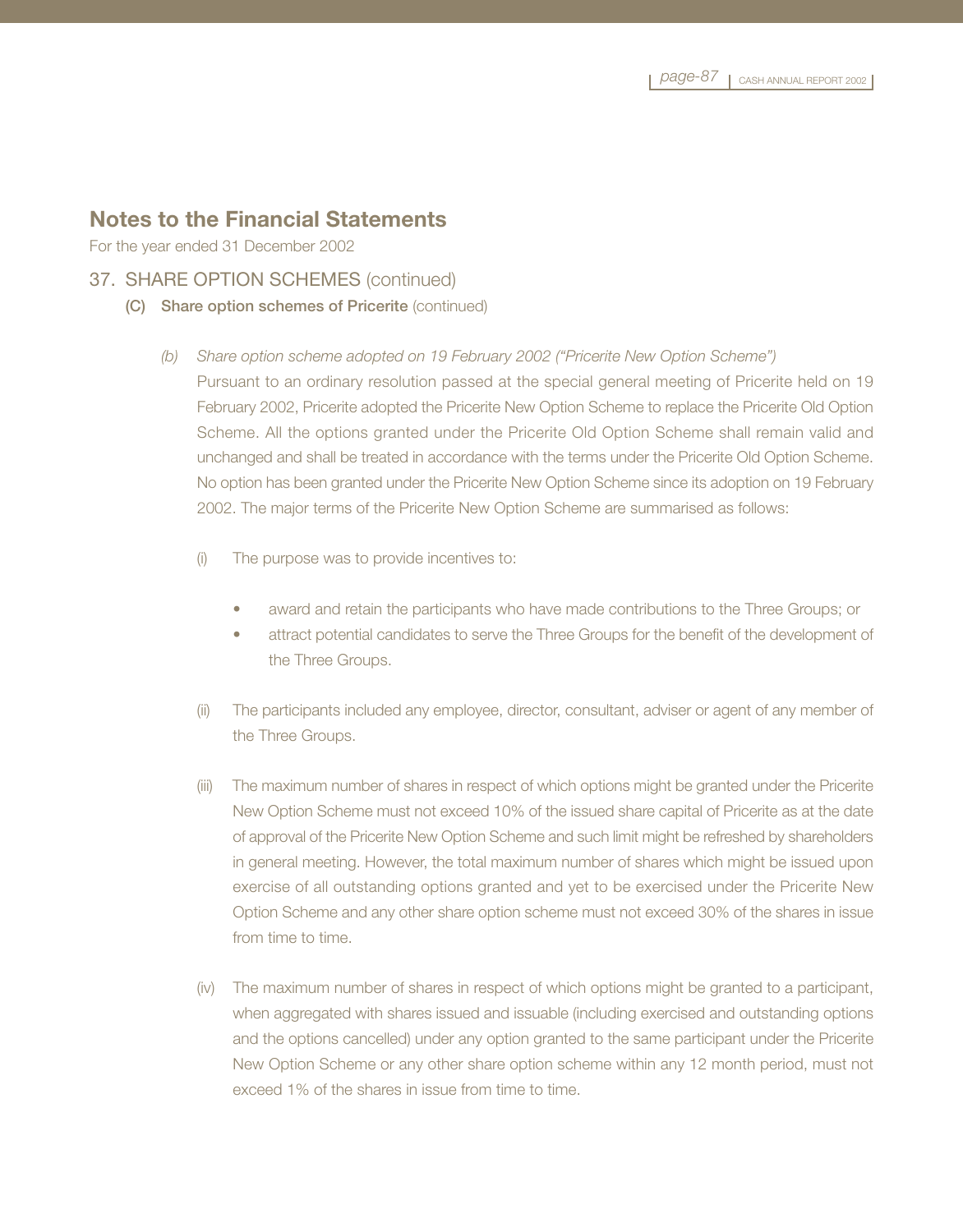For the year ended 31 December 2002

- 37. SHARE OPTION SCHEMES (continued)
	- **(C) Share option schemes of Pricerite** (continued)
		- *(b) Share option scheme adopted on 19 February 2002 ("Pricerite New Option Scheme") (continued)*
			- (v) There was no requirement for a grantee to hold the option for a certain period before exercising the option save as determined by the board of directors of Pricerite and provided in the offer of grant of option.
			- (vi) The exercise period should be any period fixed by the board of directors of Pricerite upon grant of the option but in any event the option period should not go beyond 10 years from the date of offer for grant.
			- (vii) The acceptance of an option, if accepted, must be made within 28 days from the date of grant with a non-refundable payment of HK\$1.00 from the grantee to Pricerite.
			- (viii) The exercise price of an option must be the highest of:
				- the closing price of the shares on the date of grant which day must be a trading day;
				- the average closing price of the shares for the 5 trading days immediately preceding the date of grant; and
				- the nominal value of the share.
			- (ix) The life of the Pricerite New Option Scheme is effective for 10 years from the date of adoption until 18 February 2012.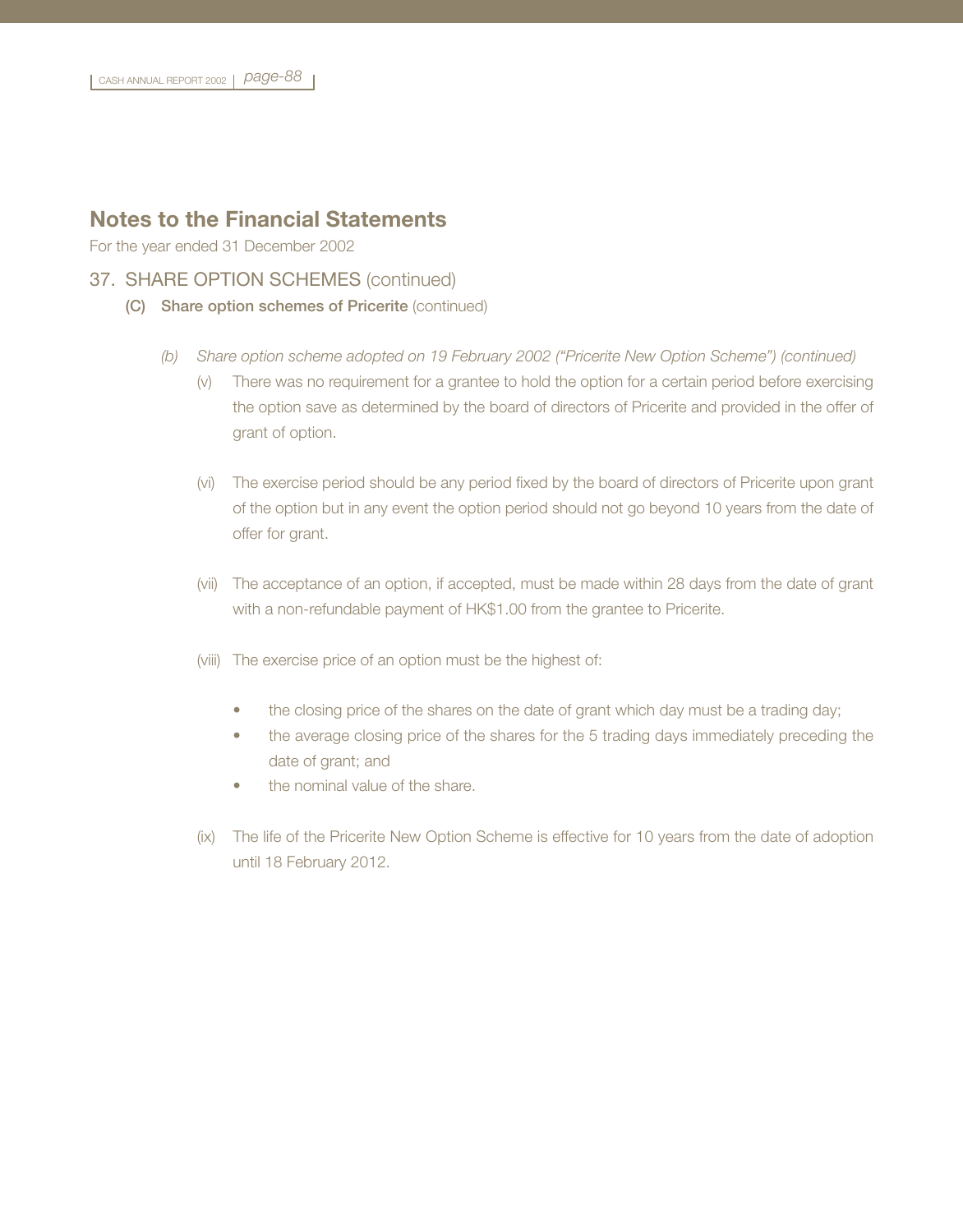For the year ended 31 December 2002

## 37. SHARE OPTION SCHEMES (continued)

#### **(C) Share option schemes of Pricerite** (continued)

The following table discloses details of the share options granted by Pricerite and held by the Directors and the employees of the Three Groups and movements in such holdings during the year: **Number of options**

|                  |           |                |                       |               |             |            |           |              |             | outstanding  |             |                |             |
|------------------|-----------|----------------|-----------------------|---------------|-------------|------------|-----------|--------------|-------------|--------------|-------------|----------------|-------------|
|                  |           |                |                       |               | outstanding |            |           |              | adjusted    | as at        |             |                | outstanding |
|                  | Date      | Exercise price |                       |               | as at       | granted    | exercised | lapsed       | due to      | 31.12.201    | granted     | lapsed         | as at       |
| Name of scheme   | of grant  | per share      | Exercise period       | Notes         | 1.1.2001    | in 2001    | in 2001   | in 2001      | right issue | and 1.1.2002 | in 2002     | in 2002        | 31.12.2002  |
|                  |           | <b>HK\$</b>    |                       |               |             |            |           |              |             |              |             |                |             |
| <b>Directors</b> |           |                |                       |               |             |            |           |              |             |              |             |                |             |
| Pricerite Old    | 12.6.2000 | 0.32           | 13.6.2000 - 12.6.2002 | (1)           | 10,000,000  |            |           | ۰            | 8,000,000   | 18,000,000   | $\sim$      | (18,000,000)   |             |
| Option Scheme    | 12.6.2001 | 0.21           | 16.6.2001 - 15.6.2003 | (2)           | $\sim$      | 16,000,000 |           | ۰            | 12,800,000  | 28,800,000   | $\sim$      | (7,200,000)    | 21,600,000  |
|                  | 17.1.2002 | 0.21           | 1.2.2002 - 31.1.2004  |               |             |            |           | ۰            | ٠           | $\sim$       | 72,000,000  | (13,000,000)   | 59,000,000  |
|                  |           |                |                       |               | 10,000,000  | 16,000,000 | $\sim$    | ÷            | 20,800,000  | 46,800,000   | 72,000,000  | (38, 200, 000) | 80,600,000  |
| Employees        |           |                |                       |               |             |            |           |              |             |              |             |                |             |
| Pricerite Old    | 12.6.2000 | 0.32           | 13.6.2000 - 12.6.2003 | $(1)$ & $(3)$ | 4,495,000   | $\sim$     | (590,000) | (1,608,000)  | 2,140,000   | 4,437,000    | ٠           | (918,000)      | 3,519,000   |
| Option Scheme    | 12.6.2000 | 0.32           | 13.6.2000 - 12.6.2002 | $(1)$ & $(4)$ | 4,000,000   | ٠          |           | (2,000,000)  | 1,600,000   | 3,600,000    | ۰           | (3,600,000)    | ٠           |
|                  | 12.6.2000 | 0.32           | 13.6.2000 - 12.6.2002 |               | 10,000,000  | ٠          |           | (10,000,000) | ٠           |              |             |                | $\sim$      |
|                  | 17.1.2002 | 0.21           | 1.2.2002 - 31.1.2004  |               |             |            |           |              | ٠           | $\sim$       | 42,500,000  |                | 42,500,000  |
|                  |           |                |                       |               | 18,495,000  | $\sim$     | (590,000) | (13,608,000) | 3,740,000   | 8,037,000    | 42,500,000  | (4,518,000)    | 46,019,000  |
|                  |           |                |                       |               | 28,495,000  | 16,000,000 | (590,000) | (13,608,000) | 24,540,000  | 54,837,000   | 114,500,000 | (42, 718, 000) | 126,619,000 |

#### Notes:

- (1) The initial exercise price was HK\$0.58. On 23 November 2001, the exercise price was adjusted to HK\$0.32 due to the rights issue.
- (2) The initial exercise price was HK\$0.39. On 23 November 2001, the exercise price was adjusted to HK\$0.21 due to the rights issue.
- (3) The options are vested in 3 tranches as to (i) 1/3 exercisable from the commencement of the exercise period; (ii) 1/3 exercisable from the expiry of 12 months from the commencement of the exercise period; and (iii) 1/3 exercisable from the expiry of 24 months from the commencement of the exercise period.
- (4) The options are vested in 2 tranches as to (i) 50% exercisable from the commencement of the exercise period; and (ii) 50% exercisable from the expiry of 6 months from the commencement of the exercise period.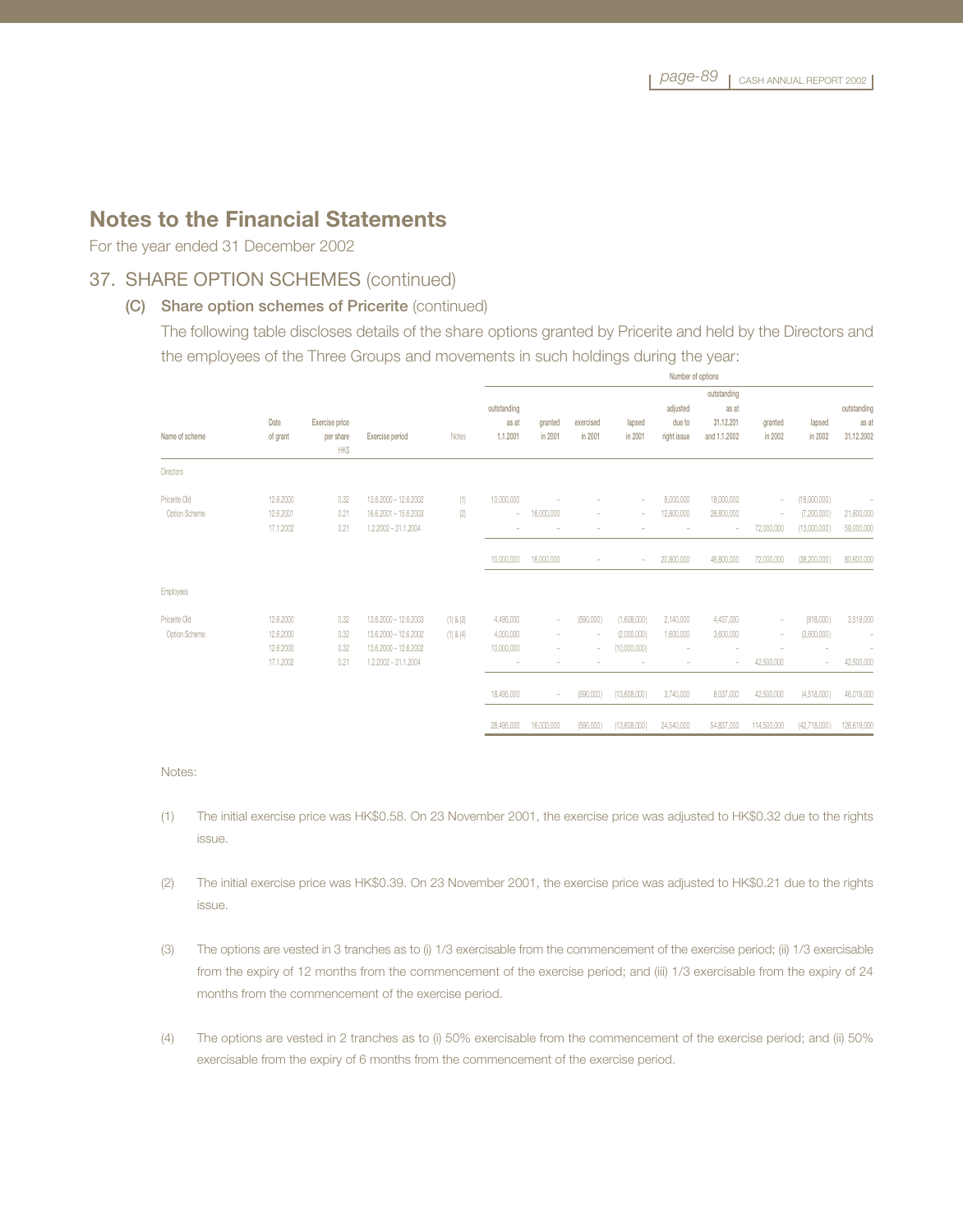For the year ended 31 December 2002

#### 38. RETIREMENT BENEFITS SCHEMES

The Group operates Mandatory Provident Fund Schemes ("MPF Schemes") under rules and regulations of Mandatory Provident Fund Schemes Ordinance for all its employees in Hong Kong and terminated the defined contribution pension scheme ("Old Scheme") on 1 December 2000. All the employees of the Group in Hong Kong are required to join the MPF Schemes. In respect of those employees who leave the Group prior to completion of qualifying service period for the employer's voluntary contributions (represents contributions in excess of the mandatory requirements under the Mandatory Provident Fund Schemes Ordinance plus all the assets transferred from the Old Scheme) become fully vested, the relevant portion of the voluntary contributions forfeited will be reverted to the Group. Contributions are made based on a percentage of the employees' salaries and are charged to income statement as they become payable in accordance with the rules of the MPF Schemes. The assets of the MPF Schemes are held separately from those of the Group in an independently administrated fund. The Group's employer contributions vest fully with the employees when contributed into the MPF Schemes.

The employer's contributions to the retirement benefits schemes charged to the income statement and the forfeited voluntary contributions credited to the income statements amounted to approximately HK\$8,619,000 (2001: HK\$9,278,000) and HK\$1,880,000 (2001: HK\$515,000) respectively for the year ended 31 December 2002.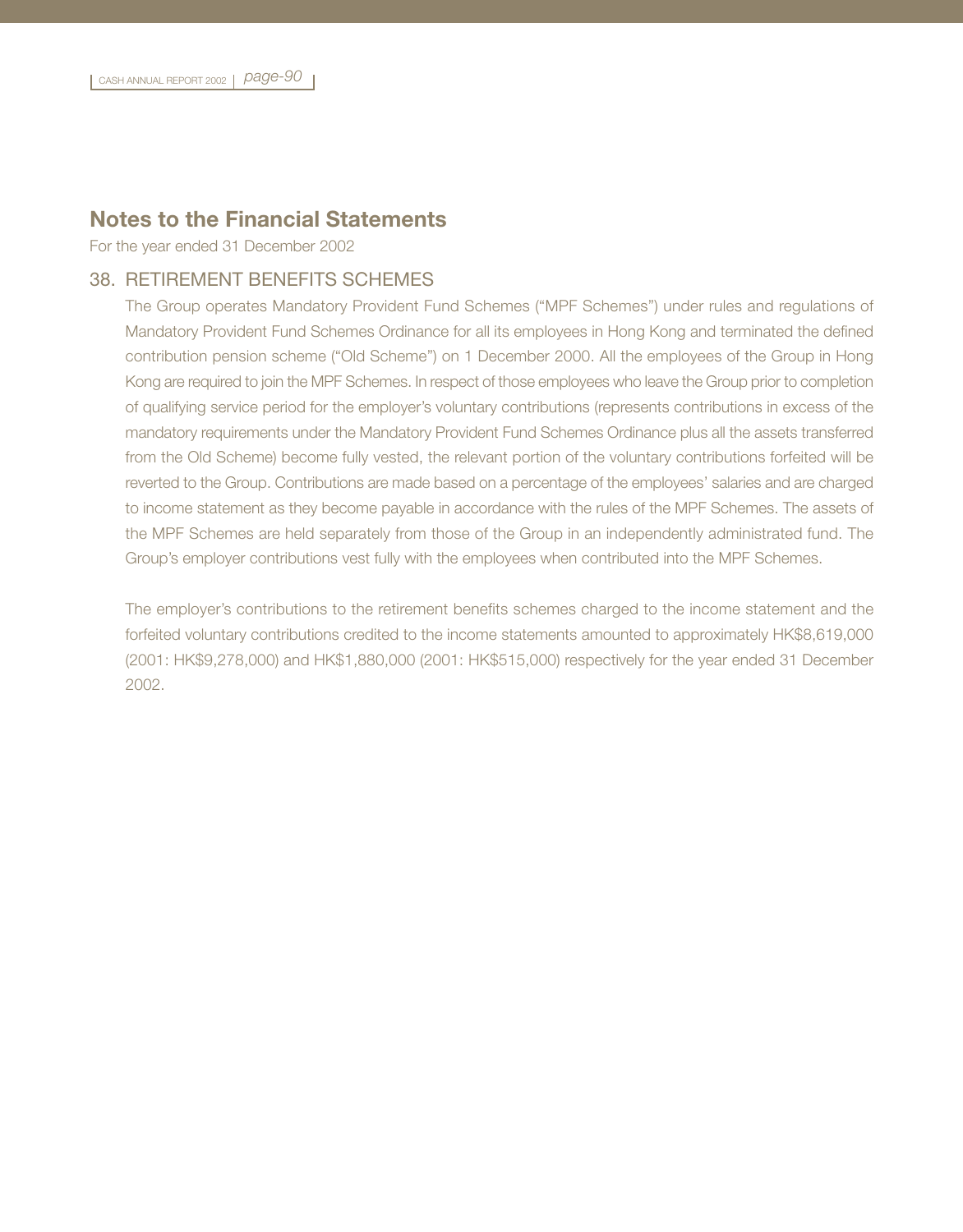For the year ended 31 December 2002

## 39. COMMITMENTS

#### **(a) Capital commitments**

At the balance sheet date, the Group had the following capital commitments:

|                                                                 | 2002            | 2001            |
|-----------------------------------------------------------------|-----------------|-----------------|
|                                                                 | <b>HK\$'000</b> | <b>HK\$'000</b> |
| Capital expenditure commitment in respect of the acquisition of |                 |                 |
| property and equipment contracted for but not provided          |                 |                 |
| in the financial statements                                     | 10,630          | 8.000           |

#### **(b) Other commitments**

At the balance sheet date, the Group had the following other commitments:

|                                                             | 2002            | 2001            |
|-------------------------------------------------------------|-----------------|-----------------|
|                                                             | <b>HK\$'000</b> | <b>HK\$'000</b> |
| Contracted commitment in respect of advertising expenditure | 3,306           | 7.398           |

#### **(c) Forward foreign exchange contracts**

At the balance sheet date, the Group had the following notional amounts of forward foreign exchange contracts:

|                | 2002            | 2001                     |
|----------------|-----------------|--------------------------|
|                | <b>HK\$'000</b> | HK\$'000                 |
| Buying of Euro | 825             | $\overline{\phantom{a}}$ |
| Buying of USD  | 15,600          |                          |
| Selling of Yen | 9,700           | 2,972                    |
|                |                 |                          |
|                | 26,125          | 2,972                    |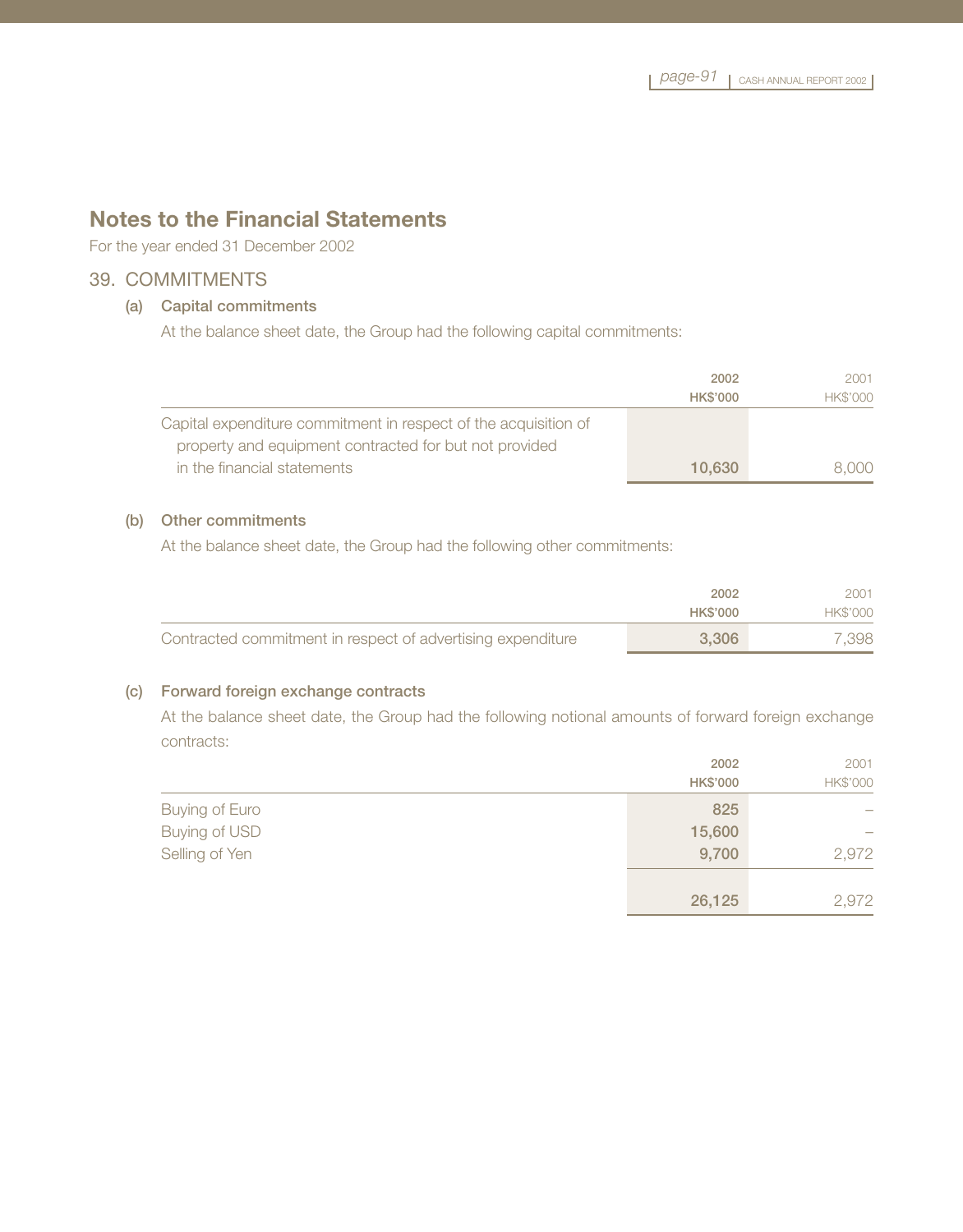For the year ended 31 December 2002

#### 40. RELATED PARTY TRANSACTIONS

During the year, the Group had the following related party transactions:

- (a) The Group received interest from margin financing of approximately HK\$1,473,000 (2001: nil) and nil (2001: HK\$1,942,000) from Cash Guardian and Suffold respectively, in which Kwan Pak Hoo Bankee has a beneficial interest and is a Director. The interest was calculated at commercial rates which were similar to the rates offered to other margin clients.
- (b) The Group pledged bank deposits of HK\$17,779,000 (2001: HK\$34,000,000) to secure general banking facilities granted to an associate by a bank, for which no charge is made. At 31 December 2002, the associate had utilised nil (2001: HK\$18,450,000) of these banking facilities.

During the year ended 31 December 2001, the Company acquired 320,000,000 shares of HK\$0.10 each in Pricerite from Miliway at a consideration of HK\$112,000,000 pursuant to the agreement entered into between the parties dated 9 February 2001. The consideration was settled by the issue and allotment of 373,333,333 shares of HK\$0.10 each in the Company. Miliway is ultimately wholly-owned by a discretionary trust established for the benefits of the family members of Kwan Pak Hoo Bankee.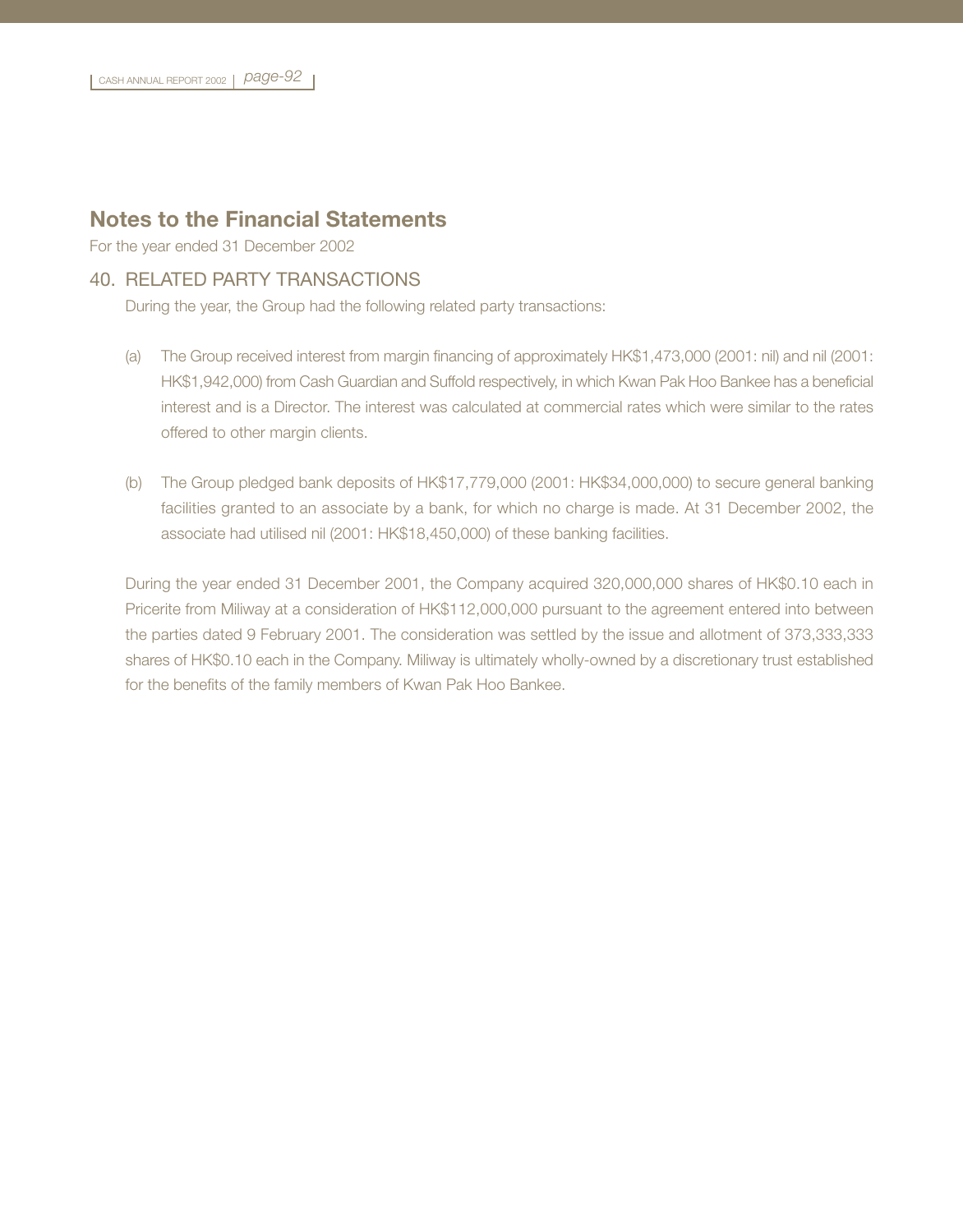# Five-Year Financial Summary

The summary of the consolidated results and assets and liabilities of the Group for the last five financial years, as extracted from the audited financial statements and restated as appropriate, is set out below:

## **RESULTS**

|                                |                 |            | Year ended 31 December |                 |                 |
|--------------------------------|-----------------|------------|------------------------|-----------------|-----------------|
|                                | 2002            | 2001       | 2000                   | 1999            | 1998            |
|                                | <b>HK\$'000</b> | HK\$'000   | <b>HK\$'000</b>        | <b>HK\$'000</b> | <b>HK\$'000</b> |
|                                |                 |            | (restated)             |                 |                 |
| Turnover                       |                 |            |                        |                 |                 |
| Continuing operations          | 1,097,028       | 973,560    | 472,836                | 245,321         | 158,729         |
| Discontinued operations        |                 |            | 1,131                  |                 | 29,359          |
|                                |                 |            |                        |                 |                 |
|                                | 1,097,028       | 973,560    | 473,967                | 245,321         | 188,088         |
|                                |                 |            |                        |                 |                 |
| (Loss) Profit before taxation  |                 |            |                        |                 |                 |
| Continuing operations          | (564, 598)      | (437, 717) | (169, 430)             | 89,670          | (140,906)       |
| Discontinued operations        |                 | (43, 659)  | (208, 014)             |                 | (28, 727)       |
|                                |                 |            |                        |                 |                 |
|                                | (564, 598)      | (481, 376) | (377, 444)             | 89,670          | (169, 633)      |
| <b>Taxation credit</b>         | 1,779           | 152        | 1,428                  | 1,711           | 142             |
|                                |                 |            |                        |                 |                 |
| (Loss) Profit after taxation   | (562, 819)      | (481, 224) | (376, 016)             | 91,381          | (169, 491)      |
| Minority interests             | 122,236         | 27,188     | 39,665                 | 1,567           |                 |
| Net (loss) profit attributable |                 |            |                        |                 |                 |
| to shareholders                | (440, 583)      | (454, 036) | (336, 351)             | 92,948          | (169, 491)      |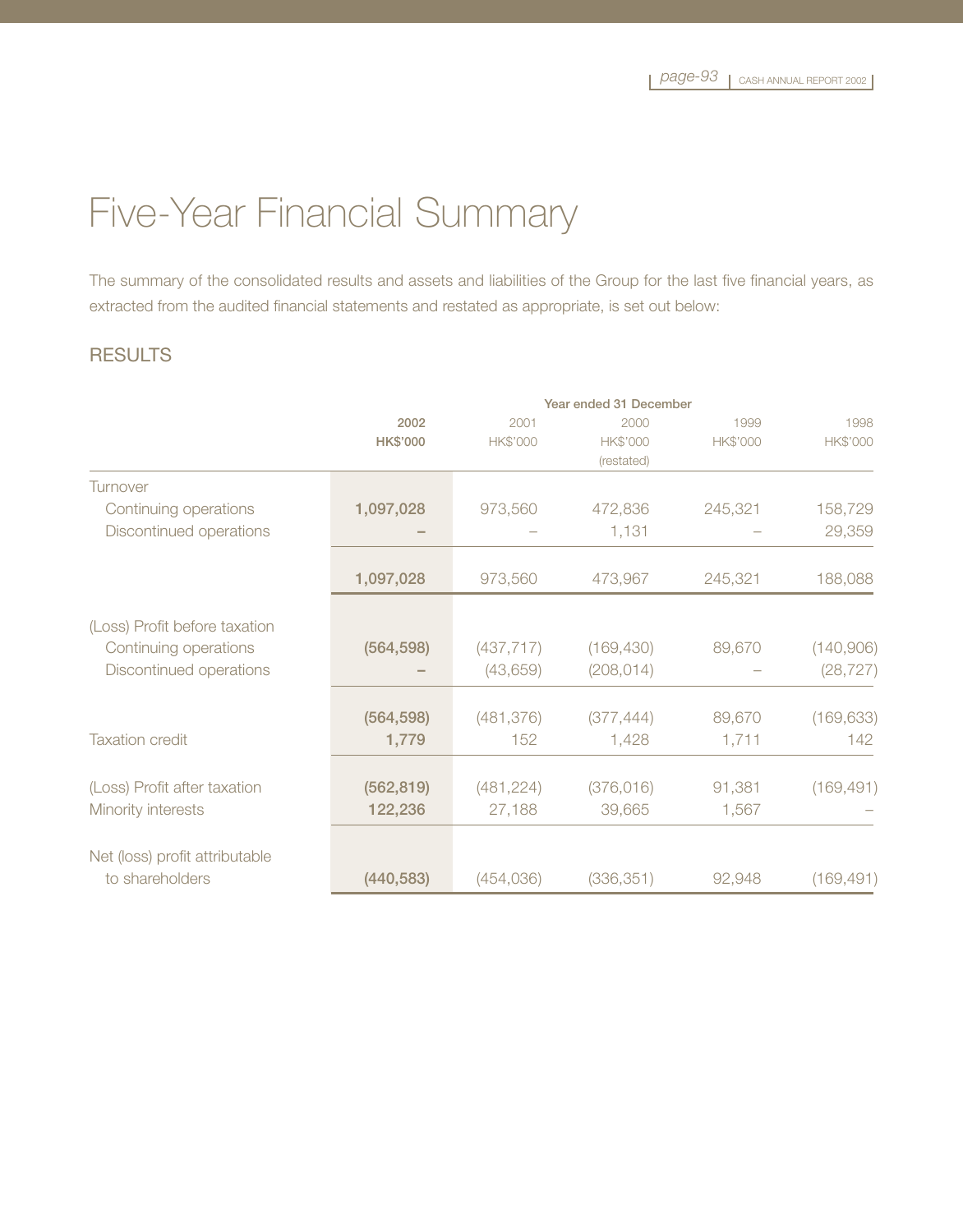# **Five-Year Financial Summary**

## ASSETS AND LIABILITIES

|                            | Year ended 31 December |           |                 |                 |          |
|----------------------------|------------------------|-----------|-----------------|-----------------|----------|
|                            | 2002                   | 2001      | 2000            | 1999            | 1998     |
|                            | <b>HK\$'000</b>        | HK\$'000  | <b>HK\$'000</b> | <b>HK\$'000</b> | HK\$'000 |
| Property and equipment     | 190,301                | 236,453   | 119,613         | 58,249          | 41,318   |
| Goodwill                   | 55,260                 | 88,604    |                 |                 |          |
| Investments in associates  |                        | 164,466   | 61,155          |                 |          |
| Investments                |                        | 57,000    | 175,900         |                 |          |
| Intangible assets          | 12,752                 | 14,582    | 16,412          |                 |          |
| Other non-current assets   | 33,408                 | 96,713    | 165,709         | 51,419          | 17,436   |
| <b>Current assets</b>      | 938,554                | 1,254,318 | 1,379,629       | 1,673,418       | 357,363  |
|                            |                        |           |                 |                 |          |
| <b>Total assets</b>        | 1,230,275              | 1,912,136 | 1,918,418       | 1,783,086       | 416,117  |
|                            |                        |           |                 |                 |          |
| <b>Current liabilities</b> | 781,043                | 813,906   | 603,609         | 559,535         | 351,096  |
| Long term borrowings       | 753                    | 749       | 1,627           | 2,570           |          |
| Deferred taxation          |                        |           |                 | 1,280           | 1,280    |
| Minority interests         | 72,674                 | 194,910   | 119,942         | 54,375          |          |
|                            |                        |           |                 |                 |          |
| Total liabilities and      |                        |           |                 |                 |          |
| minority interests         | 854,470                | 1,009,565 | 725,178         | 617,760         | 352,376  |
|                            |                        |           |                 |                 |          |
| Net assets                 | 375,805                | 902,571   | 1,193,240       | 1,165,326       | 63,741   |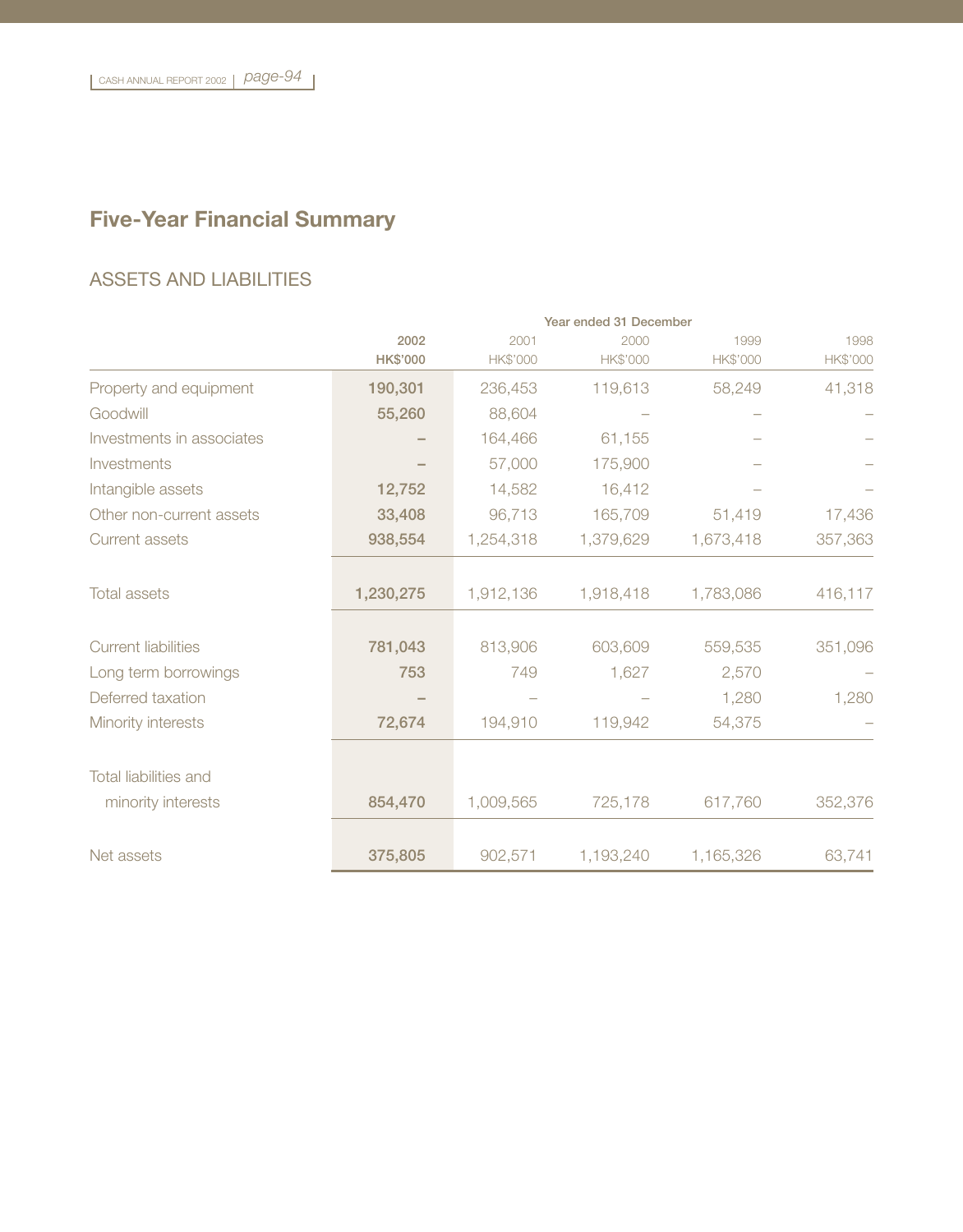**NOTICE IS HEREBY GIVEN** that the Annual General Meeting of Celestial Asia Securities Holdings Limited ("Company") will be held at Salon 4, Level III, JW Marriot Hotel, 88 Queensway, Hong Kong on 5 May 2003, Monday, at 10:00 am for the following purposes:

- 1. To receive and consider the Financial Statements and the Reports of the Directors and the Auditors for the year ended 31 December 2002.
- 2. To re-elect the retiring Directors of the Company for the ensuing year, to determine 20 as the maximum number of Directors, to authorise the Directors to appoint additional Directors up to the maximum number and to fix the Directors' remuneration.
- 3. To re-appoint Messrs Deloitte Touche Tohmatsu as auditors of the Company for the ensuing year and to authorise the Directors to fix their remuneration.
- 4. To consider and, if thought fit, to pass the following resolutions, with or without amendments, as ordinary resolutions:

#### A. **THAT**

- (a) subject to paragraph A(c), the exercise by the Directors of the Company during the Relevant Period (as hereinafter defined) of all the powers of the Company to allot, issue and deal with additional shares in the capital of the Company and to make or grant offers, agreements and options which might require the exercise of such power be and is hereby generally and unconditionally approved;
- (b) the approval in paragraph A(a) shall authorise the Directors of the Company during the Relevant Period (as defined hereinafter) to make or grant offers, agreements and options which might require the exercise of such power after the end of the Relevant Period;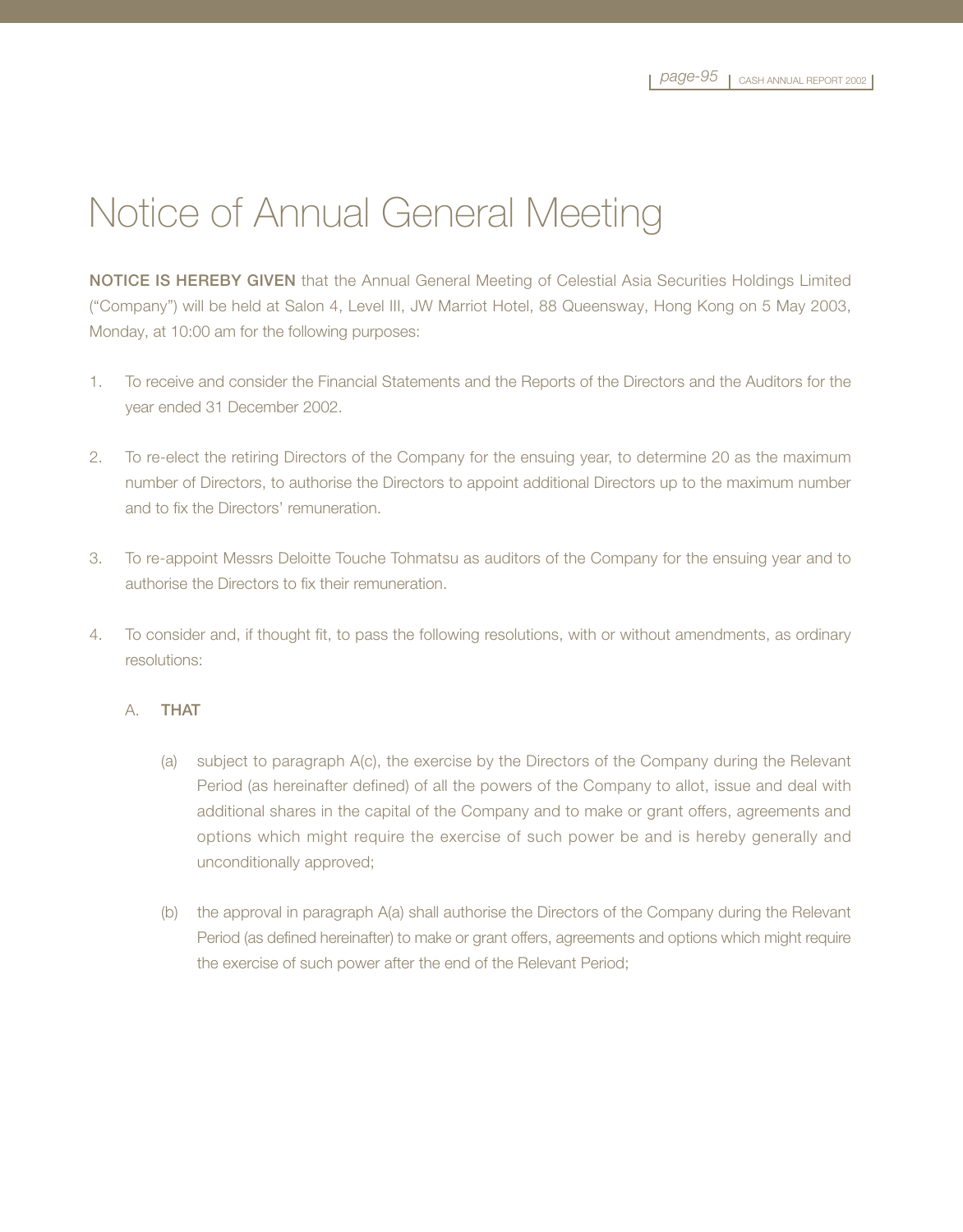- (c) the aggregate nominal amount of share capital allotted or agreed conditionally or unconditionally to be allotted by the Directors of the Company pursuant to the approval in paragraph A(a), otherwise than pursuant to a Rights Issue (as hereinafter defined) or any option scheme or similar arrangement for the time being adopted for the grant or issue to participants of the Company, its subsidiaries, and its ultimate holding company (if any) which is also listed on The Stock Exchange of Hong Kong Limited ("Stock Exchange") and its subsidiaries, of shares or right to acquire shares in the Company shall not exceed 20% of the aggregate nominal amount of the share capital of the Company in issue as at the date of this resolution and the said approval shall be limited accordingly; and
- (d) for the purposes of this resolution:

"Relevant Period" means the period from the passing of this resolution until whichever is the earlier of:

- 1. the conclusion of the next annual general meeting of the Company;
- 2. the expiration of the period within which the next annual general meeting of the Company is required by the Bye-laws of the Company or any applicable law to be held; and
- 3. the revocation or variation of this resolution by an ordinary resolution of the shareholders of the Company in general meeting; and

"Rights Issue" means an offer of shares open for a period fixed by the Directors of the Company to holders of shares on the register of members of the Company on a fixed record date in proportion to their then holdings of such shares (subject to such exclusion or other arrangements as the Directors of the Company may deem necessary or expedient in relation to fractional entitlements or having regard to any restrictions or obligations under the laws of, or the requirements of any recognised regulatory body or any stock exchange in any territory outside Hong Kong).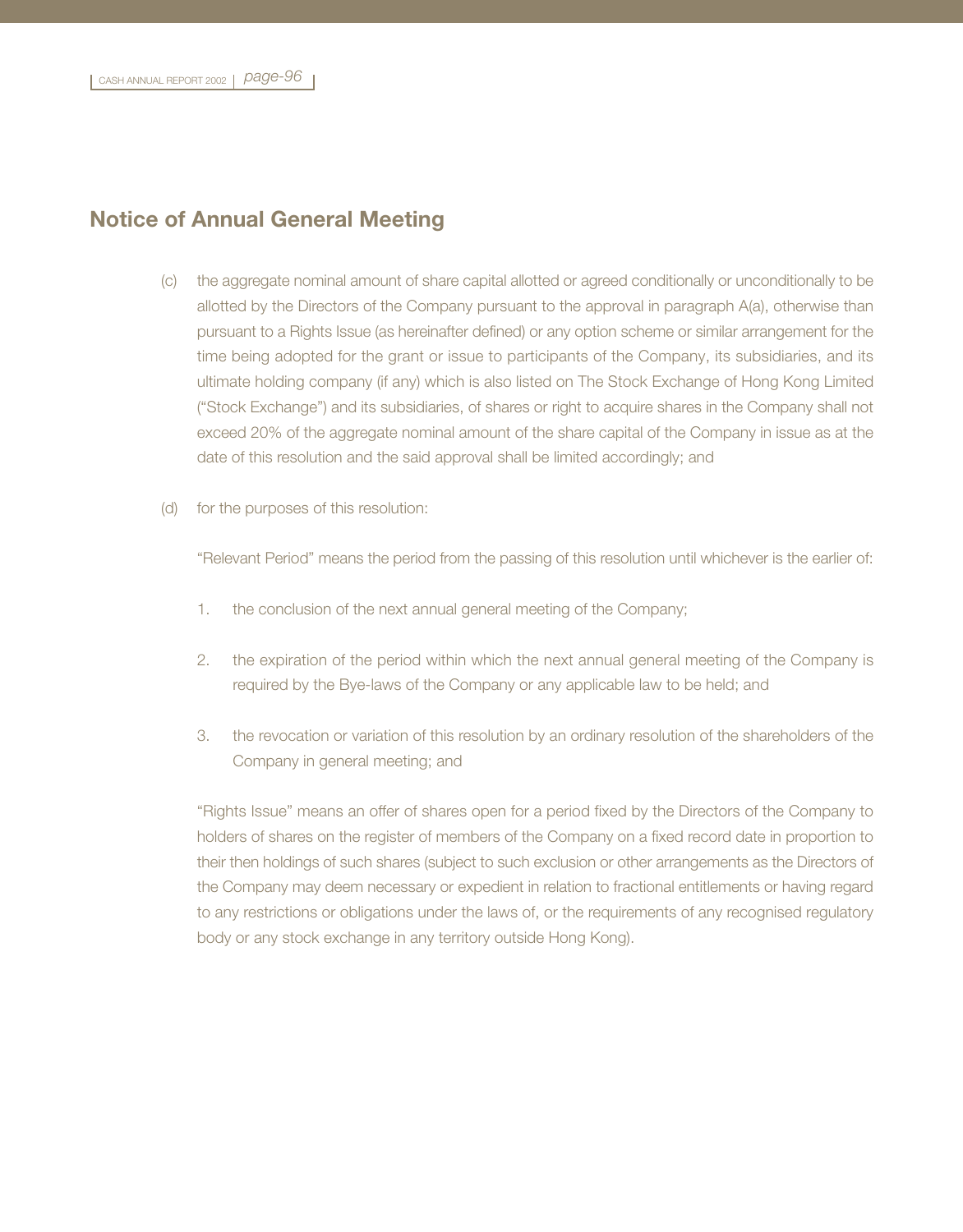#### B. **THAT**

- (a) subject to paragraph B(b), the exercise by the Directors of the Company during the Relevant Period (as hereinafter defined) of all powers of the Company to repurchase issued shares in the capital of the Company on the Stock Exchange or on any other stock exchange on which the shares in the Company may be listed and recognised by the Securities and Futures Commission of Hong Kong and the Stock Exchange for this purpose, subject to and in accordance with all applicable laws and the requirements of The Rules Governing the Listing of Securities on the Stock Exchange or on any other stock exchange as amended from time to time be and is hereby generally and unconditionally approved;
- (b) the aggregate nominal amount of shares in the Company to be repurchased or agreed conditionally or unconditionally to be repurchased by the Company pursuant to the approval in paragraph B(a) during the Relevant Period shall not exceed 10% of the aggregate nominal amount of the share capital of the Company in issue as at the date of the passing of this resolution and the said approval be limited accordingly; and
- (c) for the purposes of this resolution:

"Relevant Period" means the period from the passing of this resolution until whichever is the earlier of:

- 1. the conclusion of the next annual general meeting of the Company;
- 2. the expiration of the period within which the next annual general meeting of the Company is required by the Bye-laws of the Company or any applicable law to be held; and
- 3. the revocation or variation of this resolution by an ordinary resolution of the shareholders of the Company in general meeting.